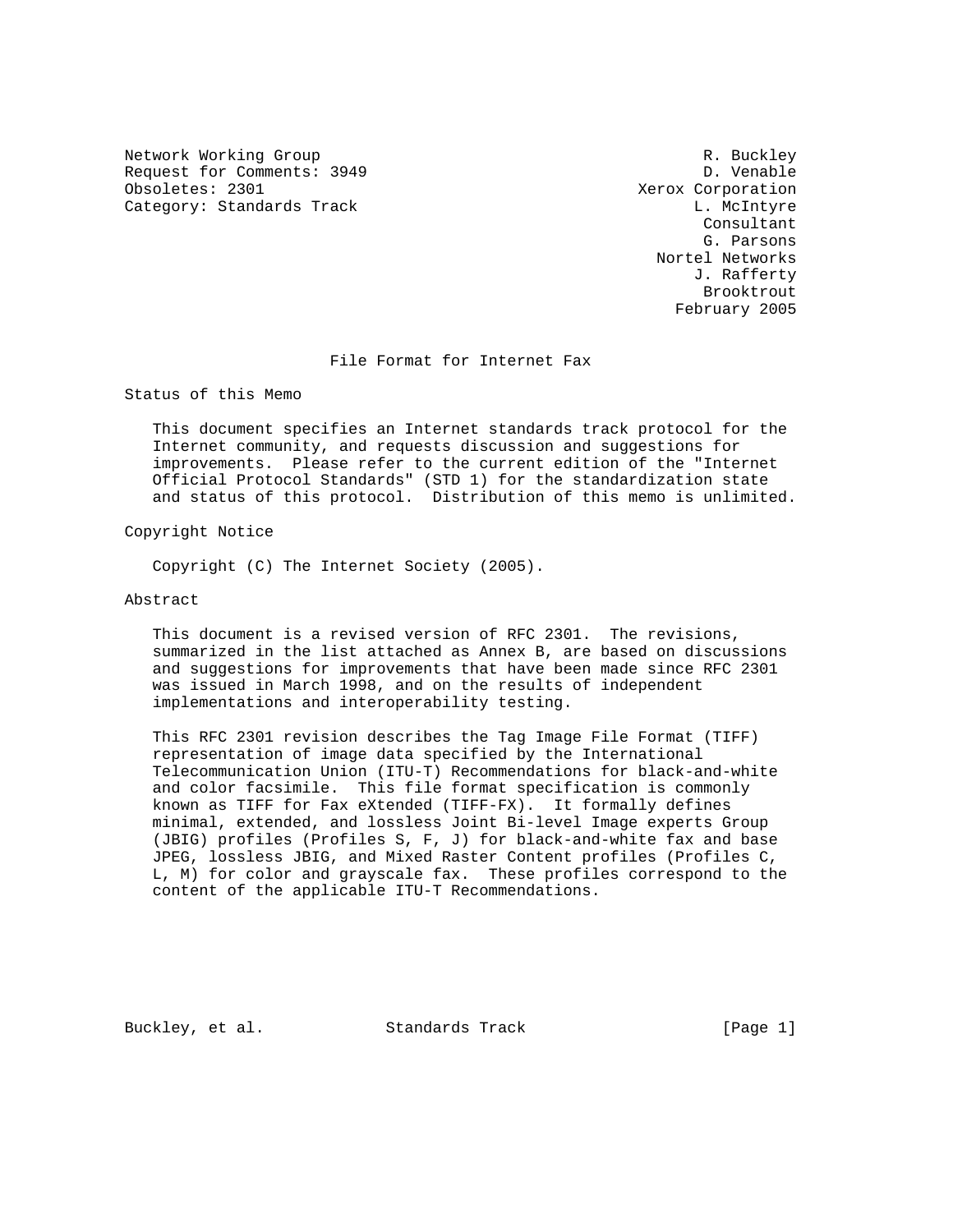Table of Contents

| $1$ . |                                                             |
|-------|-------------------------------------------------------------|
|       |                                                             |
|       |                                                             |
|       | 1.3. Overview of this Document 5                            |
| 2.    |                                                             |
|       |                                                             |
|       | 2.1.1. File Structure 8                                     |
|       | 2.1.2. Image Structure. 10                                  |
|       | 2.1.3. TIFF File Structure for Fax Applications 11          |
|       | 2.2. TIFF Fields for All Fax Applications. 12               |
|       | 2.2.1. TIFF Fields required for all fax profiles. 13        |
|       | 2.2.2. Additional TIFF Fields required for all fax          |
|       |                                                             |
|       | 2.2.3. TIFF Fields recommended for all fax profiles 17      |
|       | 2.2.4. New TIFF Fields recommended for fax profiles 18      |
| 3.    | Profile S: Minimal Black-and-White Fax Profile 20           |
|       |                                                             |
|       |                                                             |
|       | 3.2.1. Baseline Fields. 21                                  |
|       | 3.2.2. Extension Fields 23                                  |
|       |                                                             |
|       | 3.3. Recommended TIFF Fields 23                             |
|       | 3.4. End of Line (EOL) and Return to Control (RTC) 23       |
|       | 3.4.1. RTC Exclusion. 24                                    |
|       |                                                             |
|       | 3.6. Profile S: Minimal Black-and-White Profile Summary. 26 |
| 4.    | Profile F: Extended Black-and-White Fax Profile. 27         |
|       |                                                             |
|       |                                                             |
|       | 4.2.1. Baseline Fields. 29                                  |
|       | 4.2.2. Extension Fields 32                                  |
|       |                                                             |
|       | 4.3. Recommended TIFF Fields 32                             |
|       | 4.3.1. Baseline Fields. 32                                  |
|       | 4.3.2. Extension Fields 33                                  |
|       |                                                             |
|       | Technical Implementation Issues 34                          |
|       | 4.4.                                                        |
|       |                                                             |
|       |                                                             |
|       |                                                             |
|       |                                                             |
|       | 4.4.5. Example Use of Page-quality Fields 36                |
|       | 4.4.6. Practical Guidelines for Writing and Reading         |
|       | Multi-Page TIFF-F Files. 36                                 |
|       | 4.4.7. Use of TIFF-F for Streaming Applications 38          |

Buckley, et al. Standards Track [Page 2]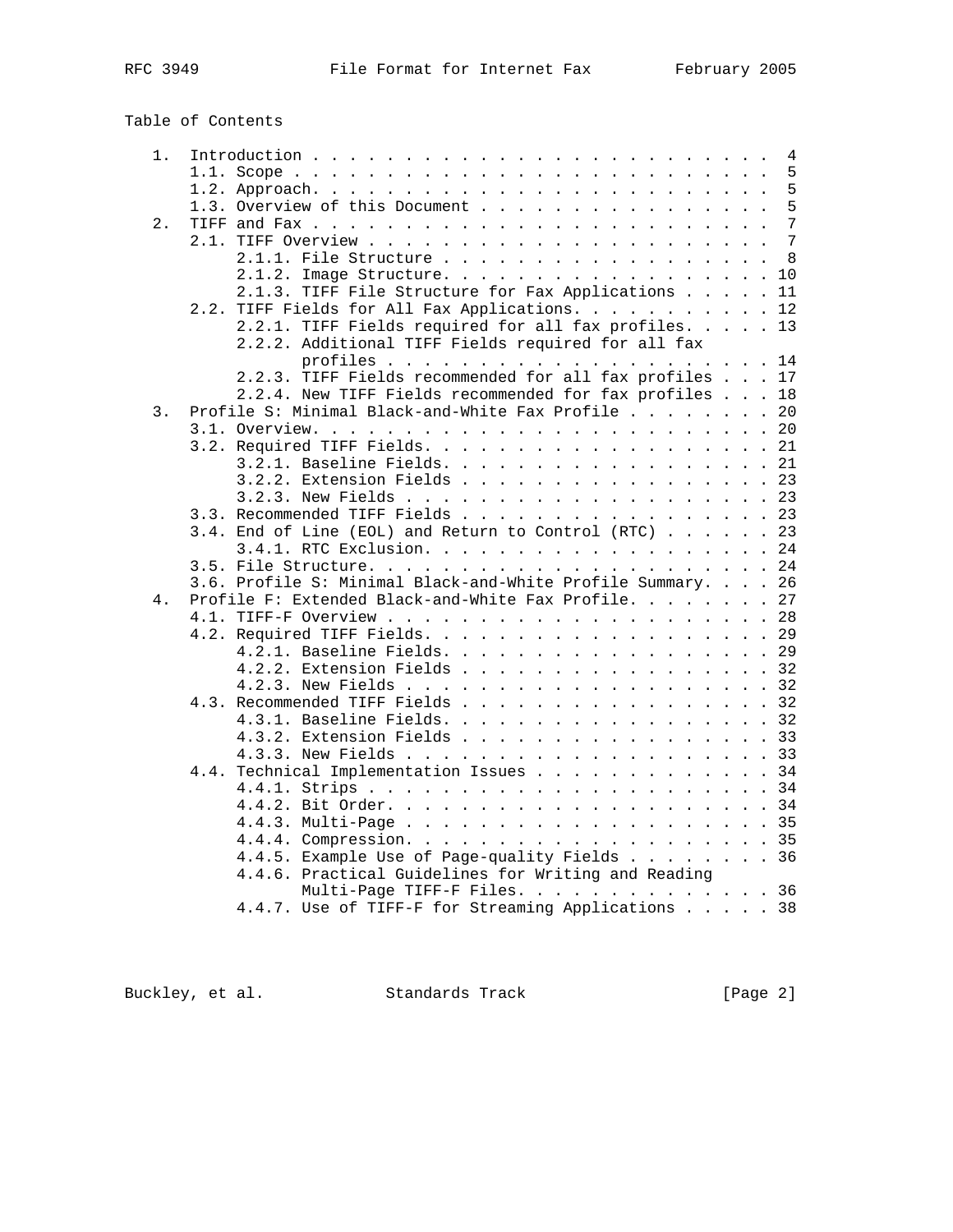|    | 4.5. Implementation Warnings 38                                   |    |
|----|-------------------------------------------------------------------|----|
|    | 4.5.1. Uncompressed Data. 38                                      |    |
|    | 4.5.2. Encoding and Resolution. 38                                |    |
|    | 4.5.3. EOL byte-aligned 39                                        |    |
|    |                                                                   |    |
|    | 4.5.5. RTC Exclusion. 40                                          |    |
|    | 4.5.6. Use of EOFB for T.6 Compressed Images. 40                  |    |
|    |                                                                   |    |
|    | 4.7. Profile F: Extended Black-and-white Fax Profile Summary . 41 |    |
| 5. | Profile J: Lossless JBIG Black-and-White Fax Profile 43           |    |
|    |                                                                   |    |
|    | 5.2. Required TIFF Fields. 44                                     |    |
|    | 5.2.1. Baseline Fields. 44                                        |    |
|    | 5.2.2. Extension Fields 44                                        |    |
|    |                                                                   |    |
|    | 5.3. Recommended TIFF Fields 45                                   |    |
|    | 5.4. Profile J: Lossless JBIG Black-and-White Profile Summary. 45 |    |
| 6. | Profile C: Base Color Fax Profile. 47                             |    |
|    |                                                                   |    |
|    |                                                                   |    |
|    | 6.2. Required TIFF Fields. 47                                     |    |
|    | 6.2.1. Baseline Fields. 47                                        |    |
|    | 6.2.2. Extension Fields 49                                        |    |
|    |                                                                   |    |
|    | 6.3. Recommended TIFF Fields 52                                   |    |
|    | 6.4. Profile C: Base Color Fax Profile Summary 52                 |    |
| 7. | Profile L: Lossless Color Profile. 54                             |    |
|    |                                                                   |    |
|    | 7.1.1. Color Encoding 54                                          |    |
|    | 7.1.2. JBIG Compression 55                                        |    |
|    |                                                                   |    |
|    | 7.2.1. Baseline Fields. 56                                        |    |
|    | 7.2.2. Extension Fields 57                                        |    |
|    |                                                                   |    |
|    | 7.3. Recommended TIFF Fields 57                                   |    |
|    | 7.4. Profile L: Lossless Color Fax Profile Summary 58             |    |
| 8. | Profile M: Mixed Raster Content Profile. 60                       |    |
|    |                                                                   |    |
|    | 8.1.1. MRC 3-layer model. 60                                      |    |
|    | 8.1.2. A TIFF Representation for the MRC 3-layer model. . 62      |    |
|    |                                                                   |    |
|    | 8.2.1. Baseline Fields. 64                                        |    |
|    | 8.2.2. Extension Fields                                           | 66 |
|    |                                                                   | 67 |
|    | 8.3. Recommended TIFF Fields                                      | 69 |
|    | 8.4. Rules and Requirements for Images                            | 69 |
|    | 8.5. Profile M: MRC Fax Profile Summary.                          | 71 |
| 9. | MIME content-types image/tiff and image/tiff-fx.                  | 74 |
|    |                                                                   | 74 |
|    |                                                                   |    |

Buckley, et al. Standards Track [Page 3]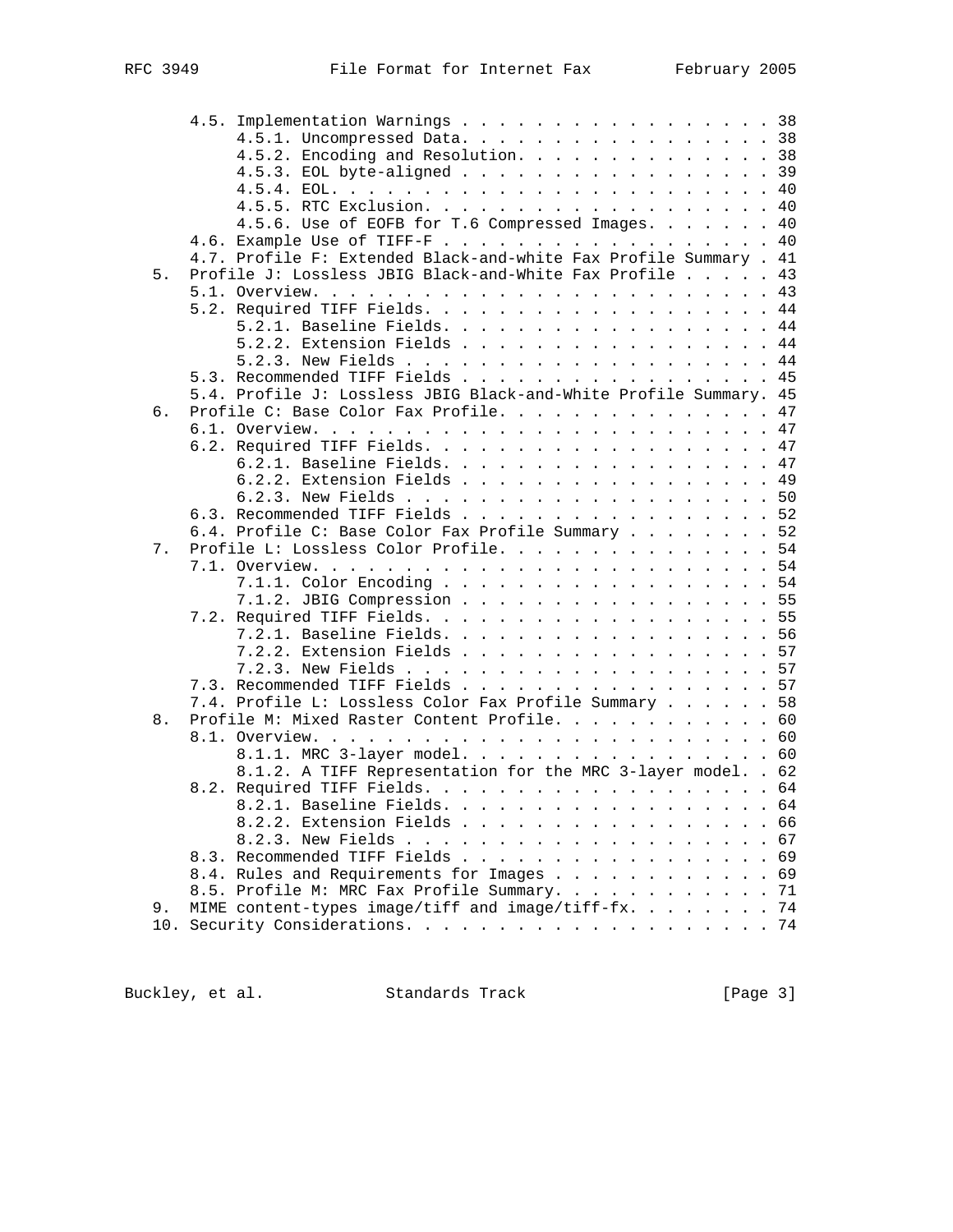| 11.1. Normative References 74                       |  |  |
|-----------------------------------------------------|--|--|
| 11.2. Informative References 76                     |  |  |
| Annex A: Summary of TIFF Fields for Internet Fax 77 |  |  |
| Annex B: List of technical edits to RFC 2301 81     |  |  |
|                                                     |  |  |
|                                                     |  |  |

#### 1. Introduction

 This document describes the use of TIFF (Tag Image File Format) to represent the data content and structure generated by the current suite of ITU-T Recommendations for Group 3 facsimile. These recommendations and the TIFF fields described here support the following facsimile profiles:

- S: Minimal black-and-white profile, using binary MH compression [T.4]
- F: Extended black-and-white profile, using binary MH, MR, and MMR compression [T.4, T.6]
- J: Lossless JBIG black-and-white profile, with JBIG compression [T.85, T.82]
- C: Lossy color and grayscale profile, using JPEG compression [T.42, T.81]
- L: Lossless color and grayscale profile, using JBIG compression [T.43, T.82]
- M: Mixed raster content profile [T.44], using a combination of existing compression methods

 Each profile corresponds to the content of ITU-T Recommendations shown and is a subset of the full TIFF for facsimile specification.

 Profile S describes a minimal interchange set of fields, which will guarantee that, at least, binary black-and-white images will be supported. Implementations are required to support this minimal interchange set of fields.

 With the intent of specifying a file format for Internet fax, this document

- 1. specifies the structure of TIFF files for facsimile data,
- 2. defines ITU fax-compatible values for existing TIFF fields, and
- 3. defines new TIFF fields and values required for compatibility with ITU color fax.

Buckley, et al. Standards Track [Page 4]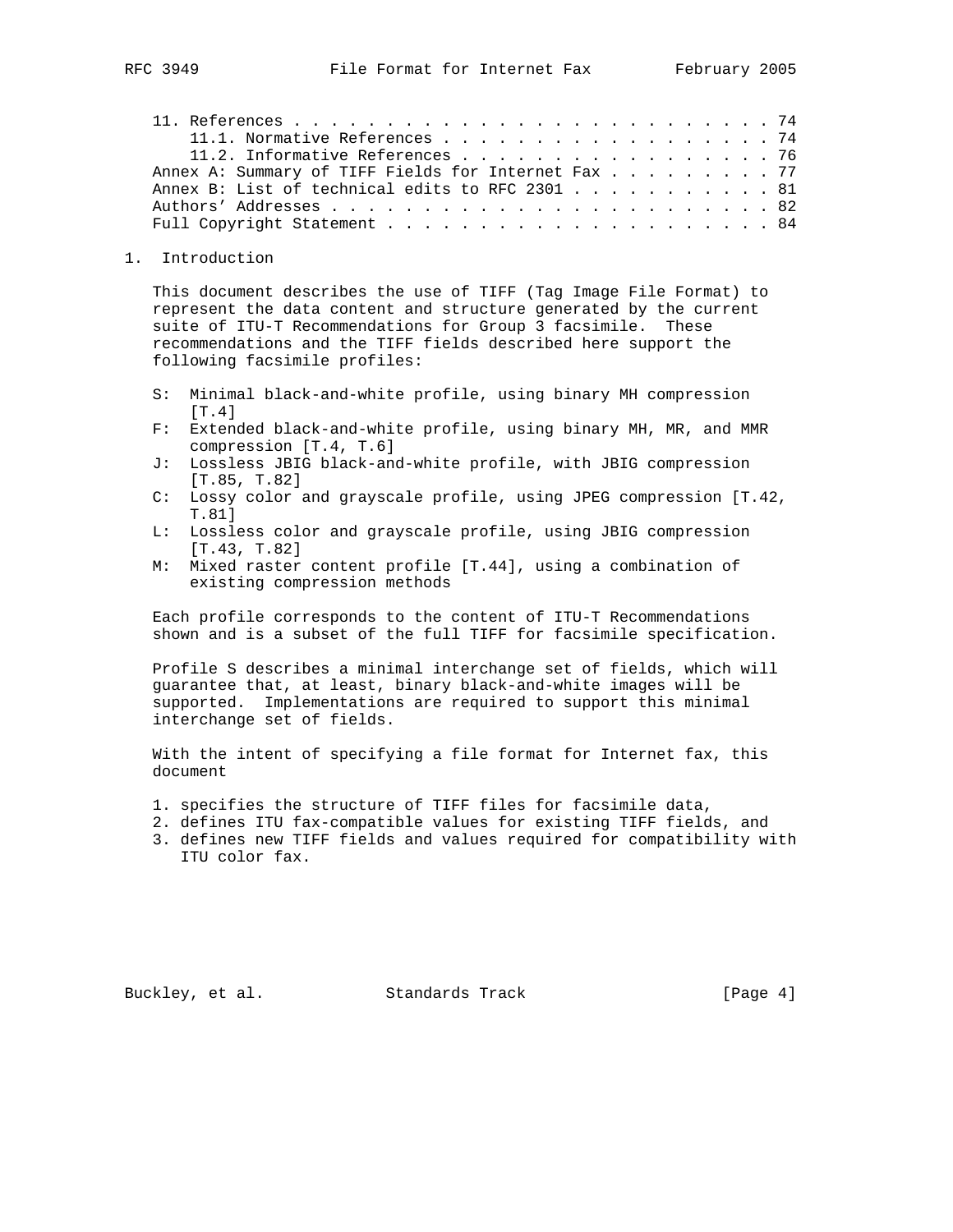This specification of TIFF for facsimile is known as TIFF-FX (TIFF for Fax eXtended). References to the format described by this specification should always use the term "TIFF-FX", and some profiles in this specification may not be interpreted correctly by other TIFF applications.

# 1.1. Scope

 This document defines a TIFF-based file format specification for enabling standardized messaging-based fax over the Internet. It specifies the TIFF fields and field values required for compatibility with the existing ITU-T Recommendations for Group 3 black-and-white, grayscale, and color facsimile. TIFF has historically been used for handling fax image files in applications such as store-and-forward messaging. Implementations that support this file format specification for import/export may elect to support it as a native format. This document recommends a TIFF file structure compatible with low-memory and page-level streaming implementations.

 Unless otherwise noted, the current TIFF specification [TIFF] and selected TIFF Technical Notes [TTN1, TTN2] are the primary references for describing TIFF and defining TIFF fields. This document is the primary reference for defining TIFF field values for fax applications.

# 1.2. Approach

 The basic approach to using TIFF for facsimile data is to insert the compressed fax image data into a TIFF file and use TIFF fields to encode the parameters that describe the image data. These fields will have values that comply with the ITU-T Recommendations.

 This approach takes advantage of TIFF features and structures that bridge the data formats and performance requirements of both legacy fax machines and host-based fax applications. TIFF constructs for pages, images, and strips allow a TIFF file to preserve the fax data stream structure and the performance advantages that come with it. A TIFF-based approach also builds on an established base of users and implementors and ensures backward compatibility with existing TIFF based IETF proposals and work in progress for Internet fax.

# 1.3. Overview of this Document

 Section 2 gives an overview of TIFF. Section 2.1 describes the structure of TIFF files, including general guidelines for structuring multi-page TIFF files. Section 2.2 lists the TIFF fields that are required or recommended for all fax profiles. The TIFF fields used

Buckley, et al. Standards Track [Page 5]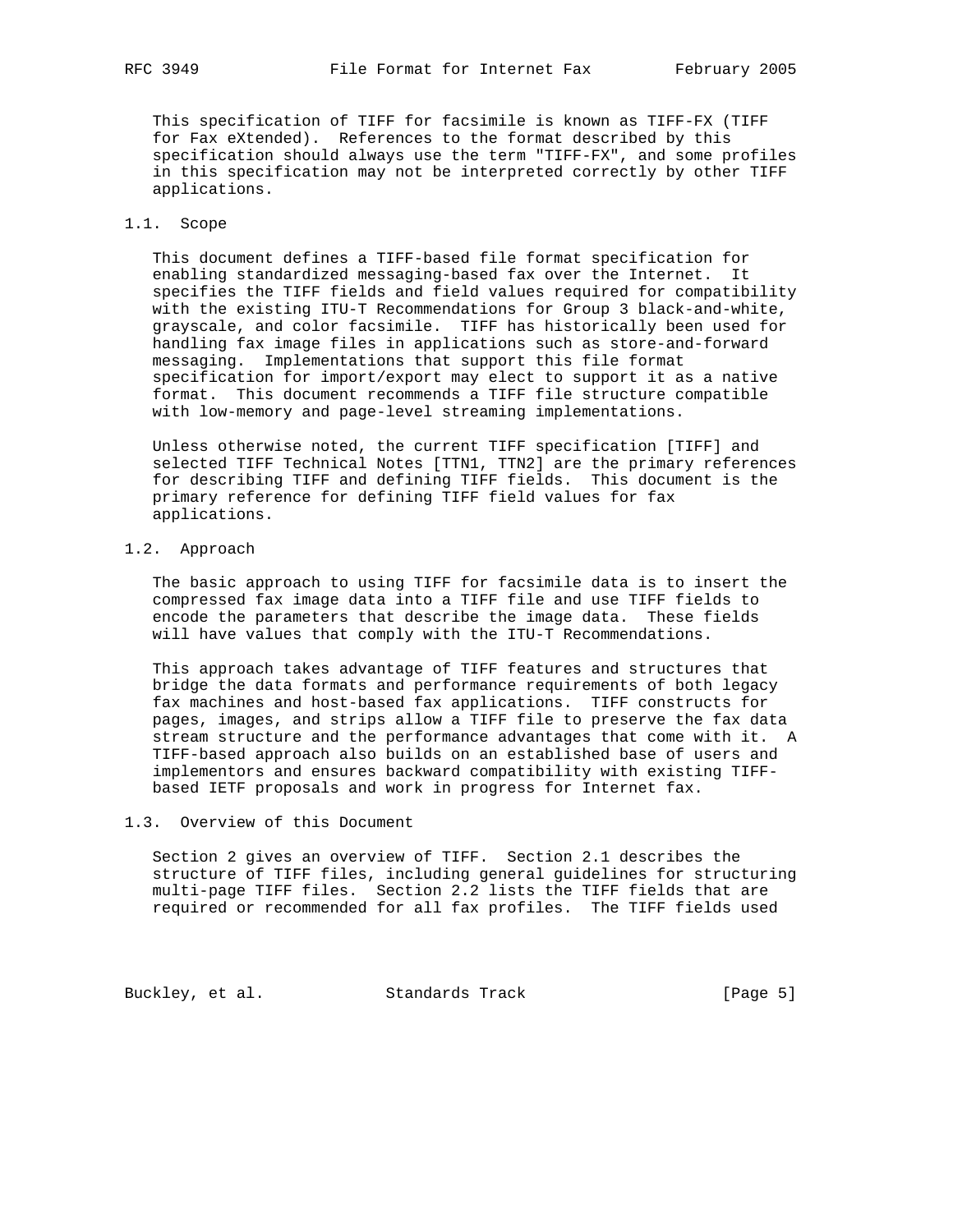only by specific fax profiles are described in Sections 3 - 8, which describe the individual fax profiles. These sections also specify the ITU-compatible field values (image parameters) for each profile.

 The full set of permitted fields of TIFF for facsimile are included in the current TIFF specification, Section 2 of this document, and the sections on specific profiles of facsimile operation. This document defines profiles of TIFF for facsimile, where a profile is a subset of the full set of permitted fields and field values of TIFF for facsimile.

 Section 3 defines the minimal black-and-white facsimile profile (Profile S), which is required in all implementations. Section 4 defines the extended black-and-white fax profile (Profile F), which provides a standard definition of TIFF-F. Section 5 describes the lossless black-and-white profile using JBIG compression (Profile J).

 Section 6 defines the base color profile, required in all color implementations, for the lossy JPEG representation of color and grayscale facsimile data (Profile C). Section 7 defines the lossless JBIG color and grayscale facsimile profile (Profile L), and Section 8 defines the Mixed Raster Content facsimile profile (Profile M). Each of these sections concludes with a table summarizing the required and recommended fields for each profile and the values they can have.

 Section 9 refers to the MIME content types used in connection with TIFF for facsimile. Sections 10 and 11 give Security Considerations and References, followed by Authors' Addresses and the Copyright Notice. Annex A gives a summary of the TIFF fields used or defined in this document and provides a convenient reference for implementors.

 To implement only the minimal interchange black-and-white set of fields and values (Profile S), one need read only Sections 1, 2, 3, 9, and 10.

 The following tree diagram shows the relationship among profiles and between profiles and coding methods.

Buckley, et al. Standards Track [Page 6]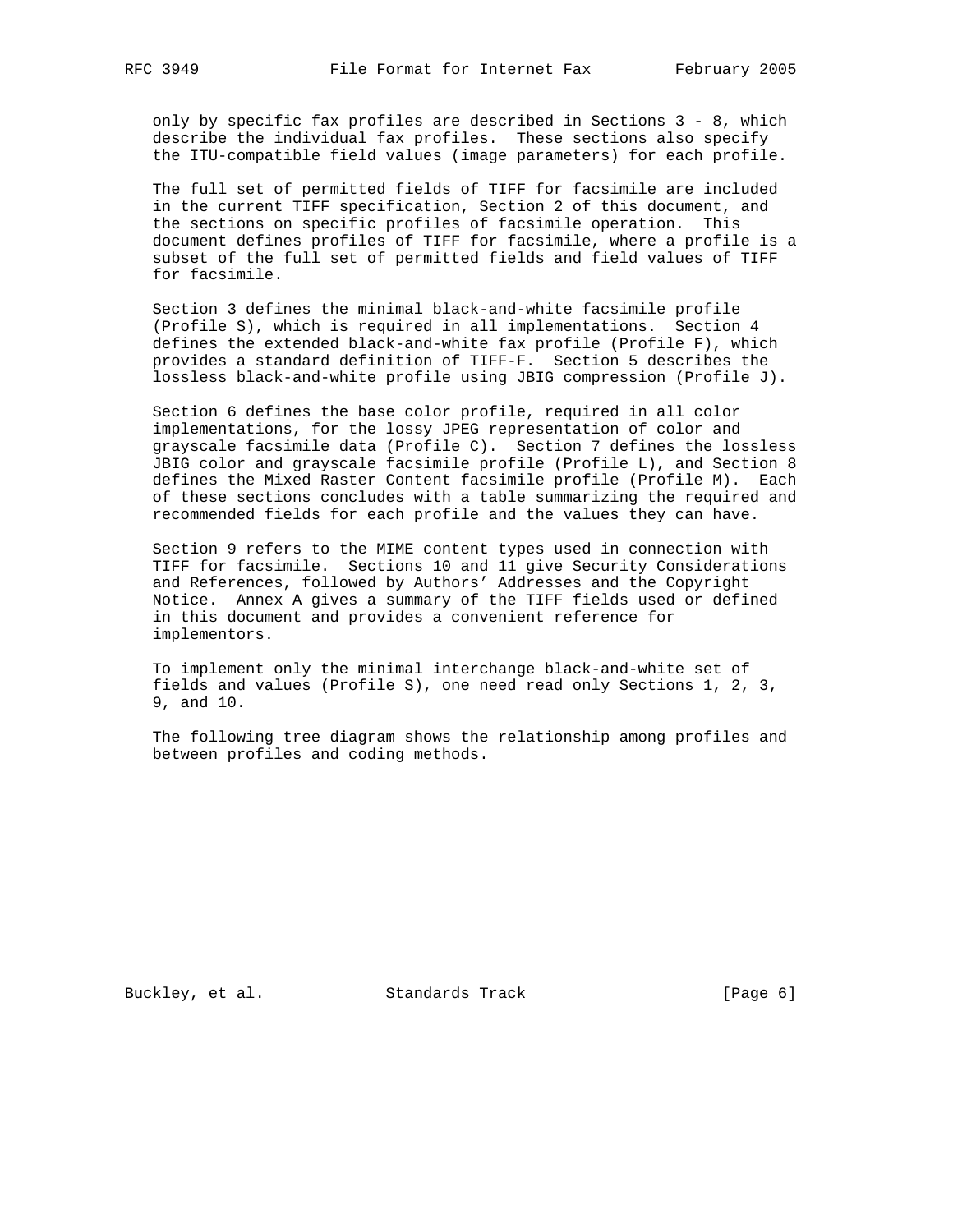

 A profile is based on a collection of ITU-T facsimile coding methods. For example, Profile S, the minimal profile, is based on Modified Huffman (MH) compression, which is defined in ITU-T Rec. T.4. Profile F specifies Modified Huffman (MH), Modified READ (MR), and Modified Modified READ (MMR) compressions, which are defined in ITU-T Rec. T.4 and T.6.

 All implementations of TIFF for facsimile MUST implement Profile S, which is the root node of the tree. All color implementations of TIFF for facsimile MUST implement Profile C. The implementation of a particular profile MUST also implement those profiles on the path that connect it to the root node, and MAY optionally implement profiles not on the path connecting it to the root node. For example, an implementation of Profile M must also implement Profiles C and S and may optionally implement Profile F, J, or L. For another example, an implementation of Profile C must also implement Profile S and may optionally implement Profile F or J.

 The key words "MUST", "MUST NOT", "REQUIRED", "SHALL", " NOT", "SHOULD", "SHOULD NOT", "RECOMMENDED", "MAY", and "OPTIONAL" in this document are to be interpreted as described in [REQ].

- 2. TIFF and Fax
- 2.1. TIFF Overview

 TIFF provides a means for describing, storing, and interchanging raster image data. A primary goal of TIFF is to provide a rich environment within which applications can exchange image data. The current TIFF specification [TIFF] defines a commonly used core set of TIFF fields known as Baseline TIFF. The current specification, the set of Pagemaker TIFF Technical Notes [TTN1], and TIFF Technical Note 2 [TTN2] define several TIFF extensions. The TIFF-based specification for fax applications uses a subset of Baseline TIFF

Buckley, et al. Standards Track [Page 7]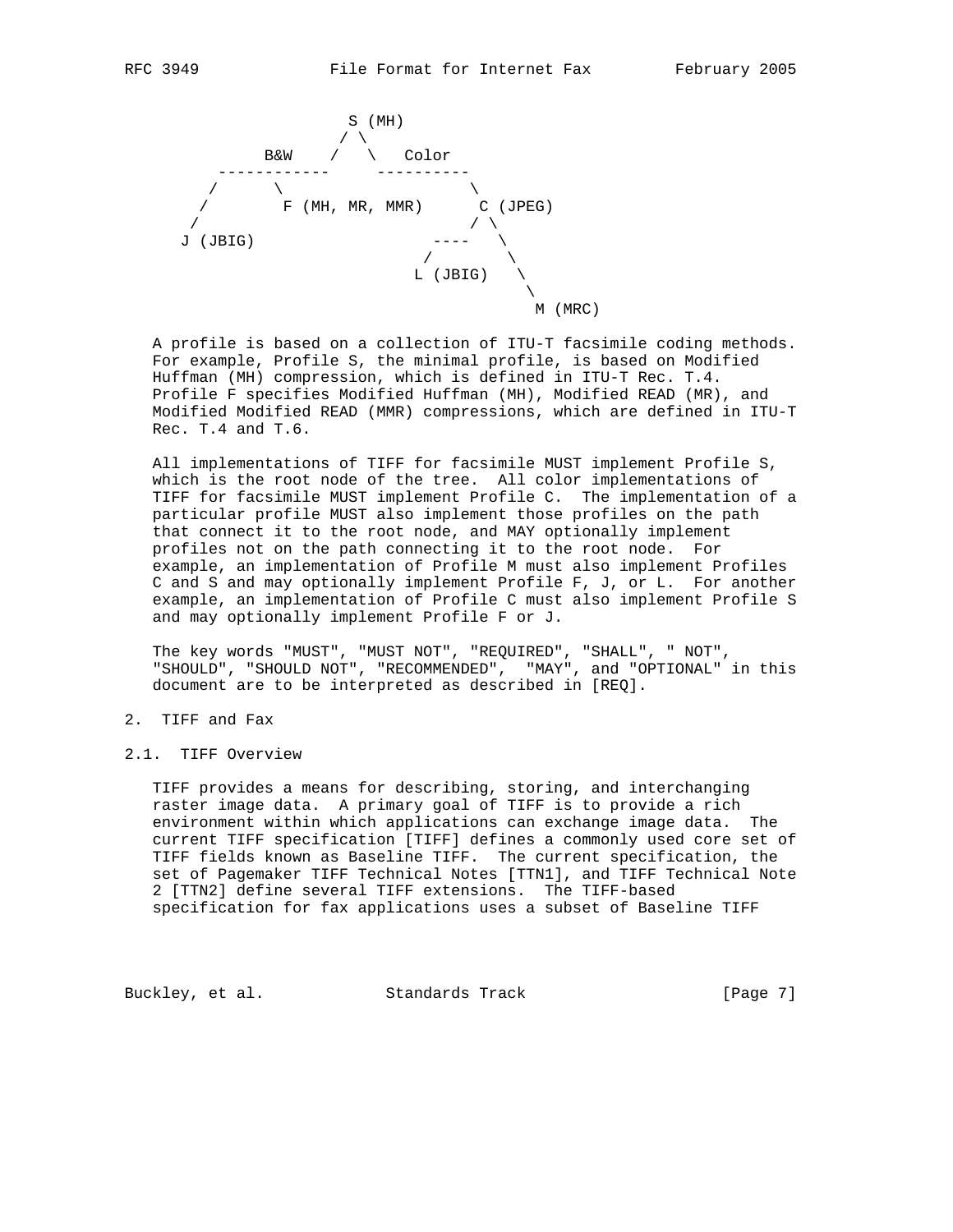fields, with selected extensions, as described in this document. In a few cases, this document defines new TIFF fields specifically for fax applications.

# 2.1.1. File Structure

 TIFF is designed for raster images, which makes it a good match for facsimile documents, which are multi-page raster images. Each raster image consists of a number of rows or scanlines, each of which has the same number of pixels, the unit of sampling. Each pixel has at least one sample or component (exactly one for black-and-white images).

 A TIFF file begins with an 8-byte image file header. The first two bytes describe the byte order used within the file. Legal values are "II" (0x4949) when bytes are ordered from least to most significant (little-endian), and "MM" (0x4D4D), when bytes are ordered from most to least significant (big-endian) within a 16- or 32-bit integer. Either byte order can be used, except in the case of the minimal black-and-white profile, which SHALL use value "II". The next two bytes contain the value 42, which identifies the file as a TIFF file and is ordered according to the value in the first two bytes of the header. The last four bytes give the offset that points to the first image file directory (IFD). This and all other offsets in a TIFF file are with respect to the beginning of the TIFF file. An IFD can be at any location in the file after the header but must begin on a word boundary.

 An IFD is a sequence of tagged fields, sorted in ascending order by tag value. An IFD consists of a 2-byte count of the number of fields, a sequence of field entries, and a 4-byte offset to the next IFD. The fields contain information about the image and pointers to the image data. Each separate raster image in the file is represented by an IFD.

 Each field entry in an IFD has 12 bytes and consists of a 2-byte Tag, 2 bytes identifying the field type (e.g., short, long, rational, ASCII), 4 bytes giving the count (number of values or offsets), and 4 bytes containing either the offset to a field value stored outside the IFD or, based on the type and count, the field value itself. Resolution and metadata such as dates, names, and descriptions are examples of "long" field values that do not fit in 4 bytes and therefore use offsets in the field entry. Details are given in the TIFF specification [TIFF].

 A TIFF file can contain more than one IFD, where each IFD is a subfile whose type is given in the NewSubfileType field. Multiple IFDs can be organized either as a linked list, with the last entry in

Buckley, et al. Standards Track [Page 8]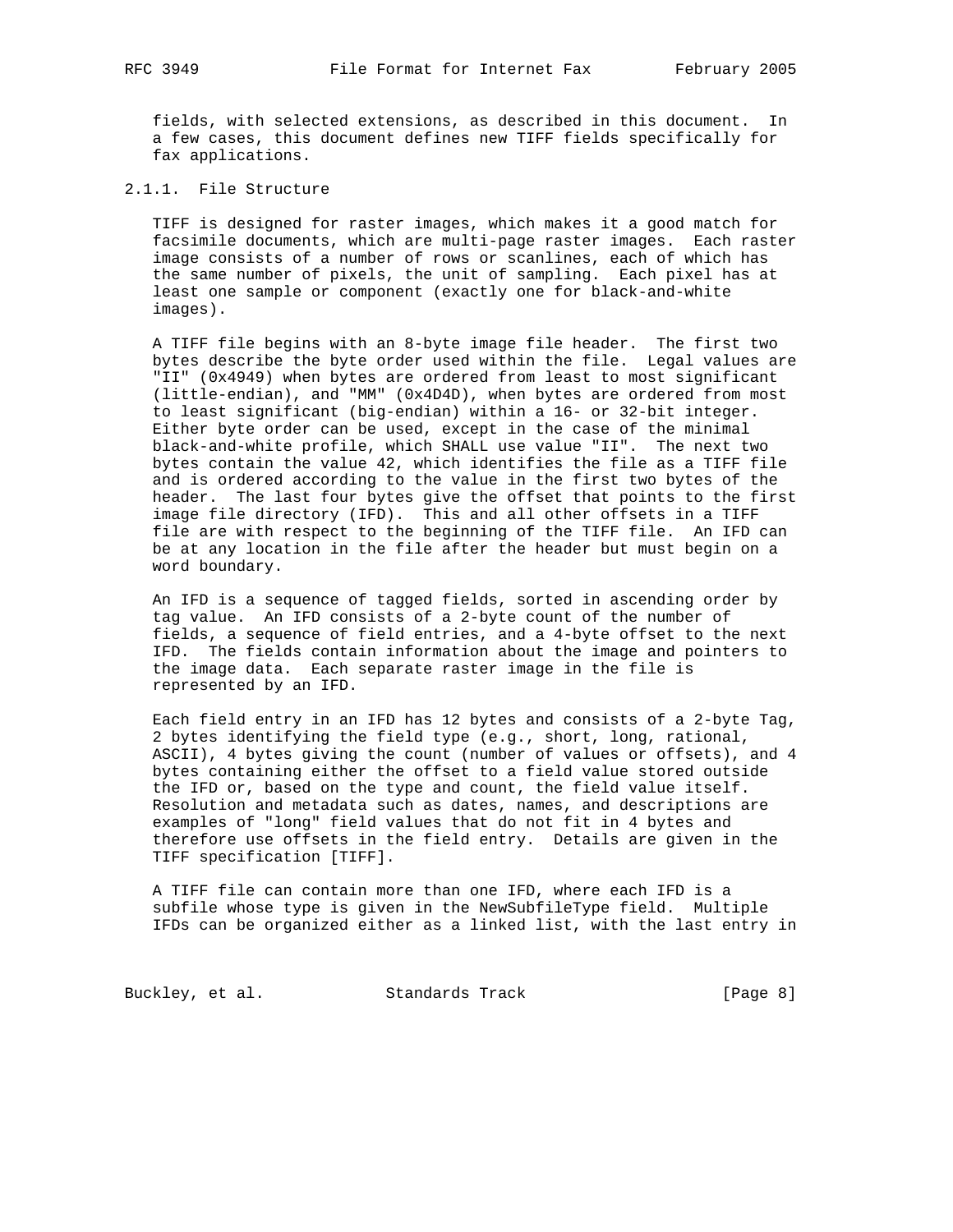each IFD pointing to the next IFD (the pointer in the last IFD is 0), or as a tree, using the SubIFDs field in the primary IFD [TTN1]. The SubIFDs field contains an array of pointers to child IFDs of the primary IFD.

 Child IFDs describe related images, such as reduced resolution versions of the primary IFD image. The same IFD can point both to a next IFD and to child IFDs, and child IFDs can themselves point to other IFDs.

 All fax profiles represent a multi-page fax image as a linked list of IFDs, with a NewSubfileType field containing a bit that identifies the IFD as one page of a multi-page document. Each IFD has a PageNumber field, identifying the page number in ascending order, starting at 0 for the first page. Although a Baseline TIFF reader is not required to read any IFDs beyond the first, an implementation that reads the files that comply with this specification SHALL read multiple IFDs. Only the Mixed Raster Content fax profile, described in Section 8, requires the use of child IFDs.

Buckley, et al. Standards Track [Page 9]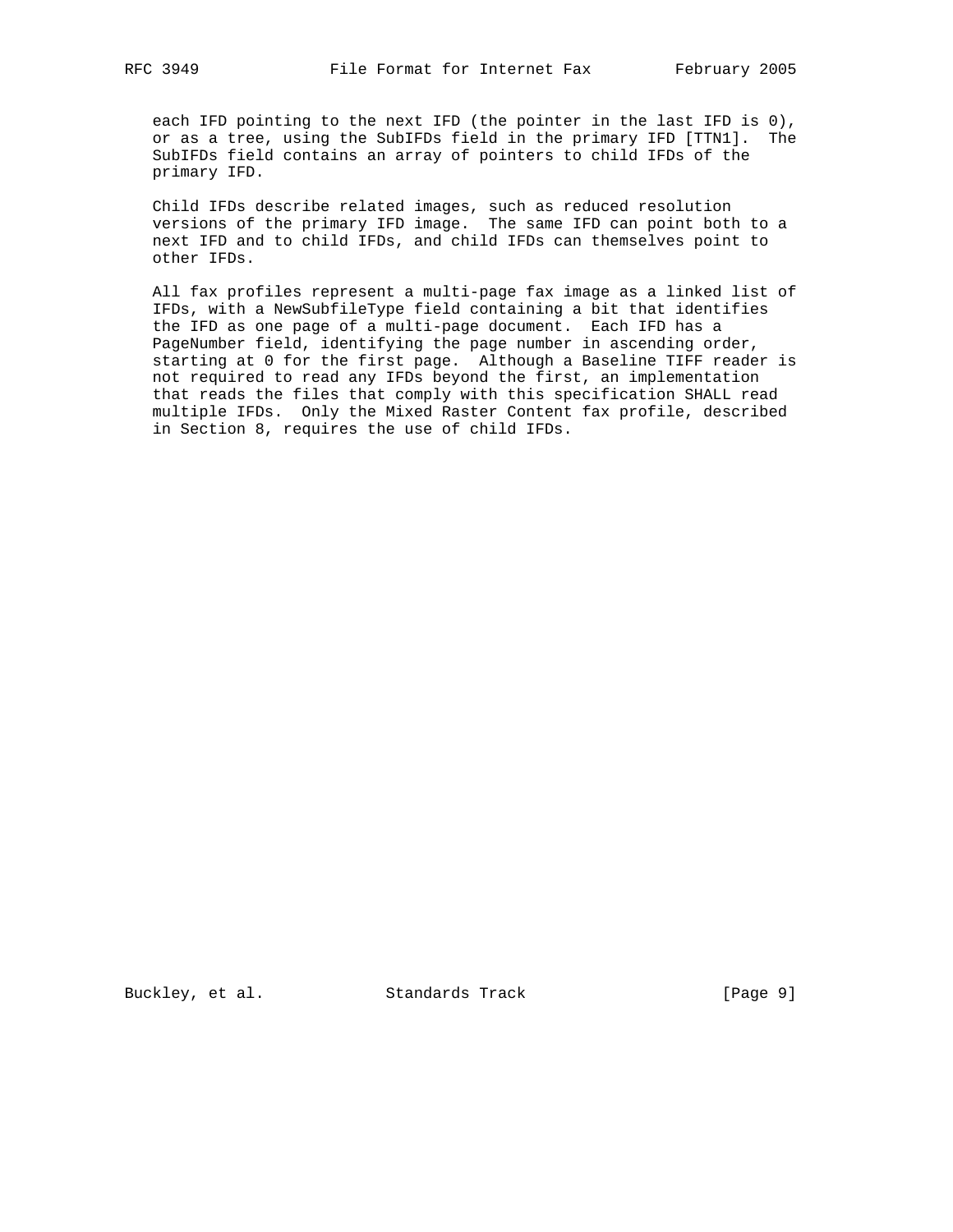The following figure illustrates the structure of a multi-page TIFF file.



#### 2.1.2. Image Structure

 An IFD stores an image as one or more strips, as shown in the preceding figure. A strip consists of 1 or more scanlines (rows) of raster image data in compressed form. An image may be stored in a single strip or may be divided into several strips, which would require less memory to buffer. (Baseline TIFF recommends about 8k bytes per strip, but existing fax usage is typically one strip per image.)

 Each IFD requires three strip-related fields: StripOffsets, RowsPerStrip, and StripByteCounts. The StripOffsets field is an array of pointers to the strip or strips that contain the actual image data. The StripByteCounts field gives the number of bytes in each strip after compression. TIFF requires that each strip, except

Buckley, et al. Standards Track [Page 10]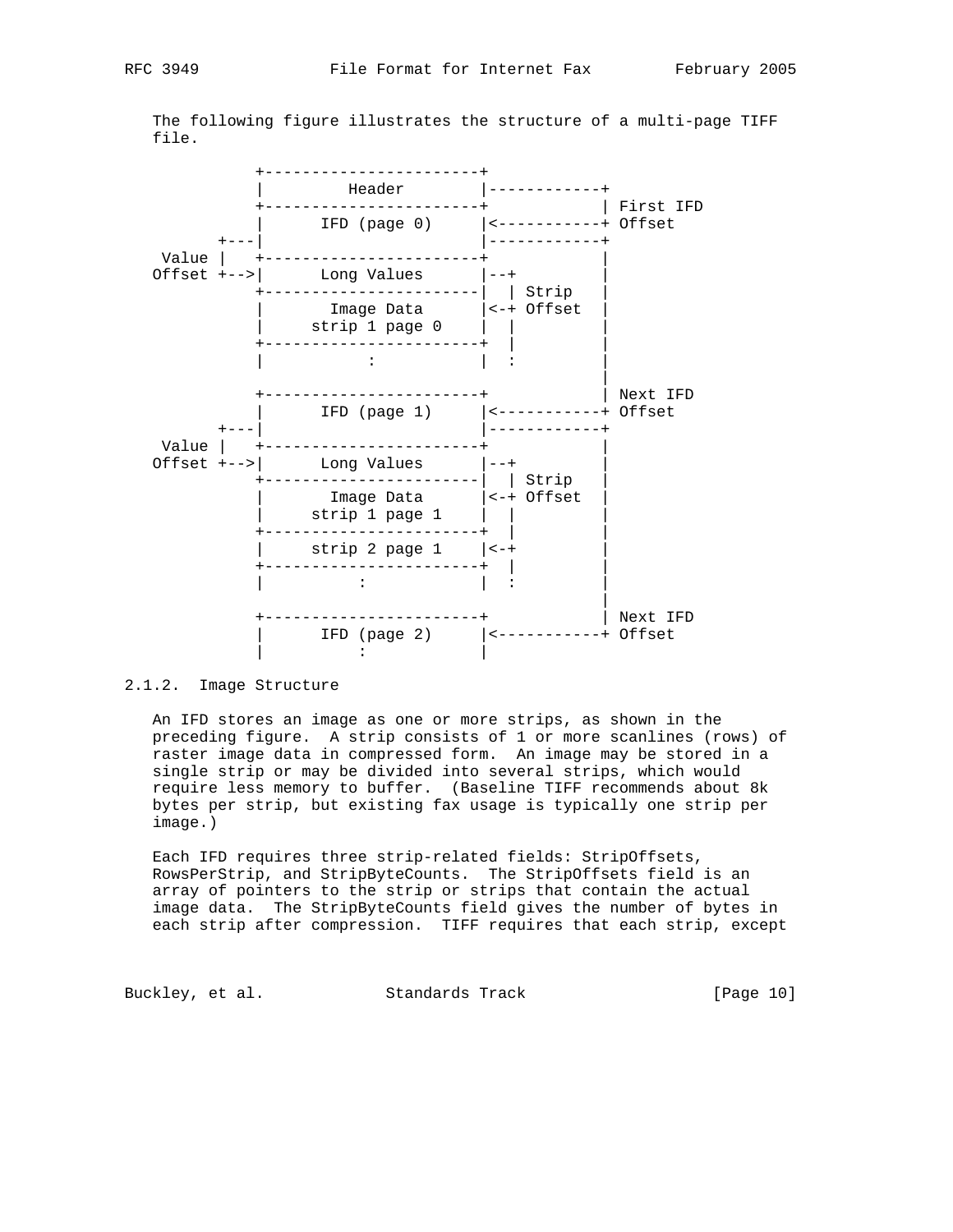the last, contain the same number of scanlines, which is given in the RowsPerStrip field. This document introduces the new StripRowCounts field that allows a variable number of scanlines per strip, which is required by the Mixed Raster Content fax profile (Section 8).

 Image data is stored as uninterpreted, compressed image data streams within a strip. The formats of these streams follow the ITU-T Recommendations. The Compression field in the IFD indicates the type of compression, and other TIFF fields in the IFD describe image attributes such as color encoding and spatial resolution. Compression parameters are stored in the compressed data stream rather than in TIFF fields. This makes the TIFF representation and compressed data format specification independent of each another. This approach, modeled on [TTN2], allows TIFF to add new compression schemes gracefully as they become available.

 Some attributes can be specified both in the compressed data stream and within a TIFF field. It is possible that the two values will differ. When this happens for values required to interpret the data stream, the values in the data stream take precedence. For informational values that are not required to interpret the data stream, such as author name, then the TIFF field value takes precedence.

#### 2.1.3. TIFF File Structure for Fax Applications

 The TIFF specification has a very flexible file structure that does not specify the ordering of IFDs, field values, and image data in a file. Individual applications may require or recommend an ordering.

 This specification recommends that when using a TIFF file for facsimile, a multi-page fax document SHOULD be represented as a linked list of IFDs. It also recommends that a TIFF file for facsimile SHOULD order pages in a TIFF file in the same way that they are ordered in a fax data stream. In a TIFF file, a page consists of several elements: one or more IFDs (including subIFDs), long field values that are stored outside the IFDs, and image data (in one or more strips).

 The minimal black-and-white profile (Profile S) specifies a required ordering of pages and elements within a page (Section 3.5). The extended black-and-white profile (Profile F) provides guidelines for ordering pages and page elements (Section 4.4.6). Other profiles SHOULD follow these guidelines. This recommendation is intended to simplify the implementation of TIFF writers and readers in fax applications and the conversion between TIFF file and fax data stream representations. However, for interchange robustness, readers SHOULD

Buckley, et al. Standards Track [Page 11]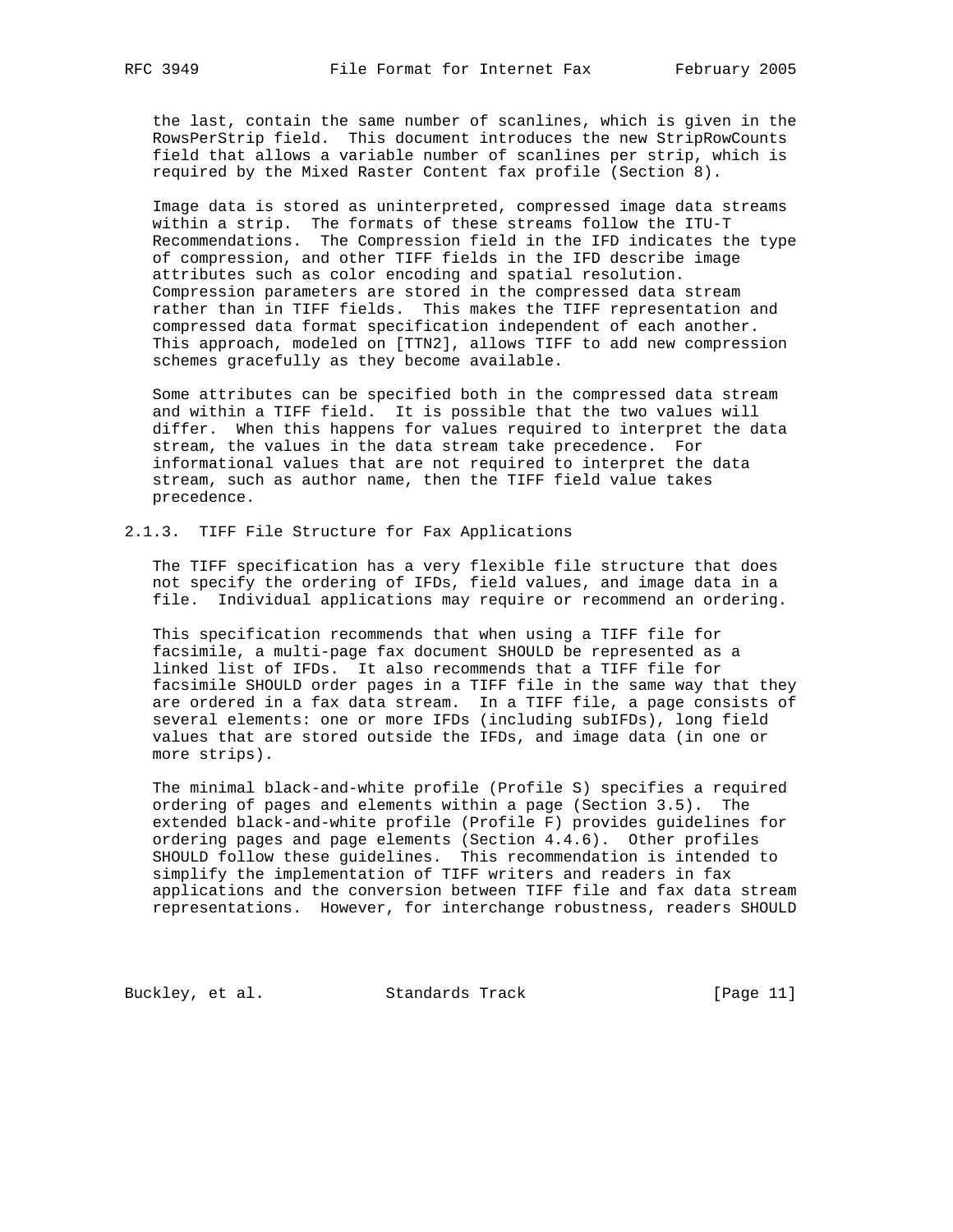be prepared to read TIFF files whose structure is consistent with [TIFF], which supports a more flexible file structure than is recommended here.

 This specification introduces an optional new GlobalParametersIFD field, defined in Section 2.2.4. This field has type IFD and indicates parameters describing the fax session. While it is often possible to obtain these parameters by scanning the file, it is convenient to make them available together in one place for fast and easy access. If the GlobalParametersIFD occurs in a TIFF file, it SHOULD be located in the first IFD, immediately following the 8-byte image file header.

#### 2.2. TIFF Fields for All Fax Applications

 The TIFF specification [TIFF] is organized as a baseline set and several extensions, including technical notes [TTN1, TTN2] that will be incorporated in the next release of TIFF. The baseline and extensions have required and optional fields.

 Facsimile applications require (and recommend) a mixture of baseline and extensions fields, as well as some new fields that are not part of the TIFF specification and that are defined in this document. This sub-section lists the fields that are required or recommended for all profiles. In particular, Section 2.2.1 lists the fields that are required by all profiles and that have values that do not depend on the profile. Section 2.2.2 lists the fields that are required by all profiles and that have values that do depend on the profile. Section 2.2.3 lists the fields that are recommended for all profiles. Fields required or recommended by some but not all profiles are given in the section (Section  $3 - 8$ ) that describes that profile. The sections for each fax profile have subsections for required and recommended fields; each subsection organizes the fields according to whether they are baseline, extension or new.

 The fields required for facsimile have only a few legal values, specified in the ITU-T Recommendations. Of these legal values, some are required and some are optional, just as they are required (mandatory) or optional in fax implementations that conform to the ITU-T Recommendations. The required and optional values are noted in the sections on the different fax profiles.

Buckley, et al. Standards Track [Page 12]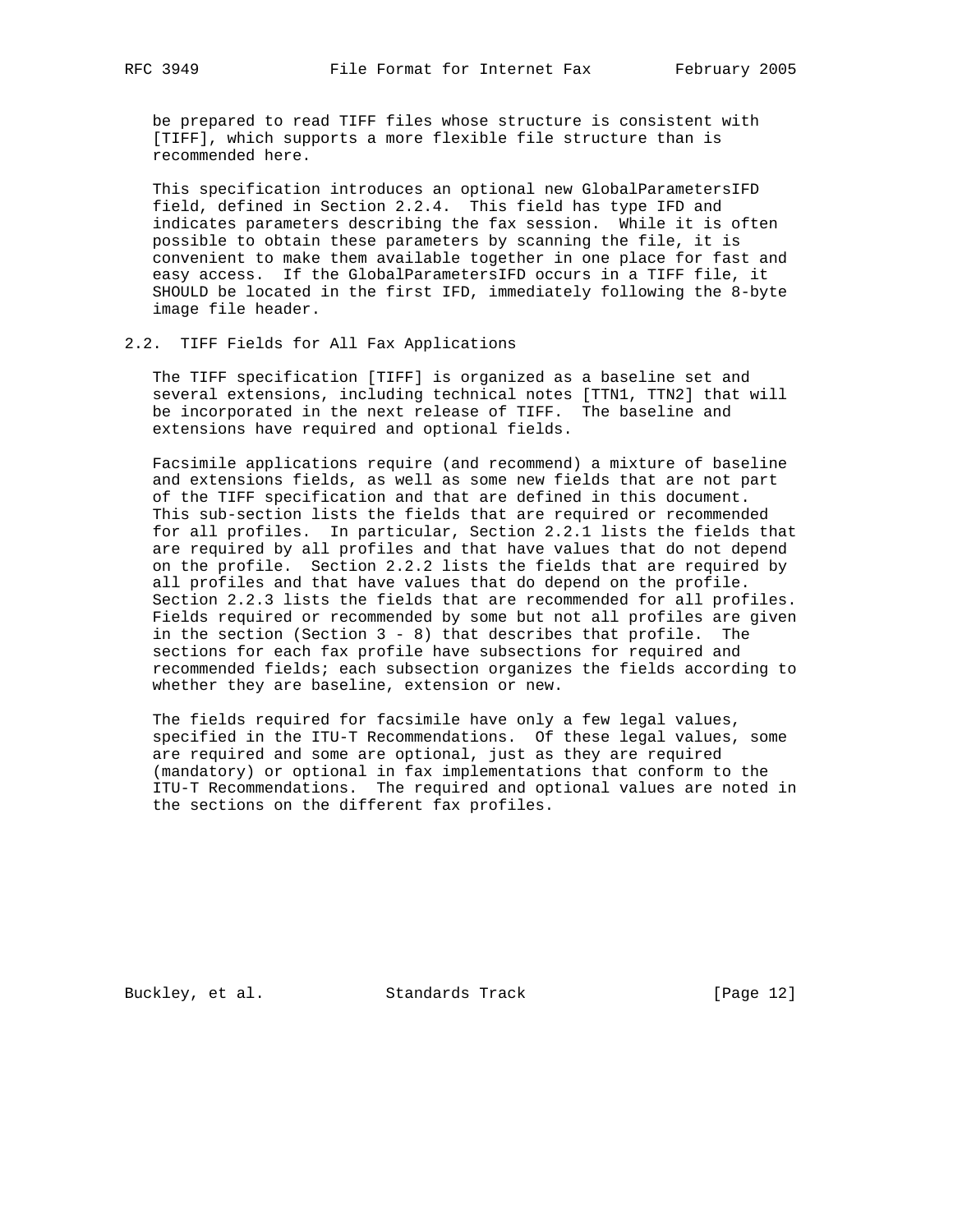This section describes the fields required or recommended by all fax profiles. The pattern for the description of TIFF fields in this document is as follows:

 FieldName(TagValueInDecimal) = allowable values. TYPE

 WhetherRequiredByTIFForTIFFforFAX Count =  $(\text{omitted if }=1)$  =  $(\text{if not in current spec but available})$  Explanation of the field, how it's used, and the values it can have. Default value, if any, as specified in [TIFF].

 When a field's default value is the desired value, that field may be omitted from the relevant IFD unless specifically required by the text of this specification.

2.2.1. TIFF fields required for all fax profiles

 The TIFF fields listed in this section SHALL be used by all fax profiles but have field values that are not specified by the ITU standards, i.e., the fields do not depend on the profile. The next subsection lists the fields that SHALL be used by all fax profiles, but which do have values specified by the ITU-specified or profile specific values. Fields that SHALL be used by some but not all profiles are given in the Sections  $(3 - 8)$  that describe the profiles that use them.

 ImageLength(257) SHORT or LONG RequiredByTIFFBaseline Total number of scanlines in image. No default, must be specified.

 PageNumber(297) SHORT RequiredByTIFFforFAX, TIFFExtension Count  $= 2$  The first number represents the page number (0 for the first page); the second number is the total number of pages in the document. If the second value is 0, then the total page count is not available. No default, must be specified

Buckley, et al. Standards Track [Page 13]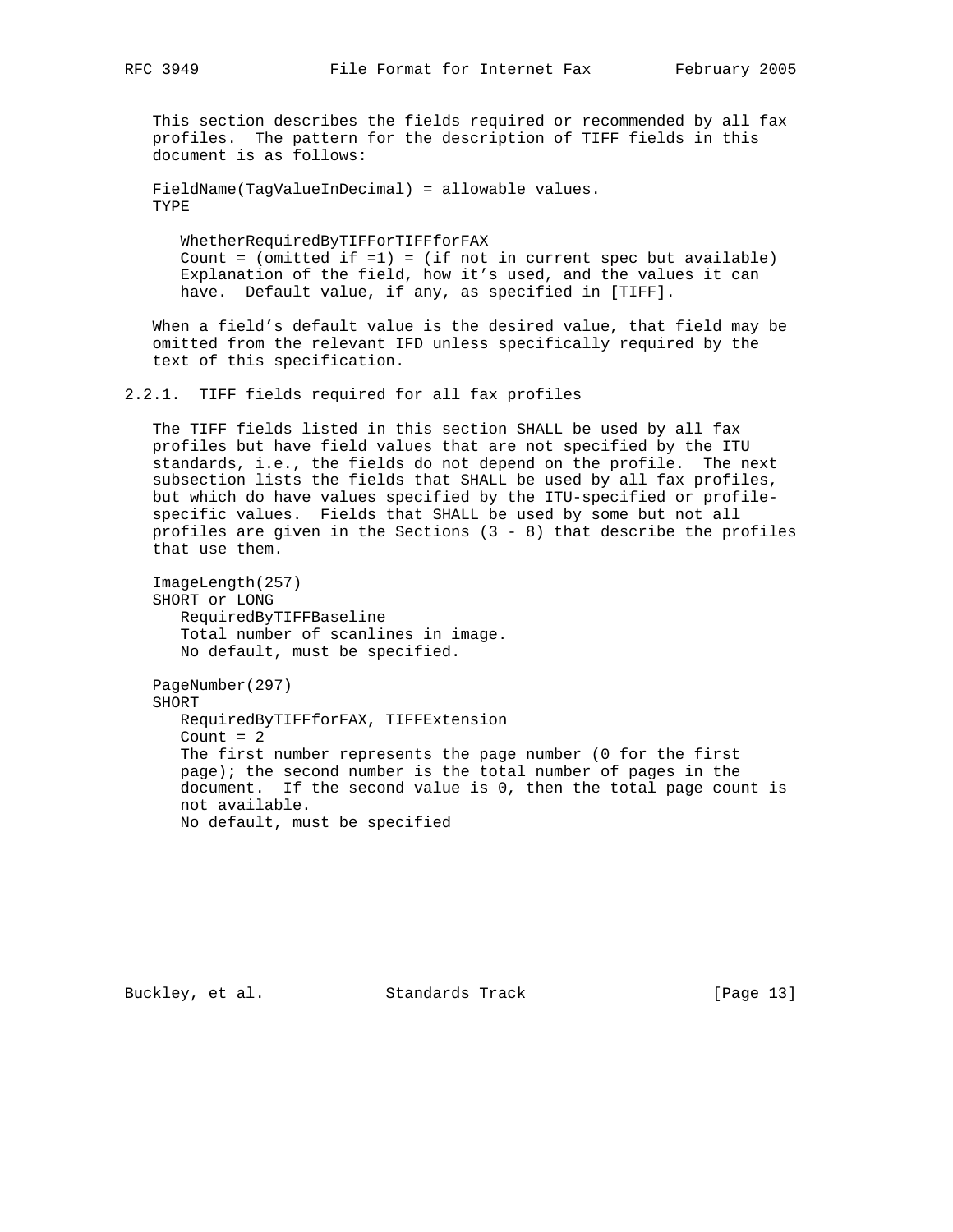RowsPerStrip(278) SHORT or LONG RequiredByTIFFBaseline The number of scanlines per TIFF strip, except for the last strip. For a single strip image, this is the same as the value of the ImageLength field. Default =  $2**32 - 1$  (meaning all scanlines in one strip). StripByteCounts(279) SHORT or LONG RequiredByTIFFBaseline Count = number of strips For each strip, the number of bytes in that strip after compression. No default, must be specified. StripOffsets(273) SHORT or LONG RequiredByTIFFBaseline Count = number of strips For each strip, the byte offset from the beginning of the file to the start of that strip. No default, must be specified. 2.2.2. Additional TIFF fields required for all fax profiles The TIFF fields listed in this section SHALL be used by all fax profiles, but the values associated with them depend on the profile being described and the associated ITU Recommendations. Therefore, only the fields are defined here; the values applicable to a particular fax profile are described in Sections 3 - 8. Fields that SHALL be used by some but not all profiles are given in the section (3 - 8) describing the profile that uses them. BitsPerSample(258) SHORT RequiredByTIFFBaseline Number of bits per image sample. Default = 1 (field may be omitted if this is the value). Compression(259) SHORT

 RequiredByTIFFBaseline Compression method used for image data. Default = 1 (no compression, so may not be omitted for FAX).

Buckley, et al. Standards Track [Page 14]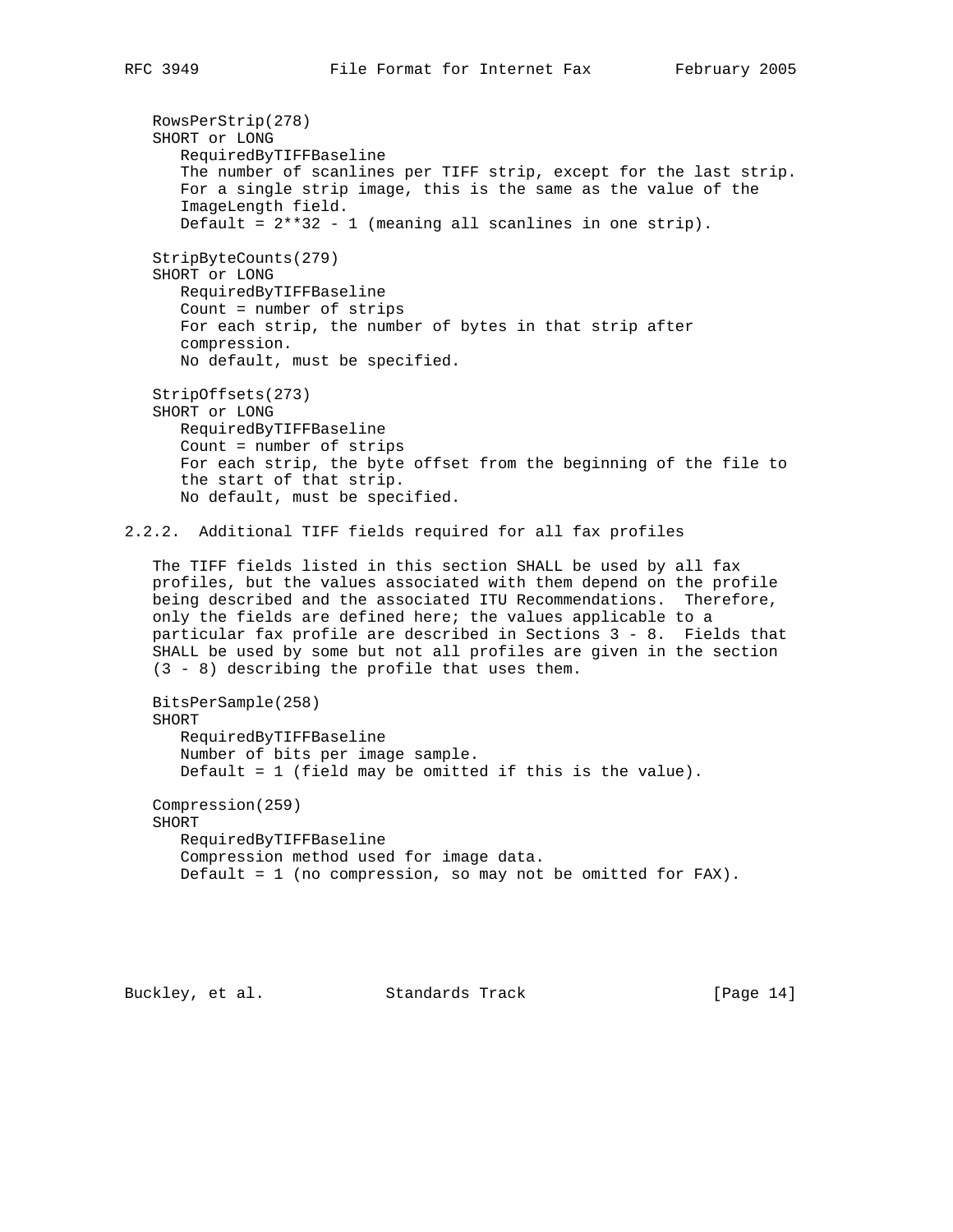```
 FillOrder(266)
 SHORT
    RequiredByTIFFforFax
    The default bit order in Baseline TIFF per [TIFF] is indicated by
    FillOrder=1, where bits are not reversed before being stored.
   However, TIFF for Fax typically uses the setting of FillOrder=2,
  where the bit order within bytes is reversed before storage (i.e.,
   bits are stored with the Least Significant Bit first).
   Default = 1 (field may be omitted if this is the value)
   Facsimile data appears on the phone line in bit-reversed order
   relative to its description in the relevant ITU compression
   Recommendation. Therefore, a wide majority of facsimile
    implementations choose this natural order for storage.
   Nevertheless, all readers conforming to this specification must be
    able to read data in both bit orders, except in the case of
    Profile S, which only requires support for FillOrder=2 (Least
   Significant Bit first).
 ImageWidth(256)
 SHORT or LONG
   RequiredByTIFFBaseline
    The number of pixels (columns) per scanline (row) of the image
   No default, must be specified.
 NewSubFileType(254)
 LONG
    RequiredByTIFFforFAX
   A general indication of the kind of data contained in this IFD Bit
    1 is 1 if the image is a single page of a multi-page document.
    Default = 0 (no subfile bits on, so may not be omitted for FAX).
 PhotometricInterpretation(262)
 SHORT
   RequiredByTIFFBaseline
    The color space of the image data.
   No default, must be specified.
 ResolutionUnit(296)
 SHORT
   RequiredByTIFFBaseline The unit of measure for resolution. 2 =
   inch, 3 = centimeter; Default = 2 (field may be omitted if this is
    the value)
```
Buckley, et al. Standards Track [Page 15]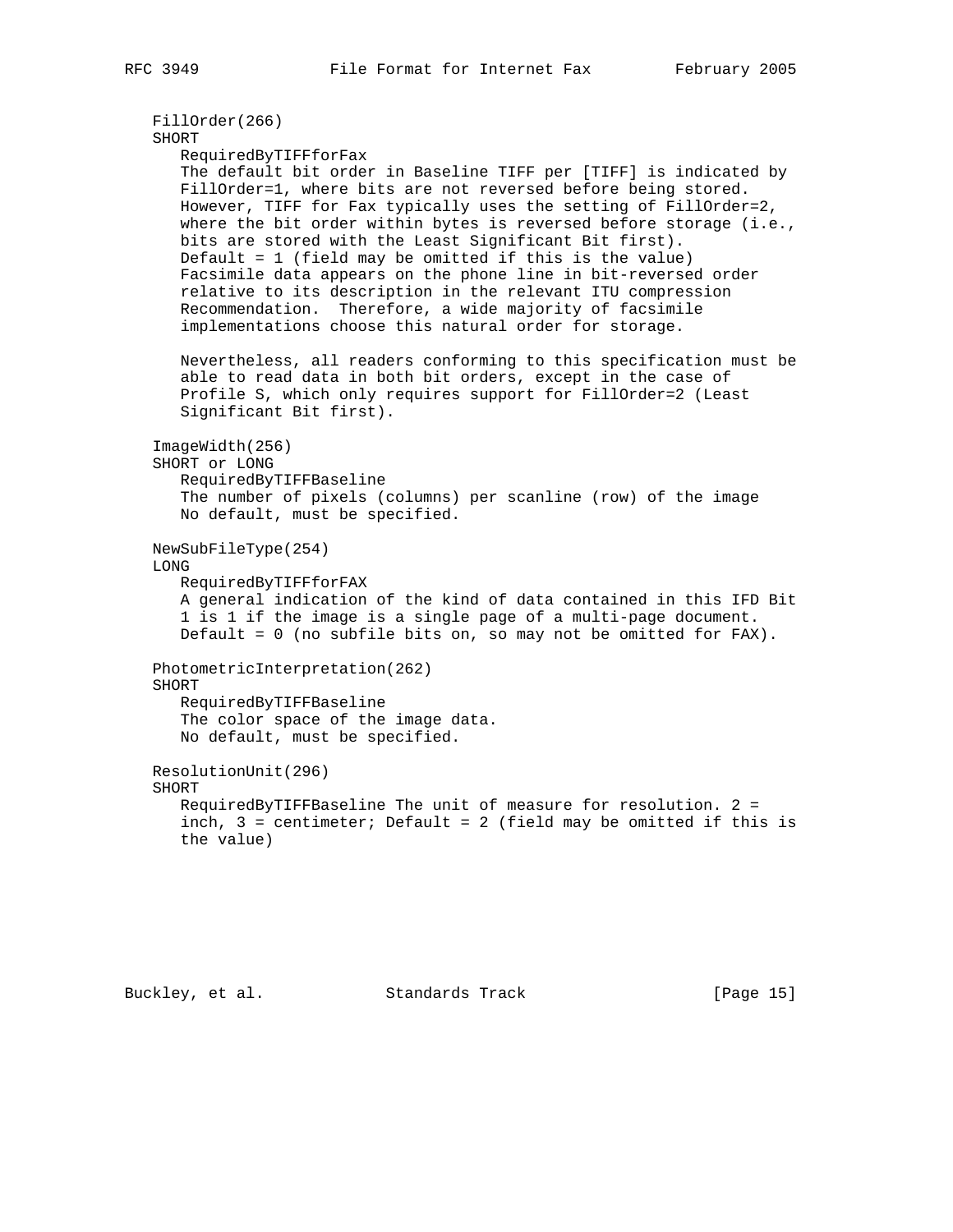```
 SamplesPerPixel(277)
    SHORT
       RequiredByTIFFBaseline
       The number of color components per pixel; SamplesPerPixel is 1 for
       a black-and-white, grayscale or indexed (palette) image. Default
       = 1 (field may be omitted if this is the value).
    XResolution(282)
    RATIONAL
       RequiredByTIFFBaseline
       The horizontal resolution of the image in pixels per resolution
       unit. The ITU-T Recommendations for facsimile specify a small
      number of horizontal resolutions: 100, 200, 300, 400 pixels per
       inch, and 80, 160 pixels per centimeter (or 204, 408 pixels per
       inch). The allowed XResolution values for each profile are given
       in the section defining that profile. Per [T.4], it is
       permissible for applications to treat the following XResolution
       values as being equivalent: <204, 200> and <400,408> in
      pixels/inch. These equivalencies were allowed by [T.4] to permit
       conversions between inch and metric based facsimile terminals. To
       ensure interoperability, if an application accepts any member of
       the pairs then T.4 requires it to accept both (e.g., accept 204 if
       200 pixels per inch is accepted). TIFF for Facsimile Writers
       SHOULD express XResolution in inch-based units, for consistency
       with historical practice and to maximize interoperability. See
       the table below for information on how to convert from an ITU-T
       metric value to its inch-based equivalent resolution.
      No default, must be specified
    YResolution(283)
    RATIONAL
       RequiredByTIFFBaseline
       The vertical resolution of the image in pixels per resolution
       unit. The ITU-T Recommendations for facsimile specify a small
      number of vertical resolutions: 100, 200, 300, 400 pixels per
       inch, and 38.5, 77, 154 pixels per centimeter (or 98, 196, 391
       pixels per inch). The allowed YResolution values for each profile
       are given in the section defining that profile. Per [T.4], it is
       permissible for applications to treat the following YResolution
       values as being equivalent: <98, 100>, <196, 200>, and <391, 400>
       in pixels/inch. These equivalencies were allowed by [T.4] to
       permit conversions between inch- and metric-based facsimile
       terminals. To insure interoperability, if an application accepts
       any member of the pairs, then T.4 requires it to accept both
       (e.g., accept 98 if 100 pixels per inch is accepted). TIFF for
       Facsimile Writers SHOULD express YResolution in inch-based units,
       for consistency with historical practice and to maximize
Buckley, et al. Standards Track [Page 16]
```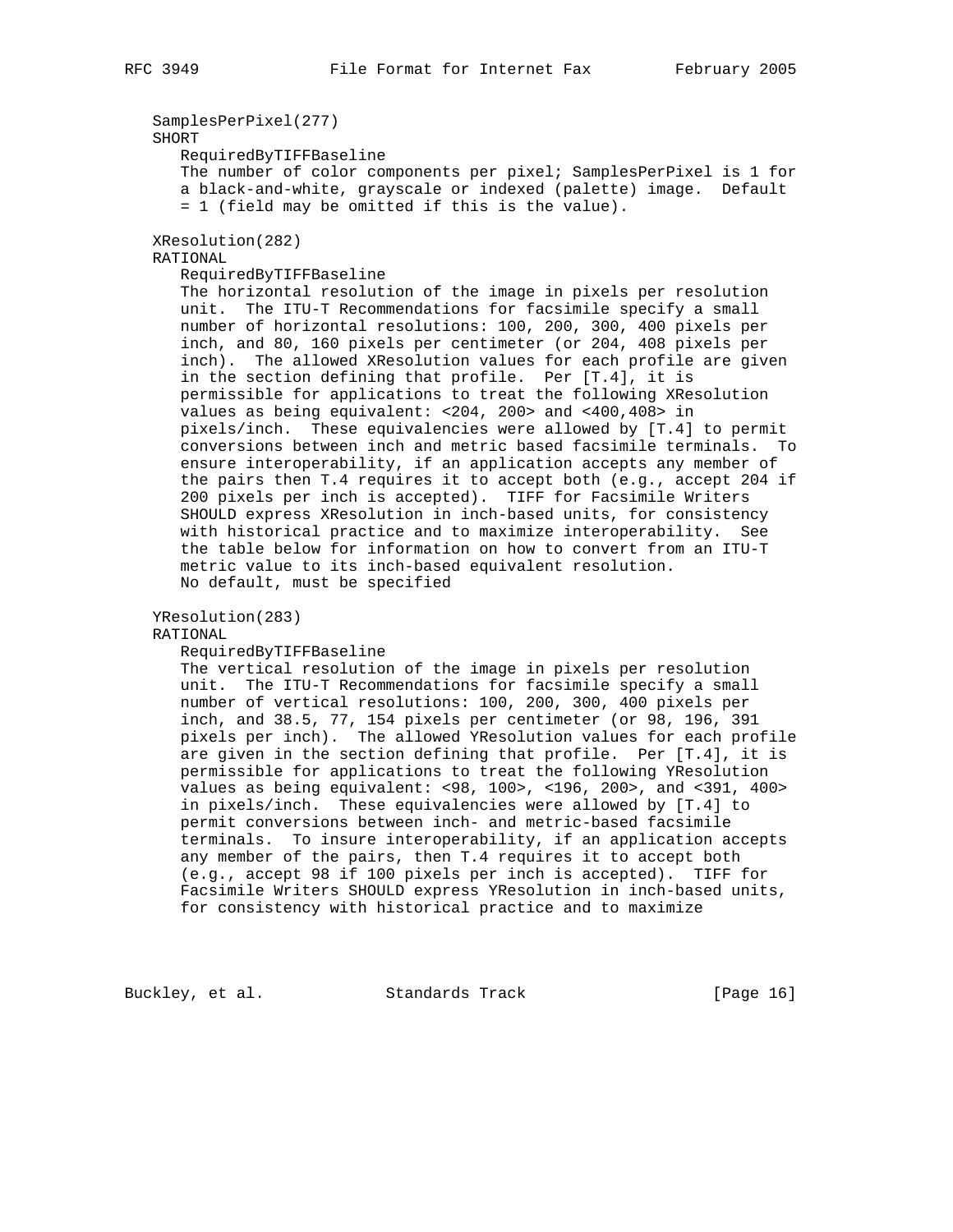interoperability. See the table below for information on converting from the metric value to its inch based equivalent resolution.

No default, must be specified.

|            | XResolution | YResolution                                                                                                                                          |      |  |
|------------|-------------|------------------------------------------------------------------------------------------------------------------------------------------------------|------|--|
|            |             | ResolutionUnit   ResolutionUnit   ResolutionUnit   ResolutionUnit<br>$= 2 \text{ (inch)}$ $= 3 \text{ (cm)}$ $= 2 \text{ (inch)}$ $= 3 \text{ (cm)}$ |      |  |
| 100        |             | 100                                                                                                                                                  |      |  |
| 204<br>200 | 80          | 98<br>100                                                                                                                                            | 38.5 |  |
| 204<br>200 | 80          | 196<br>200                                                                                                                                           | 77   |  |
| 204        | 80          | 391                                                                                                                                                  | 154  |  |
| 300        |             | 300                                                                                                                                                  |      |  |
| 408<br>400 | 160         | 391<br>400                                                                                                                                           | 154  |  |
|            |             |                                                                                                                                                      |      |  |

# 2.2.3. TIFF fields recommended for all fax profiles

 The TIFF fields listed in this section MAY be used by all fax profiles. However, Profile S writers (the minimal fax profile described in Section 3) SHOULD NOT use these fields. Recommended fields that are profile-specific are described in Sections 3 - 8.

 DateTime(306) ASCII OptionalInTIFFBaseline Date/time of image creation in 24-hour format "YYYY:MM:DD HH:MM:SS". No default.

 DocumentName(269) ASCII OptionalInTIFFExtension(DocumentStorageAndRetrieval) The name of the scanned document. This is a TIFF extension field, not a Baseline TIFF field. No default.

Buckley, et al. Standards Track [Page 17]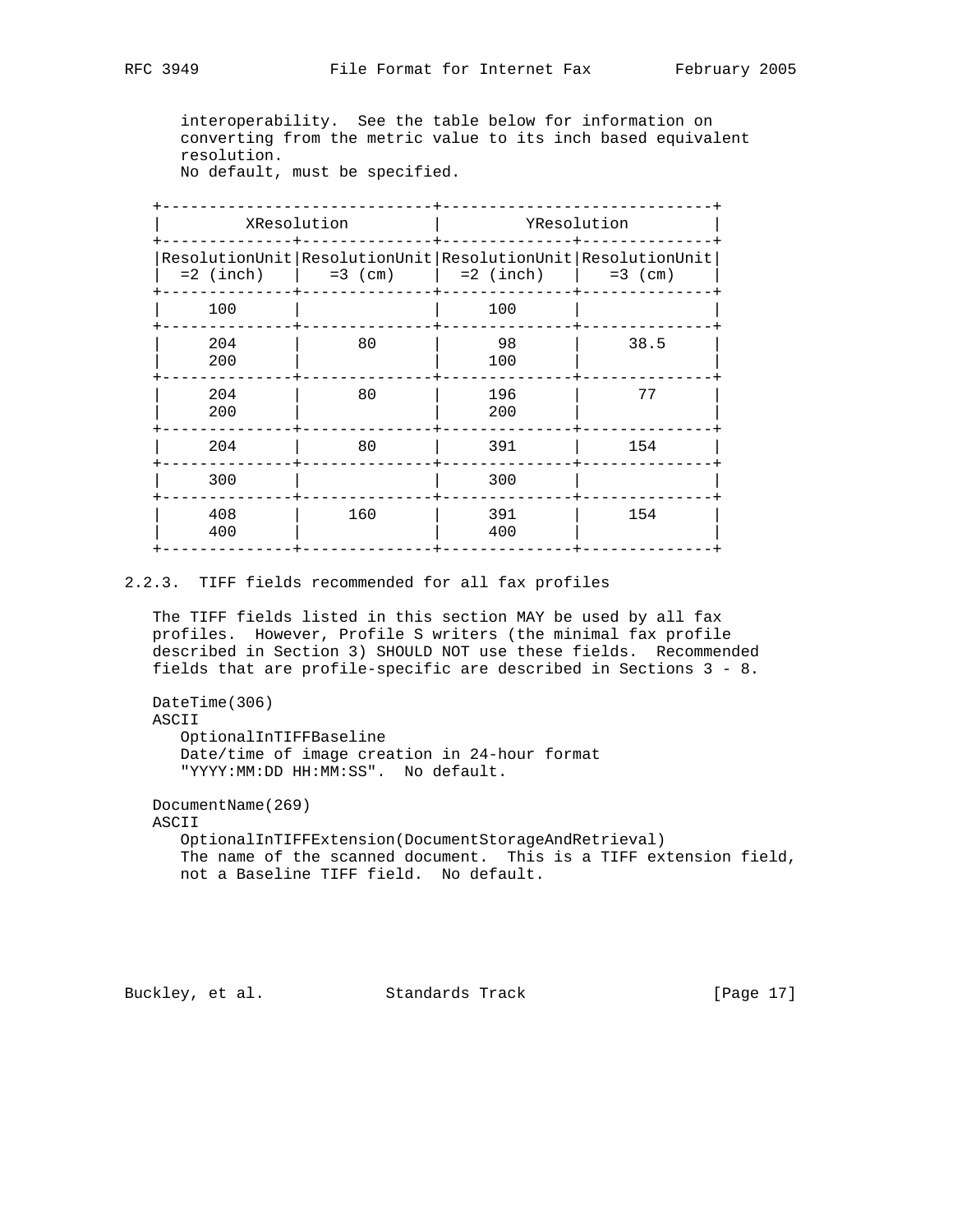ImageDescription(270) ASCII OptionalInTIFFBaseline A string describing the contents of the image. No default. Orientation( $274$ ) = 1 - 8. SHORT OptionalinTIFFBaseline 1: 0th row represents the visual top of the image; the 0th column represents the visual left side of the image. See the current TIFF spec [TIFF] for further values; Baseline TIFF only requires value=1. Default = 1. Note: It is recommended that a writer that is aware of the orientation include this field to give a positive indication of the orientation, even if the value is the default. Writers should not generate mirror images, because many readers will not properly reverse the image before display or print. Software(305) ASCII OptionalInTIFFBaseline The name and release number of the software package that created the image. No default. 2.2.4. New TIFF fields recommended for fax profiles The new TIFF fields listed in this section MAY be used by all fax profiles. However, Profile S writes (the minimal fax profile

 described in Section 3) SHOULD NOT use these fields. In addition, support for these new TIFF fields has not been included in historical TIFF-F readers described in Section 4 and [TIFF-F]. These fields describe "global" parameters of the fax session that created the image data. They are optional, not part of the current TIFF specification, and are defined in this document.

 The first new field, GlobalParametersIFD, is an IFD that contains global parameters and is located in a Primary IFD.

GlobalParametersIFD (400) IFD or LONG

 An IFD containing global parameters. It is recommended that a TIFF writer place this field in the first IFD, where a TIFF reader would find it quickly.

 Each field in the GlobalParametersIFD is a TIFF field that is legal in any IFD. Required baseline fields should not be located in the GlobalParametersIFD but should be in each image IFD. If a

Buckley, et al. Standards Track [Page 18]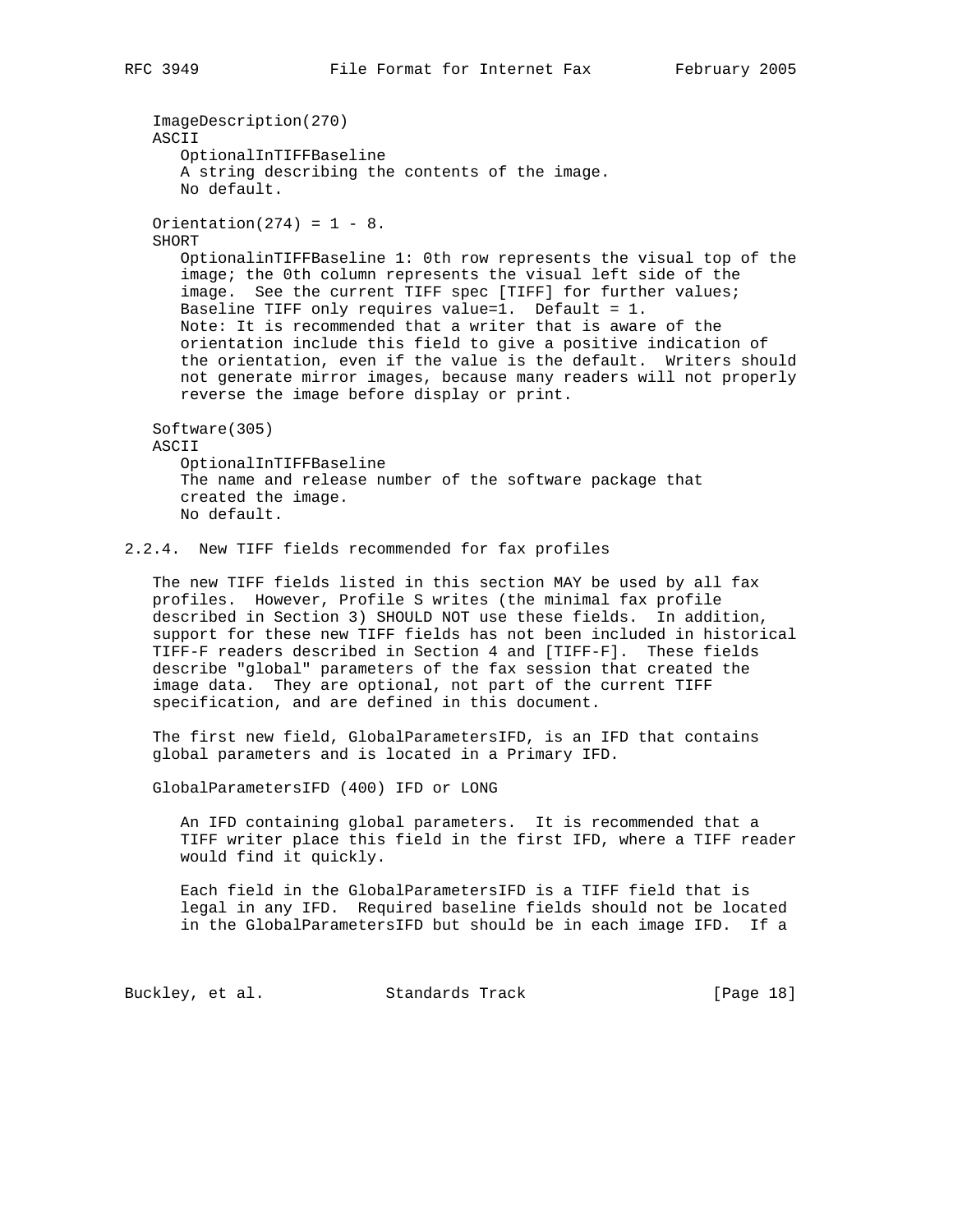```
 conflict exists between fields in the GlobalParametersIFD and in
    the image IFDs, then the data in the image IFD shall prevail.
    Among the GlobalParametersIFD entries is a new ProfileType field
    that generally describes information in this IFD and in the TIFF
    file.
 ProfileType(401)
 LONG
    The type of image data stored in this IFD.
    0 = Unspecified
   1 = Group 3 fax
    No default
 The following new global fields are defined in this document as IFD
 entries for use with fax applications.
FaxProfile(402) = 0 - 6.
 BYTE
    The profile that applies to this file; a profile is subset of the
    full set of permitted fields and field values of TIFF for
    facsimile. The currently defined values are:
    0: does not conform to a profile defined for TIFF for facsimile
    1: minimal black & white lossless, Profile S
    2: extended black & white lossless, Profile F
    3: lossless JBIG black & white, Profile J
    4: lossy color and grayscale, Profile C
    5: lossless color and grayscale, Profile L
    6: Mixed Raster Content, Profile M
 CodingMethods(403)
 LONG
    This field indicates which coding methods are used in the file. A
    value of 1 in a bit location indicates the corresponding coding
   method is used. More than one bit set to 1 means more than one
   coding method is used in the file.
 Bit 0: unspecified compression
 Bit 1: 1-dimensional coding, ITU-T Rec. T.4 (MH - Modified Huffman)
 Bit 2: 2-dimensional coding, ITU-T Rec. T.4 (MR - Modified READ)
 Bit 3: 2-dimensional coding, ITU-T Rec. T.6 (MMR - Modified MR)
 Bit 4: ITU-T Rec. T.82 coding, using ITU-T Rec. T.85 (JBIG)
 Bit 5: ITU-T Rec. T.81 (Baseline JPEG)
 Bit 6: ITU-T Rec. T.82 coding, using ITU-T Rec. T.43 (JBIG color)
 Bits 7 - 31: reserved for future use
```
Buckley, et al. Standards Track [Page 19]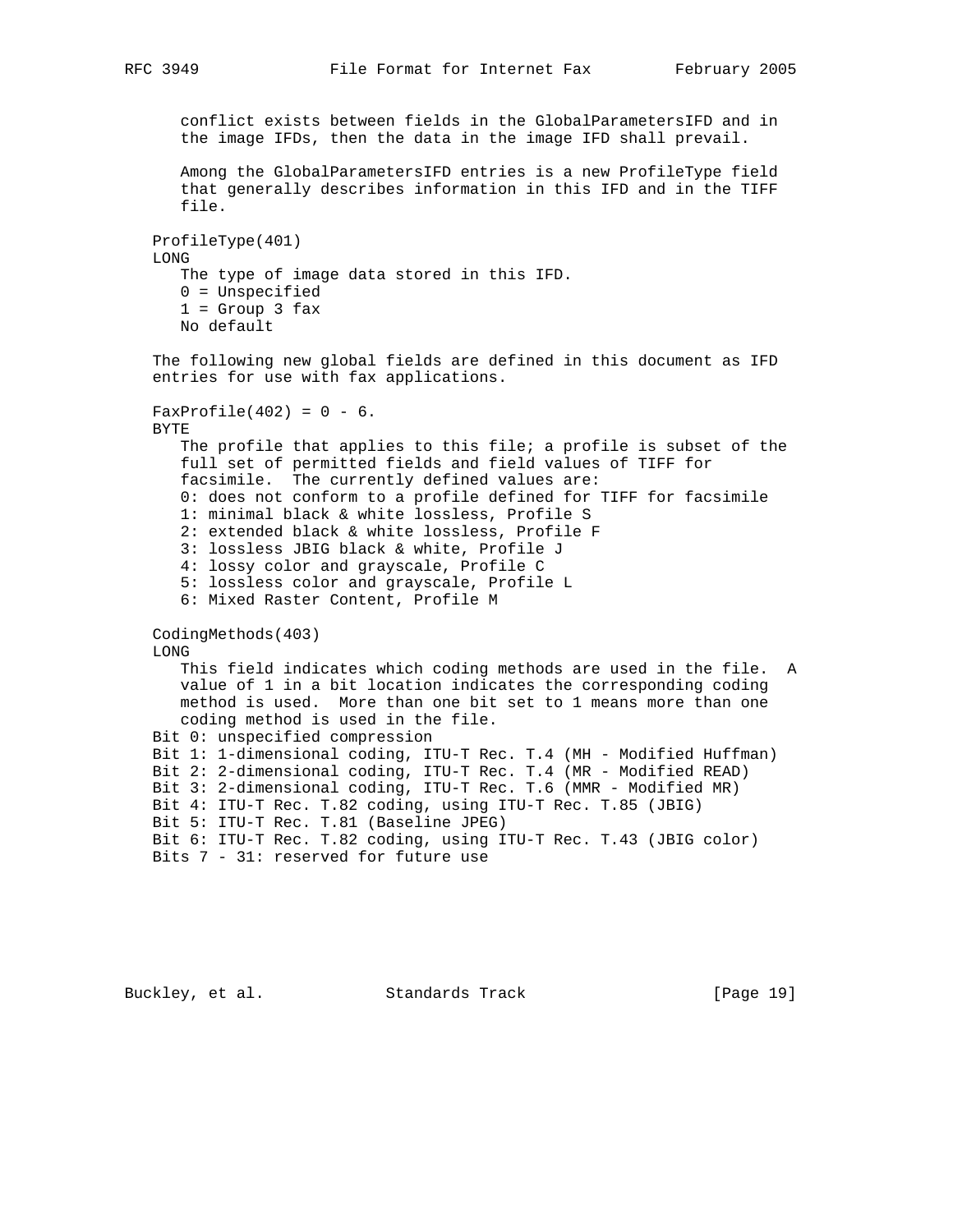Note: There is a limit of 32 compression types to identify standard compression methods.

 VersionYear(404) BYTE Count: 4 The year of the standard specified by the FaxProfile field, given as 4 characters, e.g., '1997'; used in lossy and lossless color profiles. ModeNumber (405) BYTE The mode of the standard specified by the FaxProfile field. A value of 0 indicates Mode 1.0; used in Mixed Raster Content profile.

3. Profile S: Minimal Black-and-White Fax Profile

 This section defines the minimal black-and-white subset of TIFF for facsimile. This subset is designated Profile S. All implementations of TIFF for facsimile SHALL support the minimal subset.

 Black-and-white mode is the binary fax application most users are familiar with today. This mode is appropriate for black-and-white text and line art. Black-and-white mode is divided into two levels of capability. This section describes the minimal interchange set of TIFF fields that must be supported by all implementations in order to assure that some form of image, albeit black-and-white, can be interchanged. This minimum interchange set is a strict subset of the fields and values defined for the extended black-and-white profile (TIFF-F or Profile F) in Section 4, which describes extensions to the minimal interchange set of fields that provide a richer set of black-and-white capabilities.

## 3.1. Overview

 The minimal interchange portion of the black-and-white facsimile mode supports 1-dimensional Modified Huffman (MH) compression, with the original Group 3 fax resolutions, commonly called "standard" and "fine."

 To assure interchange, this profile uses the minimal set of fields with a minimal set of values. There are no recommended fields in this profile. Further, the TIFF file is required to be "little endian", which means that the byte order value in the TIFF header is "II". This profile defines a required ordering for the pages in a fax document and for the IFDs and image data of a page. It also requires

Buckley, et al. Standards Track [Page 20]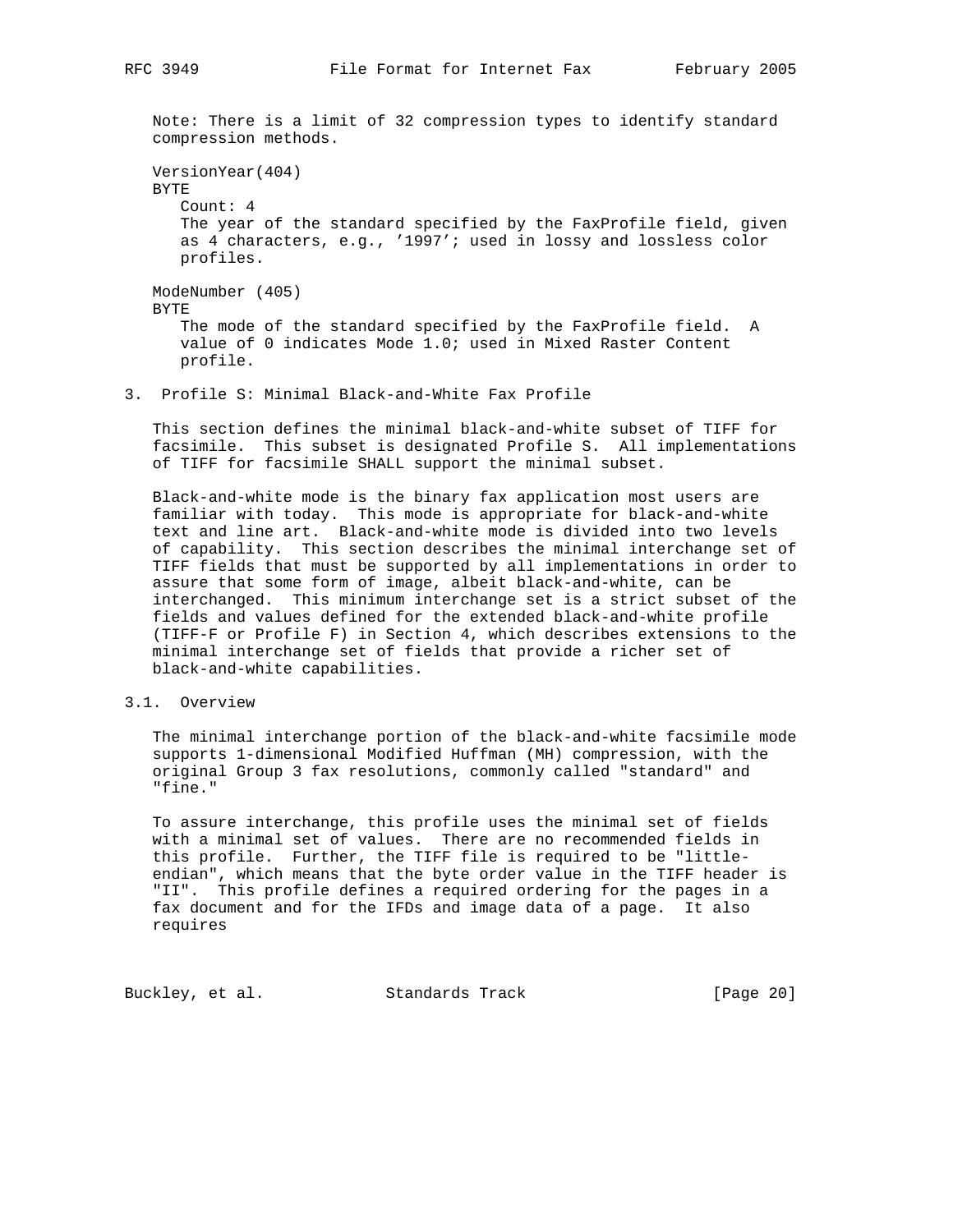that a single strip contain the image data for each page; see Section 3.5. The image data may contain RTC sequences, as specified in Section 3.4.

3.2. Required TIFF Fields

 Besides the fields listed in Section 2.2.1, the minimal black-and white fax profile requires the following fields. The fields listed in Section 2.2.1 and the fields and fax-specific values specified in this subsection must be supported by all implementations.

```
3.2.1. Baseline fields
```
 BitsPerSample(258) = 1. SHORT RequiredByTIFFBaseline Binary data only. Default = 1 (field may be omitted if this is the value) Compression $(259) = 3$ . SHORT RequiredByTIFFBaseline 3 = 1- or 2- dimensional coding. The value 3 is a TIFF extension value [TIFF]. The T4Options field must be specified, and its value specifies that the data is encoded with the Modified Huffman (MH) compression of [T.4]. FillOrder(266) = 2. SHORT RequiredByTIFFBaseline 2 = Least Significant Bit first NOTE: Baseline TIFF readers are only required to support FillOrder 1, where the lowest numbered pixel is stored in the MSB of the byte. However, because many devices, such as modems, transmit the LSB first when converting the data to serial form, it is common for black-and-white fax products to use the second FillOrder = 2, where the lowest numbered pixel is stored in the LSB. Therefore, this value is specified in the minimal black-and-white profile. ImageWidth(256) = 1728. SHORT or LONG RequiredByTIFFBaseline This profile only supports a page width of 1728 pixels. This width corresponds to North American Letter and Legal and to ISO A4 size pages. No default, must be specified.

Buckley, et al. Standards Track [Page 21]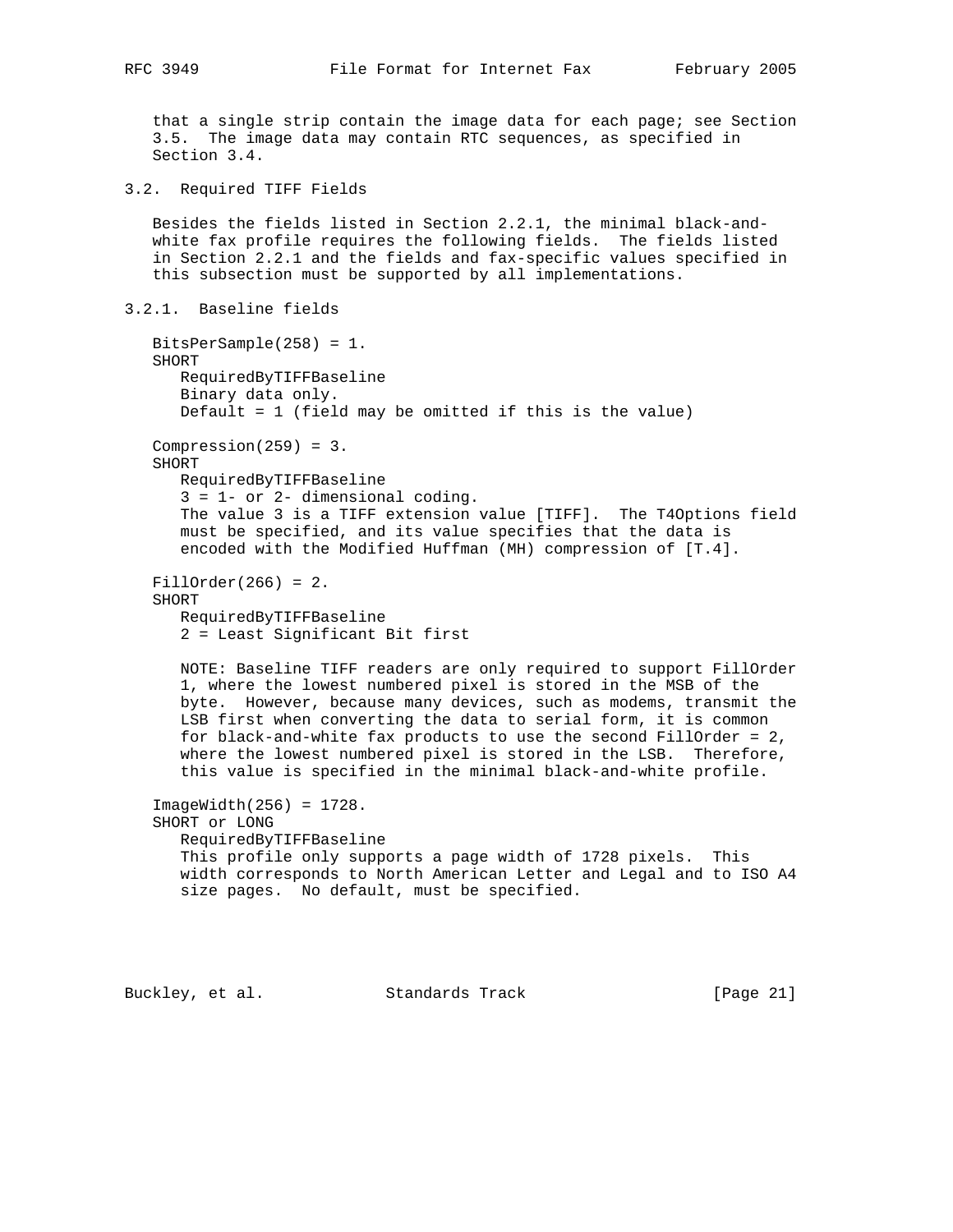```
 NewSubFileType(254) = (Bit 1=1).
 LONG
    RequiredByTIFFforFAX
    Bit 1 is 1 if the image is a single page of a multi-page document.
    Default = 0 (no subfile bits on, so may not be omitted for fax).
 PhotometricInterpretation(262) = 0.
 SHORT
    RequiredByTIFFBaseline
    0 = pixel value 1 means black.
   No default, must be specified.
 ResolutionUnit(296) = 2.
 SHORT
    RequiredByTIFFBaseline
    The unit of measure for resolution. 2 = inch.
    Default = 2 (field may be omitted if this is the value).
 SamplesPerPixel(277) = 1.
 SHORT
    RequiredByTIFFBaseline
   The number of components per pixel; 1 for black-and-white.
    Default = 1 (field may be omitted if this is the value).
 XResolution(282) = 200, 204.
 RATIONAL
    RequiredByTIFFBaseline
    The horizontal resolution of the image is expressed in pixels per
    resolution unit. In pixels/inch, the allowed values are 200 and
    204, which may be treated as equivalent. See Section 2.2.2 for
    inch metric equivalency. No default, must be specified.
 YResolution(283) = 98, 100, 196, 200.
 RATIONAL
    RequiredByTIFFBaseline The vertical resolution of the image is
    expressed in pixels per resolution unit. In pixels/inch, the
    allowed values are 98, 100, 196, and 200; 98 and 100 may be
    treated as equivalent, and 196 and 200 may be treated as
    equivalent. See Section 2.2.2 for inch metric equivalency. No
    default, must be specified.
```
Buckley, et al. Standards Track [Page 22]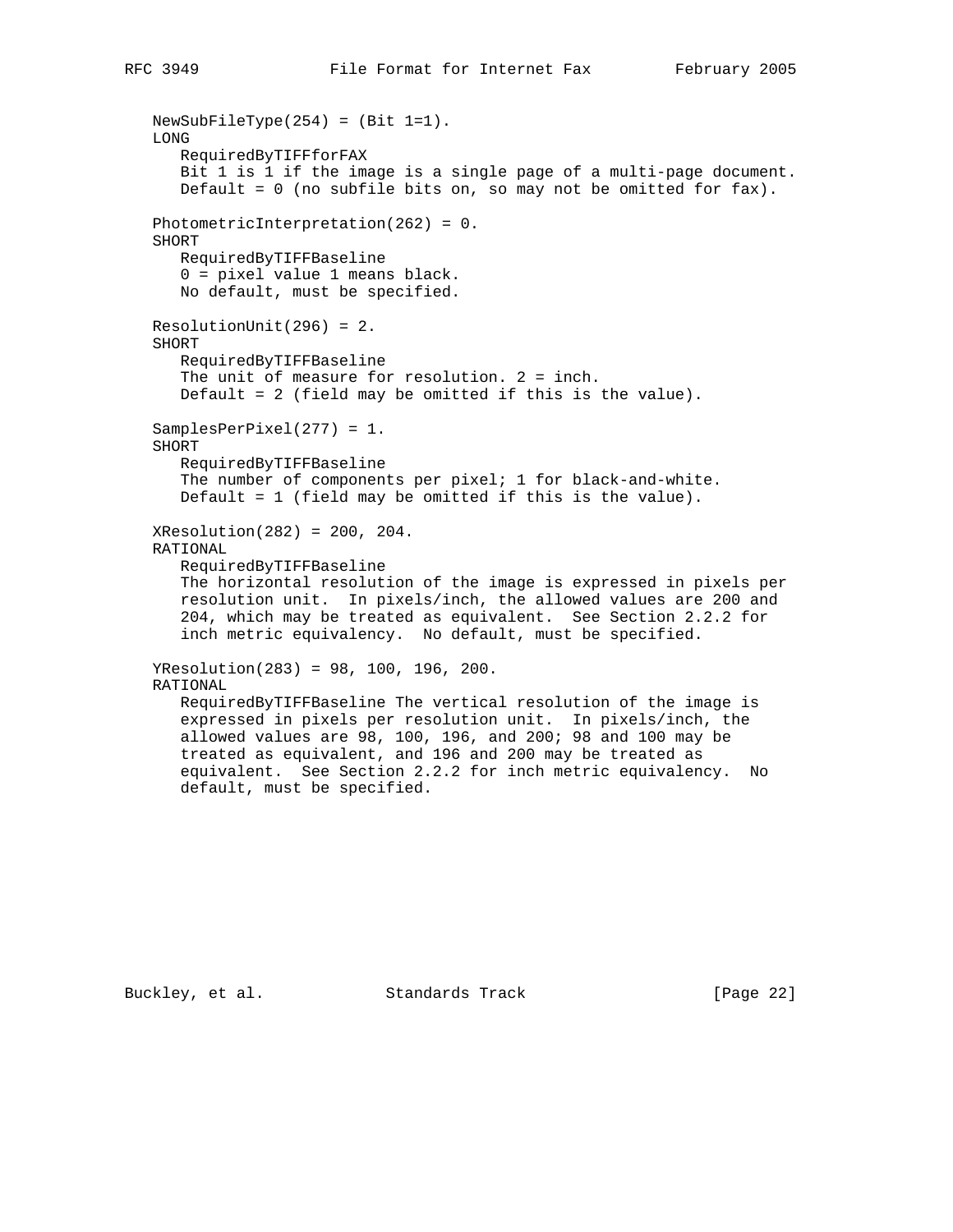# 3.2.2. Extension fields

 $T4Options(292) = (Bit 0 = 0, Bit 1 = 0, Bit 2 = 0, 1)$  LONG RequiredTIFFExtension (when Compression = 3) Bit 0 = 0 indicates MH compression. Bit 1 must be 0. Bit  $2 = 1$  indicates that EOLs are byte aligned, = 0 EOLs not byte aligned. Default is all bits are 0 (applies when EOLs are not byte aligned)

 Note: The T4Options field is required when the Compression field has a value of 3. Bit 0 of this field specifies the compression used (MH only in this profile). MH coding requires the use of EOL (End of Line) codes: Bit 2 indicates whether the EOL codes are byte-aligned or not. See Section 3.4 for details.

3.2.3. New Fields

None.

3.3. Recommended TIFF Fields

None.

3.4. End of Line (EOL) and Return to Control (RTC)

 TIFF extensions for fax, used in this specification, differ from Baseline TIFF in the following ways:

- A 12-bit EOL sequence MUST precede each line of MH-compressed image data. (Baseline TIFF does not use these EOL sequences.)
- The EOL sequence MAY be byte-aligned, in which case fill bits are added so that the EOL sequence ends on a byte boundary, and any subsequent image data begins on a byte boundary.
- If the EOL codes are not byte aligned, the image data MAY be followed by an RTC (Return to Control) sequence, consisting of 6 consecutive EOLs.

 In conventional fax, an MH-compressed fax data stream for a page consists of the following sequence:

 EOL, compressed data (first line), EOL, compressed data, ... , EOL, compressed data (last line), RTC (6 consecutive EOL codes)

 Baseline TIFF does not use EOL codes or Return to Control (RTC) sequences for MH-compressed data. However, the TIFF extension field T4Options used in this specification for MH compression (Compression = 3) requires EOLs.

Buckley, et al. Standards Track [Page 23]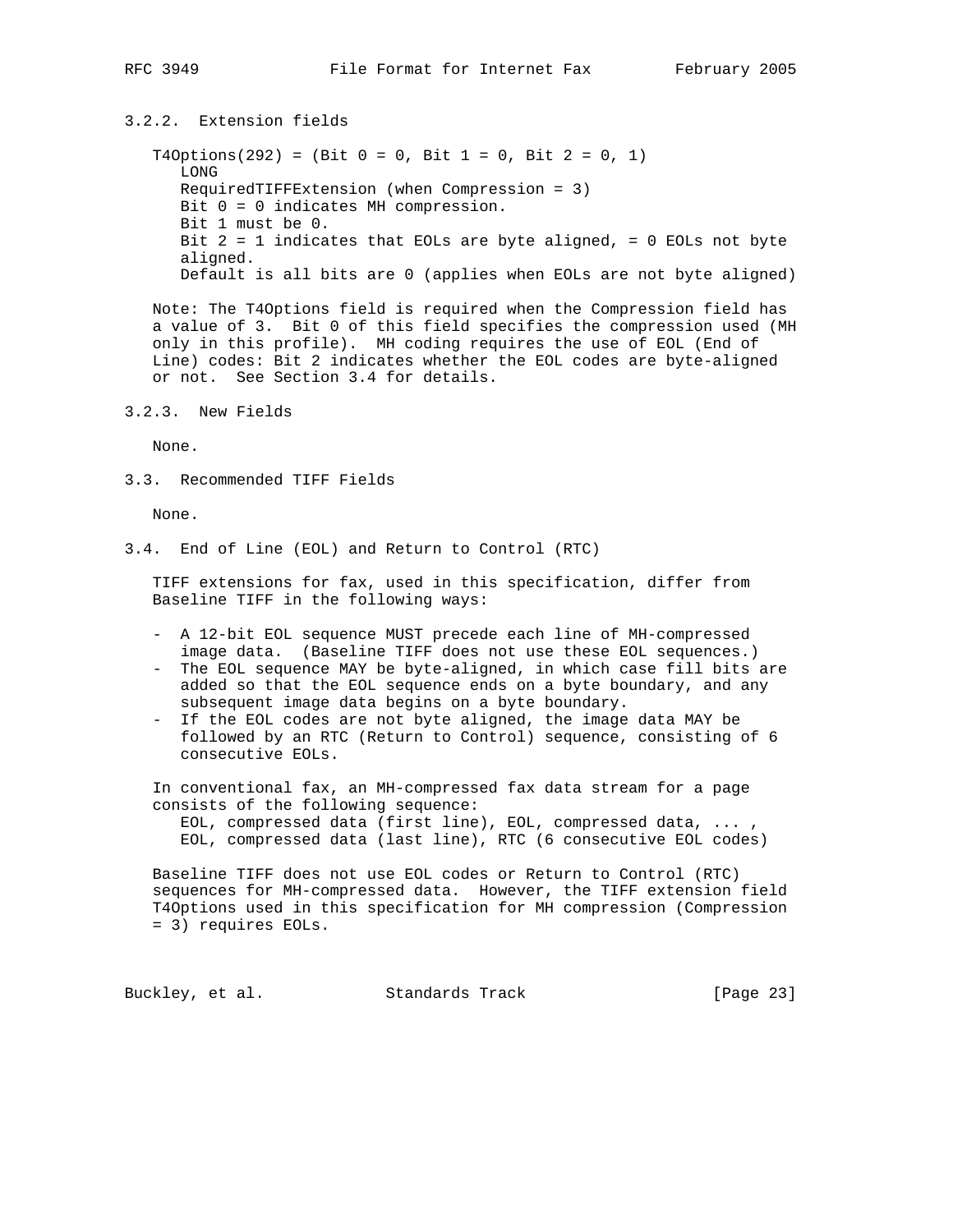Furthermore, Bit 2 in the T4Options field indicates whether or not the EOL codes are byte aligned. If Bit  $2 = 1$ , indicating the EOL codes are byte aligned, then fill bits have been added as necessary before EOL codes so that an EOL code always ends on a byte boundary, and the first bit of data following an EOL begins on a byte boundary. Without fill bits, an EOL code may end in the middle of a byte. Byte alignment relieves application software of the burden of bit-shifting every byte while parsing scanlines for line-oriented image manipulation (such as writing a TIFF file). Not all TIFF readers historically used for fax are able to deal with non byte aligned data.

 While TIFF extension requires EOL codes, TIFF in fax applications has traditionally prohibited RTC sequences. Implementations that seek common processing and interfaces for fax data streams and Internet fax files would prefer that the TIFF data include RTC sequences.

 To reconcile these differences, RTCs are allowed in cases where EOL codes are not byte aligned and no fill bits have been added to the data. This corresponds to situations where the fax data is simply inserted in a strip without being processed or interpreted. RTCs should not occur in the data when EOLs have been byte aligned. This is formally specified in the next subsection.

# 3.4.1. RTC Exclusion

 Implementations that seek to maintain strict conformance with TIFF and compatibility with the historical use of TIFF for fax SHOULD NOT include the RTC sequence when writing TIFF files. However, implementations that need to support "transparency" of T.4-generated image data MAY include RTCs when writing TIFF files if the flag settings of the T4Options field are set for non byte aligned data, i.e., Bit 2 is 0. Implementors of TIFF readers should be aware that there are some existing TIFF implementations for fax that include the RTC sequence in MH image data. Therefore, minimal set readers MUST be able to process files that do not include RTCs and SHOULD be able to process files that do include RTCs.

# 3.5. File Structure

 The TIFF header, described in Section 2.1.1, contains two bytes that describe the byte order used within the file. For the minimal black-and-white profile, these bytes SHALL have the value "II" (0x4949), denoting that the bytes in the TIFF file are in LSByte first order (little-endian). The first or 0th IFD immediately follows the header, so offset to the first IFD is 8. The header values are shown in the following table:

Buckley, et al. Standards Track [Page 24]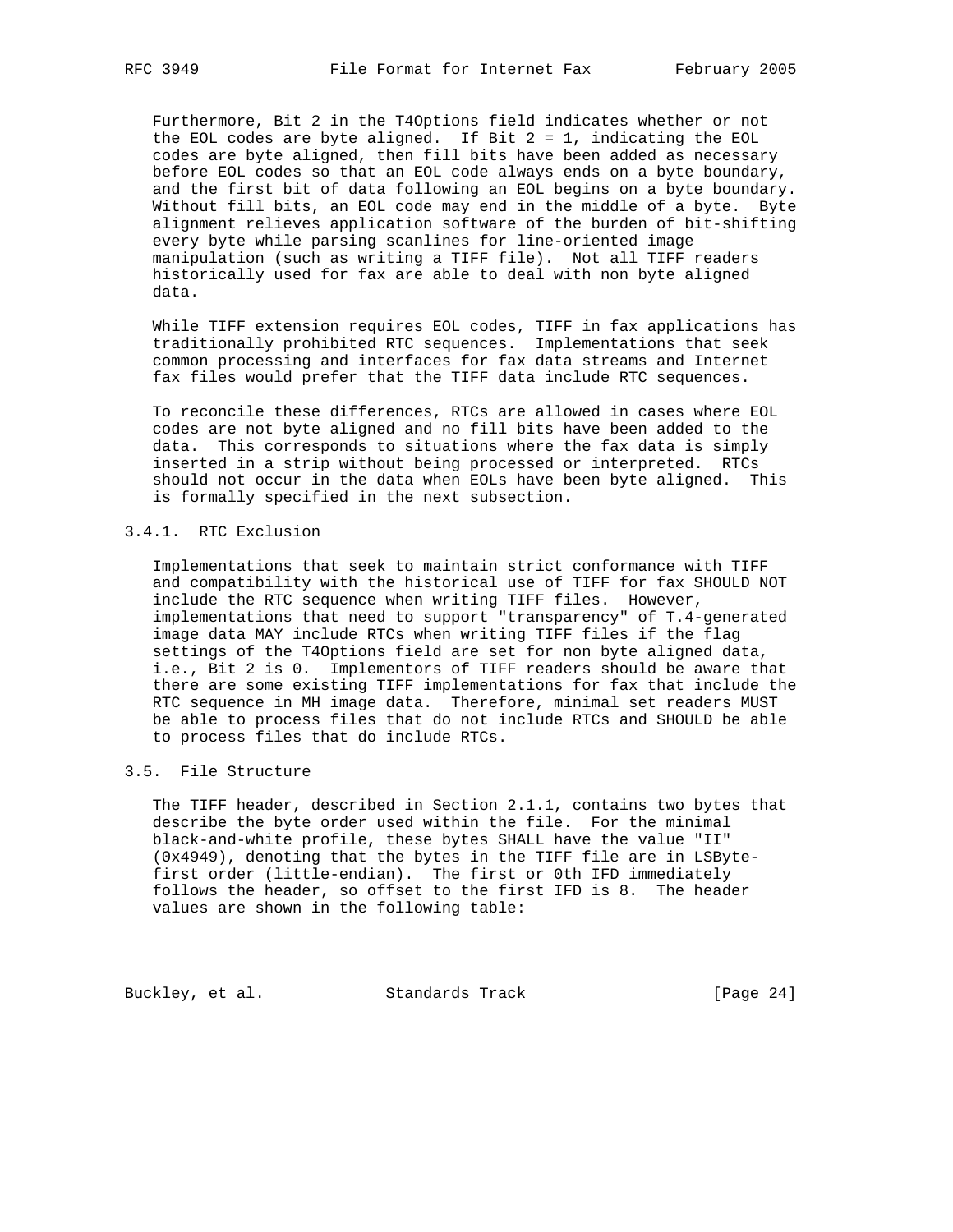| Description<br>Offset |                   | Value         |
|-----------------------|-------------------|---------------|
|                       | Byte Order        | $0x4949$ (II) |
|                       | Identifier        | 42 decimal    |
|                       | Offset of 0th IFD | 0x 0000 0008  |

 The minimal black-and-white profile SHALL order IFDs and image data within a file as follows: (1) There SHALL be an IFD for each page in a multi-page fax document; (2) the IFDs SHALL occur in the same order in the file as the pages occur in the document; (3) the IFD SHALL precede the image data to which it has offsets; (4) the image data SHALL occur in the same order in the file as the pages occur in the document; (5) the IFD, the value data, and the image data to which it has offsets SHALL precede the next image IFD; and (6) the image data for each page SHALL be contained within a single strip.

 As a result of (6), the StripOffsets field will contain the pointer to the image data. With two exceptions, the field entries in the IFD contain the field values instead of offsets to field values located outside the IFD. The two exceptions are the values for the XResolution and YResolution fields, both of which are type RATIONAL and require 2 4-byte numbers. These "long" field values SHALL be placed immediately after the IFD which containing the offsets to them, and before the image data pointed to by that IFD.

 The effect of these requirements is that the IFD for the first page SHALL come first in the file after the TIFF header, followed by the long field values for XResolution and YResolution, followed by the image data for the first page, then the IFD for second page, and so on. This is shown in the following figure. Each IFD is required to have a PageNumber field, which has value 0 for the first page, 1 for the second page, and so on.

Buckley, et al. Standards Track [Page 25]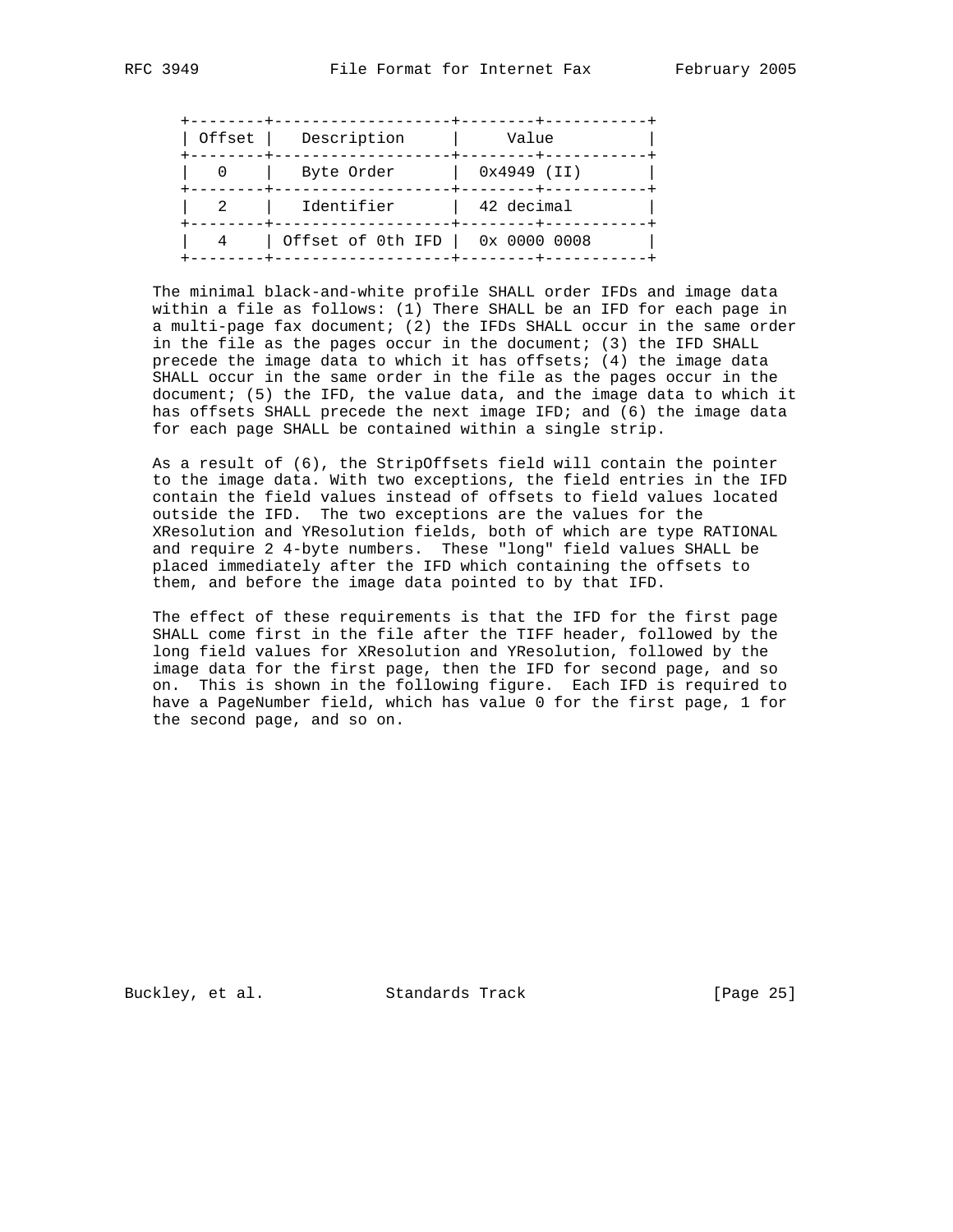



 Using this file structure may reduce the memory requirements in implementations. It also provides some support for streaming, in which a file can be processed as it is received and before the entire file is received.

#### 3.6. Profile S: Minimal Black-and-White Profile Summary

 The table below summarizes the TIFF fields that compose the minimal interchange set for black-and-white facsimile. The Baseline and Extension fields and field values MUST be supported by all implementations. For convenience, certain fields that have a value that is a sequence of flag bits are shown with integer values corresponding to the flags that are set. An implementation should test the setting of the relevant flag bits individually, however, to allow extensions to the sequence of flag bits to be appropriately ignored. (See, for example, T4Options below.)

| Baseline Fields | Values                                                    |
|-----------------|-----------------------------------------------------------|
| BitsPerSample   |                                                           |
| Compression     | 3: 1D Modified Huffman coding<br>set T40ptions = $0$ or 4 |

Buckley, et al. Standards Track [Page 26]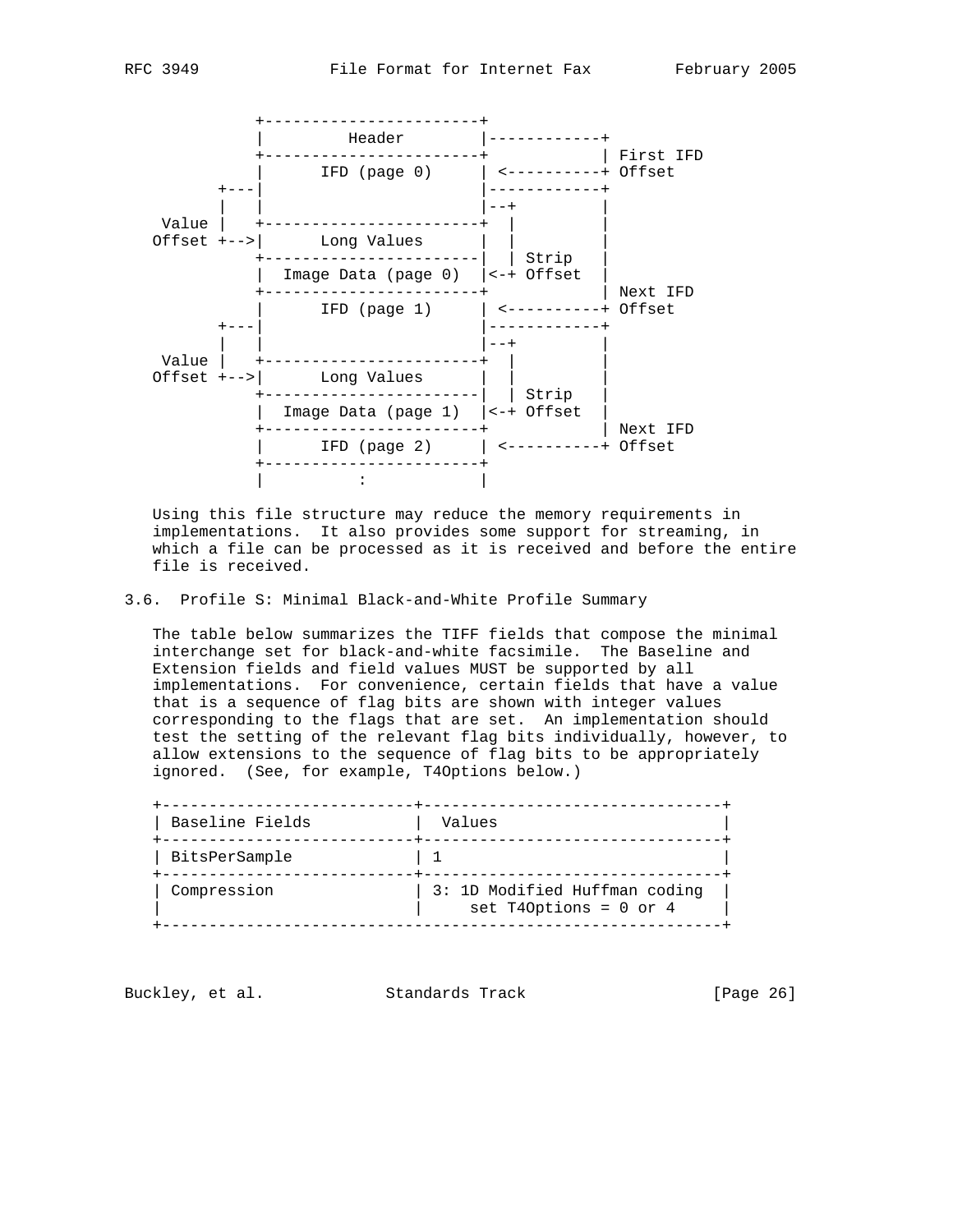| 2: least significant bit first<br>1728<br>n: total number of scanlines<br>in image |  |  |
|------------------------------------------------------------------------------------|--|--|
|                                                                                    |  |  |
|                                                                                    |  |  |
|                                                                                    |  |  |
| 2: Bit 1 identifies single<br>page of a multi-page document                        |  |  |
| n, m: page number n followed by<br>total page count m                              |  |  |
| PhotometricInterpretation $\vert$ 0: pixel value 1 means black                     |  |  |
| $2:$ inch                                                                          |  |  |
| number of scanlines per strip<br>= ImageLength, with one strip                     |  |  |
| 1                                                                                  |  |  |
| number of bytes in TIFF strip                                                      |  |  |
| offset from beginning of<br>file to single TIFF strip                              |  |  |
| 204, 200 (pixels/inch)                                                             |  |  |
| 98, 196, 100, 200 (pixels/inch)                                                    |  |  |
|                                                                                    |  |  |
| 0: MH coding, EOLs not byte<br>aligned<br>4: MH coding, EOLs byte aligned          |  |  |
|                                                                                    |  |  |

#### 4. Profile F: Extended Black-and-White fax profile

 This section defines the extended black-and-white profile or Profile F of TIFF for facsimile. It provides a standard definition of what has historically been known as TIFF Class F and now as TIFF-F. In doing so, it aligns this profile with current ITU-T Recommendations for black-and-white fax and with existing industry practice. Implementations of this profile include implementations of Profile S.

Buckley, et al. Standards Track [Page 27]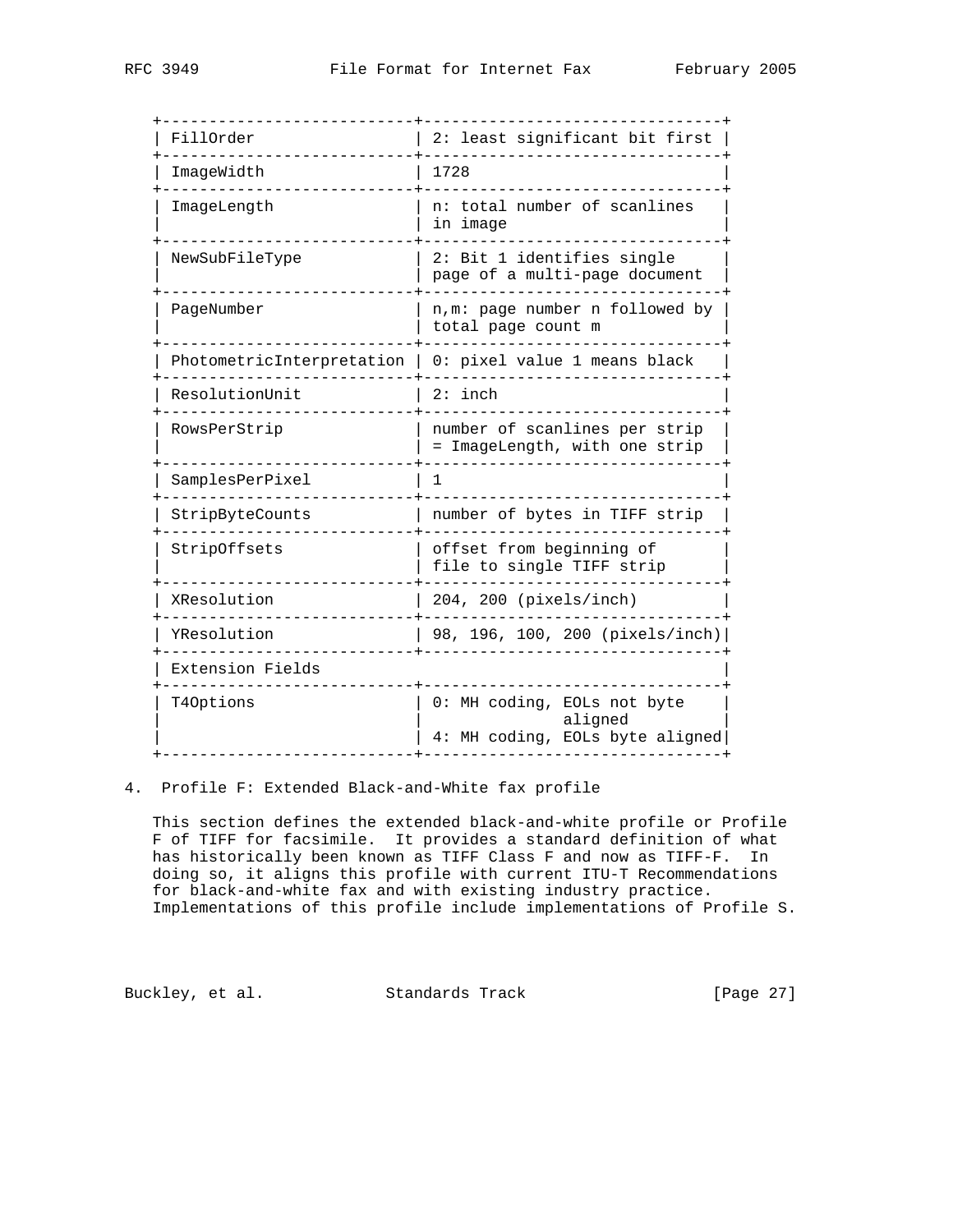This section describes extensions to the minimal interchange set of fields (Profile S) that provide a richer set of black-and-white capabilities. The fields and values described in this section are a superset of the fields and values defined for the minimal interchange set in Section 3. In addition to the MH compression, Modified READ (MR) and Modified Modified READ (MMR) compression, as described in [T.4] and [T.6] are supported.

 Section 4.1 gives an overview of TIFF-F. Section 4.2 describes the TIFF fields that SHALL be used in this profile. Section 4.3 describes the fields that MAY be used in this profile. In the spirit of the original TIFF-F specification, Sections 4.4 and 4.5 discuss technical implementation issues and warnings. Section 4.6 gives an example of TIFF-F use. Section 4.7 gives a summary of the required and recommended fields and their values.

#### 4.1. TIFF-F Overview

 Though it has been in common use for many years, TIFF-F has previously never been documented in the form of a standard. An informal TIFF-F document was originally created by a small group of fax experts led by Joe Campbell. The existence of TIFF-F is noted in [TIFF], but it is not defined. This document serves as the formal definition of the F application of [TIFF] for Internet applications. For ease of reference, the term TIFF-F will be used throughout this document as a shorthand for the extended black-and-white profile of TIFF for facsimile.

 Up until the TIFF 6.0 specification, TIFF supported various "Classes" that defined the use of TIFF for various applications. Classes were used to support specific applications. In this spirit, TIFF-F has been known historically as "TIFF Class F". Previous informal TIFF-F documents [TIFF-F0] used the "Class F" terminology. As of TIFF 6.0 [TIFF], the TIFF Class concept has been eliminated in favor of the concept of Baseline TIFF. Therefore, this document updates the definition of TIFF-F as the F profile of TIFF for facsimile, by using Baseline TIFF as defined in [TIFF] as the starting point and then adding the TIFF extensions to Baseline TIFF that apply for TIFF-F. In almost all cases, the resulting definition of TIFF-F fields and values remains consistent with those used historically in earlier definitions of TIFF Class F. Where some of the values for fields have been updated to provide more precise conformance with the ITU-T [T.4] and [T.30] fax recommendations, these differences are noted.

Buckley, et al. Standards Track [Page 28]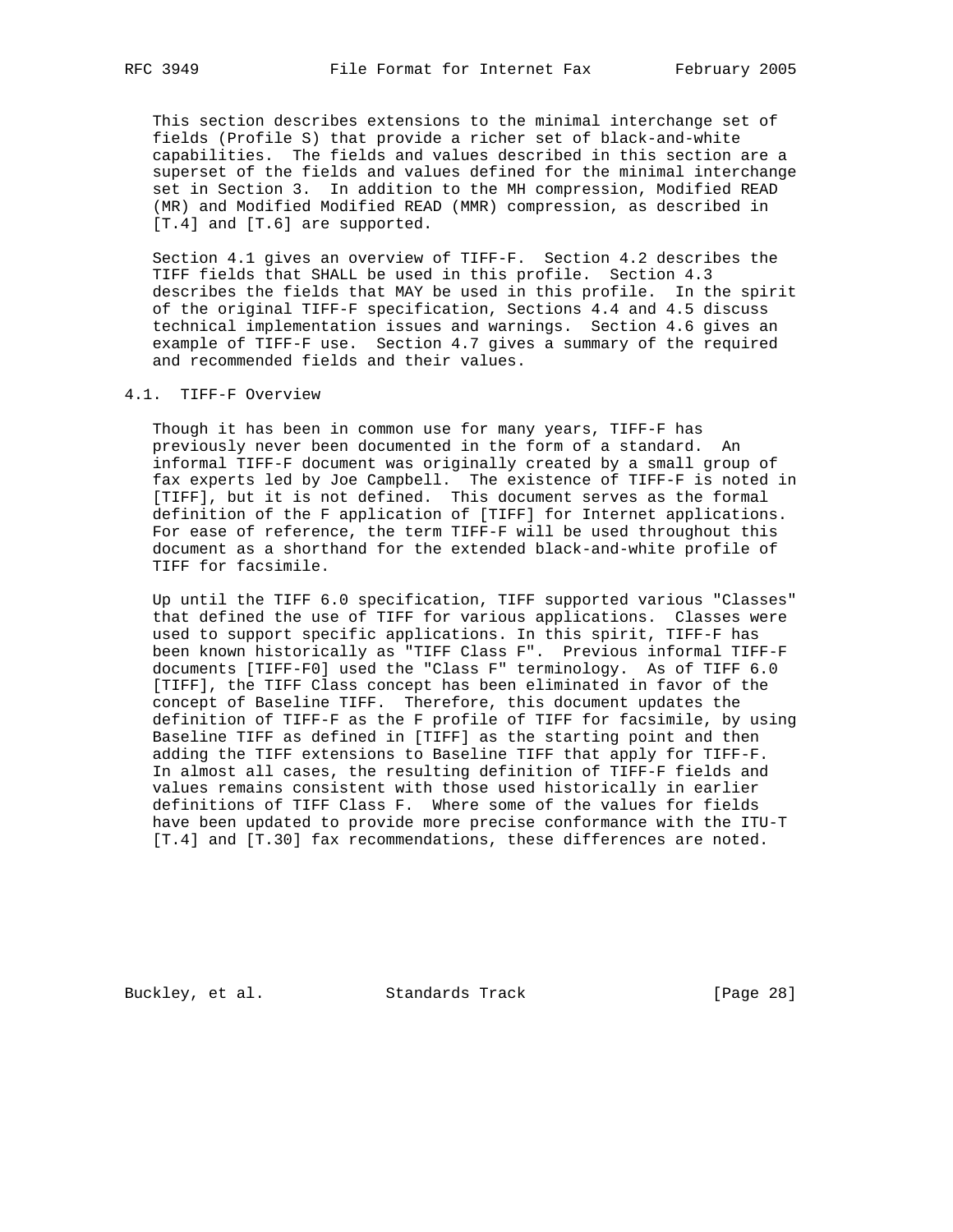#### 4.2. Required TIFF Fields

 This section lists the required fields and the values they must have to be ITU-compatible. Besides the fields listed in Section 2.2.1, the extended black-and-white fax profile SHALL use the following fields.

# 4.2.1. Baseline fields

```
 BitsPerSample(258) = 1.
 SHORT
   RequiredByTIFFBaseline
    Binary data only.
    Default = 1 (field may be omitted if this is the value)
Compression(259) = 3, 4. SHORT
   RequiredByTIFFBaseline
    3 = 1- or 2- dimensional coding, must have T4Options field This is
    a TIFF Extension value [TIFF].
    4 = 2-dimensional coding, ITU-T Rec. T.6 (MMR - Modified Modified
    READ, must have T6Options field)) This is a TIFF Extension value.
    Default = 1 (and is not applicable; field must be specified)
 NOTE: Baseline TIFF permits use of value 2 for Modified Huffman
 compression, but data is presented in a form that does not use EOLs,
 and so TIFF for facsimile uses Compression=3 instead. See Sections
 4.4.4, 4.5.1, and 4.5.2 for more information on compression and
 encoding.
 FillOrder(266) = 1 , 2.
 SHORT
    RequiredByTIFFBaseline
    Profile F readers must be able to read data in both bit orders,
    but the vast majority of facsimile products store data LSB first,
    exactly as it appears on the telephone line.
       1 = Most Significant Bit first.
       2 = Least Significant Bit first.
 ImageWidth(256)
 SHORT or LONG
    RequiredByTIFFBaseline
    This profile supports the following fixed page widths: 1728, 2592,
    3456 (corresponding to North American Letter and Legal and ISO A4
    paper sizes), 2048, 3072, 4096 (corresponding to ISO B4 paper
    size), and 2432, 3648, 4864 (corresponding to ISO A3 paper size).
    No default; must be specified.
```
Buckley, et al. Standards Track [Page 29]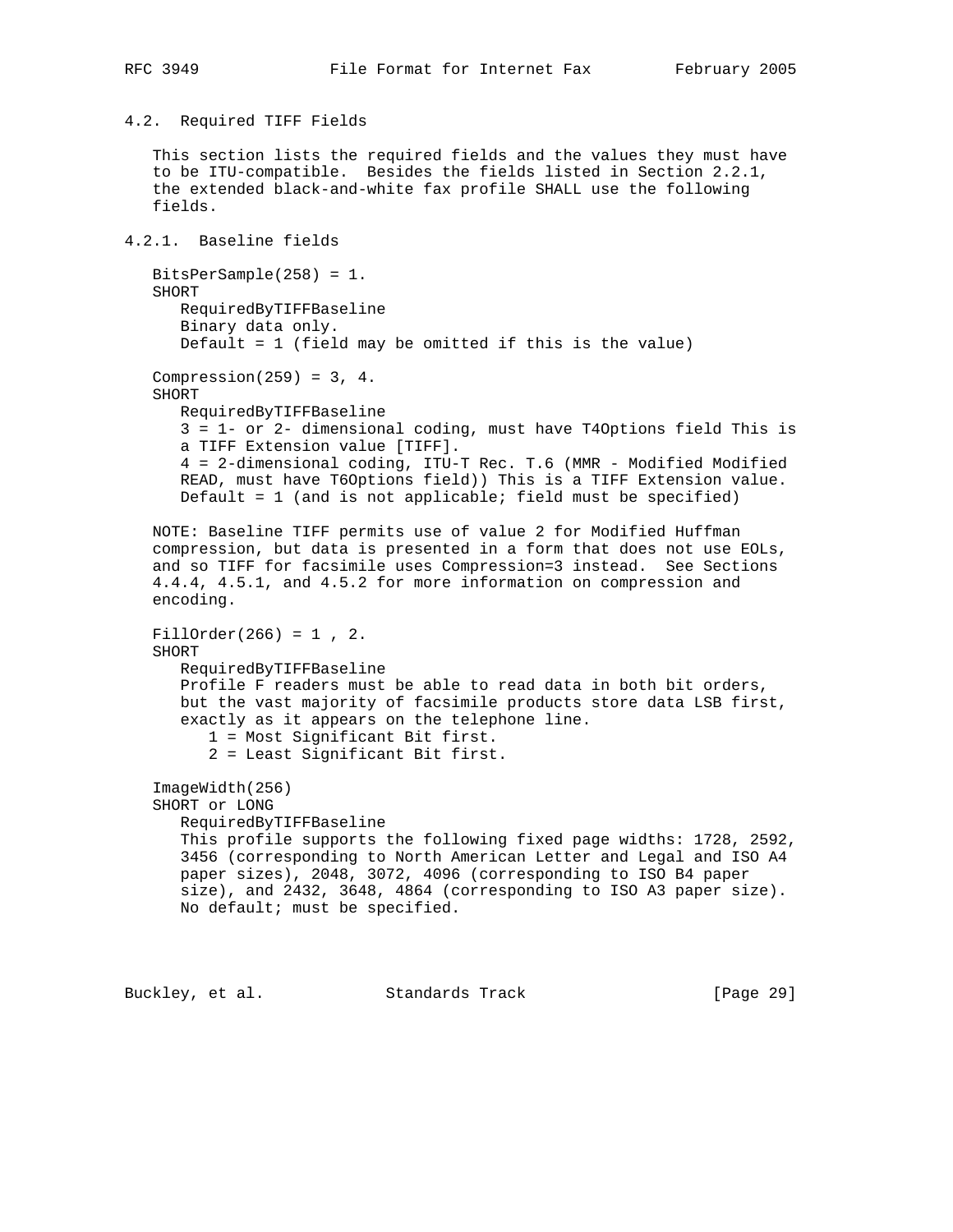NOTE: Historical TIFF-F did not include support for the following widths related to higher resolutions: 2592, 3072, 3648, 3456, 4096, and 4864. Historical TIFF-F documents also included the following values related to A5 and A6 widths: 816 and 1216. Per the most recent version of [T.4], A5 and A6 documents are no longer supported in Group 3 facsimile, so the related width values are now obsolete. See section 4.5.2 for more information on inch/metric equivalencies and other implementation details.  $NewsUDFileType(254) = (Bit 1=1).$  LONG RequiredByTIFFforFAX Bit 1 is 1 if the image is a single page of a multi-page document. Default = 0 (no subfile bits on, so may not be omitted for fax). NOTE: Bit 1 is always set to 1 for TIFF-F, indicating a single page of a multi-page image. The same bit settings are used when TIFF-F is used for a one-page fax image. See Section 4.4.3 for details on multi-page files. PhotometricInterpretation(262) = 0, 1. SHORT RequiredByTIFFBaseline  $0 =$  pixel value 1 means black,  $1 =$  pixel value 1 means white. This field allows notation of an inverted or negative image. No default, must be specified. ResolutionUnit(296) = 2, 3. SHORT RequiredByTIFFBaseline The unit of measure for resolution.  $2 = inch$ ,  $3 = centimeter$ ; = TIFF-F has traditionally used inch-based measurement. Default = 2 (field may be omitted if this is the value). SamplesPerPixel(277) = 1. SHORT RequiredByTIFFBaseline 1 = monochrome, bi-level in this case (see BitsPerSample). Default = 1 (field may be omitted if this is the value). XResolution(282) = 200, 204, 300, 400, 408 RATIONAL RequiredByTIFFBaseline The horizontal resolution of the image is expressed in pixels per resolution unit. In pixels/inch, the allowed values are 200, 204, 300, 400, and 408. See Section 2.2.2 for inch metric equivalency. No default, must be specified.

Buckley, et al. Standards Track [Page 30]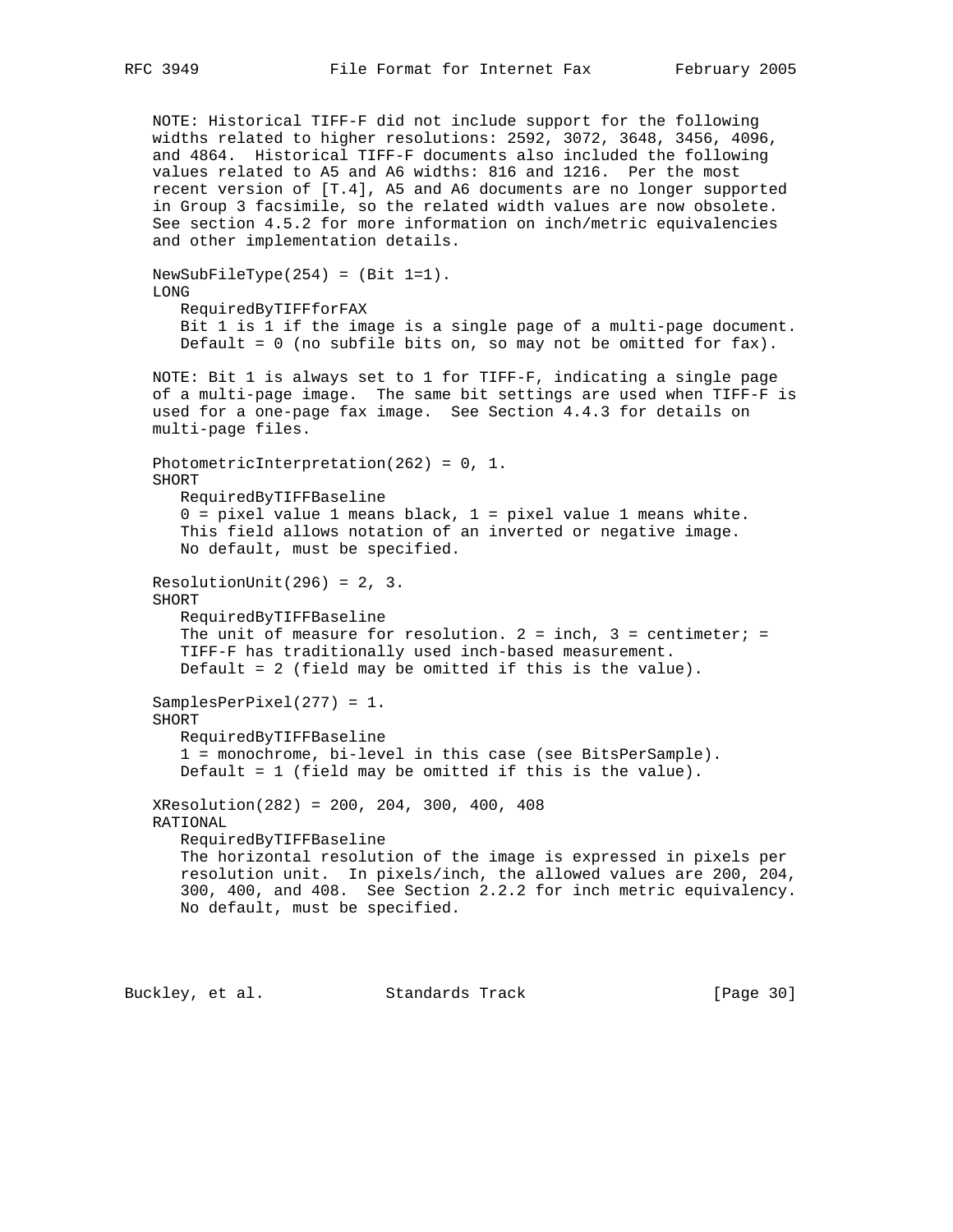NOTE: The values of 200 and 408 have been added to the historical TIFF-F values, for consistency with [T.30]. Some existing TIFF-F implementations may also support values of 80 pixels/cm, which is equivalent to 204 pixels per inch. See section 4.5.2 for information on implementation details.

 YResolution(283) = 98, 100, 196, 200, 300, 391, and 400 RATIONAL RequiredByTIFFBaseline The vertical resolution of the image is expressed in pixels per resolution unit. In pixels/inch, the allowed values are 98, 100, 196, 200, 300, 391, and 400 pixels/inch. See Section 2.2.2 for inch metric equivalency. No default, must be specified

 NOTE: The values of 100, 200, and 391 have been added to the historical TIFF-F values, for consistency with [T.30]. Some existing TIFF-F implementations may also support values of 77 and 38.5 (cm), which are equivalent to 196 and 98 pixels per inch, respectively. See section 4.5.2 for more information on implementation details.

 NOTE: Not all combinations of XResolution, YResolution, and ImageWidth are legal. The following table gives the legal combinations and corresponding paper sizes [T.30].

| XResolution x YResolution                      | ImageWidth          |      |      |
|------------------------------------------------|---------------------|------|------|
| 200x100, 204x98<br>200x200, 204x196<br>204x391 | 1728                | 2048 | 2432 |
| 300 x 300                                      | 2592                | 3072 | 3648 |
| 408 x 391, 400 x 400                           | 3456                | 4096 | 4864 |
|                                                | Letter, A4<br>Legal | B4   | A3   |
|                                                | Paper Size          |      |      |

Buckley, et al. Standards Track [Page 31]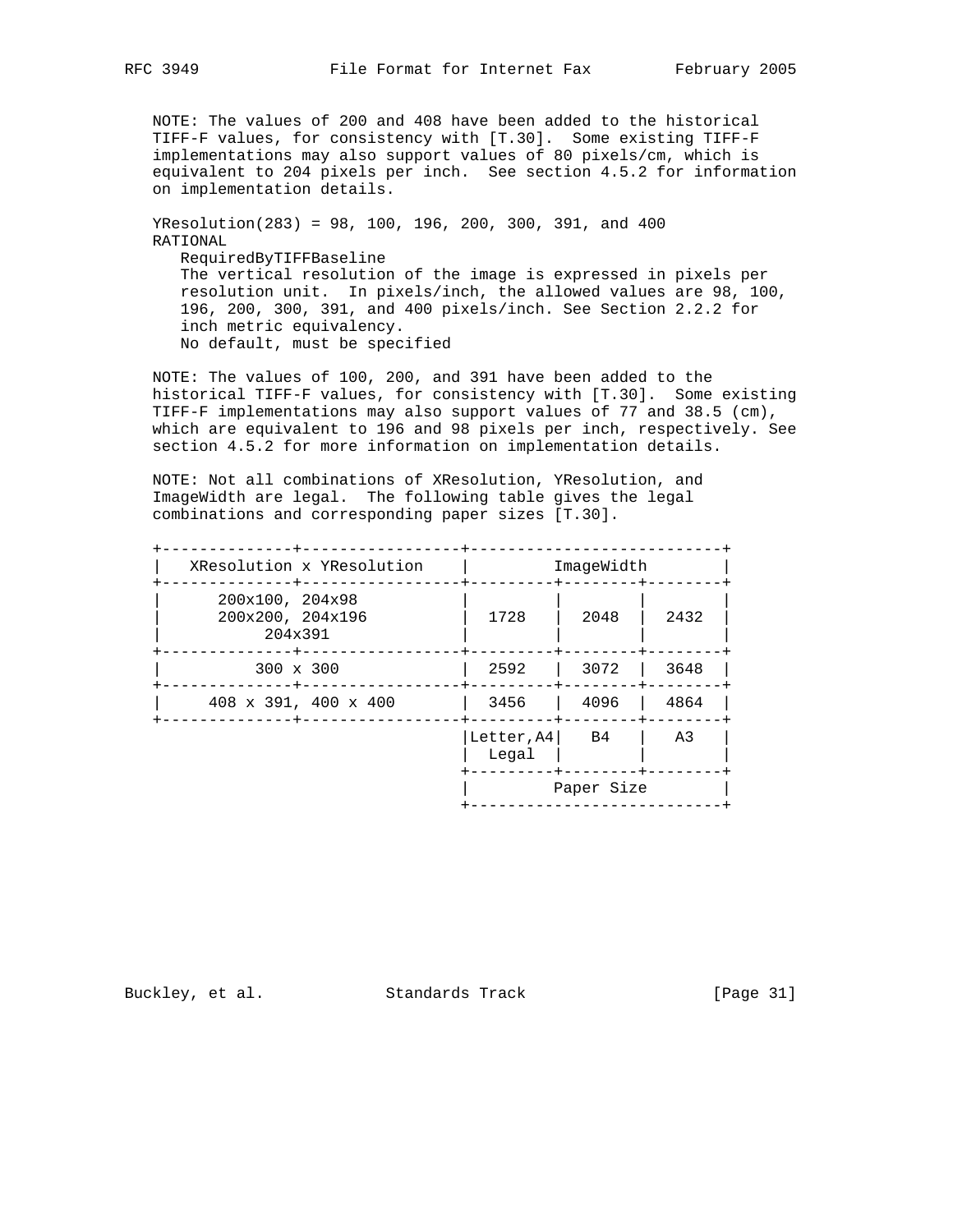# 4.2.2. Extension fields

 $T4Options(292) = (Bit 0 = 0 or 1, Bit 1 = 0, Bit 2 = 0 or 1)$  LONG RequiredTIFFExtension (when Compression = 3) T4Options was also known as Group3Options in a prior version of [TIFF]. Bit 0 = 1 indicates MR compression, = 0 indicates MH compression. Bit 1 must be 0. Bit  $2 = 1$  indicates that EOLs are byte aligned, = 0 EOLs not byte aligned. Default is all bits are 0 (applies when MH compression is used and EOLs are not byte aligned) (See Section 3.2.2.) The T4Options field is required when the Compression field has a value of 3. This field specifies the compression used (MH or MR) and whether the EOL codes are byte aligned or not. If they are byte aligned, then fill bits have been added as necessary so that the End of Line (EOL) codes always end on byte boundaries. See Sections 3.4, 4.5.3, and 4.5.4 for details.  $T6Options(293) = (Bit 0 = 0, Bit 1 = 0).$  LONG RequiredTIFFExtension (when Compression = 4) Used to indicate parameterization of 2D Modified Modified READ (MMR) compression. T6Options was also known as Group4Options in a prior version of [TIFF]. Bit 0 must be 0. Bit  $1 = 0$  indicates uncompressed data mode is not allowed; = 1 indicates that uncompressed data is allowed (see [TIFF]). Default is all bits 0. For FAX, the field must be present and have the value 0. The use of uncompressed data where compression would expand the data size is not allowed for FAX.

 NOTE: MMR compressed data is two-dimensional and does not use EOLs. Each MMR encoded image MUST include an "end-of-facsimile-block" (EOFB) code at the end of each coded strip; see Section 4.5.6.

None.

4.3. Recommended TIFF fields

4.3.1. Baseline fields

See Section 2.2.3.

Buckley, et al. Standards Track [Page 32]

<sup>4.2.3.</sup> New fields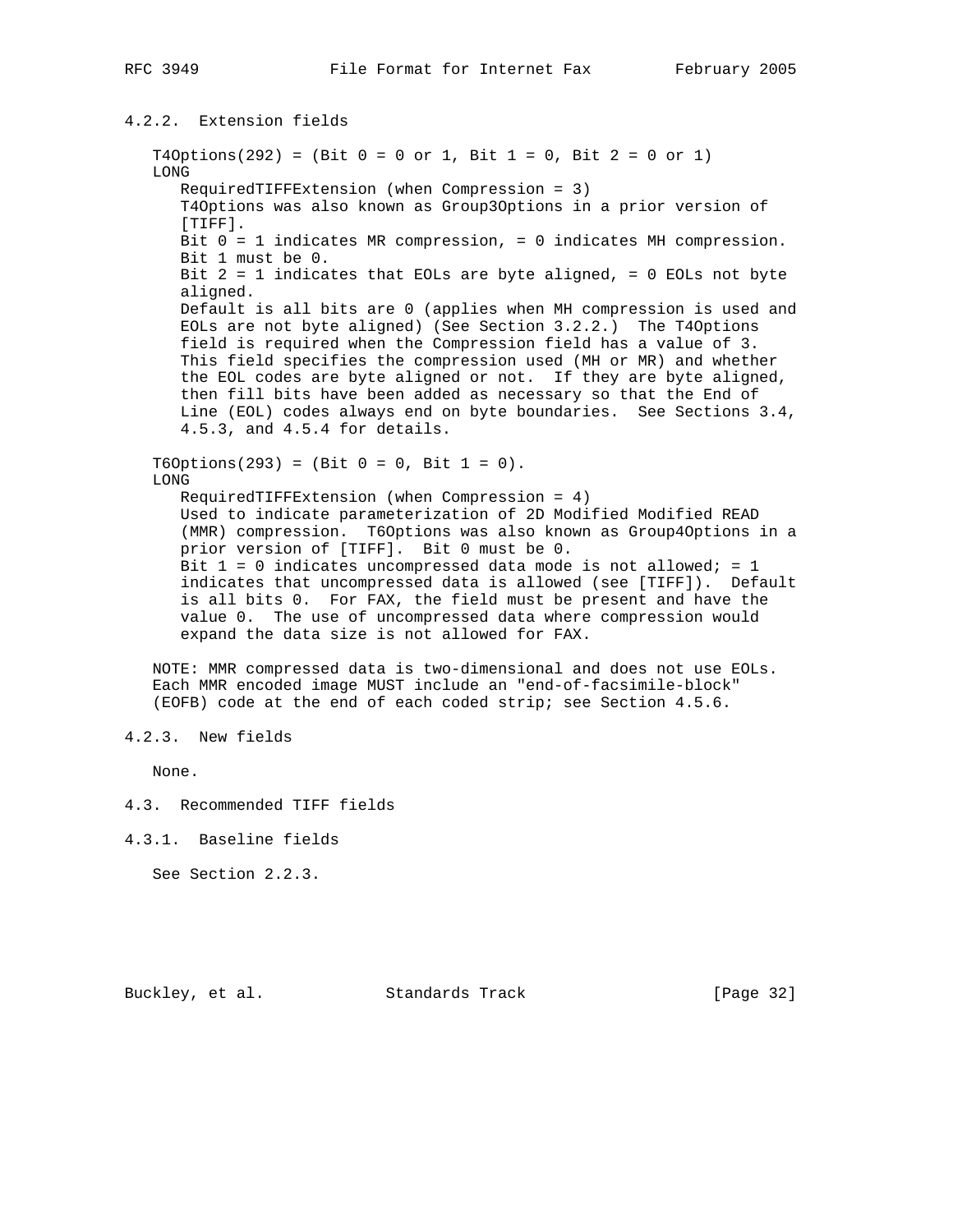# 4.3.2. Extension fields

See Section 2.2.3.

```
4.3.3. New fields
```
See Section 2.2.4 and optional fields below.

 Three new, optional fields, used in the original TIFF-F description to describe page quality, are defined in this specification. The information contained in these fields is usually obtained from receiving facsimile hardware (if applicable). They SHOULD NOT be used in writing TIFF-F files for facsimile image data that is error corrected or otherwise guaranteed not to have coding errors. Some applications need to understand exactly the error content of the data. For example, a CAD program might wish to verify that a file has a low error level before importing it into a high-accuracy document. Because Group 3 facsimile devices do not necessarily perform error correction on the image data, the quality of a received page must be inferred from the pixel count of decoded scanlines. A "good" scan line is defined as a line that, when decoded, contains the correct number of pixels. Conversely, a "bad" scanline is defined as a line that, when decoded, contains an incorrect number of pixels.

```
 BadFaxLines(326)
 SHORT or LONG
    The number of "bad" scanlines encountered by the facsimile device
    during reception. A "bad" scanline is defined as a scanline that,
    when decoded, comprises an incorrect number of pixels. Note that
    PercentBad = (BadFaxLines/ImageLength) * 100.
    No default.
ClearFaxData(327) = 0, 1, 2.
```
 SHORT Indicates whether "bad" lines encountered during reception are stored in the data, or whether "bad" lines have been replaced by the receiver.  $0 = No$  "bad" lines 1 = "bad" lines exist but were regenerated by the receiver, 2 = "bad" lines exist but have not been regenerated. No default.

 NOTE: Many facsimile devices do not actually output bad lines. Instead, the previous good line is repeated in place of a bad line. Although this substitution, known as line regeneration, results in a visual improvement to the image, the data is nevertheless corrupted. The CleanFaxData field describes the error content of the data. That

Buckley, et al. Standards Track [Page 33]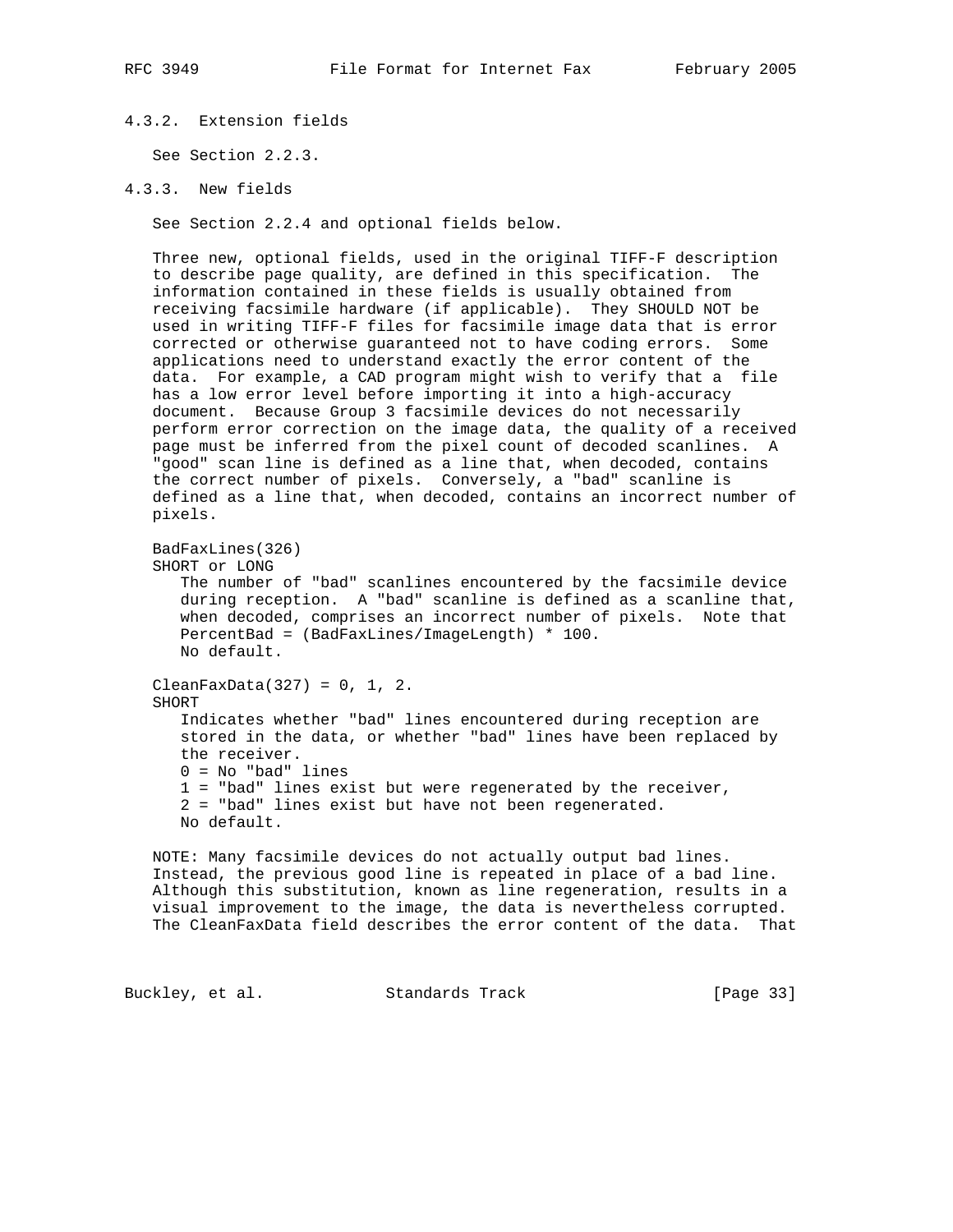is, when the BadFaxLines and ImageLength fields indicate that the facsimile device encountered lines with an incorrect number of pixels during reception, the CleanFaxData field indicates whether these bad lines are actually still in the data or whether the receiving facsimile device replaced them with regenerated lines.

# ConsecutiveBadFaxLines(328) LONG or SHORT Maximum number of consecutive "bad" scanlines received. The BadFaxLines field indicates only the quantity of bad lines. No Default.

 NOTE: The BadFaxLines and ImageLength data indicate only the quantity of bad lines. The ConsecutiveBadFaxLines field is an indicator of the distribution of bad lines and may therefore be a better general indicator of perceived image quality. See Section 4.4.5 for examples of the use of these fields.

## 4.4. Technical Implementation Issues

#### 4.4.1. Strips

 In general, TIFF files divide an image into "strips", also known as "bands". Each strip contains a few scanlines of the image. By using strips, a TIFF reader need not load the entire image into memory, enabling it to fetch and decompress small random portions of the image as necessary.

 The number of scanlines in a strip is described by the RowsPerStrip value and the number of bytes in the strip after compression by the StripByteCount value. The location in the TIFF file of each strip is given by the StripOffsets values.

 Strip size is application dependent. The recommended approach for multi-page TIFF-F images is to represent each page as a single strip. Existing TIFF-F usage is typically one strip per page in multi-page TIFF-F files. See Sections 2.1.2 and 2.1.3.

# 4.4.2. Bit Order

 The current TIFF specification [TIFF] does not require a Baseline TIFF reader to support FillOrder=2, i.e., lowest numbered 1-bit pixel in the least significant bit of a byte. It further recommends that FillOrder=2 be used only in special purpose applications.

Buckley, et al. Standards Track [Page 34]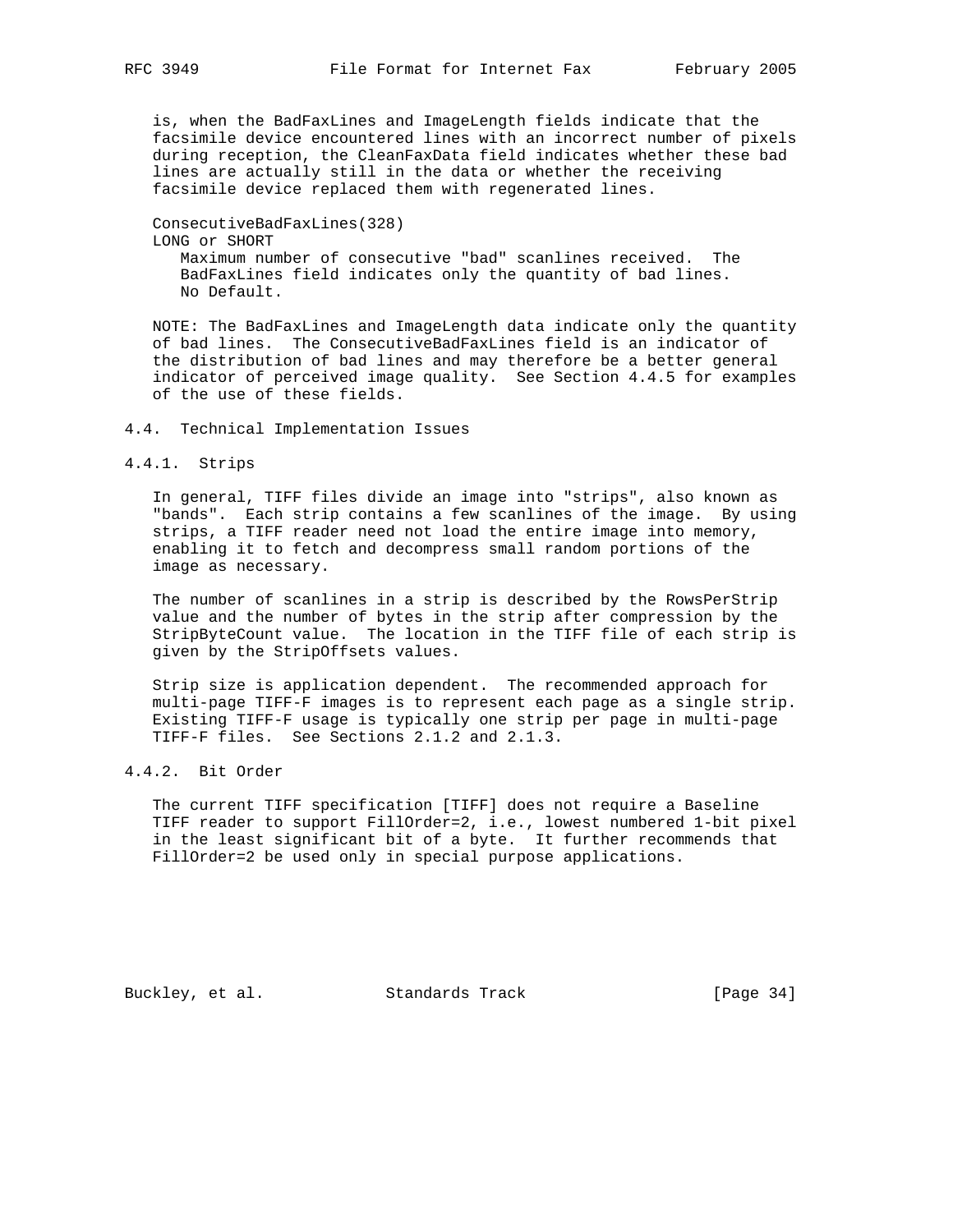Facsimile data appears on the phone line in bit-reversed order relative to its description in ITU-T Recommendation T.4. Therefore, most facsimile applications choose this natural order for data in a file. Nevertheless, TIFF-F readers must be able to read data in both bit orders and support FillOrder values of 1 and 2.

## 4.4.3. Multi-Page

 Many existing applications already read TIFF-F-like files but do not support the multi-page field. Since a multi-page format greatly simplifies file management in fax application software, TIFF-F specifies multi-page documents (NewSubfileType = 2) as the standard case.

 It is recommended that applications export multiple-page TIFF-F files without manipulating fields and values. Historically, some TIFF-F writers have attempted to produce individual single-page TIFF-F files with modified NewSubFileType and PageNumber (page one-of-one) values for export purposes. However, there is no easy way to link such multiple single-page files together into a logical multiple-page document, so this practice is not recommended.

#### 4.4.4. Compression

 In Group 3 facsimile, there are three compression methods which had been standardized as of 1994 and are in common use. The ITU-T T.4 Recommendation [T.4] defines a one-dimensional compression method known as Modified Huffman (MH) and a two-dimensional method known as Modified READ (MR) (READ is short for Relative Element Address Designate). In 1984, a somewhat more efficient compression method known as Modified Modified READ (MMR) was defined in the ITU-T T.6 Recommendation [T.6]. MMR was originally defined for use with Group 4 facsimile, so that this compression method has been commonly called Group 4 compression. In 1991, the MMR method was approved for use in Group 3 facsimile and has since been widely utilized.

 TIFF-F supports these three compression methods. The most commonly used is the one-dimensional Modified Huffman (MH) compression method. This is specified by setting the Compression field value to 3 and then setting bit 0 of the T4Options field to 0. Alternatively, the two dimensional Modified READ (MR) method, which is much less frequently used in historical TIFF-F implementations, may be selected by setting bit 0 of the T4Options field to 1. The value of Bit 2 in this field is determined by the use of fill bits.

 Depending upon the application, the more efficient two-dimensional Modified Modified READ (MMR)compression method from T.6 may be selected by setting the Compression field value to 4 and then setting

Buckley, et al. Standards Track [Page 35]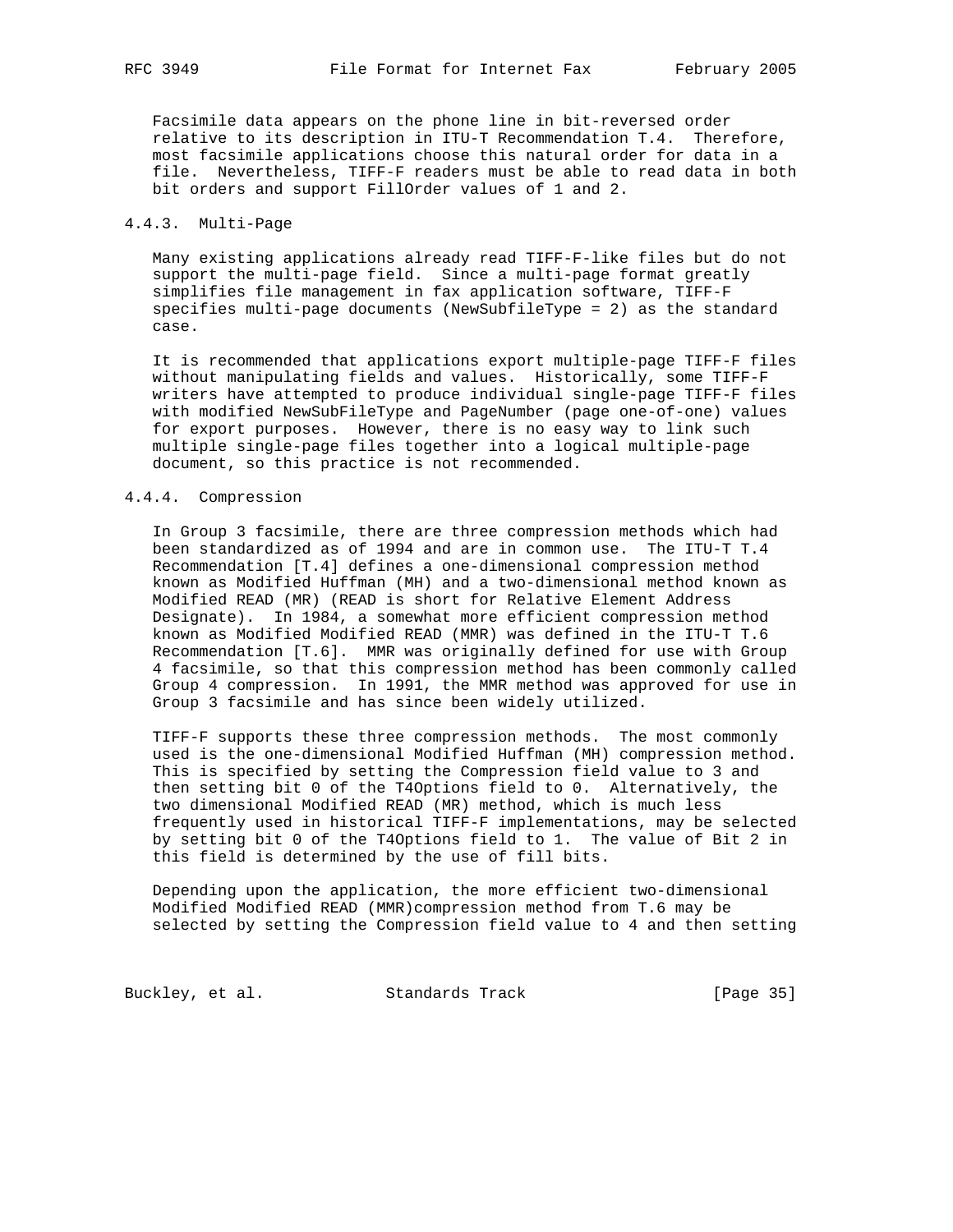the first two bits (and all unused bits) of the T6Options field to 0. More information to aid the implementor in making a compression selection is contained in Section 4.5.2.

 Baseline TIFF also permits use of Compression=2 to specify Modified Huffman compression, but the data does not use EOLs. As a result, TIFF-F uses Compression=3 instead of Compression=2 to specify Modified Huffman compression.

4.4.5. Example Use of Page-quality Fields

 Here are examples for writing the CleanFaxData, BadFaxLines, and ConsecutiveBadFaxLines fields:

- 1. Facsimile hardware does not provide page-quality information: MUST NOT write page-quality fields.
- 2. Facsimile hardware provides page-quality information, but reports no bad lines. Write only BadFaxLines = 0.
- 3. Facsimile hardware provides page-quality information and reports bad lines. Write both BadFaxLines and ConsecutiveBadFaxLines. Also write CleanFaxData =  $1$  or  $2$  if the hardware's regeneration capability is known.
- 4. Source image data stream is error corrected or otherwise guaranteed to be error free such as for a computer-generated file: SHOULD NOT write page-quality fields.

 TIFF Writers SHOULD only generate these fields when the image has been generated from a fax image data stream where error correction, e.g., Group 3 Error Correction Mode, was not used.

4.4.6. Practical Guidelines for Writing and Reading Multi-Page TIFF-F Files

 Traditionally, TIFF-F has required readers and writers to be able to handle multi-page TIFF-F files. The experience of various TIFF-F implementors has shown that implementing TIFF-F can be greatly simplified if certain practical guidelines are followed when writing multi-page TIFF-F files.

 The structure for a multi-page TIFF-F file will include one IFD per document page. In this case, this IFD will define the attributes for a single page. A second simplifying guideline is that the writer of TIFF-F files SHOULD present IFDs in the same order as the actual sequence of pages. (The pages are numbered within TIFF-F beginning with page 0 as the first page and then ascending (i.e., 0, 1,

Buckley, et al. Standards Track [Page 36]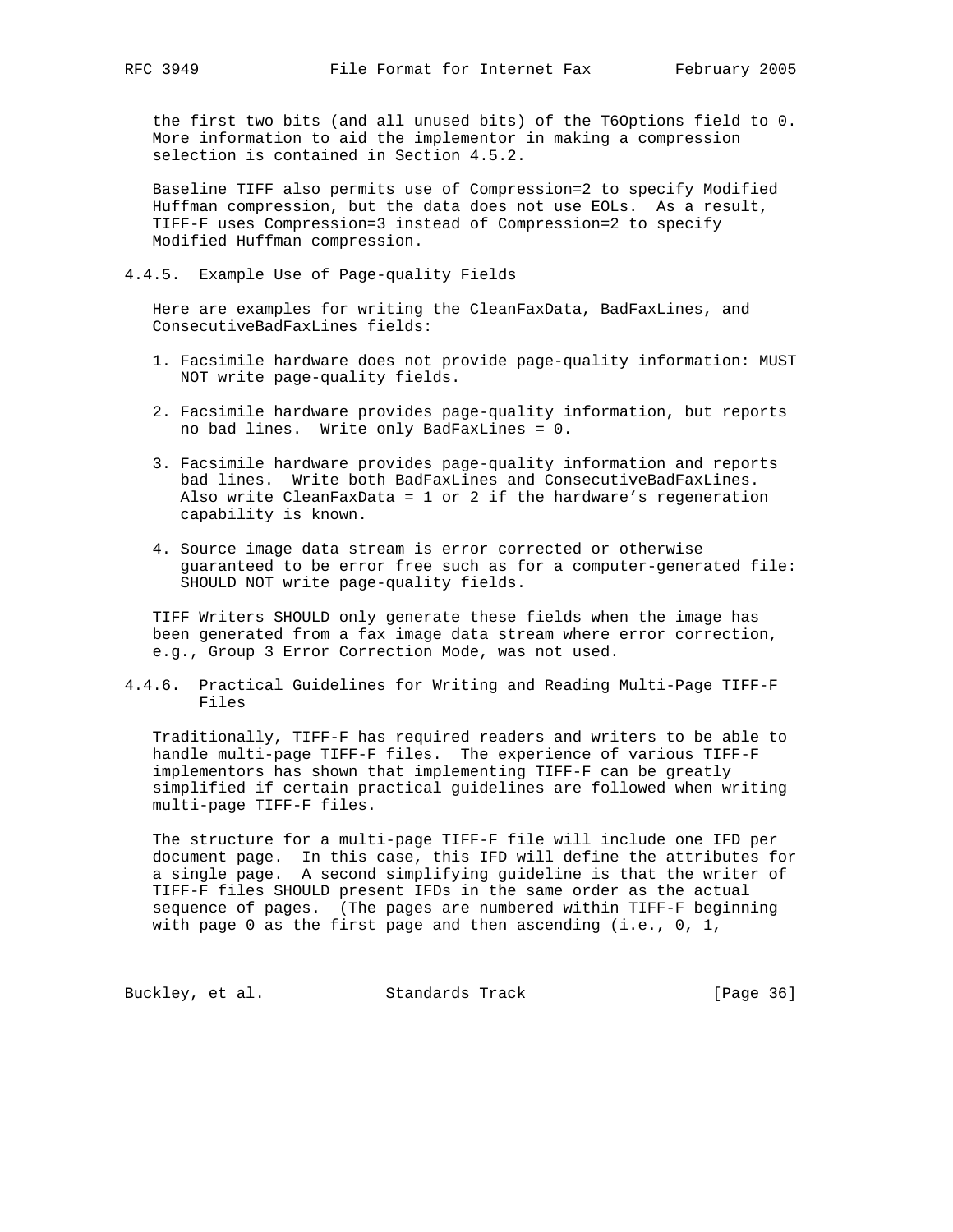2, ...). However, any field values over 4 bytes will be stored separately from the IFD. TIFF-F readers SHOULD expect IFDs to be presented in page order but be able to handle exceptions.

 Per [TIFF], the exact placement of image data is not specified. However, the offsets for each image strip are defined from within each IFD. Where possible, another guideline for TIFF-F writers is that the image data for each page of a multi-page document SHOULD be contained within a single strip (i.e., one image strip per fax page). A single image strip per page further simplifies TIFF-F file writing for applications such as store and forward messaging, where the file is usually prepared in advance of the transmission, but other assumptions may apply for the size of the image strip for applications that require "streaming" techniques (see section 4.4.7). If a different image strip size guideline has been used (e.g., constant size for image strips that may be less than the page size), this will immediately be evident from the values/offsets of the fields related to strips.

 Another simplifying guideline is that each IFD SHOULD be placed in the TIFF-F file structure at a point preceding the image that the IFD describes.

 In addition, placing the image data in a physical order within the TIFF file structure which is consistent with the logical page order simplifies TIFF-F file writing and reading. In practice, TIFF-F readers will need to use the strip offsets to find the exact physical location of the image data, whether or not it is presented in logical page order.

 If the image data is stored in multiple strips, then the strips SHOULD occur in the file in the same order that the data they contain occurs in the facsimile transmission, starting from the top of the page.

 TIFF-F writers MAY follow another simplifying guideline, in which the IFD, the value data and the image data to which the IFD has offsets precede the next image IFD. However, this guideline has been relaxed compared to the others given here.

 In the case of the minimal profile, which is also the minimal subset of Profile F, the SHOULDs and MAYs of these guidelines become SHALLs (see Section 3.5).

 A TIFF-F file structured using the guidelines of this section will essentially consist of a linked list of IFDs, presented in ascending page order, each pointing to a single page of image data

Buckley, et al. Standards Track [Page 37]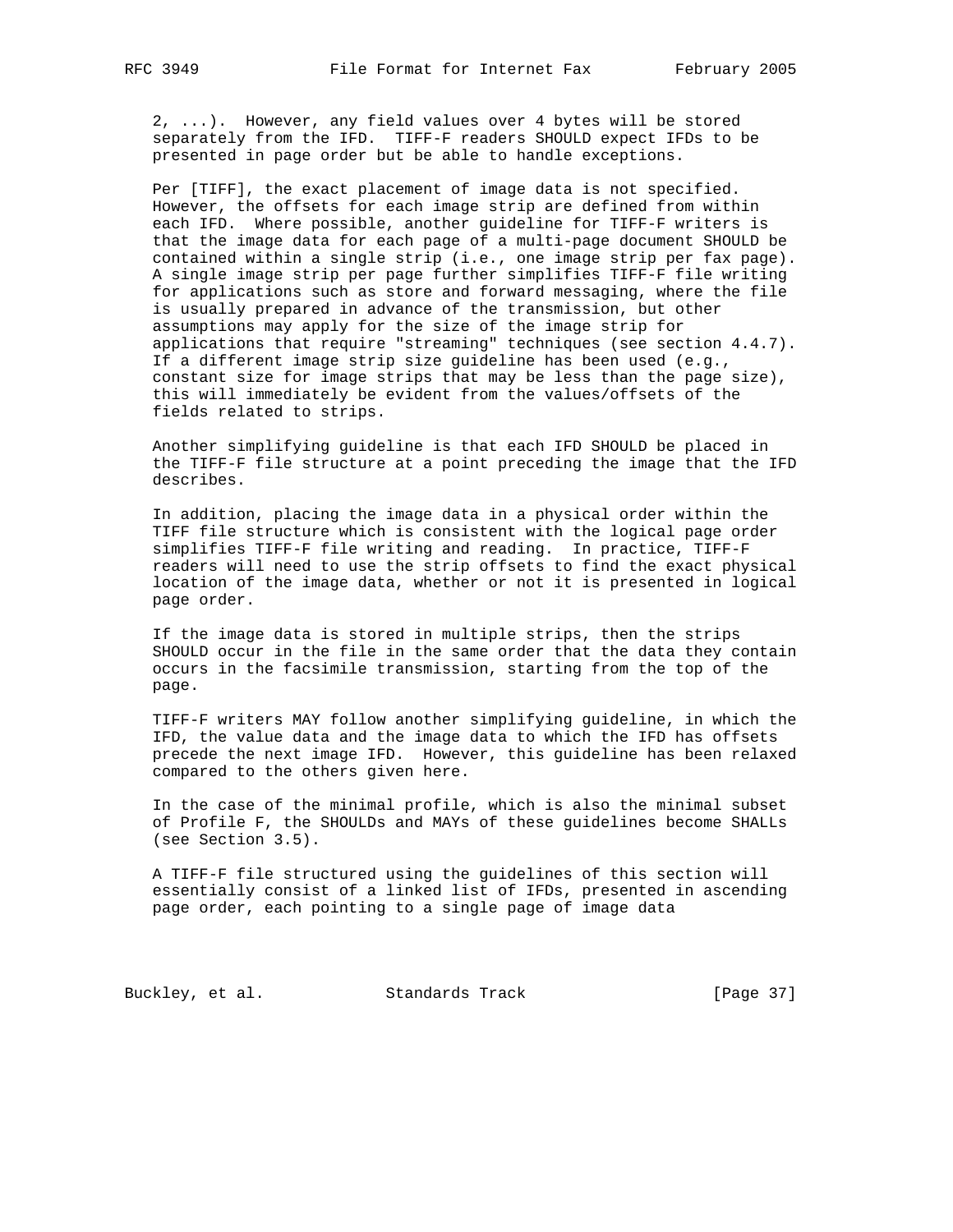(one strip per page), where the pages of image data are also placed in a logical page order sequence within the TIFF-F file structure. (The pages of image data may themselves be stored in a contiguous manner, at the option of the implementor).

## 4.4.7. Use of TIFF-F for Streaming Applications

 TIFF-F has historically been used for handling fax image files in applications such as store and forward messaging, where the entire size of the file is known in advance. Although TIFF-F may also be used as a file format for cases such as streaming applications, assumptions differing from those provided in this section (e.g., the entire size and number of pages within the image are not known in advance) may be required. As a result, a definition for the streaming application of TIFF-F is beyond the scope of this document.

- 4.5. Implementation Warnings
- 4.5.1. Uncompressed data

 TIFF-F requires the ability to read and write at least one dimensional T.4 Huffman ("compressed") data. Uncompressed data is not allowed. The "Uncompressed" bit in T4Options or T6Options must be set to 0.

# 4.5.2. Encoding and Resolution

 Since two-dimensional encoding is not required for Group 3 compatibility, some historic TIFF-F readers have not been able to read such files. The minimum subset of TIFF-F REQUIRES support for one-dimensional (Modified Huffman) files, so this choice maximizes portability. However, implementors seeking greater efficiency SHOULD use T.6 MMR compression when writing TIFF-F files. Some TIFF-F readers will also support two-dimensional Modified READ files. Implementors who wish to have the maximum flexibility in reading TIFF-F files should support all three of these compression methods (MH, MR, and MMR).

 Almost all facsimile products support both standard (98 dpi) vertical resolution and "fine" (196 dpi) resolution. Therefore, fine resolution files are quite portable in the real world.

 In 1993, the ITU-T added support for higher resolutions in the T.30 recommendation, including 200 x 200, 300 x 300, and 400 x 400 in dots per inch-based units. At the same time, support was added for metric dimensions equivalent to the following inch-based resolutions: 391v x 204h and 391v x 408h. Therefore, the full set of inch-based equivalents of the new resolutions are supported in the TIFF-F

Buckley, et al. Standards Track [Page 38]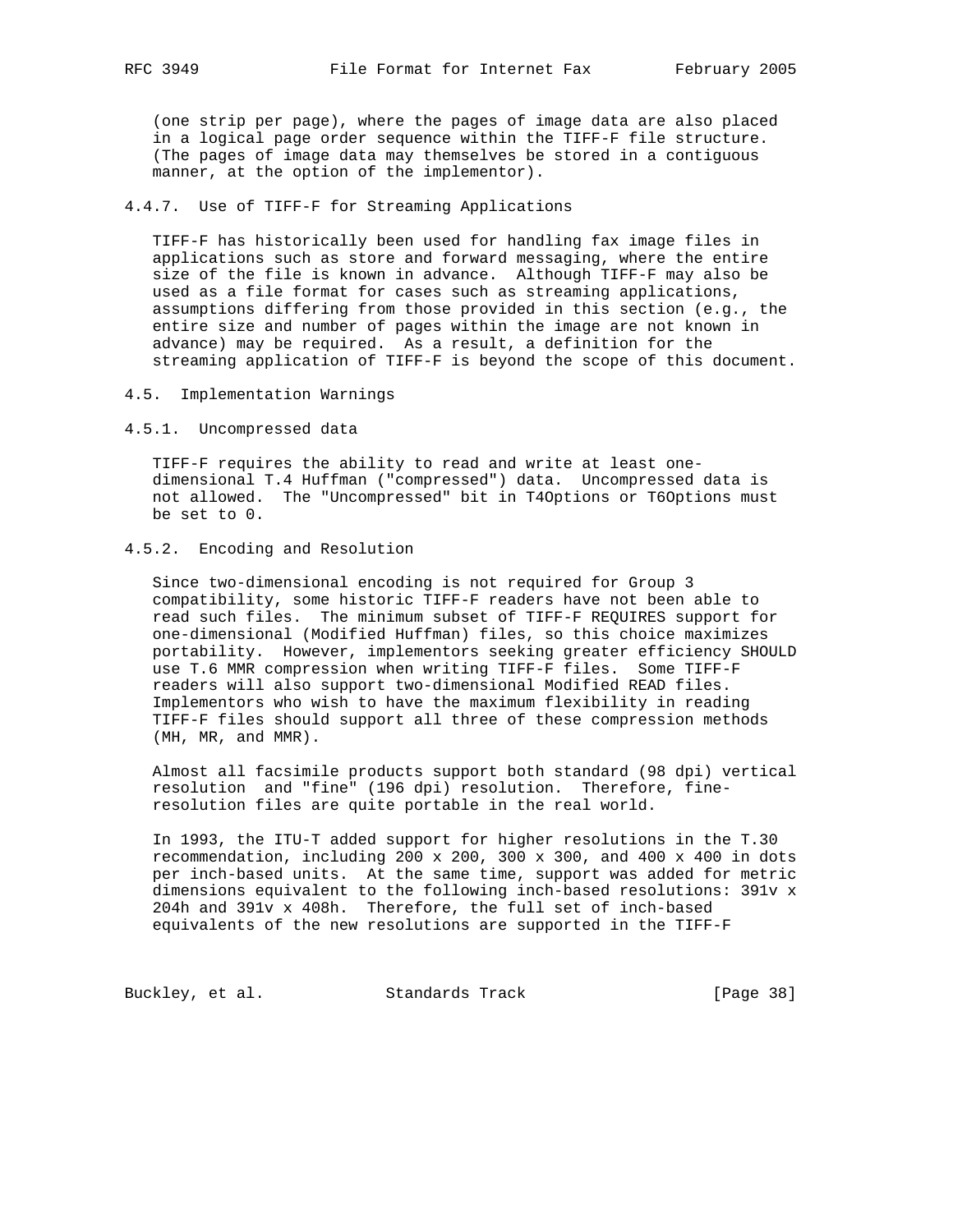writer, as they may appear in some image-data streams received from Group 3 facsimile devices. However, many facsimile terminals and older versions of TIFF-F readers are likely not to support these higher resolutions.

 Per [T.4], it is permissible for applications to treat the following XResolution values as equivalent: <204,200> and <400,408>. Similarly, the following YResolution values may also be treated as equivalent: <98, 100>, <196, 200>, and <391, 400>. These equivalencies were allowed by [T.4] to permit conversions between inch- and metric-based facsimile terminals.

 The optional support of metric-based resolutions in the TIFF-F reader (i.e., 77 x 38.5 cm) is included for completeness, as they are used in some legacy TIFF-F applications, but this use is not recommended for the creation of TIFF-F files by a writer.

# 4.5.3. EOL byte-aligned

 The historical convention for TIFF-F has been that all EOLs in Modified Huffman or Modified READ data must be byte-aligned. However, Baseline TIFF has permitted use of non byte-aligned EOLs by default, so that a large percentage of TIFF-F reader implementations support both conventions. Therefore, the minimum subset of TIFF-F, or Profile S, as defined in Section 3, includes support for both byte-aligned and non-byte-aligned EOLs; see Section 3.2.2.

 An EOL is said to be byte-aligned when Fill bits have been added as necessary before EOL codes so that EOL always ends on a byte boundary, thus ensuring an EOL sequence of a one byte preceded by a zero nibble: xxxx0000 00000001.

 Modified Huffman compression encodes bits, not bytes. This means that the end-of-line token may end in the middle of a byte. In byte alignment, extra zero bits (Fill) are added so that the first bit of data following an EOL begins on a byte boundary. In effect, byte alignment relieves application software of the burden of bit-shifting every byte while parsing scan-lines for line-oriented image manipulation (such as writing a TIFF file).

 For Modified READ compression, each line is terminated by an EOL and a one-bit tag bit. Per [T.4], the value of the tag bit is 0 if the next line contains two-dimensional data and 1 if the next line is a reference line. To maintain byte alignment, fill bits are added before the EOL/tag bit sequence so that the first bit of data following an MR tag bit begins on a byte boundary.

Buckley, et al. Standards Track [Page 39]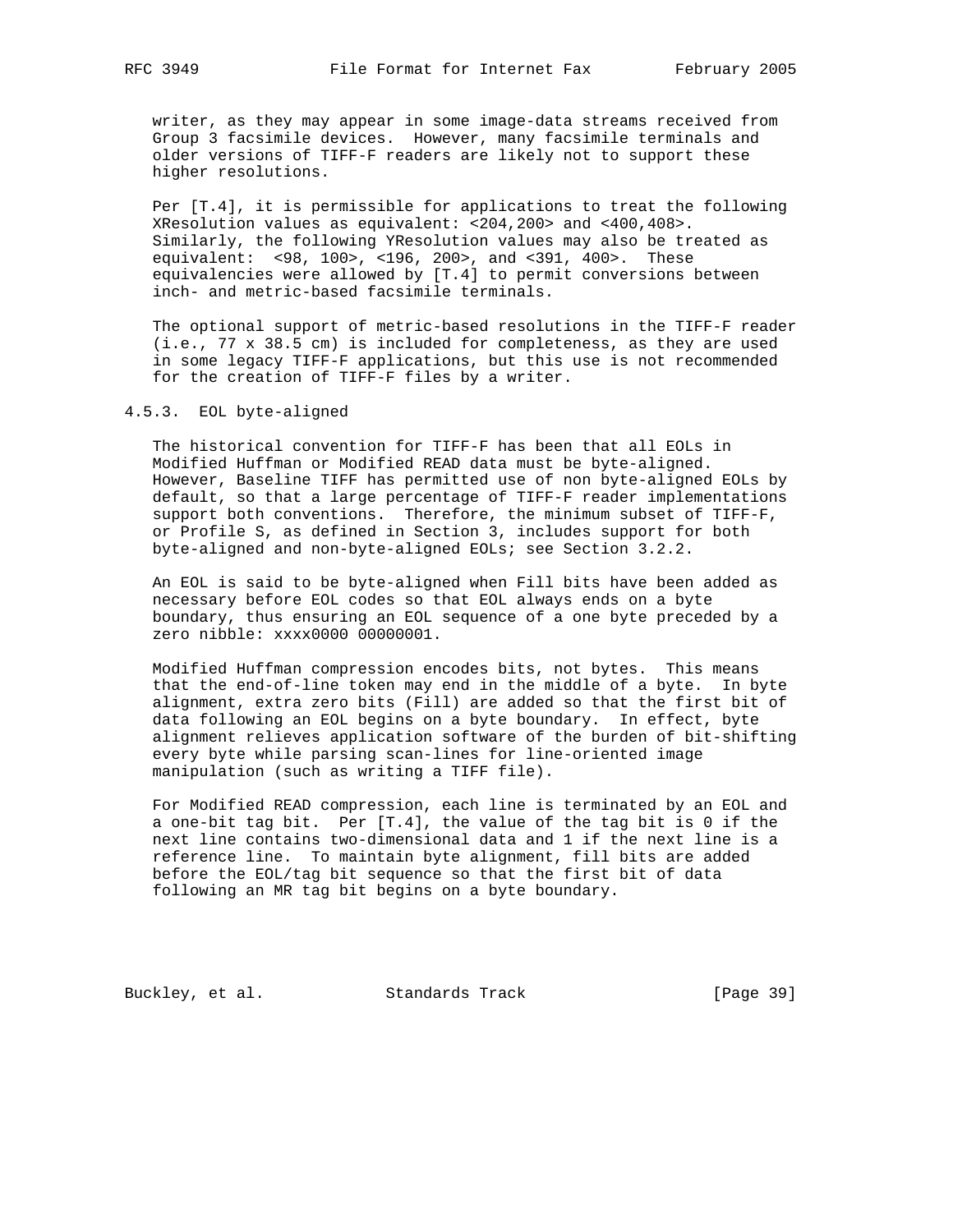# 4.5.4. EOL

 As illustrated in FIGURE 1/T.4 in [T.4], MH-encoded facsimile documents begin with an EOL, which in TIFF-F may be byte-aligned. The last line of the image is not terminated by an EOL. Similarly, respect, images encoded with Modified READ two-dimensional compression begin with an EOL, followed by a tag bit.

# 4.5.5. RTC Exclusion

 Aside from EOLs, TIFF-F files have historically only contained image data. This means that applications seeking to maintain strict conformance with the rules in [TIFF] and compatibility with historical TIFF-F SHOULD NOT include the Return To Control sequence (RTC) (consisting of 6 consecutive EOLs) when writing TIFF-F files. However, applications intended to support "transparency" of [T.4] image data MAY include RTCs if the flag settings of the T4Options field are set for non byte aligned MH or MR image data. Implementors of TIFF readers should also be aware that there are some existing TIFF-F implementations that include the RTC sequence in MH/MR image data. Therefore, TIFF-F readers MUST be able to process files that do not include RTCs and SHOULD be able to process files that do include RTCs.

4.5.6. Use of EOFB for T.6 Compressed Images

 TIFF-F pages encoded with the T.6 Modified Modified READ compression method MUST include an "end-of-facsimile-block" (EOFB) code at the end of each coded strip. Per [TIFF], the EOFB code is followed by pad bits as needed to align on a byte boundary. TIFF readers SHOULD ignore any bits other than pad bits beyond the EOFB.

# 4.6. Example Use of TIFF-F

 The Profile F of TIFF (i.e., TIFF-F content) is a secondary component of the VPIM Message, as defined in [VPIM 2]. Voice messaging systems can often handle fax store-and-forward capabilities in addition to traditional voice message store-and-forward functions. As a result, TIFF-F fax messages can optionally be sent between compliant VPIM systems and may be rejected if the recipient system cannot deal with fax.

Refer to the VPIM Specification for proper usage of this content.

Buckley, et al. Standards Track [Page 40]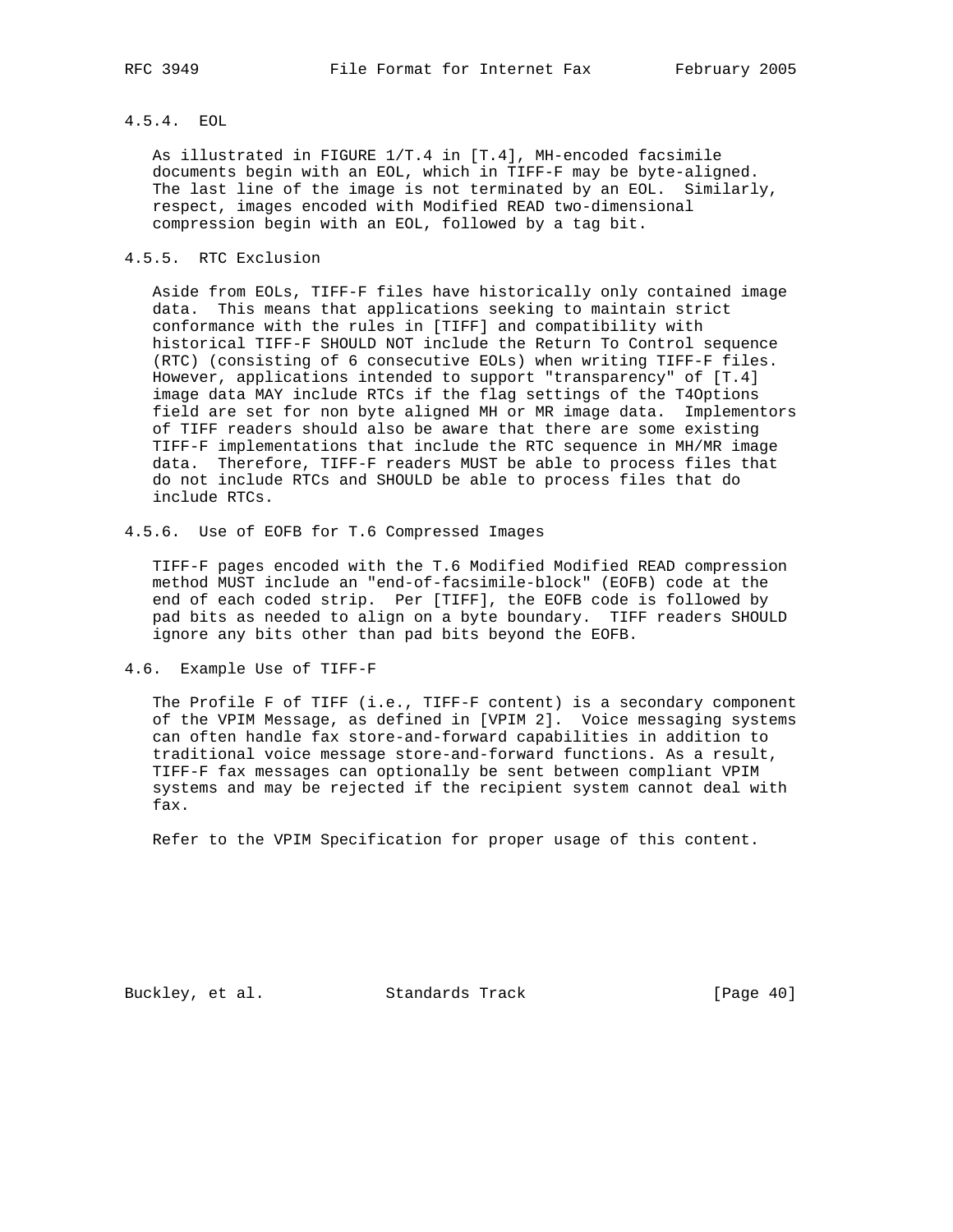# 4.7. Profile F: Extended Black-and-white Fax Profile Summary

Recommended fields are shown with an asterisk (\*).

 Required fields or values are shown with a double asterisk (\*\*). If the double asterisk is on the field name, then all the listed values are required of implementations; if the double asterisks are in the Values column, then only the values suffixed with a double asterisk are required of implementations.

| Baseline Fields                    | Values                                                                                             |  |
|------------------------------------|----------------------------------------------------------------------------------------------------|--|
| BitsPerSample                      | $1**$                                                                                              |  |
| Compression                        | 3 **: 1D Modified Huffman and<br>2D Modified READ coding<br>4: 2D Modified Modified READ<br>coding |  |
| DateTime*                          | {ASCII}: date/time in 24-hour<br>format "YYYY:MM:DD HH:MM:SS"                                      |  |
| FillOrder **                       | 1: most significant bit first<br>2: least significant bit first                                    |  |
| ImageDescription*                  | {ASCII}: A string describing<br>the contents of the image.                                         |  |
| ImageWidth                         | 1728**, 2048, 2432, 2592,<br>3072, 3456, 3648, 4096, 4864                                          |  |
| ImageLength**                      | n: total number of scanlines<br>in image                                                           |  |
| NewSubFileType                     | 2**: Bit 1 identifies single<br>page of a multi-page document                                      |  |
| Orientation                        | $1***-8$ , Default 1                                                                               |  |
| PhotometricInterpretation<br>$* *$ | 0: pixel value 1 means black<br>1: pixel value 1 means white                                       |  |
| ResolutionUnit**                   | $2:$ inch<br>3: centimeter                                                                         |  |

Buckley, et al. Standards Track [Page 41]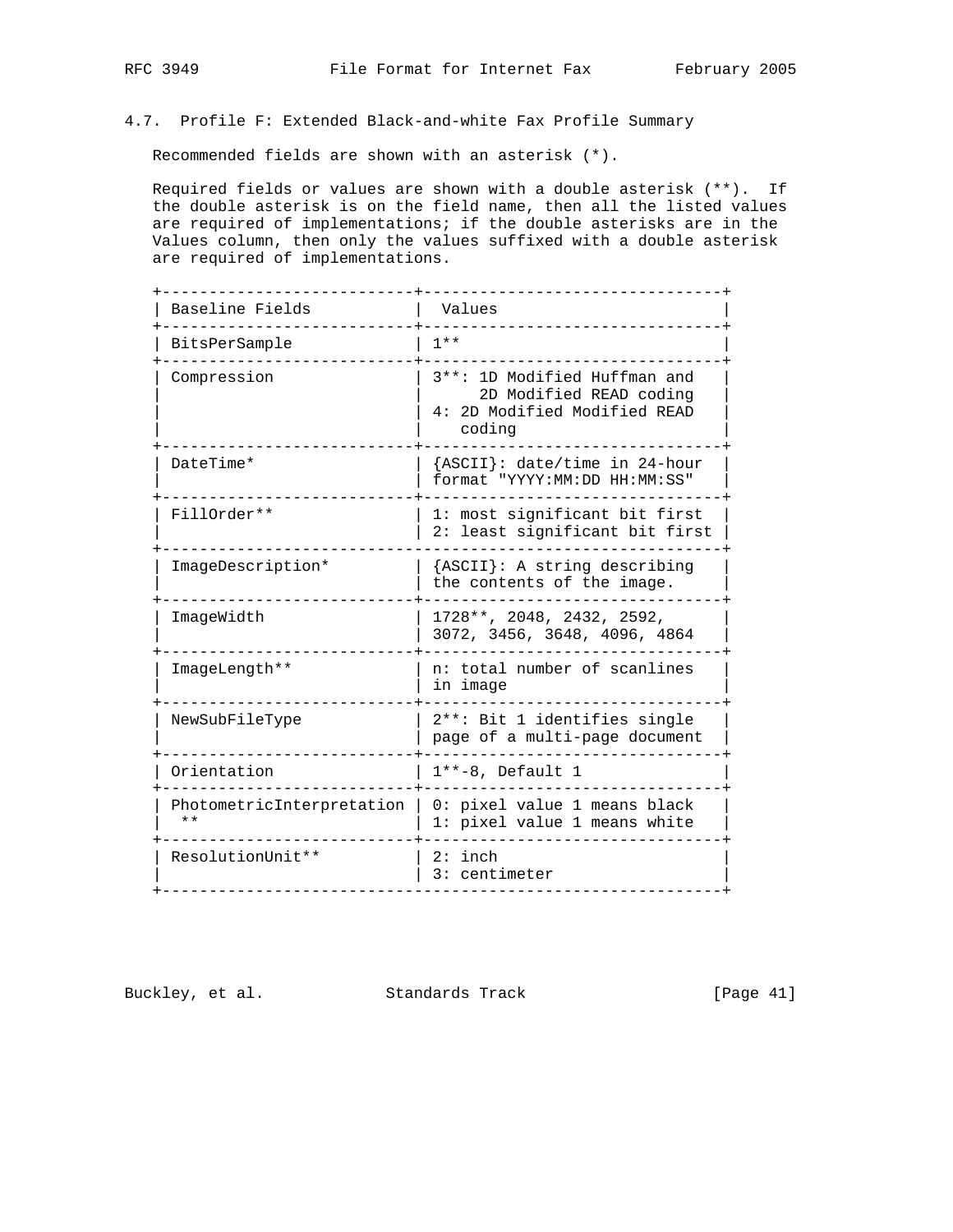| RowsPerStrip**        | n: number of scanlines per<br>TIFF strip                                                                                                                                                                                                              |
|-----------------------|-------------------------------------------------------------------------------------------------------------------------------------------------------------------------------------------------------------------------------------------------------|
| SamplesPerPixel       | $1**$                                                                                                                                                                                                                                                 |
| Software*             | {ASCII}: name & release<br>number of creator software                                                                                                                                                                                                 |
| StripByteCounts**     | <n>: number or bytes in TIFF<br/>strip</n>                                                                                                                                                                                                            |
| StripOffsets**        | <n>: offset from beginning of<br/>file to each TIFF strip</n>                                                                                                                                                                                         |
| XResolution           | 200, 204**, 300, 400, 408<br>(written in pixels/inch)                                                                                                                                                                                                 |
| YResolution           | 98**, 196**, 100,<br>200, 300, 391, 400<br>(written in pixels/inch)                                                                                                                                                                                   |
| Extension Fields      |                                                                                                                                                                                                                                                       |
| T40ptions             | 0**: required if Compression<br>is Modified Huffman, EOLs are<br>not byte aligned<br>1: required if Compression is<br>2D Modified READ, EOLs are<br>not byte aligned<br>4**: required if Compression<br>is Modified Huffman, EOLs are<br>byte aligned |
| T40ptions (continued) | 5: required if Compression<br>is 2D Modified READ, EOLs are<br>byte aligned                                                                                                                                                                           |
| T60ptions             | 0: required if Compression is<br>2D Modified Modified READ                                                                                                                                                                                            |
| DocumentName*         | ${ASCII}:$ name of scanned<br>document                                                                                                                                                                                                                |
|                       | n, m: page number followed by                                                                                                                                                                                                                         |

Buckley, et al. Standards Track [Page 42]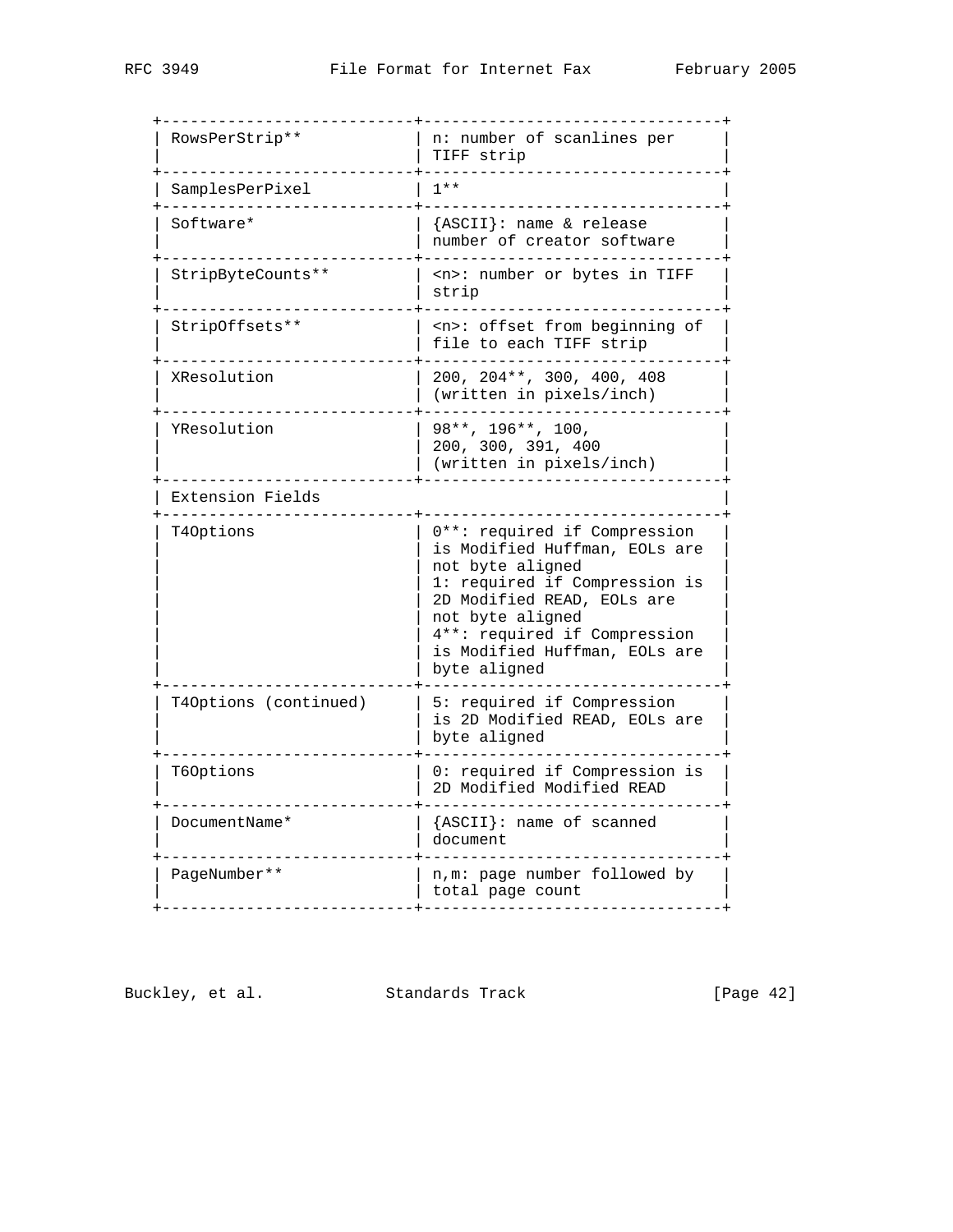| New Fields              |                                                                                                                                          |
|-------------------------|------------------------------------------------------------------------------------------------------------------------------------------|
| BadFaxLines*            | number of "bad" scanlines<br>encountered during reception                                                                                |
| CleanFaxData*           | 0: no "bad" lines<br>1: "bad" lines exist, but were<br>regenerated by receiver<br>2: "bad" lines exist, but have<br>not been regenerated |
| ConsecutiveBadFaxLines* | Max number of consecutive<br>"bad" lines received                                                                                        |
| GlobalParametersIFD*    | IFD: global parameters IFD                                                                                                               |
| ProfileType*            | n: type of data stored in file                                                                                                           |
| FaxProfile*             | n: ITU-compatible fax profile                                                                                                            |
| CodingMethods*          | n: compression algorithms used<br>in file                                                                                                |
|                         |                                                                                                                                          |

5. Profile J: Lossless JBIG Black-and-White Fax profile

 This section defines the lossless JBIG black-and-white profile of TIFF for facsimile, designated Profile J. Implementations of this profile are required to implement Profile S as well.

 The previous section described the extended interchange set of TIFF fields for black-and-white fax, which provided support for the MH, MR, and MMR compression of black-and-white images. This section adds a profile with JBIG compression capability.

# 5.1. Overview

 This section describes a black-and-white profile that uses JBIG compression. The ITU-T has approved the single-progression sequential mode of JBIG [T.82] for Group 3 facsimile. JBIG coding offers improved compression for halftoned originals. JBIG compression is used in accordance with the application rules given in ITU-T Rec. T.85 [T.85].

 This profile is essentially the extended black-and-white profile with JBIG compression used instead of MH, MR, or MMR.

Buckley, et al. Standards Track [Page 43]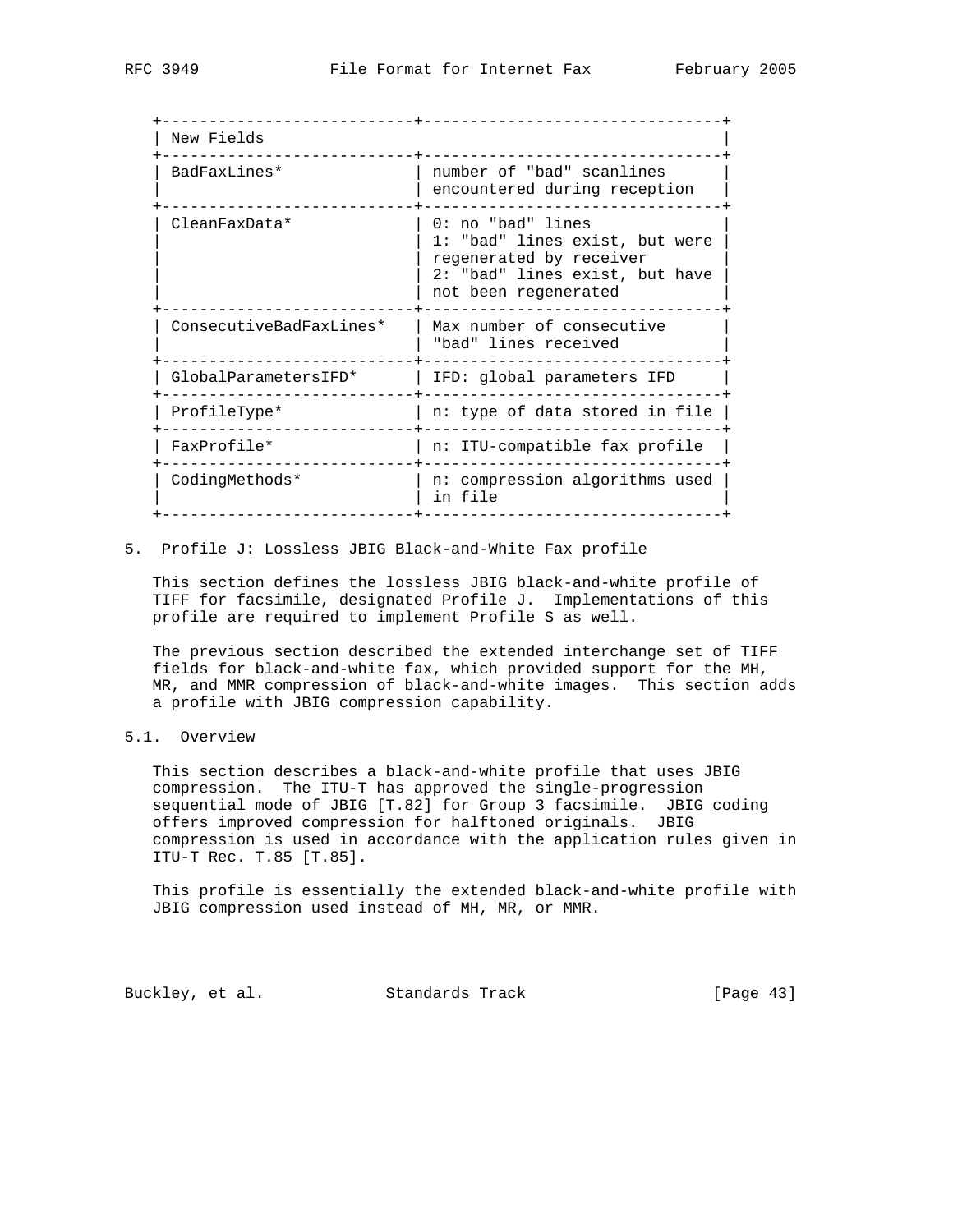### 5.2. Required TIFF Fields

 This section lists the required fields and the values they must have to be ITU-compatible. Besides the fields listed in Section 2.2.1, the extended black-and-white fax profile requires the following fields.

5.2.1. Baseline fields

 The TIFF fields that SHALL be used in this profile are the same as those described in Section 4.2.1 for the extended black-and-white profile, with two exceptions: the following text replaces the text in Section 4.2.1 for the Compression and FillOrder fields.

Compression $(259) = 9$ . SHORT RequiredByTIFFBaseline 9 = JBIG coding. This is a TIFF extension value. Default = 1 (and is not applicable; field must be specified). Profile J uses ITU-T T.85 profile of T.82; see T82Options field. FillOrder(266) = 1, 2. SHORT RequiredByTIFFBaseline 1 = Pixels are arranged within a byte such that pixels with lower values are stored in the higher-order bits of the byte, i.e., most significant bit first (MSB). 2 = Pixels are arranged within a byte such that pixels with lower column values are stored in the lower-order bits of the bytes, i.e., least significant bit first (LSB). Profile J readers must be able to read data in both bit orders.

# 5.2.2. Extension fields

Same fields as those in Section 2.2.1.

```
5.2.3. New fields
```
 $T82Options(435) = 0$  LONG Required when Compression = 9 Individual bits are set to indicate the applicable profile of JBIG coding; all bits set to 0 indicates ITU-T T.85 profile of T.82; Other values are for further study. Default is all bits 0, and field may be omitted if this is the value. (Field may be omitted in Profile J files.)

Buckley, et al. Standards Track [Page 44]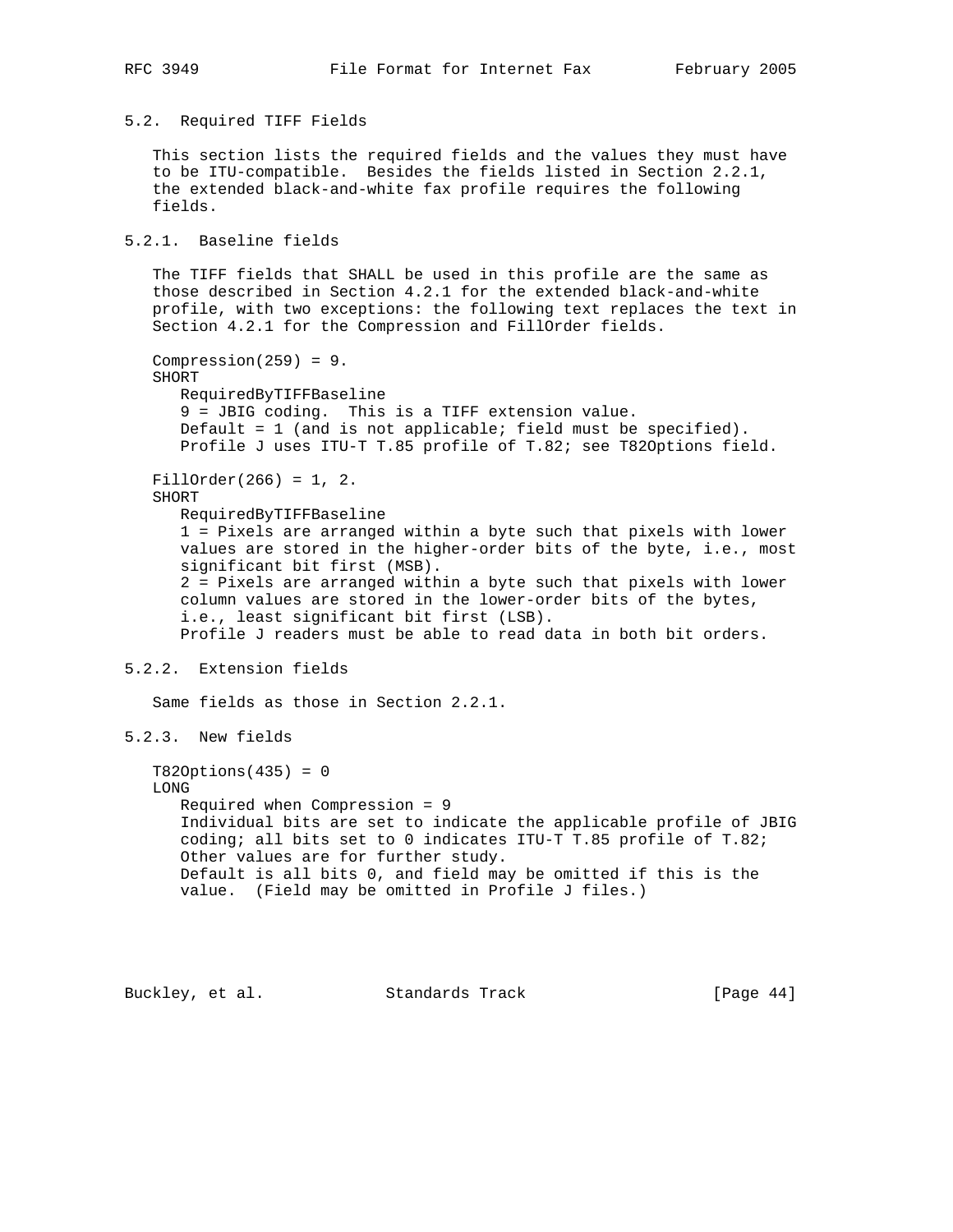Note: A T.82 decoder can decode a T.85-encoded image when it handles the NEWLE marker code as described Corrigendum 1 in [T.85].

5.3. Recommended TIFF Fields

See Sections 2.2.3 and 2.2.4.

5.4. Profile J: Lossless JBIG Black-and-white Fax Profile Summary

Recommended fields are shown with an asterisk (\*).

 Required fields or values are shown with a double asterisk (\*\*). If the double asterisk is on the field name, then all the listed values are required of implementations; if the double asterisks are in the Values column, then only the values suffixed with a double asterisk are required of implementations.

| Baseline Fields                    | Values                                                          |  |
|------------------------------------|-----------------------------------------------------------------|--|
| BitsPerSample                      | $1 * *$                                                         |  |
| Compression                        | 9**: JBIG coding                                                |  |
| DateTime*                          | {ASCII}: date/time in 24-hour<br>format "YYYY:MM:DD HH:MM:SS"   |  |
| FillOrder**                        | 1: most significant bit first<br>2: least significant bit first |  |
| ImageDescription*                  | {ASCII}: A string describing<br>the contents of the image       |  |
| ImageWidth                         | 1728**, 2048, 2432, 2592,<br>3072, 3456, 3648, 4096, 4864       |  |
| ImageLength**                      | n: total number of scanlines<br>in image                        |  |
| NewSubFileType**                   | 2: Bit 1 identifies single<br>page of a multi-page document     |  |
| Orientation                        | $1**-8$ , Default 1                                             |  |
| PhotometricInterpretation<br>$* *$ | 0: pixel value 1 means black<br>1: pixel value 1 means white    |  |
|                                    |                                                                 |  |

Buckley, et al. Standards Track [Page 45]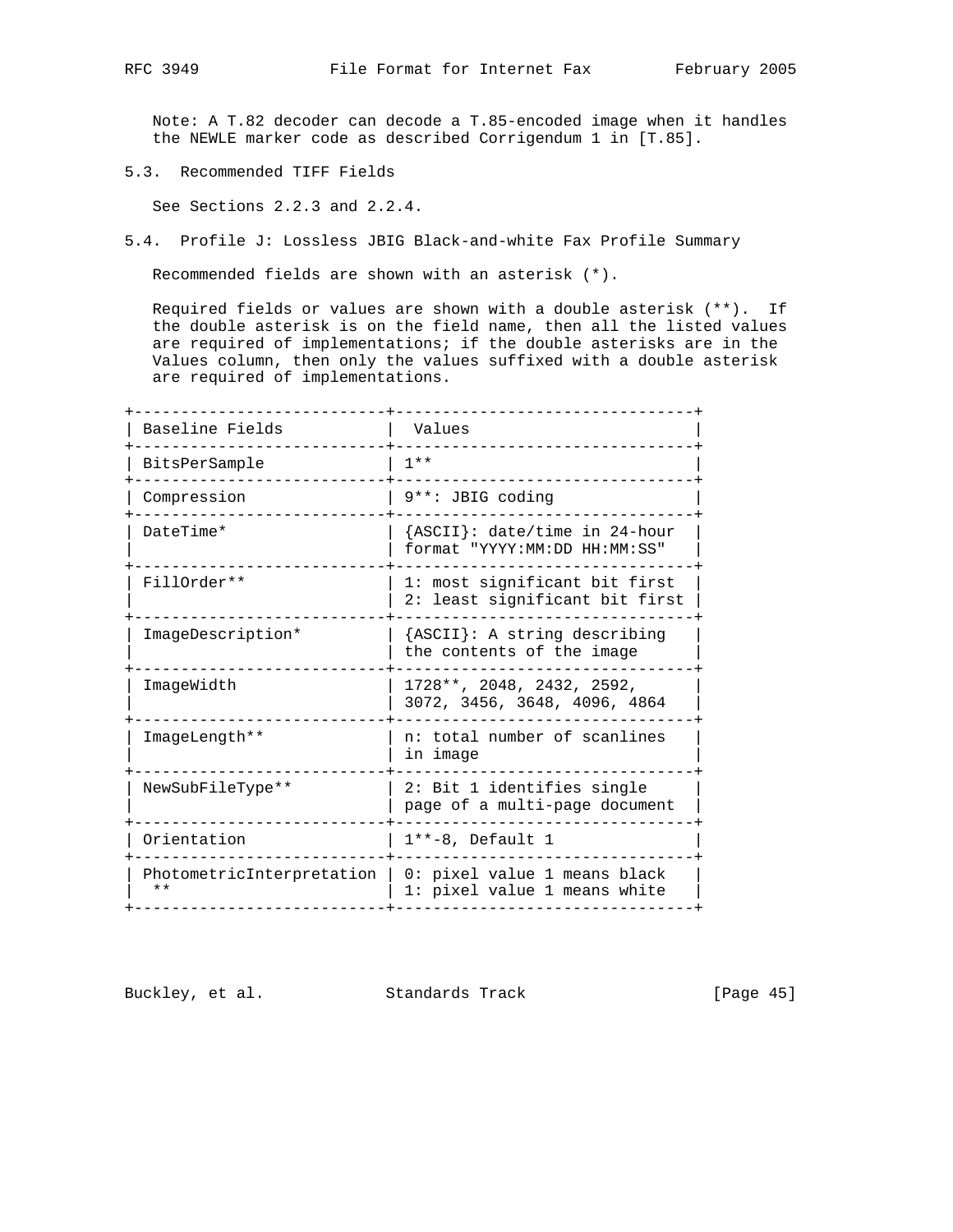| ResolutionUnit**     | 2: inch<br>3: centimeter                                            |  |
|----------------------|---------------------------------------------------------------------|--|
| RowsPerStrip**       | n: number of scanlines per<br>TIFF strip                            |  |
| SamplesPerPixel**    | 1                                                                   |  |
| Software*            | {ASCII}: name & release<br>number of creator software               |  |
| StripByteCounts**    | <n>: number of bytes in TIFF<br/>strip</n>                          |  |
| StripOffsets**       | <n>: offset from beginning of<br/>file to each TIFF strip</n>       |  |
| XResolution          | 200, 204**, 300, 400, 408<br>(written in pixels/inch)               |  |
| YResolution          | 98**, 196**, 100,<br>200, 300, 391, 400<br>(written in pixels/inch) |  |
| Extension Fields     |                                                                     |  |
| DocumentName*        | {ASCII}: name of document<br>scanned                                |  |
| PageNumber**         | n, m: page number followed by<br>total page count                   |  |
| New Fields           |                                                                     |  |
| GlobalParametersIFD* | IFD: global parameters IFD                                          |  |
| T82Options**         | 0: T.85 profile of T.82                                             |  |
| ProfileType*         | n: type of data stored in file                                      |  |
| FaxProfile*          | n: ITU-compatible fax profile                                       |  |
| CodingMethods*       | n: compression algorithms used<br>in file                           |  |
|                      |                                                                     |  |

Buckley, et al. Standards Track [Page 46]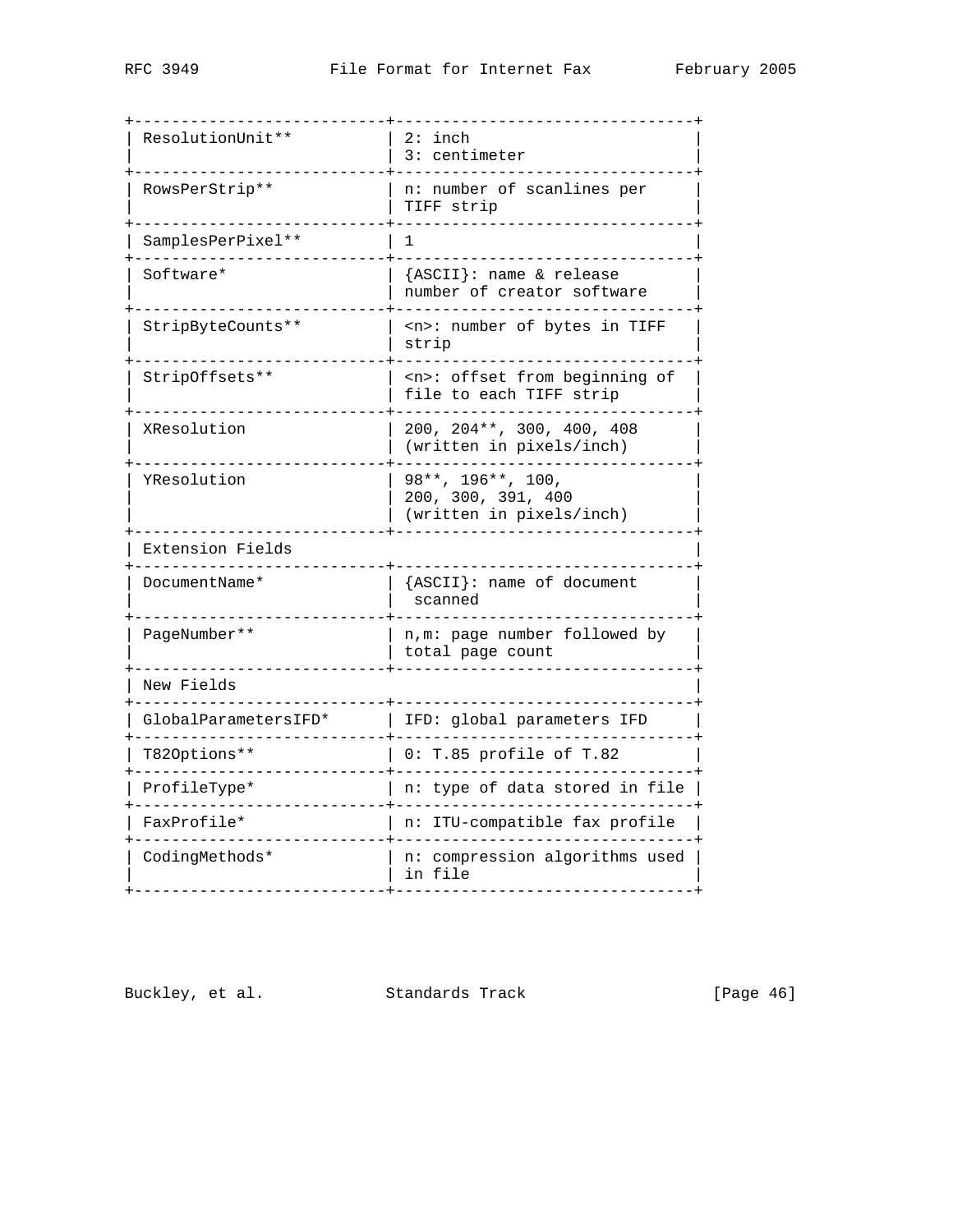6. Profile C: Base Color Fax profile

## 6.1. Overview

 This section defines the lossy color profile of TIFF for facsimile, designated Profile C. Implementations of this profile are required to also implement Profile S as well.

 This is the base profile for color and grayscale facsimile, which means that all applications that support color fax must support this profile. The basic approach is the lossy JPEG compression [T.4, Annex E; T.81] of  $L^*a^*b^*$  color data  $[T.42]$ . Grayscale applications use the  $L^*$  lightness component; color applications use the  $L^*$ , a\* and b\* components.

 This profile uses a new PhotometricInterpretation field value to describe the L\*a\*b\* encoding specified in [T.42]. This encoding differs in two ways from the other L\*a\*b\* encodings used in TIFF [TIFF, TTN1]: it specifies a different default range for the a\* and b\* components, based on a comprehensive evaluation of existing hardcopy output, and it optionally allows selectable range for the L\*, a\* and b\* components.

### 6.2. Required TIFF Fields

 This section lists the required fields, in addition to those given in Section 2.2.1, and the values they must support to be compatible with ITU-T Rec. T.42 and Annex E in ITU-T Rec. T.4.

# 6.2.1. Baseline Fields

 ImageWidth(256). SHORT or LONG This profile supports the following fixed page widths: 864, 1024, 1216, 1728, 2048, 2432, 2592, 3072, 3456, 3648, 4096, 4864. NewSubFileType(254) = (Bit 1=1). LONG RequiredByTIFFforFAX Bit 1 is 1 if the image is a single page of a multi-page document. Default = 0 (no subfile bits on, so may not be omitted for fax). BitsPerSample(258) = 8. SHORT Count = SamplesPerPixel

The base color fax profile requires 8 bits per sample.

Buckley, et al. Standards Track [Page 47]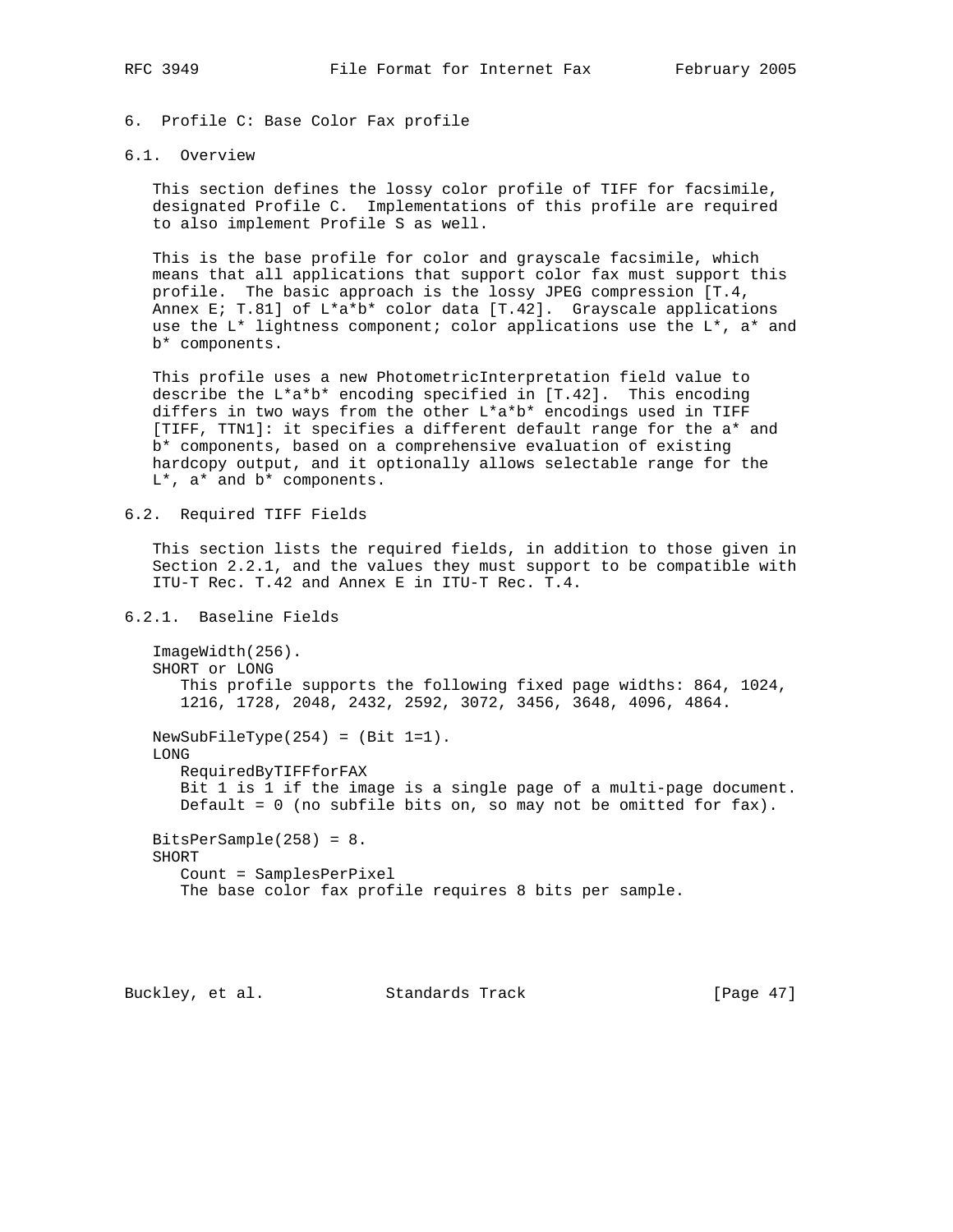```
 Compression(259) = 7.
 SHORT
    Base color fax profile uses Baseline JPEG compression. Value 7
    represents JPEG compression as specified in [TTN2].
FillOrder(266) = 1, 2.
 SHORT
    RequiredByTIFFBaseline
    Profile C readers must be able to read data in both bit orders,
    but the vast majority of facsimile products store data LSB first,
    exactly as it appears on the telephone line.
       1 = Most Significant Bit first.
       2 = Least Significant Bit first.
 PhotometricInterpretation(262) = 10.
 SHORT
    Base color fax profile requires pixel values to be stored with the
    CIE L*a*b* encoding defined in ITU-T Rec. T.42. This encoding is
    indicated by the PhotometricInterpretation value 10, referred to
    as ITULAB. With this encoding, the minimum sample value is
   mapped to 0, and the maximum sample value is mapped to (2<sup>2</sup>n - 1),
    i.e., the maximum value, where n is the BitsPerSample value. The
    conversion from unsigned ITULAB-encoded samples values to signed
    CIE L*a*b* values is determined by the Decode field; see Section
    6.2.3.
 NOTE: PhotometricInterpretation values 8 and 9 specify encodings for
 use with 8-bit-per-sample CIE L*a*b* [TIFF] and ICC L*a*b* [TTN1]
 data, but they are fixed encodings, which use different minimum and
 maximum samples than the T.42 default encoding. As currently
 defined, they are not able to represent fax-encoded L*a*b* data.
 ResolutionUnit(296) = 2.
 SHORT
    The unit of measure for resolution. 2 = inch.
    ITU-T standards only specify inch-based resolutions for color fax.
    Default = 2 (field may be omitted if this is the value).
 SamplesPerPixel(277) = 1, 3.
 SHORT
    1: L* component only, required in base color profile
    3: L*, a*, b* components
    Encoded according to PhotometricInterpretation field
```
Buckley, et al. Standards Track [Page 48]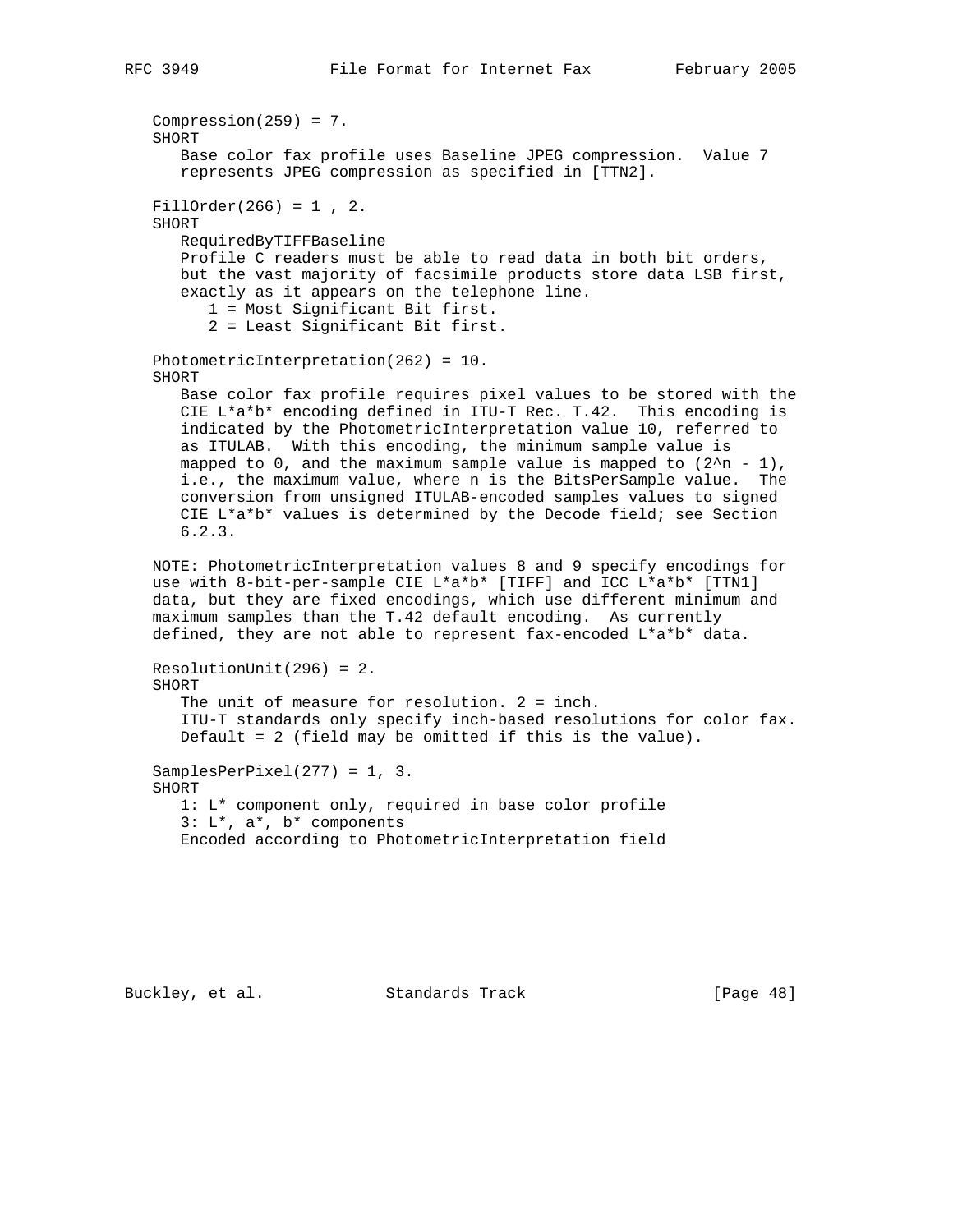XResolution(282) = 100, 200, 300, 400. RATIONAL YResolution(283) = 100, 200, 300, 400. RATIONAL The resolution of the image is expressed in pixels per resolution

 unit. In pixels per inch, allowed XResolution values are 100, 200, 300, and 400. The base color fax profile requires the pixels to be square, hence YResolution must equal XResolution. Base resolution is 200 pixels per inch and SHALL be supported by all implementations of this profile.

 NOTE: The functional equivalence of inch-based and metric-based resolutions is maintained, per Annex E.6.5 in [T.4]. See table in Section 2.2.2.

NOTE: Not all combinations of XResolution, YResolution and ImageWidth are legal. The following table gives the legal combinations for inch-based resolutions and the corresponding paper sizes [T.30].

| XResolution x YResolution |                     | ImageWidth |                |
|---------------------------|---------------------|------------|----------------|
| $100 \times 100$          | 864                 | 1024       | 1216           |
| $200 \times 200$          | 1728                | 2048       | 2432           |
| $300 \times 300$          | 2592                | 3072       | 3648           |
| $400 \times 400$          | 3456                | 4096       | 4864           |
|                           | Letter, A4<br>Legal | B4         | A <sub>3</sub> |
|                           |                     | Paper Size |                |

# 6.2.2. Extension Fields

The JPEG compression standard allows for the  $a*b*$  chroma components of an image to be subsampled relative to the L\* lightness component. The extension fields ChromaSubSampling and ChromaPositioning define the subsampling. They are the same as YCbCrSubSampling and YCbCrPositioning in [TIFF] but have been renamed to reflect their applicability to other color spaces.

Buckley, et al. Standards Track [Page 49]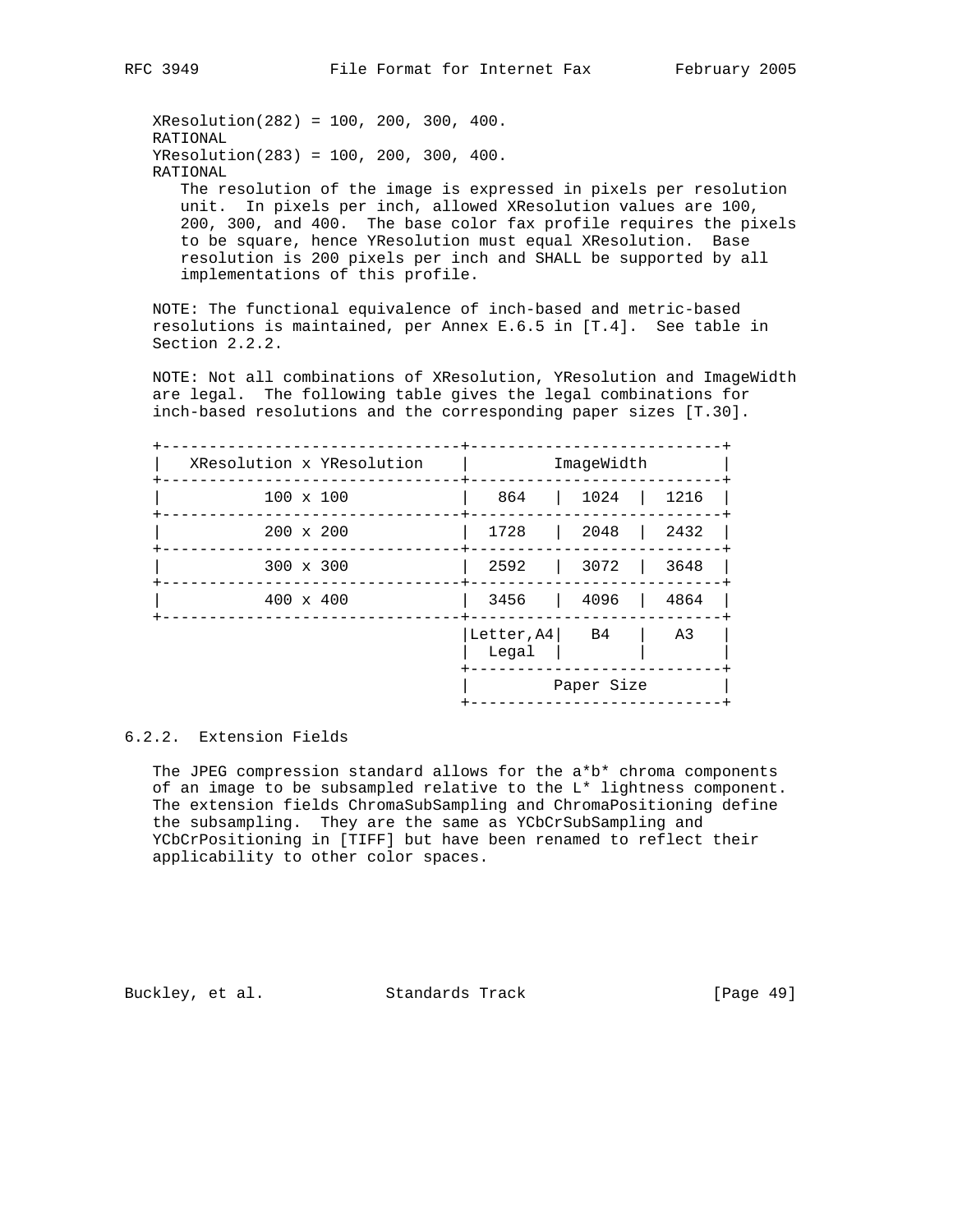ChromaSubSampling(530). SHORT Count  $= 2$  Specifies the subsampling factors for the chroma components of a L\*a\*b\* image. The two subfields of this field, ChromaSubsampleHoriz and ChromaSubsampleVert, specify the horizontal and vertical subsampling factors respectively. SHORT 0: ChromaSubsampleHoriz = 1, 2. 1: equal numbers of lightness and chroma samples horizontally, 2: twice as many lightness samples as chroma samples horizontally, SHORT 1: ChromaSubsampleVert = 1, 2. 1: equal numbers of lightness and chroma samples vertically, 2: twice as many lightness samples as chroma samples vertically, The default value for ChromaSubSampling is (2,2), which is the default for chroma subsampling in color fax [T.4, Annex E]. No chroma subsampling, i.e., ChromaSubSampling = (1,1), is an option for color fax. ChromaPositioning(531) = 1. SHORT Specifies the spatial positioning of chroma components relative to the lightness component. 1: centered, value of 1 means chrominance samples are spatially offset and centered with respect to luminance samples. See the current TIFF specification under YcbCr positioning for further information. Default = 1, which is what ITU-T T.4, Annex E specifies. 6.2.3. New Fields Decode(433). SRATIONAL Count = 2 \* SamplesPerPixel Describes how to map image sample values into the range of values appropriate for the current color space. In general, the values are taken in pairs and specify the minimum and maximum output value for each color component. For the base color fax profile, Decode has a count of 6 values and maps the unsigned ITULAB encoded sample values (Lsample, asample, bsample) to signed L\*a\*b\* values, as follows:  $L^*$  = Decode[0] + Lsample x (Decode[1]-Decode[0])/(2^n -1)  $a* = Decode[2] + asample x (Decode[3]-Decode[2])/(2^n -1)$  $b*$  = Decode[4] + bsample x (Decode[5]-Decode[4])/(2^n -1) where Decode[0], Decode[2] and Decode[4] are the minimum values for  $L^*$ ,  $a^*$ , and  $b^*$ ; Decode[1], Decode[3] and Decode[5] are the

Buckley, et al. Standards Track [Page 50]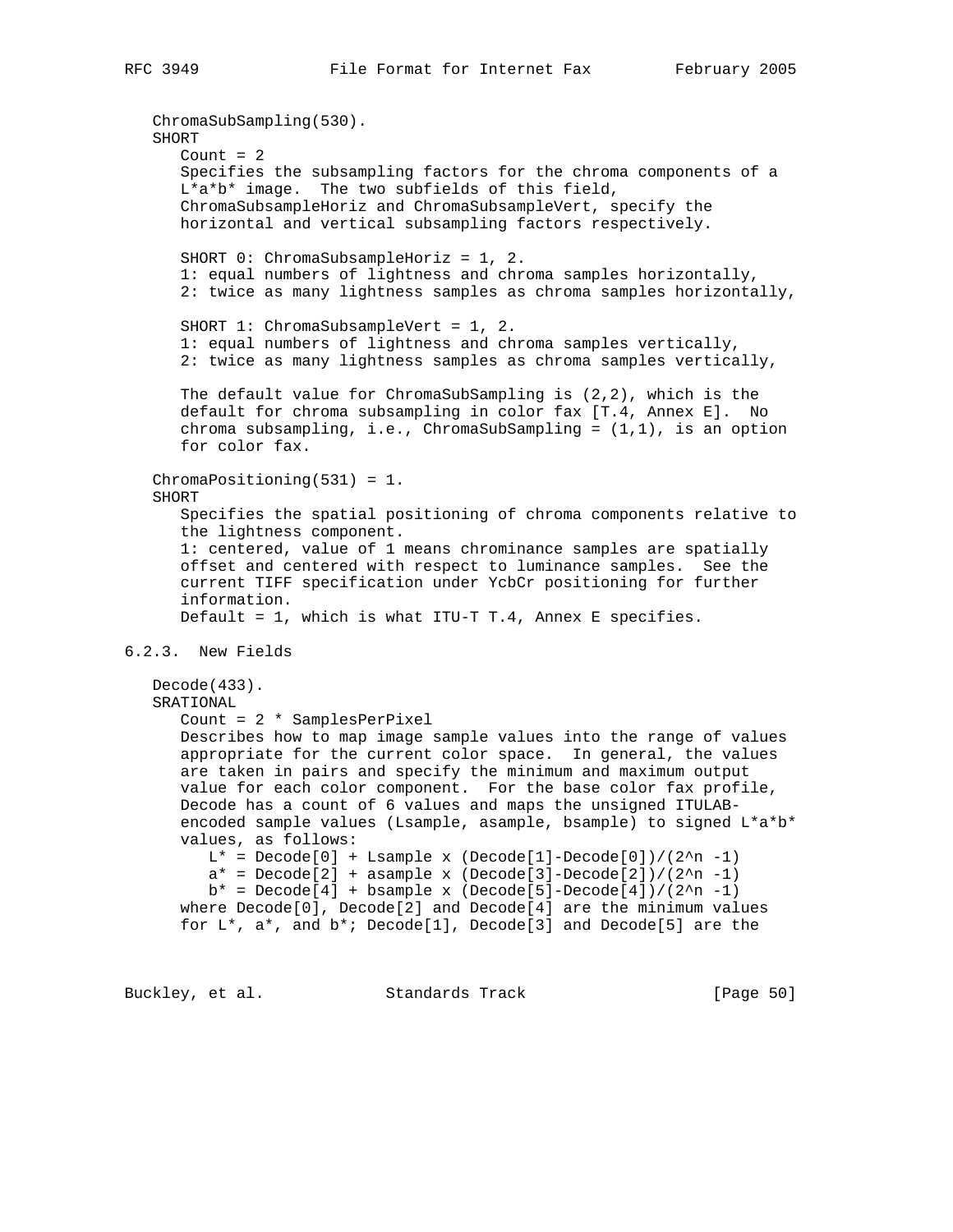maximum values for L\*, a\*, and b\*; and n is the BitsPerSample. When  $n=8,=20$  L<sup>\*</sup>=Decode[0] when Lsample=0 and L<sup>\*</sup>=Decode[1] when Lsample=255.

 ITU-T Rec. T.42 specifies the ITULAB encoding in terms of a range and offset for each component, which are related to the minimum and maximum values as follows:

```
minimum = - (range x offset) / 2^n - 1 maximum = minimum + range
```
 The Decode field default values depend on the color space. For the ITULAB color space encoding, the default values correspond to the base range and offset, as specified in ITU-T Rec. T.42 [T.42]. The following table gives the base range and offset values for BitsPerSample=8, and the corresponding default minimum and maximum default values for the Decode field, calculated using the equations above when PhotometricInterpetation=10.

 Refer to ITU-T Rec. T.42 [T.42] to calculate the range and offset, and hence the minimum and maximum values, for other BitsPerSample values.

|                      |                     | ITU-T Rec. T.42<br>base values |                         | Decode<br>default values |           |
|----------------------|---------------------|--------------------------------|-------------------------|--------------------------|-----------|
| -Sample<br>-------+- | BitsPer + Component | Range<br>$- + -$               | Offset<br>------+------ | Min                      | Max       |
| 8                    | $T^*$               | 100                            | 0                       |                          | 100       |
|                      | $a^*$               | 170                            | 128                     | $-21760/255$             | 21590/255 |
|                      | $h^*$               | 200                            | 96                      | $-19200/255$             | 31800/255 |

 For example, when PhotometricInterpretation=10 and BitsPerSample=8, the default value for Decode is (0, 100, -21760/255, 21590/255, -19200/255, 31800/255). For guidelines on the use of the Decode field, see section 5.2.2 of [GUIDE].

Buckley, et al. Standards Track [Page 51]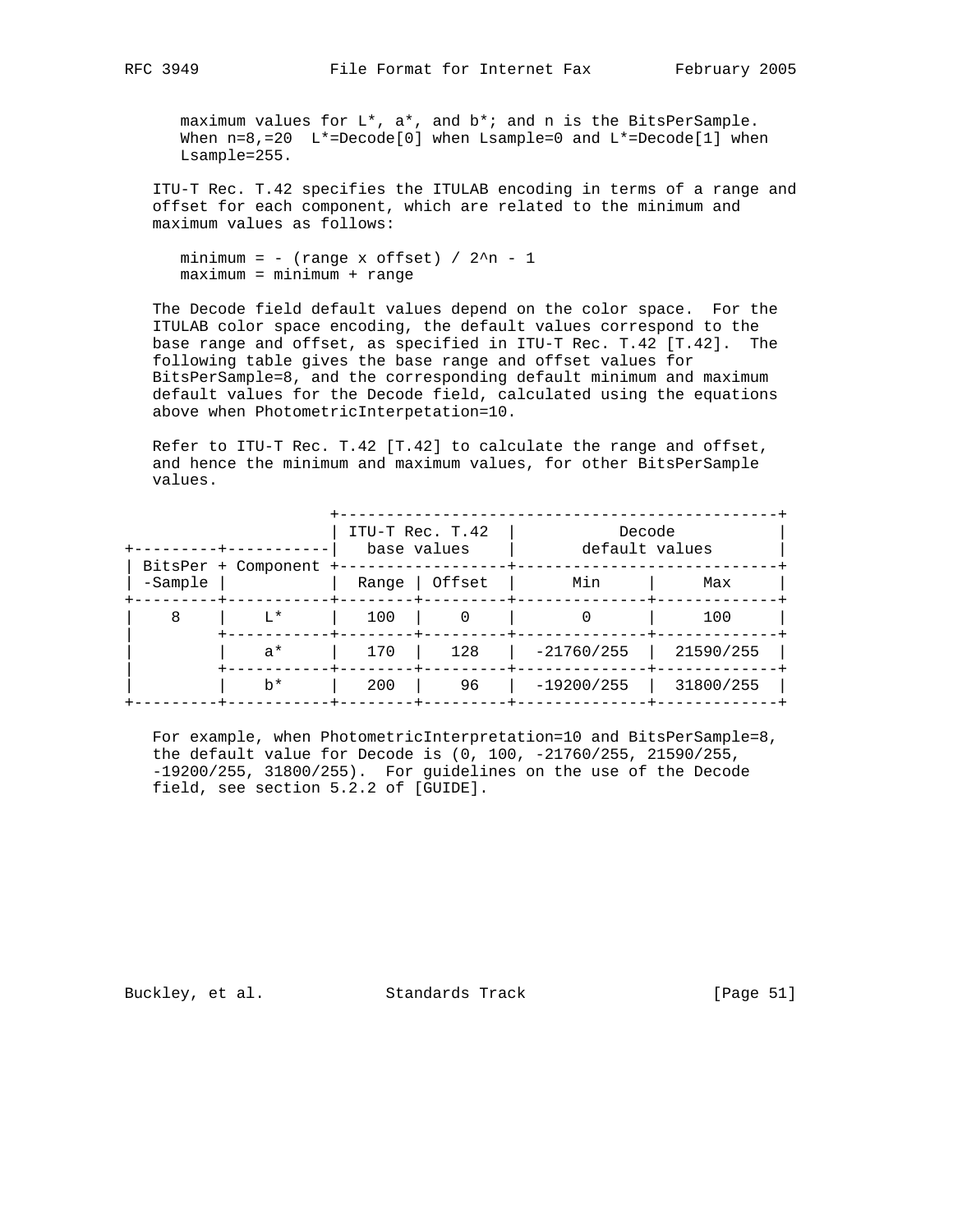# 6.3. Recommended TIFF Fields

See Sections 2.2.3. and 2.2.4.

6.4. Profile C: Base Color Fax Profile Summary

Recommended fields are shown with an asterisk (\*).

 Required fields or values are shown with a double asterisk (\*\*). If the double asterisk is on the field name, then all the listed values are required of implementations; if the double asterisk is in the Values column, then only the values suffixed with a double asterisk are required of implementations.

| Baseline Fields   | Values                                                                      |
|-------------------|-----------------------------------------------------------------------------|
| BitsPerSample     | 8**: 8 bits per color sample                                                |
| Compression**     | $7:$ JPEG                                                                   |
| DateTime*         | {ASCII}: date/time in 24-hour<br>format "YYYY:MM:DD HH:MM:SS"               |
| FillOrder **      | 1: most significant bit first<br>2: least significant bit first             |
| ImageDescription* | {ASCII}: A string describing<br>the contents of the image                   |
| ImageWidth        | 864, 1024, 1216, 1728**, 2048<br>2432, 2592, 3072, 3456, 3648<br>4096, 4864 |
| ImageLength**     | n: total number of scanlines<br>in image                                    |
| NewSubFileType**  | 2: Bit 1 identifies single page<br>of a multi-page document                 |
| Orientation       | $1**-8$ , Default 1                                                         |
|                   |                                                                             |

Buckley, et al. Standards Track [Page 52]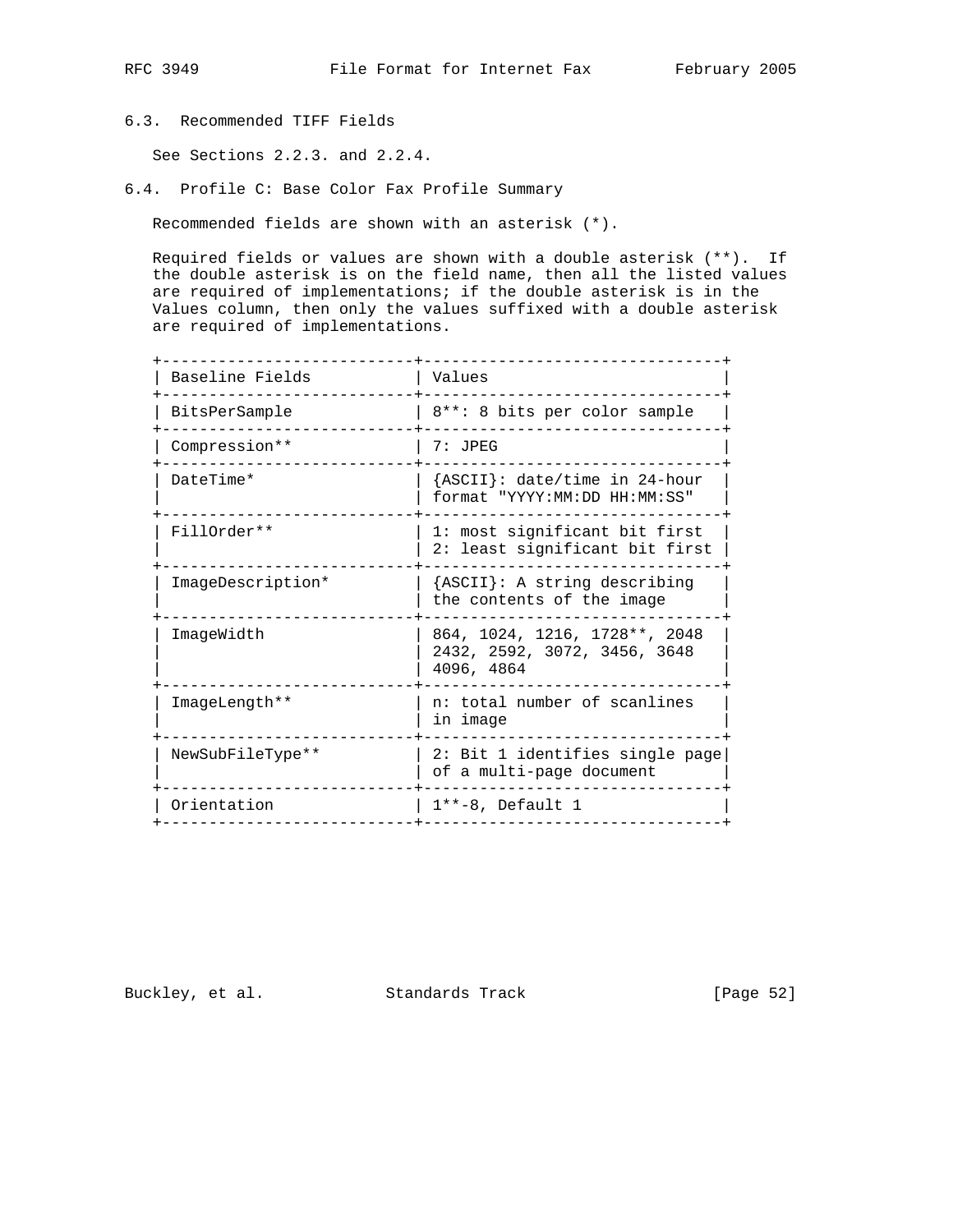| PhotometricInterpretation | 10**: ITULAB                                                                                                                                                                                                          |
|---------------------------|-----------------------------------------------------------------------------------------------------------------------------------------------------------------------------------------------------------------------|
| ResolutionUnit**          | $2:$ inch                                                                                                                                                                                                             |
| RowsPerStrip**            | n: number of scanlines per<br>TIFF strip                                                                                                                                                                              |
| SamplesPerPixel           | $1***: L*$ (lightness)<br>3: LAB                                                                                                                                                                                      |
| Software*                 | {ASCII}: name & release number<br>of creator software                                                                                                                                                                 |
| StripByteCounts**         | <n>: number or bytes in<br/>TIFF strip</n>                                                                                                                                                                            |
| StripOffsets**            | <n>: offset from beginning<br/>of file to each TIFF strip</n>                                                                                                                                                         |
| XResolution               | 100, 200**, 300, 400 (written<br>in pixels/inch)                                                                                                                                                                      |
| YResolution               | 100, 200**, 300, 400<br>(must equal XResolution)                                                                                                                                                                      |
| Extension Fields          |                                                                                                                                                                                                                       |
| DocumentName*             | {ASCII}: name of scanned<br>document                                                                                                                                                                                  |
| PageNumber**              | n, m: page number followed by<br>total page count                                                                                                                                                                     |
| ChromaSubSampling         | $(1,1)$ , $(2, 2)$ **<br>$(1, 1)$ : equal numbers of<br>lightness and chroma samples<br>horizontally and vertically<br>$(2, 2)$ : twice as many lightness<br>samples as chroma samples<br>horizontally and vertically |
| ChromaPositioning         | 1**: centered                                                                                                                                                                                                         |

Buckley, et al. Standards Track [Page 53]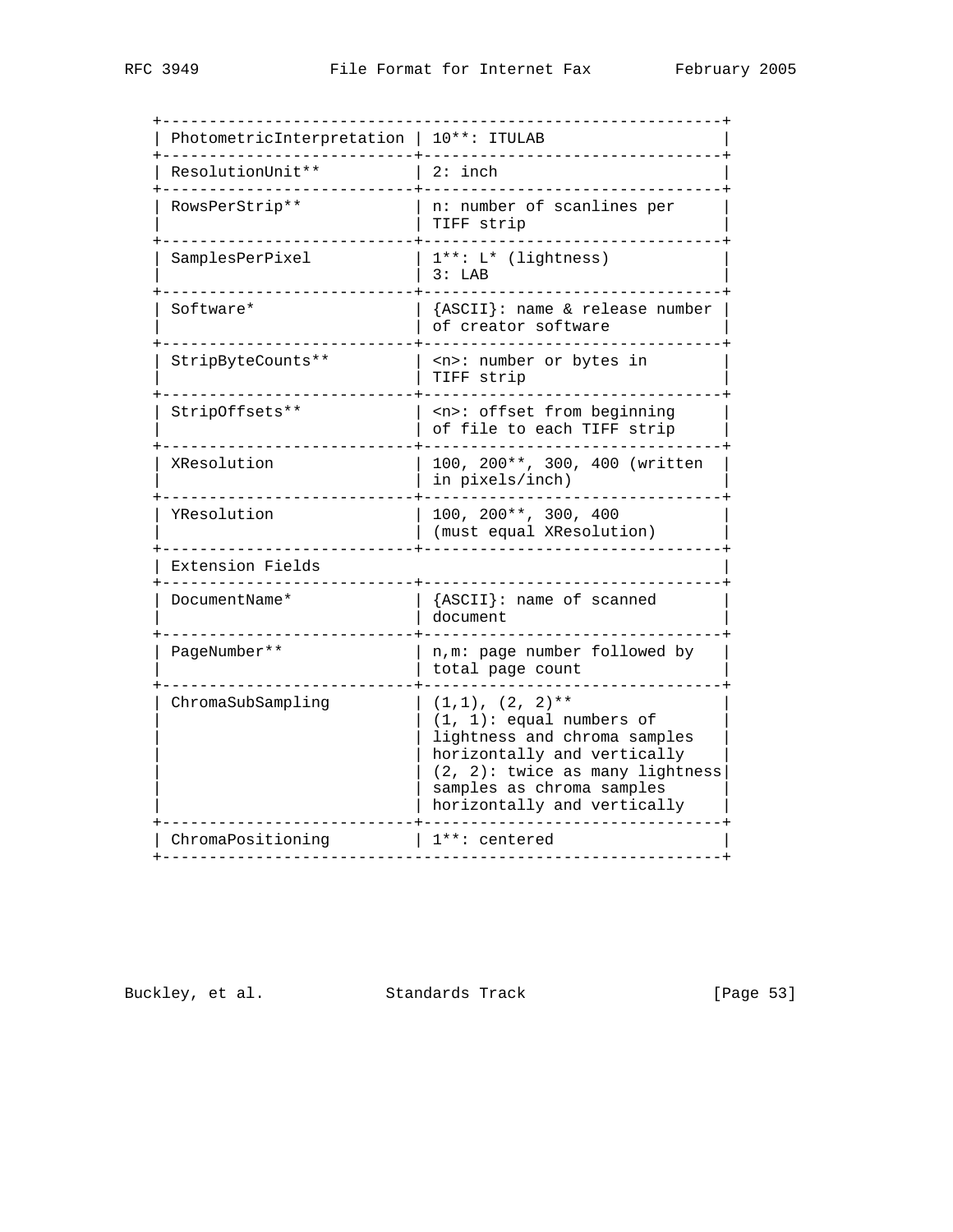| New Fields           |                                                                                 |
|----------------------|---------------------------------------------------------------------------------|
| Decode**             | minL, maxL, mina, maxa, minb,<br>maxb: minimum and maximum<br>values for L*a*b* |
| GlobalParametersIFD* | IFD: IFD containing<br>global parameters                                        |
| ProfileType*         | n: type of data stored in<br>TIFF file                                          |
| FaxProfile*          | n: ITU-compatible fax profile                                                   |
| CodingMethods*       | n: compression algorithms<br>used in file                                       |
| VersionYear*         | byte sequence: year of ITU std                                                  |
|                      |                                                                                 |

7. Profile L: Lossless Color Profile

 This section defines the lossless color profile of TIFF for facsimile, designated Profile L. Implementations of this profile are required to also implement Profiles S and C as well.

7.1. Overview

 This profile, specified in [T.43] and [T.4] Annex G, uses JBIG to code three types of color and grayscale images losslessly: one bit per color CMY, CMYK, and RGB images; a palettized (i.e., mapped) color image; and continuous tone color and grayscale images. The last two are multi-level and use the L\*a\*b\* encoding specified in [T.42].

# 7.1.1. Color Encoding

 While under development, ITU-T Rec. T.43 was called T.Palette, as one of its major additions was palettized color images. Baseline TIFF only allows RGB color maps, but ITU-T Rec. T.43 requires L\*a\*b\* color maps, using the encoding specified in ITU-T Rec. T.42. Palette color images are expressed with indices (bits per sample) of 12 bits or less, or optionally 13 to 16 bits, per [T.43] and Annex G in [T.4]. Profile L files use the color table in the T.43 data stream rather than the TIFF ColorMap field.

Buckley, et al. Standards Track [Page 54]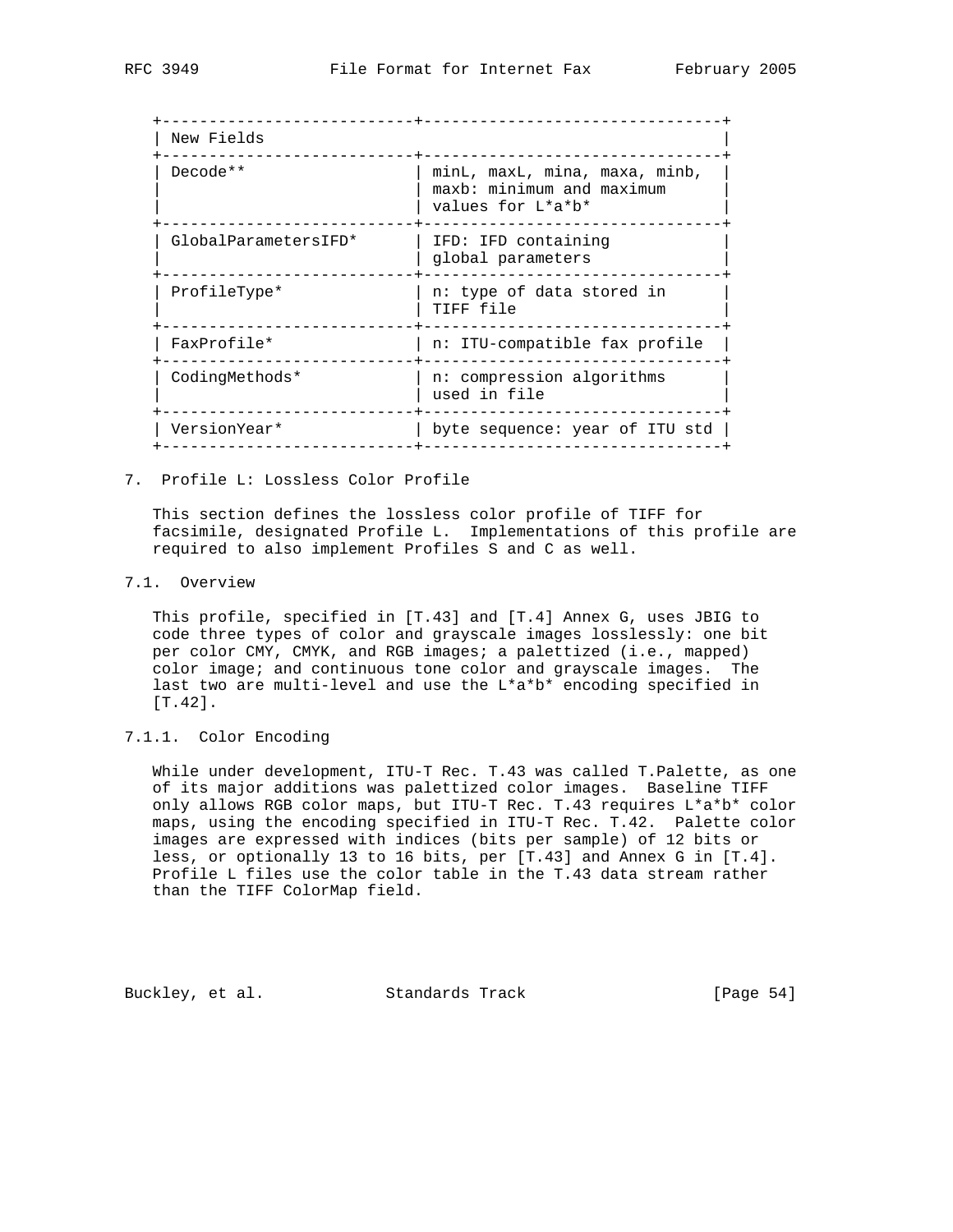Enabling T.43 color maps in TIFF requires the extension field Indexed, as defined in [TTN1], and the PhotometricInterpretation field value 10, as defined in Section 6.2.1. The following table shows the corresponding PhotometricInterpretation, SamplesPerPixel, BitsPerSample, and Indexed field values for the different T.43 image types.

| Image Type  | PhotometricIn <br>-terpretation   Per Pixel | Samples | Bits Per<br>Sample | Indexed |
|-------------|---------------------------------------------|---------|--------------------|---------|
| RGB         | $2 = RGB$                                   |         |                    |         |
| <b>CMY</b>  | $5 = CMYK$                                  | 3       | 1                  | U       |
| <b>CMYK</b> | $5 = CMYK$                                  | 4       |                    |         |
| Palette     | $10 = ITULAB$                               |         | n                  |         |
| Grayscale   | $10 = ITULAB$                               |         | $ 2-8, 9-12$       |         |
| Color       | $10 = ITULAB$                               | 3       | $ 2 - 8, 9 - 12 $  |         |

# 7.1.2. JBIG Compression

 T.43 uses the single-progression sequential mode of JBIG, defined in ITU-T Rec. T.82. (Other compression methods are for further study.) To code multi-level images using JBIG, which is a bi-level compression method, an image is resolved into a set of bit-planes, and each bit-plane is then JBIG compressed. For continuous-tone color and grayscale images, Gray code conversion is used. The Gray code conversion is part of the data-stream encoding and is therefore invisible to TIFF.

# 7.2. Required TIFF Fields

 This section lists the required fields, in addition to those in Section 2.2.1, and the values they must have to be compatible with ITU-T Rec. T.43.

Buckley, et al. Standards Track [Page 55]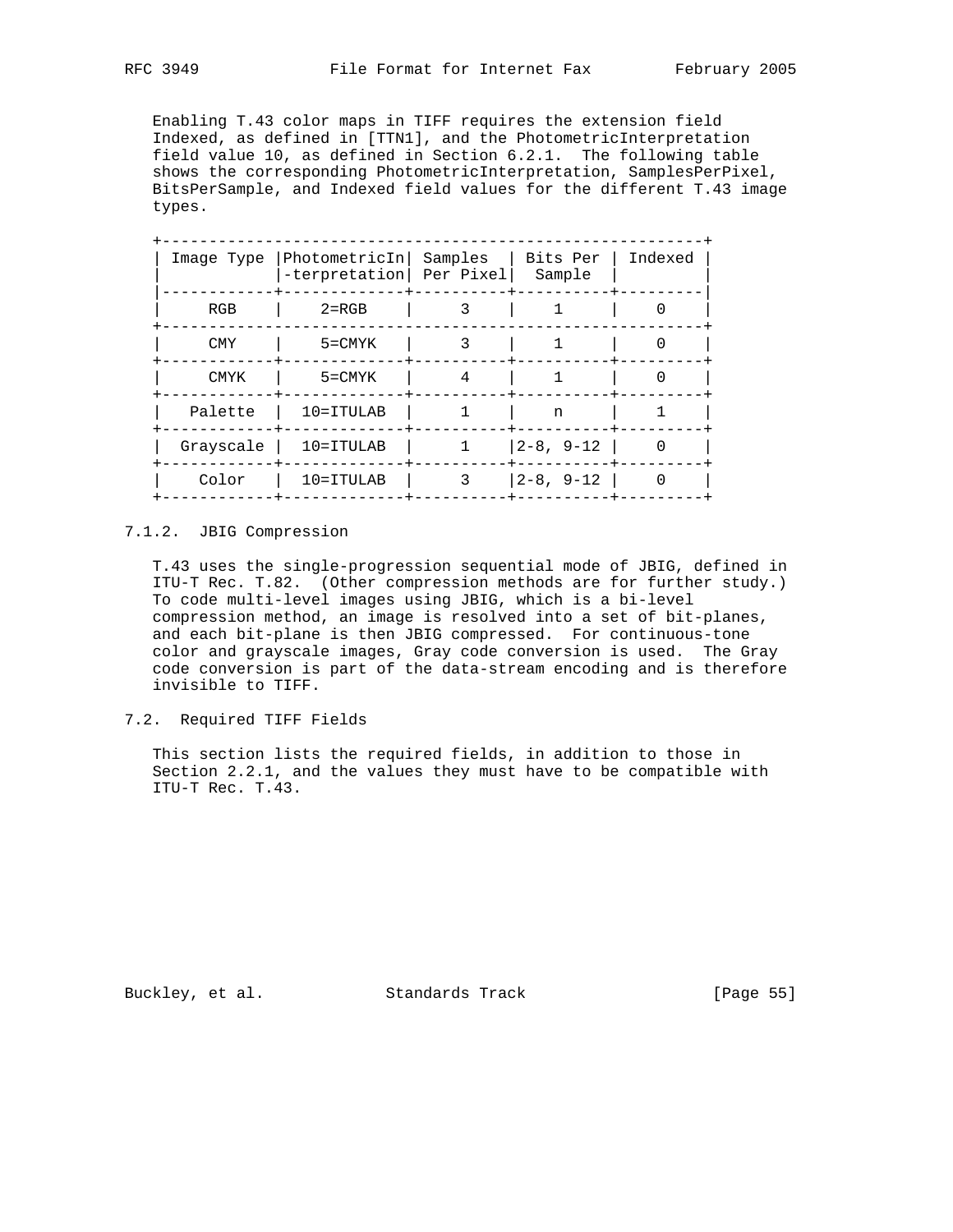# 7.2.1. Baseline Fields

```
 ImageWidth(256).
 SHORT or LONG
    Same page widths as the base color profile; see Section 6.2.1.
  NewSubFilterype(254) = (Bit 1=1). LONG
   RequiredByTIFFforFAX
    Bit 1 is 1 if the image is a single page of a multi-page document.
    Default = 0 (no subfile bits on, so may not be omitted for fax).
BitsPerSample(258) = 1, 2 - 8, 9 - 12.
 SHORT
    Count = SamplesPerPixel
    RGB, CMY, CMYK: 1 bit per sample
   Continuous tone (L^*a^*b^*): 2 - 8 bits per sample, 9 - 12 bits
    optional. Palette color: 12 or fewer bits per sample.
   Note: More than 8 bits per sample is not baseline TIFF.
Compression(259) = 10.
 SHORT
   10: ITU-T Rec. T.43 representation, using ITU-T Rec. T.82 (JBIG)
   coding
 FillOrder(266) = 1 , 2.
 SHORT
    RequiredByTIFFBaseline
    Profile L readers must be able to read data in both bit orders,
   but the vast majority of facsimile products store data LSB
    first, exactly as it appears on the telephone line.
       1 = Most Significant Bit first.
       2 = Least Significant Bit first.
 PhotometricInterpretation(262) = 2, 5, 10.
 SHORT
   2: RGB
    5: CMYK, including CMY
    10: ITULAB
    Image data may also be stored as palette-color images, where pixel
    values are represented by a single component that is an index into
    a color map using the ITULAB encoding. This color map is
    specified by the color palette table embedded in the image data
    stream. To use palette-color images, set the
   PhotometricInterpretation to 10, SamplesPerPixel to 1, Indexed to
    1, and use the color map in the data stream. See Section 7.1.1
    for discussion of the color encoding.
```
Buckley, et al. Standards Track [Page 56]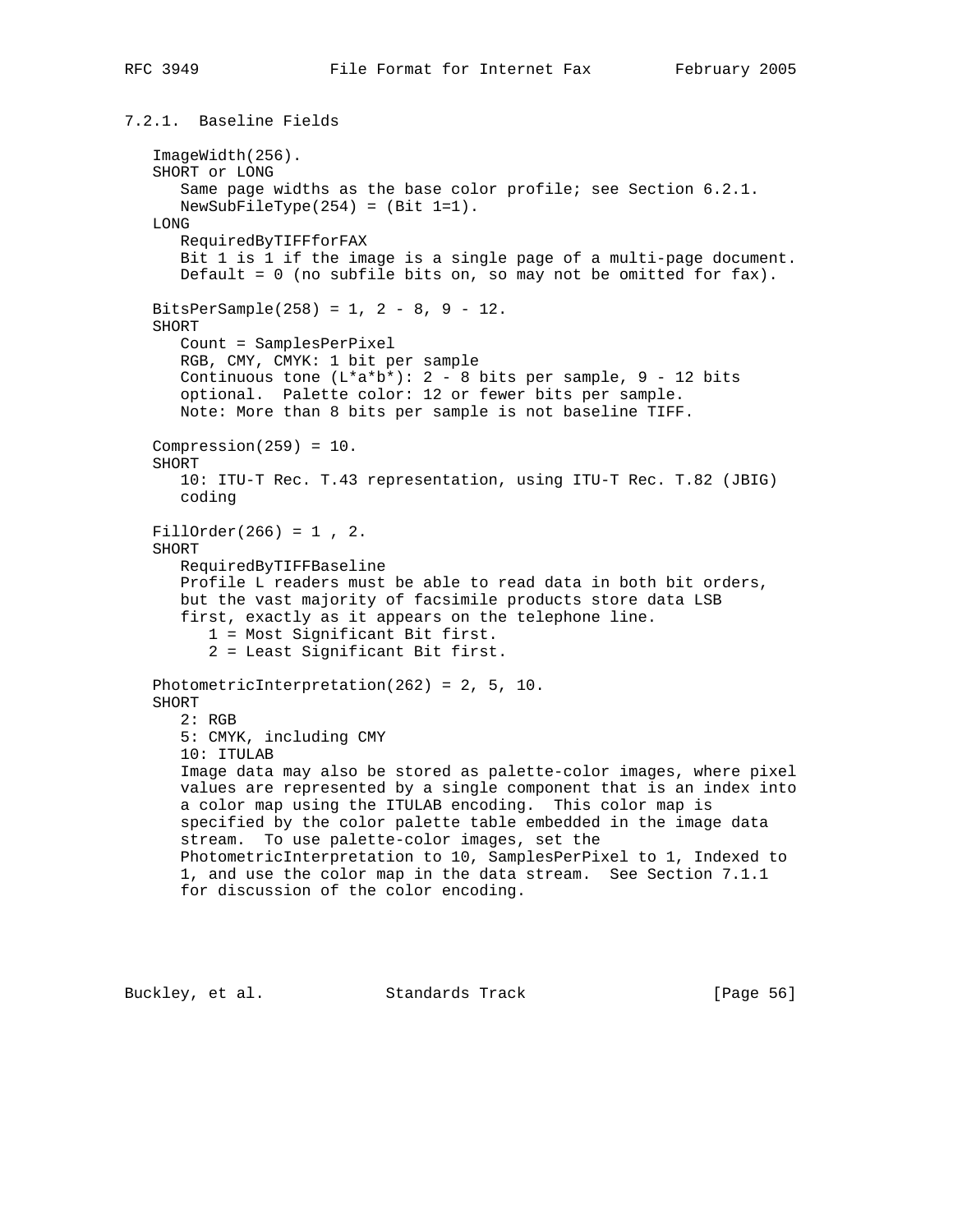```
 ResolutionUnit(296) = 2.
    SHORT
      The unit of measure for resolution. 2 = inch.
       ITU-T standards only specify inch-based resolutions for color fax.
       Default = 2 (field may be omitted if this is the value).
    SamplesPerPixel(277) = 1, 3, 4.
    SHORT
       1: Palette-color image, or L*-only if Indexed = 0 and
         PhotometricInterpretation is 10 (ITULAB).
       3: RGB, or L*a*b*, or CMY if PhotometricInterpretation is 5
       (CMYK).
       4: CMYK.
    XResolution(282) = 100, 200, 300, 400.
   RATIONAL
    YResolution(283) = 100, 200, 300, 400.
   RATIONAL
       The resolution of the image is expressed in pixels per resolution
       unit. In pixels per inch, allowed XResolution values are 100,
       200, 300, and 400. The lossless color fax profile requires the
      pixels to be square, hence YResolution must equal XResolution.
      Base resolution is 200 pixels per inch.
7.2.2. Extension Fields
   Indeed(346) = 0, 1. SHORT
       0: not a palette-color image.
       1: palette-color image.
      This field is used to indicate that each sample value is an index
       into an array of color values specified in the image data stream.
       Because the color map is embedded in the image data stream, the
       ColorMap field is not used in Profile L. Lossless color fax
      profile supports palette-color images with the ITULAB encoding.
      The SamplesPerPixel value must be 1.
7.2.3. New Fields
   Decode(433)
   SRATIONAL
      Decode is used in connection with the ITULAB encoding of image
       data; see Section 6.2.3.
7.3. Recommended TIFF Fields
   See Sections 2.2.3. and 2.2.4.
```
Buckley, et al. Standards Track [Page 57]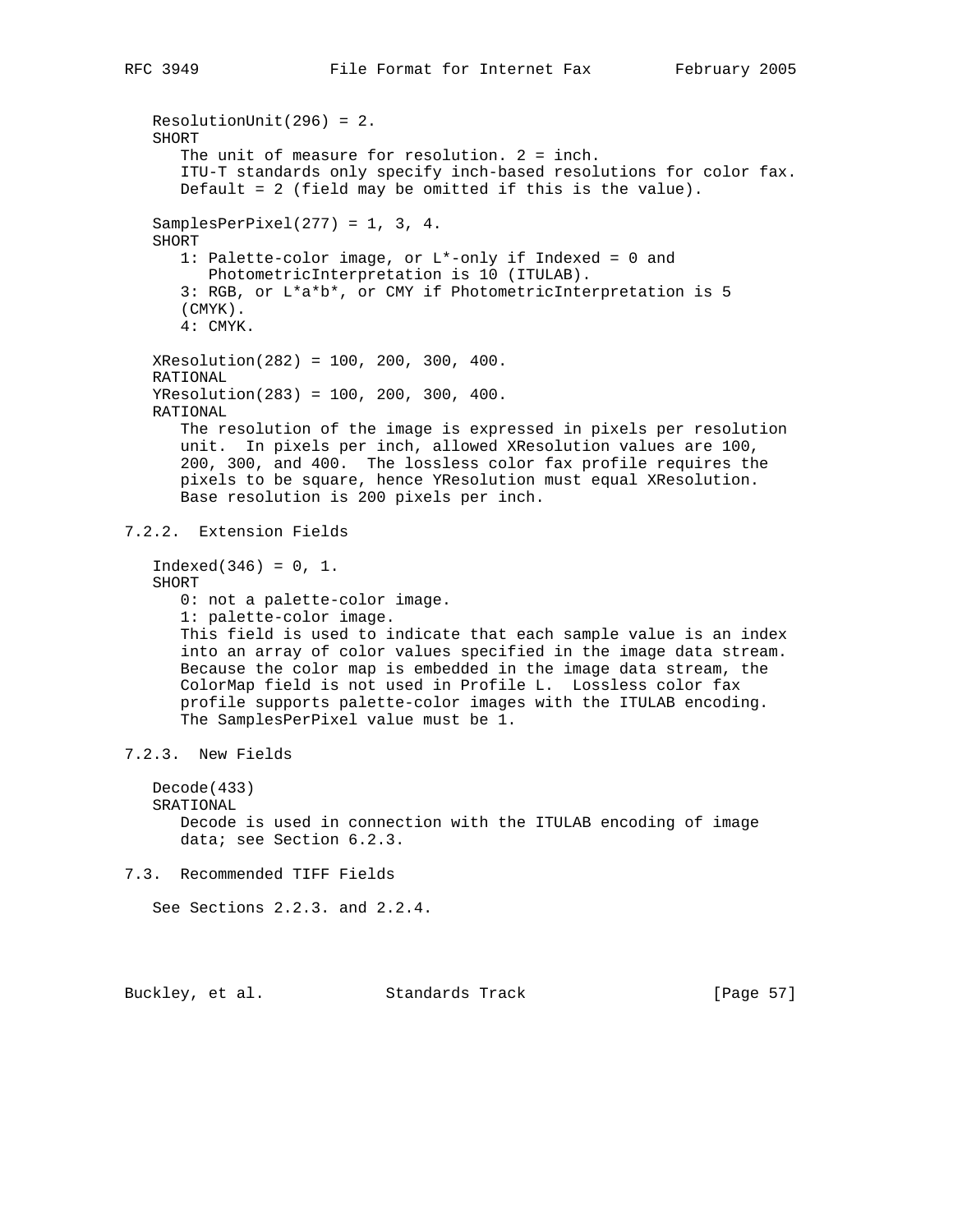# 7.4. Profile L: Lossless Color Fax Profile Summary

Recommended fields are shown with an asterisk (\*).

 Required fields or values are shown with a double asterisk (\*\*). If the double asterisk is on the field name, then all the listed values are required of implementations; if the double asterisks are in the Values column, then only the values suffixed with a double asterisk are required of implementations.

| Baseline Fields   | Values                                                                         |
|-------------------|--------------------------------------------------------------------------------|
| BitsPerSample     | 1: Binary RGB, $CMY(K)$<br>8**: 8 bits per color sample<br>$9 - 12$ : optional |
| Compression       | $10***$ : JBIG, per T.43                                                       |
| DateTime*         | {ASCII}: date/time in the 24-hour<br>format "YYYY:MM:DD HH:MM:SS"              |
| FillOrder **      | 1: Most significant bit first<br>2: Least significant bit first                |
| ImageDescription* | ${ASCII}:$ A string describing the<br>contents of the image                    |
| ImageWidth        | 864, 1024, 1216, 1728**, 2048, 2432,<br>2592, 3072, 3456, 3648, 4096, 4864     |
| ImageLength**     | n: total number of scanlines in image                                          |
| NewSubFileType    | 2**: Bit 1 identifies single page of<br>a multi-page document                  |

Buckley, et al. Standards Track [Page 58]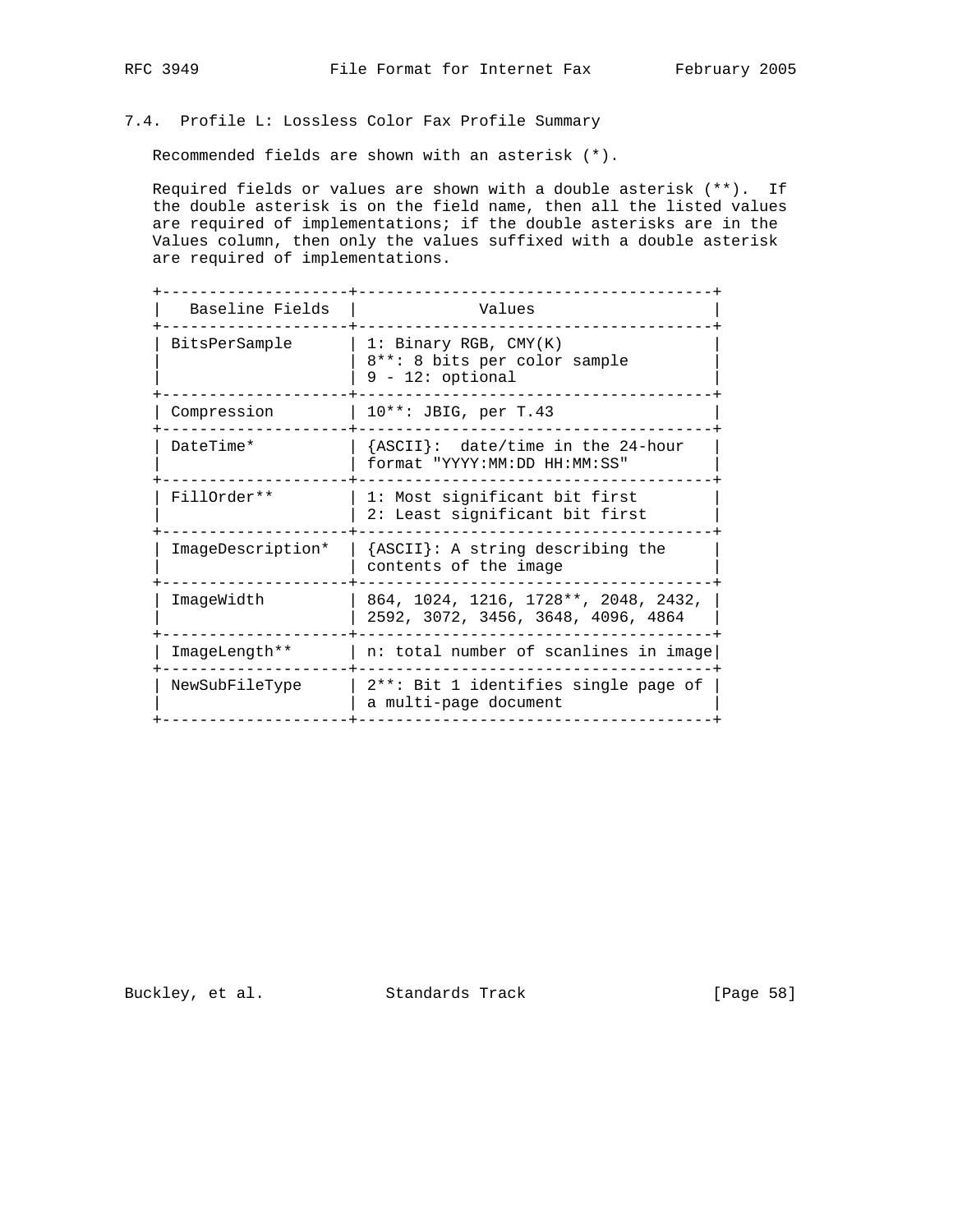| Orientation                    | $1***-8$ , Default 1                                                         |
|--------------------------------|------------------------------------------------------------------------------|
| PhotometricInter-<br>pretation | 2: RGB<br>$5:$ CMYK<br>$10***$ : ITULAB                                      |
| ResolutionUnit**               | $2:$ inch                                                                    |
| RowsPerStrip**                 | n: number of scanlines per TIFF strip                                        |
| SamplesPerPixel                | $1***: L*$ (lightness)<br>3: LAB, RGB, CMY<br>$4:$ CMYK                      |
| Software*                      | {ASCII}: name & release number of<br>creator software                        |
| StripByteCounts**              | <n>: number or bytes in TIFF strip</n>                                       |
| StripOffsets**                 | offset from beginning of file to<br><n>∶<br/>each TIFF strip</n>             |
| XResolution                    | 100, 200**, 300, 400 (pixels/inch)                                           |
| YResolution                    | equal to XResolution (pixels must be<br>square)                              |
| Extension Fields               |                                                                              |
| DocumentName*                  | {ASCII}: name of scanned document                                            |
| PageNumber**                   | n, m: page number followed by total<br>page count                            |
| Indexed                        | 0: not a palette-color image<br>1: palette-color image                       |
| New Fields                     |                                                                              |
| Decode                         | minL, maxL, mina, maxa, minb, maxb:<br>minimum and maximum values for L*a*b* |
| GlobalParameters               | IFD: global parameters IFD                                                   |

Buckley, et al. Standards Track [Page 59]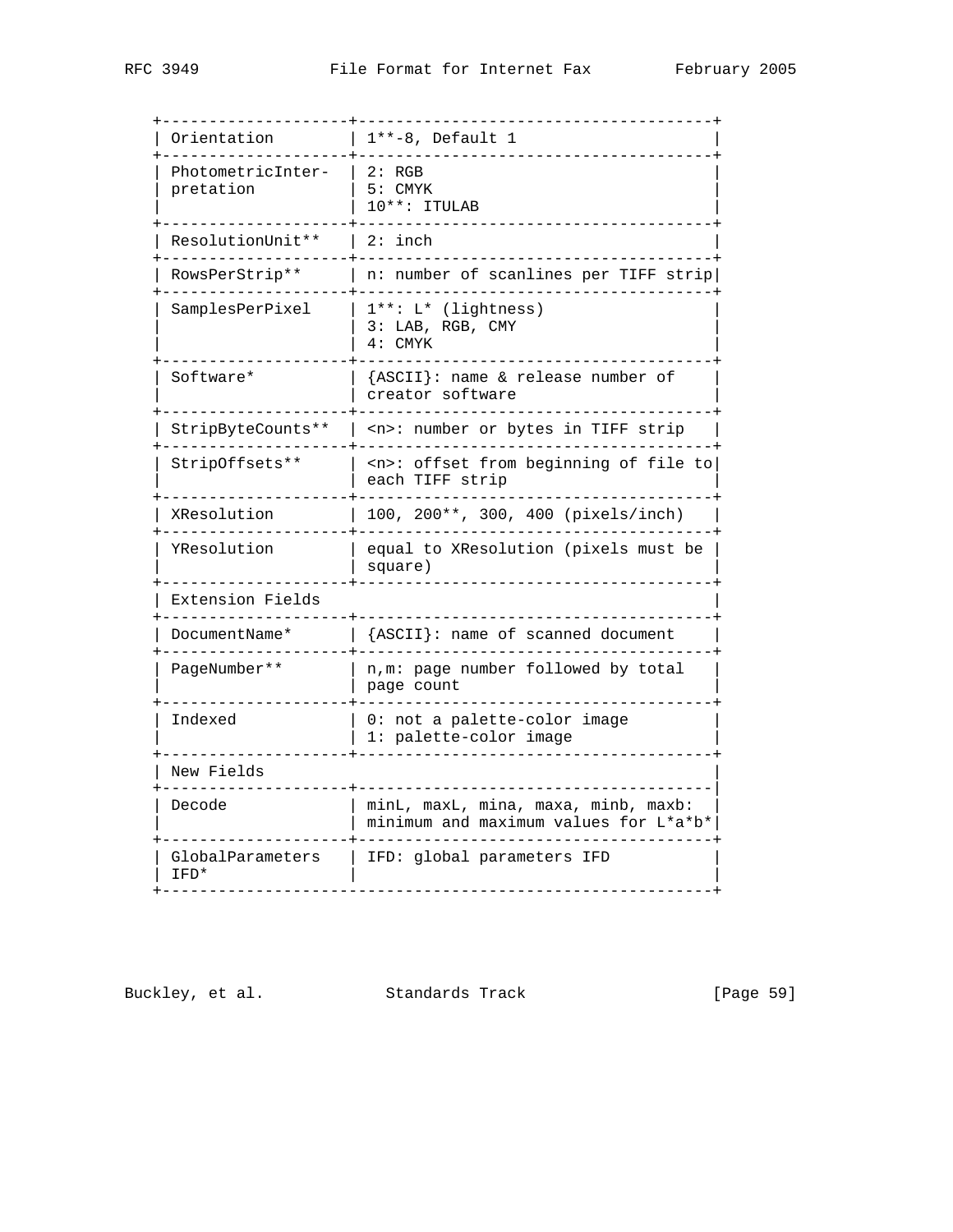| ProfileType*   | n: type of data stored in TIFF file       |
|----------------|-------------------------------------------|
| FaxProfile*    | n: ITU-compatible fax profile             |
| CodingMethods* | n: compression algorithms used in<br>file |
| VersionYear*   | byte sequence: year of ITU fax std        |

8. Profile M: Mixed Raster Content Profile

 This section defines the Mixed Raster Content profile of TIFF for facsimile, designated Profile M. Implementations of this profile are required to implement Profiles S and C and may optionally implement Profiles F, J and L.

# 8.1. Overview

 Unlike previous fax profiles, which use a single coding method and resolution for an entire fax page, Mixed Raster Content [T.44] enables different coding methods and resolutions within a single page. For example, consider a page that contains black-and-white text, which is best coded with MMR or JBIG; a color bar chart, best coded with JBIG; and a scanned color image, best coded with JPEG. Similarly, although spatial resolution of 400 pixels per inch may be best for the black-and-white text, 200 pixels per inch is usually sufficient for a color image.

 Rather than applying one coding method and resolution to all elements, MRC allows multiple coders and resolutions within a page. By itself, MRC does not define any new coding methods or resolutions. Instead it defines a 3-layer image model for structuring and combining the scanned image data. The MRC 3-layer model has been applied here with the TIFF format to yield a data structure that differs from [T.44], though it applies the same coding methods, uses the same compressed image data streams, and is consistent with the TIFF principle of a single IFD per image.

### 8.1.1. MRC 3-layer model

 The 3 layers of the MRC model are Foreground and Background, which are both multi-level, and Mask, which is bi-level. Each layer may appear only once on a page and is coded independently of the other two layers. The final image is obtained by using the Mask layer to determine whether output pixels come from the Foreground layer or the Background layer. When the Mask layer pixel value is 1, the

Buckley, et al. Standards Track [Page 60]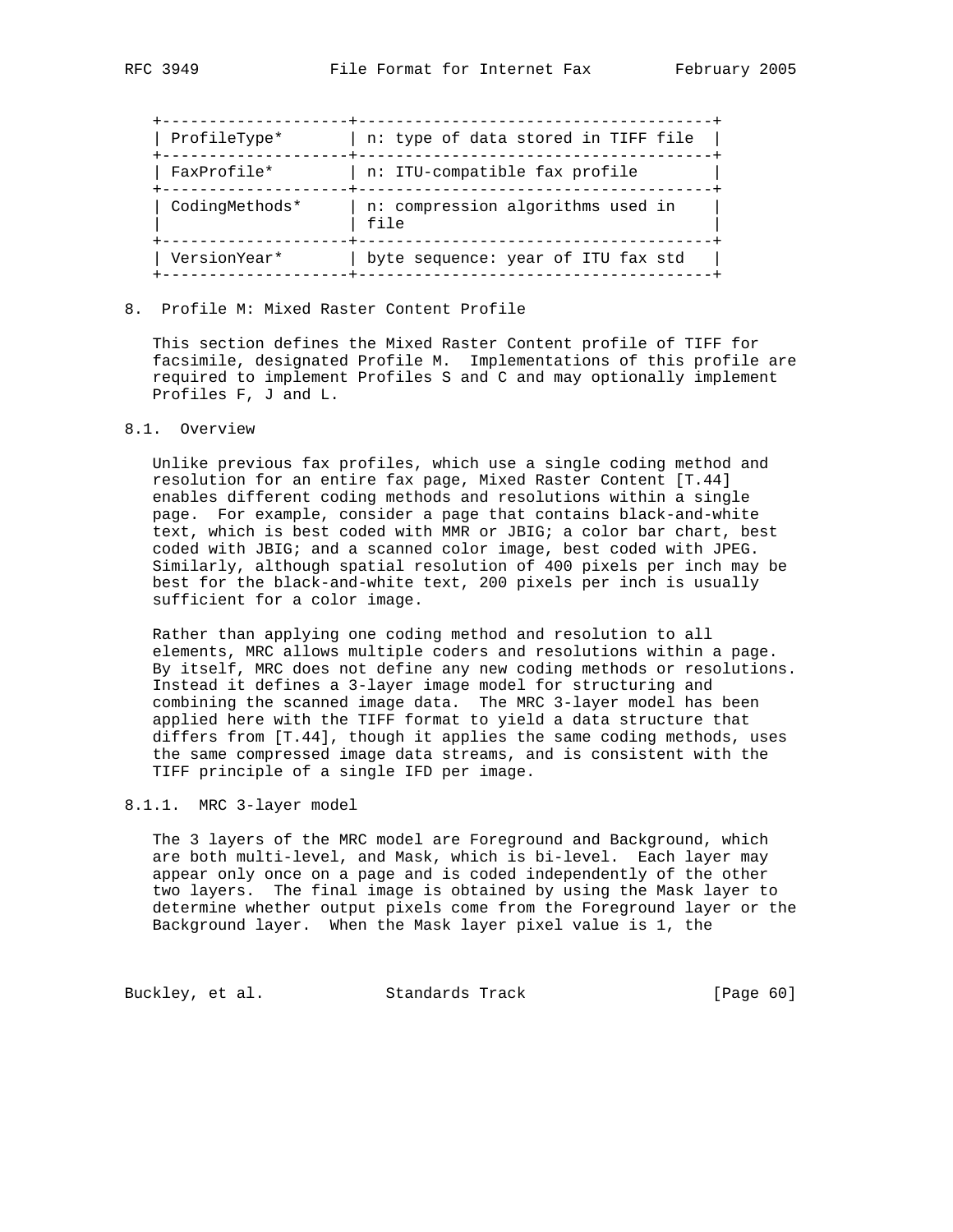corresponding pixel from the Foreground layer is selected; when it is 0, the corresponding pixel from the Background layer is selected. Details are given in the Introduction of [T.44].

 In our earlier example, the shape of the black-and-white text and the mask for the color chart could be in the Mask layer, the color of the chart and text in the Foreground layer, and the color image in the Background layer. If a Mask layer pixel has a value of 1, the final image pixel will be, depending on the pixel location, from either the color chart or text color in the Foreground layer. If a Mask layer pixel has a value of 0, the final image pixel will be from the color image in the Background layer.

Each layer is an image and, when present, is represented by at least one IFD in a TIFF file. This is consistent with TIFF, which provides fields to define the attributes, such as resolution, image size, bits per sample, etc., of a single image or layer. The distribution of content among layers is determined by the writer, as is the choice of coding method, color encoding, and spatial resolution for a layer.

 Not all pages, and not all parts of a page, require 3 layers. If a page has of only one layer, then that layer is the primary image whether it is a Background, Mask, or Foreground layer. If there is more than one layer, then the Mask must be one of the layers, in which case it is the primary image. In all cases, the primary image must be page size.

 MRC [T.44] allows a page to be transmitted as a series of stripes, each consisting of 1, 2 or 3 layers. The number of scanlines in each stripe can vary over the page. Although [T.44] does not allow overlap between images of a single layer, the MRC profile permits overlapping IFDs when one of the IFDs is used only to define a default image color. According to [T.4] Annex H, stripes having more than 1 layer SHOULD NOT be more than 256 lines in length unless the capability to receive longer stripes has been negotiated.

 Furthermore, color fax also requires the spatial resolutions of Background and Foreground images to be legal fax values that are also integer factors of the Mask image resolution. For example, if the Mask-Layer resolution is 400 pixels per inch, then allowable resolutions for the Foreground and Background layers are 100, 200, or 400 pixels per inch; if the Mask is at 300 pixels per inch, then allowable values are 100 and 300. The Foreground and Background layer resolutions can be set independently of each other.

Buckley, et al. Standards Track [Page 61]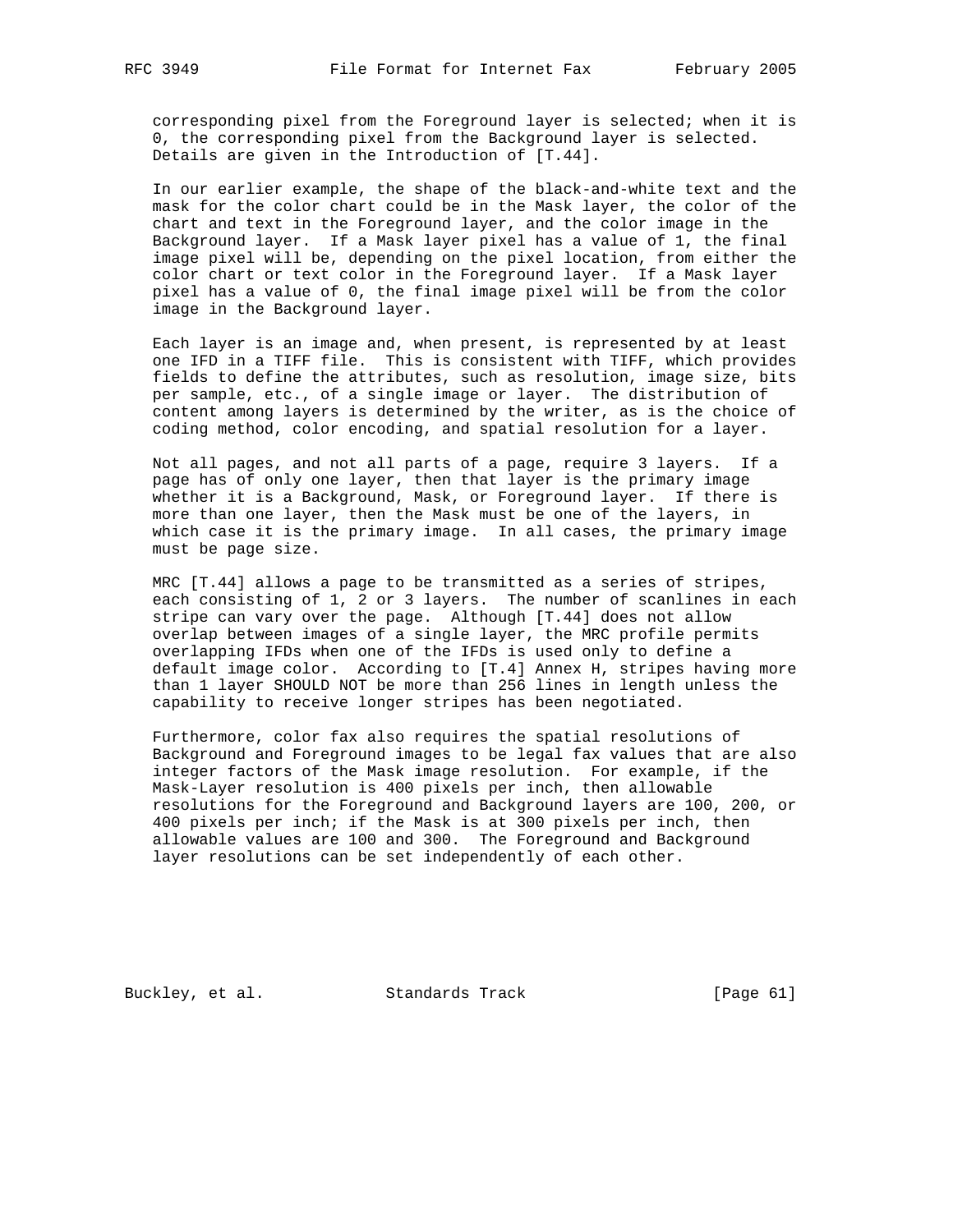### 8.1.2. A TIFF Representation for the MRC 3-layer model

 In the TIFF representation of the 3-layer MRC model, each page is represented by a single IFD, called the Primary IFD. The nextIFD offset associated with a Primary IFD will point to the Primary IFD of the next page. If the page consists of a single layer, then the Primary IFD represents that layer. If more than one layer is present, the Primary IFD represents the Mask layer and the other layers are represented by a set of child IFDs that are referenced through the SubIFD extension field [TTN1] of the Primary IFD. To distinguish MRC-specific SubIFDs from other SubIFDs, the NewSubFileType field MUST have Bit 4 ON, indicating an MRC-related IFD. A new ImageLayer field is also introduced that consists of two values that identify the layer (Foreground, Background, or Mask) and the order within the layer (first, second, ... image of the layer); see Section 8.2.3.

 In Profile M, the Primary IFD represents a complete layer and corresponds to the primary image described in Section 8.1.1. There must be no other MRC-related IFDs or SubIFDs that contain image data corresponding to the layer represented by the Primary IFD.

 MRC [T.44] allows a page to be transmitted as a series of stripes. A strip within an IFD in a Profile M file represents a stripe in a [T.44] data stream. The [T.44] stripes of the Primary image are represented by a single, multiple-strip IFD; the [T.44] stripes of other layers are represented as multiple, single-strip IFDs.

 The layer represented by the Primary IFD may consist of strips of image data, but all the strips must be part of the single Primary IFD. For example, if the page consisted of only the Background layer, then all strips associated with the Background layer must be treated as a single image. Because MRC allows stripes with variable numbers of scanlines, a reader MUST support StripRowCounts field, as a writer may use it in place of the RowsPerStrip field to support a variable number of scanlines in each strip of the Primary IFD. In accordance with [TTN2], each strip shall be independently encoded, but coding parameters may not change between strips.

 Layers other than the layer represented by the Primary IFD store each strip as a separate IFD, allowing the coding parameters to change from strip to strip as described by the MRC standard [T.44]. In all cases, if the Mask layer exists, it shall be represented by a single IFD and a single set of coding parameters.

 The use of SubIFDs to store child IFDs is described in [TTN1]. When the Mask is the primary image, the Background and Foreground layer images are represented with child IFDs referenced by the SubIFDs

Buckley, et al. Standards Track [Page 62]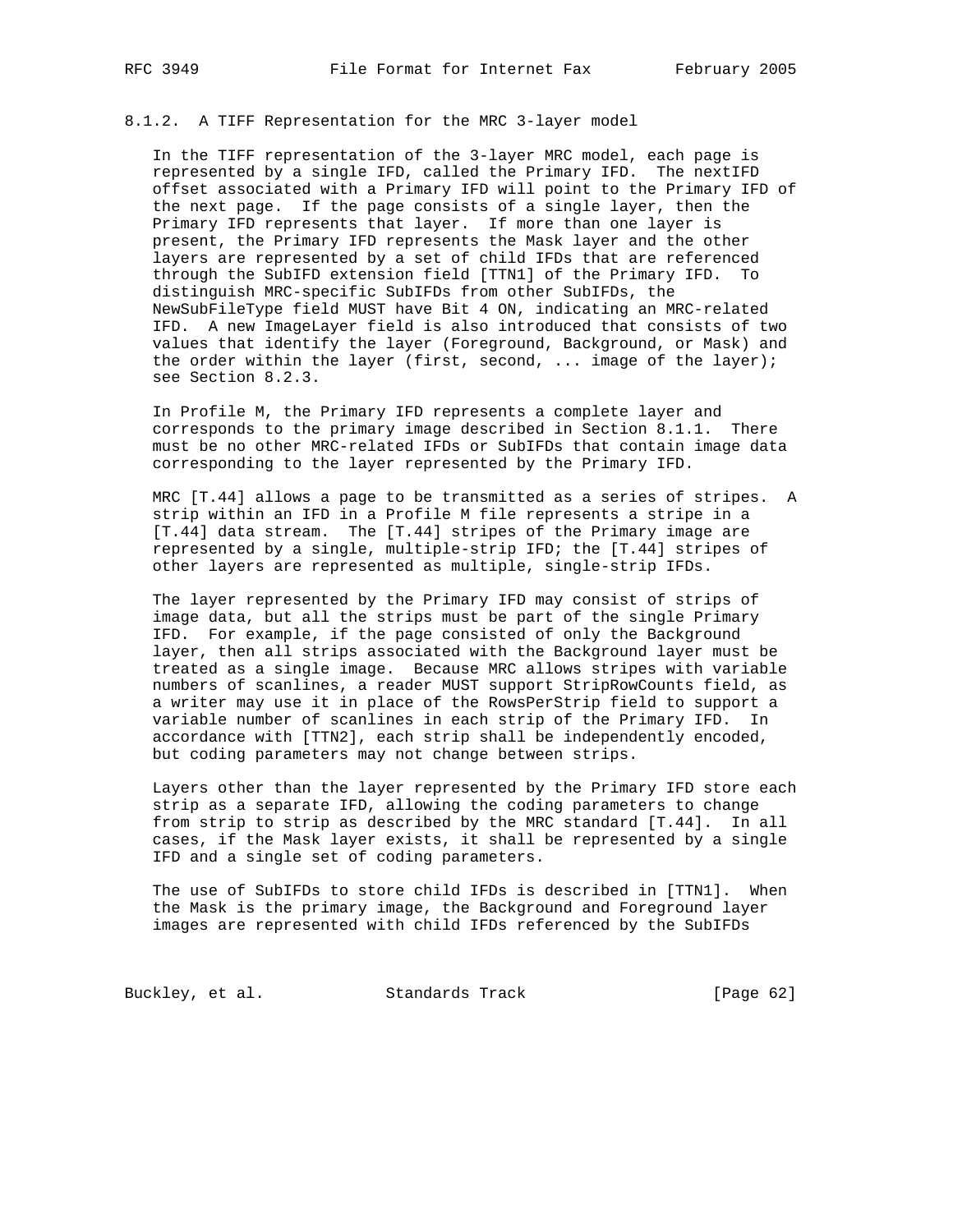field in the Primary IFD. There are multiple ways to organize the images of the Background and Foreground layer images: (1) the SubIFD field of the Primary IFD is an array of pointers to all child image IFDs, one entry per child image; (2) the SubIFD field is a single pointer to a linked list of all child image IFDs; (3) the SubIFD field is an array of two pointers, where the first pointer is to a linked list of all Background layer image IFDs, and the second pointer is to a linked list of all Foreground layer image IFDs. A Profile M writer SHOULD structure the Background and Foreground layer images by using (3), as shown in the example below. Furthermore, the child IFDs representing the images of the Background and Foreground layers SHOULD be ordered in the file in the same order as they occur on the page. However, a Profile M reader must scan all available child IFDs to locate and identify IFDs associated with MRC layers.

| (nextIFD)                                      |                                    |
|------------------------------------------------|------------------------------------|
| PRIMARY IFD PAGE 0                             | -----------> PRIMARY IFD PAGE 1--> |
| $ImageLayer = [2,1]$                           |                                    |
| NewSubFileType = 18                            |                                    |
| $SubIFD[0]$ ---------------------- $SubIFD[1]$ |                                    |
|                                                |                                    |
| ٦T                                             | V                                  |
| Child IFD                                      | Child IFD                          |
| $ImageLayer = [1,1]$                           | ImageLayer [3,1]                   |
| NewSubFileType = 16                            | NewSubFileType 16                  |
|                                                |                                    |
| (nextIFD)                                      | (nextIFD)                          |
| ٦Z                                             |                                    |
| Child IFD                                      | Child IFD                          |
| $ImageLayer = [1, 2]$                          | ImageLayer [3, 2]                  |
| NewSubFileType = 16                            | NewSubFileType 16                  |
|                                                |                                    |
| (nextIFD)                                      | (nextIFD)                          |
| ٦Z                                             |                                    |
| Child IFD                                      | Child IFD                          |
| $ImageLayer = [1,3]$                           | ImageLayer [3,3]                   |
| NewSubFileType = 16                            | NewSubFileType 16                  |
|                                                |                                    |
| (nextIFD)                                      | (nextIFD)                          |
| ٦Z                                             |                                    |
| O                                              |                                    |

 The XPosition and YPosition TIFF fields specify the offset to the upper left corner of the IFD in resolution units, which are inches in Profile M; see Section 8.2.2. The Primary IFD must not use XPosition or YPosition fields.

Buckley, et al. Standards Track [Page 63]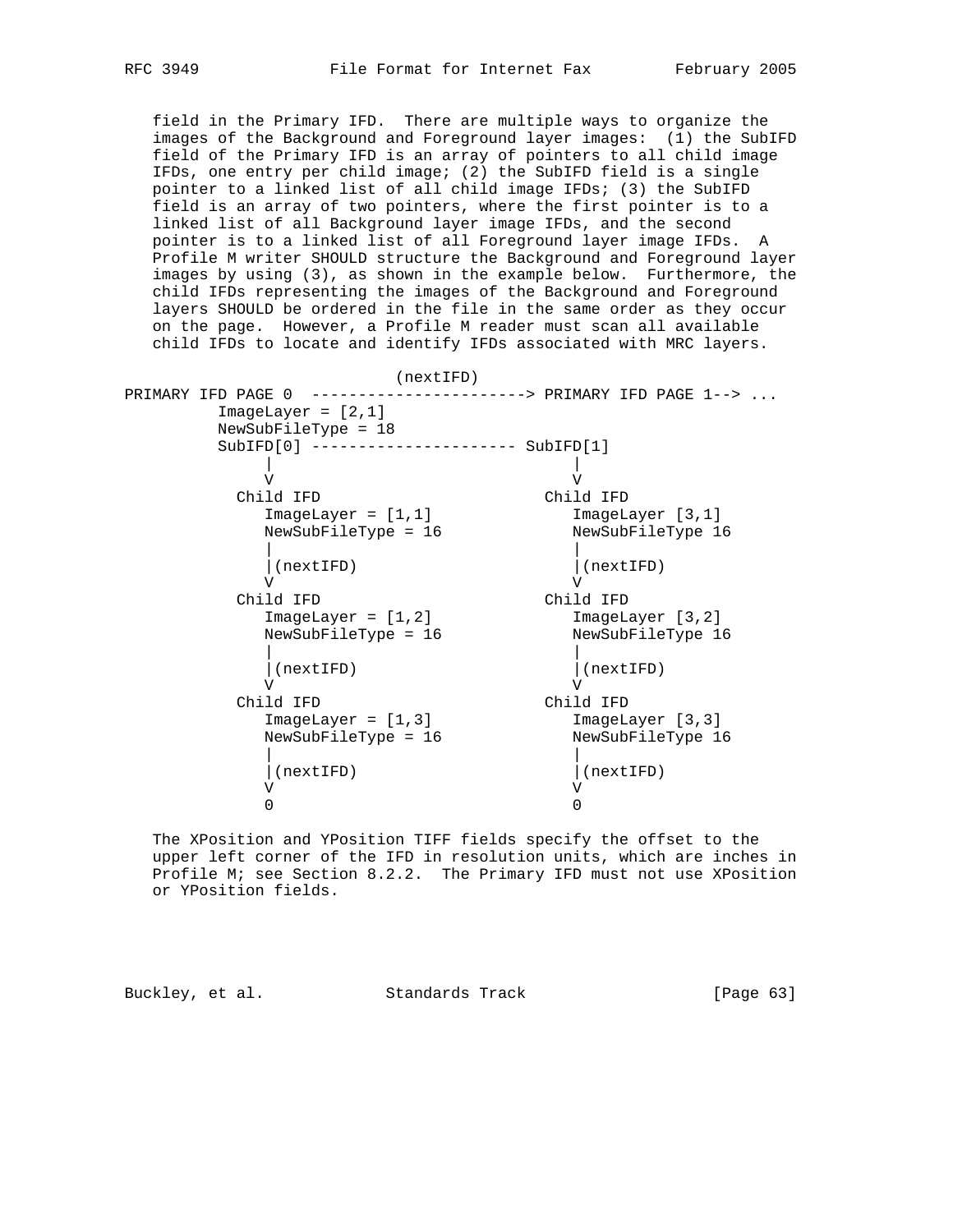MRC [T.44] allows the specification of a default image color that is to be applied in the event no image data is transmitted for a given stripe and layer. The new field ImageBaseColor is used to store default image color specifications in Profile M, see 8.2.3. By setting the StripByteCounts array to zero values, an IFD defining a default color but containing no encoded image data can be specified. ImageBaseColor can also be used in IFDs that contain encoded image data. In that case, the fields of the IFD must accurately reflect the encoding of the image data. If the StripByteCount entry for a given strip is 0, then the ImageBaseColor is used for that strip. If the encoded image data is ITU L\*a\*b, the ImageBaseColor is interpreted with the encoding parameters of the image data. If the image data is not ITU L\*a\*b\*, the ImageBaseColor is interpreted as 8-bit ITU L\*a\*b\*; see Section 8.2.3.

## 8.2. Required TIFF Fields

 This section describes the TIFF fields required, in addition to those in Section 2.2.1, to represent MRC fax images. Since MRC stores fax data as a collection of images corresponding to layers or parts of layers, the coding methods, color encodings, and spatial resolutions used by previous profiles apply to Profile M. Therefore, the descriptions here will typically reference the appropriate earlier sections. Fields and values specific to Profile M are pointed out.

```
8.2.1. Baseline Fields
```
ImageWidth(256).

```
 SHORT or LONG
```
 Same page widths as Profile C, the base color profile; see Section 6.2.1. In Profile M, the width of a Foreground or Background image in the coded data stream may be less than the page width, unless the Background or Foreground is the primary image, in which case the width of the coded data stream is the page width. The ImageWidth field will always store the actual width of the coded data.

 NewSubFileType(254) = 16, 18. LONG For Profile M, the NewSubFileType field has two bits that are required. Bit 1 indicates a single page of a multi-page document and must be set for the Primary IFD; Bit 4 indicates the MRC imaging model as described in ITU-T Recommendation T.44 [T.44] and must be set for Primary IFDs and all MRC-specific child IFDs.

Buckley, et al. Standards Track [Page 64]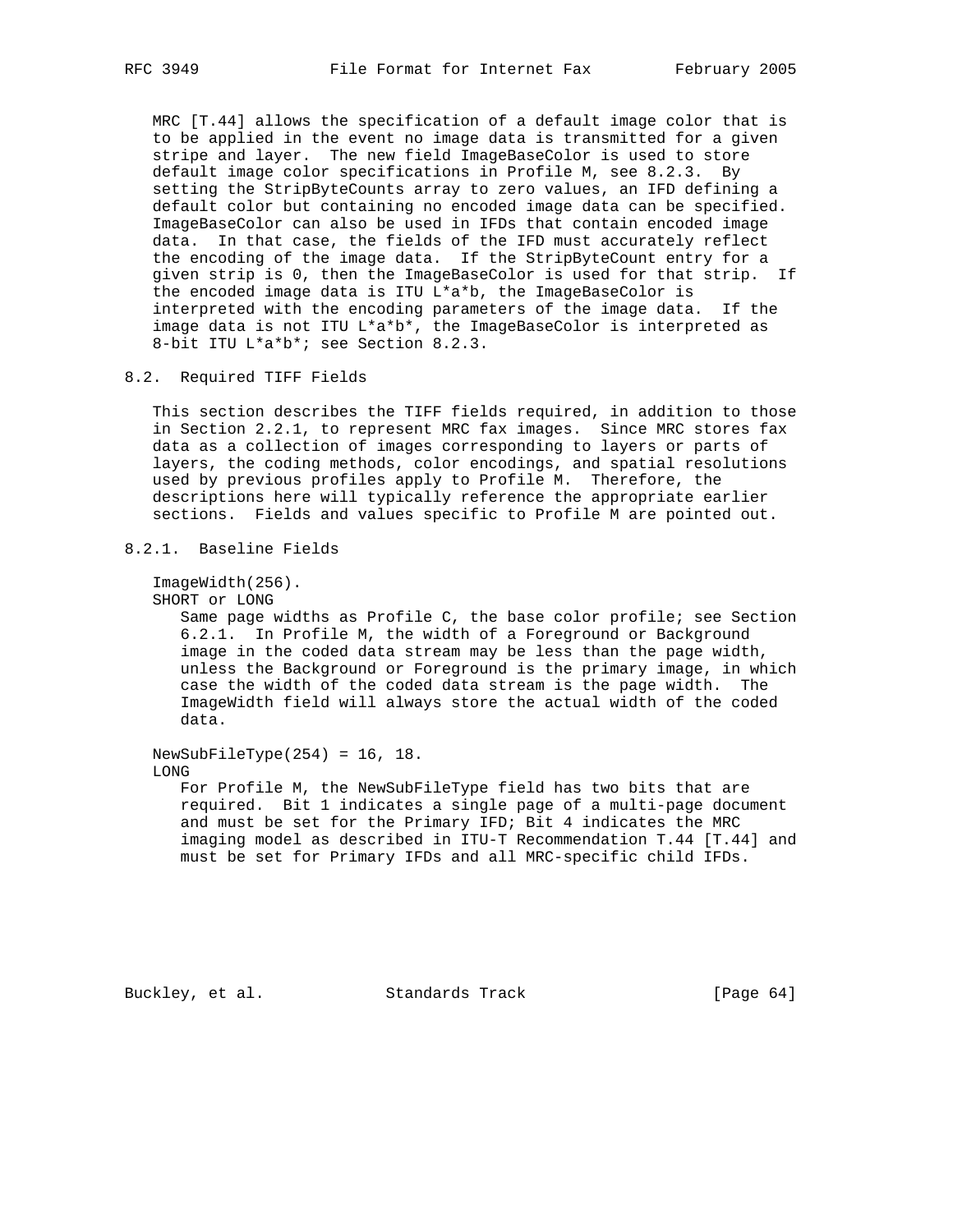```
 BitsPerSample(258) = 1, 2-8, 9-12
 SHORT
SamplesPerPixel(277) = 1, 3, 4. SHORT
 Compression(259) = 1, 3, 4, 7, 9, 10.
 SHORT
    For Mask layer, see Sections 4.2.1 and 5.2.1. For Foreground and
   Background layers, see Sections 6.2.1 and 7.2.1 Compression=1 is
   not used by previous profiles. An IFD used only to specify the
    default image color for a layer and strip will not have any
    encoded image data associated with it, i.e., the StripByteCounts
    field will contain a 0. Since no image data exists in the IFD,
    the Compression field shall be set to 1, indicating no
    compression. A Compression field value of 1 is not allowed for
    any other IFDs.
FillOrder(266) = 1, 2.
 SHORT
 RequiredByTIFFBaseline
   Profile M readers must be able to read data in both bit orders,
   but the vast majority of facsimile products store data LSB first,
    exactly as it appears on the telephone line
       1 = Most Significant Bit first.
       2 = Least Significant Bit first.
 PhotometricInterpretation(262) = 0, 2, 10.
 SHORT
    For Mask layer, 0. For Foreground and Background layers, see
    Sections 6.2.1 and 7.2.1.
 ResolutionUnit(296) = 2.
 SHORT
    The unit of measure for resolution. 2 = inch.
    ITU-T standards only specify inch-based resolutions for color fax
   Default = 2 (field may be omitted if this is the value).
 StripByteCounts(279)
 SHORT or LONG
    In Profile M, it is permissible for the StripByteCounts value for
    a given strip to have a zero entry. This means there is no
    encoded image data corresponding to that strip. Instead, the
   current default image color should be used for the strip. The
   standard default image colors are black for the Foreground layer
    and White for the Background layer. The ImageBaseColor field can
   be used to specify other default colors; see Section 8.2.3.
```
Buckley, et al. Standards Track [Page 65]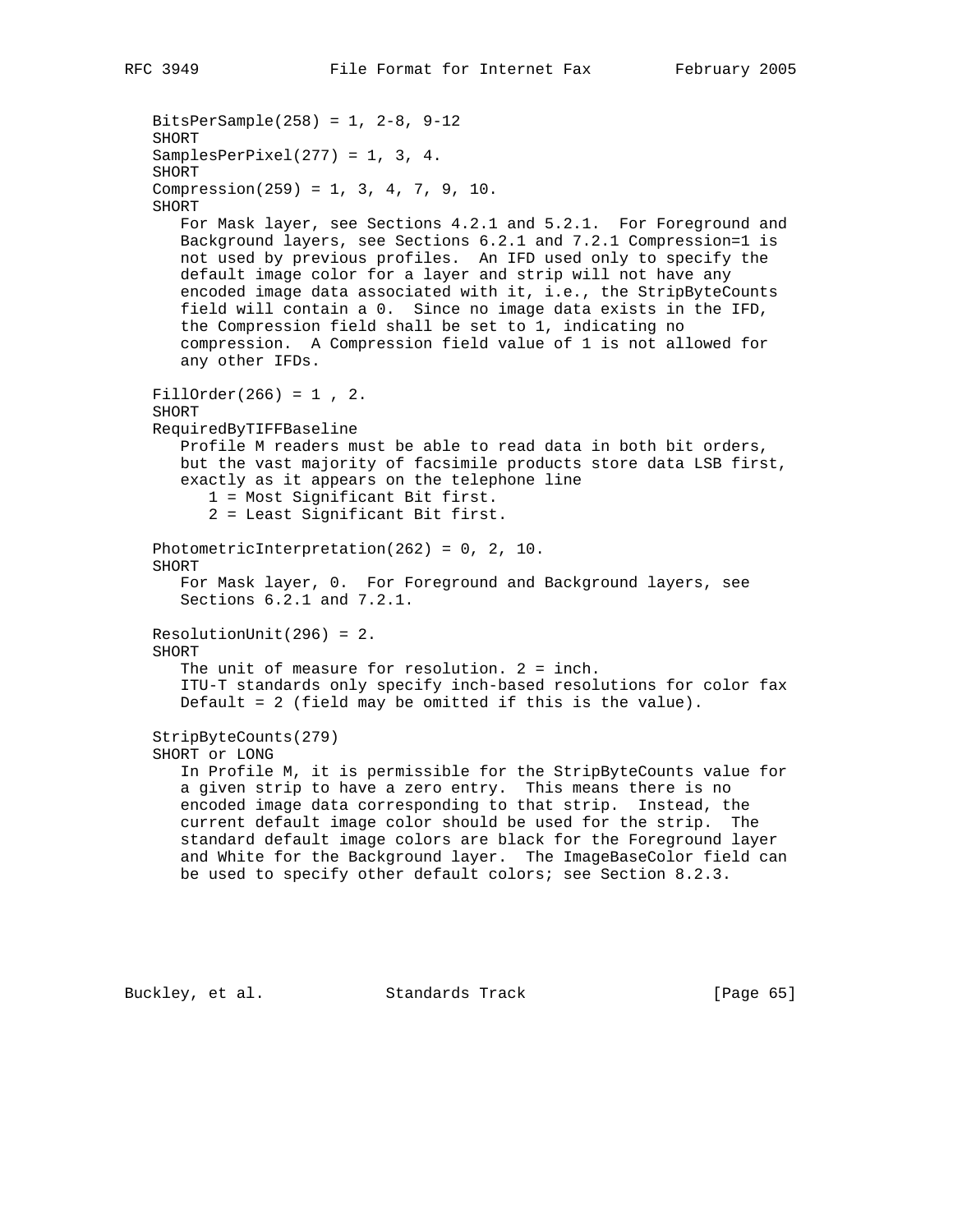XResolution(282) = 100, 200, 300, 400. RATIONAL YResolution(283) = 100, 200, 300, 400. RATIONAL The resolution of the image is expressed in pixels per resolution unit. In pixels per inch, allowed XResolution values for all layers are 100, 200, 300, and 400. Color fax requires the pixels to be square, hence YResolution must equal XResolution for all layers. The resolution of Background and Foreground layers must each be an integer factor of the Primary image, which is the Mask layer, when it is present; see Section 8.4. 8.2.2. Extension Fields ChromaSubSampling(530). SHORT ChromaPositioning(531). SHORT For Foreground and Background layers, see Section 6.2.2.  $Indeed(346) = 0, 1.$  SHORT For Foreground and Background layers: 1 indicates a palette-color image; see Section 7.2.2.  $T4Options(292) = 0, 1, 4, 5.$  SHORT T6Options(293) = 0. SHORT For Mask layer, see Section 4.2.2. SubIFDs(330). IFD Count = number of child IFDs. Each value is an offset from the beginning of the TIFF file to a child IFD [TTN1]. XPosition(286). RATIONAL YPosition(287). RATIONAL Specifies the horizontal and vertical offsets of the top left of the IFD from the top left of the Primary IFD in resolution units. For example, if the Primary IFD is at 400 pixels per inch, and a foreground layer IFD is at 200 pixels per inch and located at pixel coordinate (345, 678) with respect to the Primary IFD, the XPosition value is 345/400 and the YPosition value is 678/400 in inches.

Buckley, et al. Standards Track [Page 66]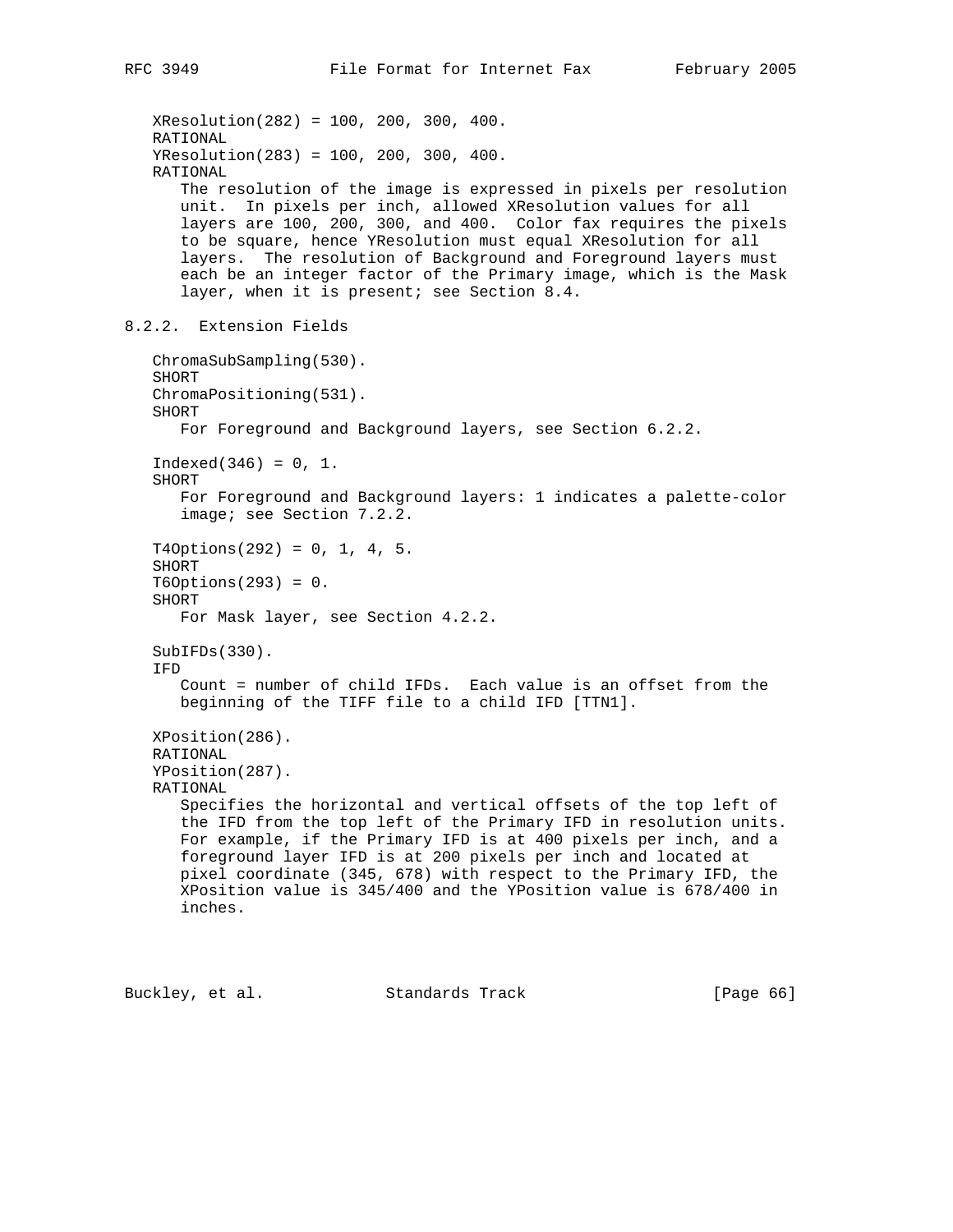The Primary IFD does not use the XPosition or YPosition fields. The XPosition and YPosition values must be specified for MRC child IFDs; there is no default value.

```
8.2.3. New Fields
```
 Decode(433). SRATIONAL For Foreground and Background layers, see Section 6.2.3.

 T82Options(435) LONG For Mask layer, see Section 5.2.3.

 ImageBaseColor(434). SHORT Count = SamplesPerPixel

 In areas of an image layer where no image data is available (i.e., where no strips are defined, or where the StripByteCounts entry for a given strip is 0), the color specified by ImageBaseColor will be used.

 If the ImageBaseColor field is used in an IFD that contains image data encoded in ITU L\*a\*b\*, then the ImageBaseColor will be interpreted with the color-encoding parameters of the image data (i.e., color gamut, illuminant, bit/sample, and decode). If the ImageBaseColor field is used in an IFD that contains image data that is not encoded in ITU L\*a\*b, then the ImageBaseColor SHALL be interpreted as 8 bits/sample, 3 samples/pixel ITU L\*a\*b\*. If the ImageBaseColor field is used in an IFD that contains no encoded image data, then the ImageBaseColor SHALL be interpreted as 8 bits/sample, 3 samples/pixel ITU L\*a\*b\*. If the fax data stream requires a different encoding, then transferring the default color value between a TIFF file and fax data stream requires a color conversion.

 A [T.44] stripe may contain a Foreground or Background image less than full stripe size, with the rest of the stripe assuming a default image color. In this case, the default image color is imaged first, followed by the image data. In Profile M, this is represented as a child IFD containing no encoded image data but specifying the default image color in the ImageBaseColor field. A second child IFD contains the image data. To ensure the default image color is imaged first, the order value in the ImageLayer field of the IFD defining the ImageBaseColor field MUST have a lower value than the order value in the ImageLayer field of the IFD defining the image data.

Buckley, et al. Standards Track [Page 67]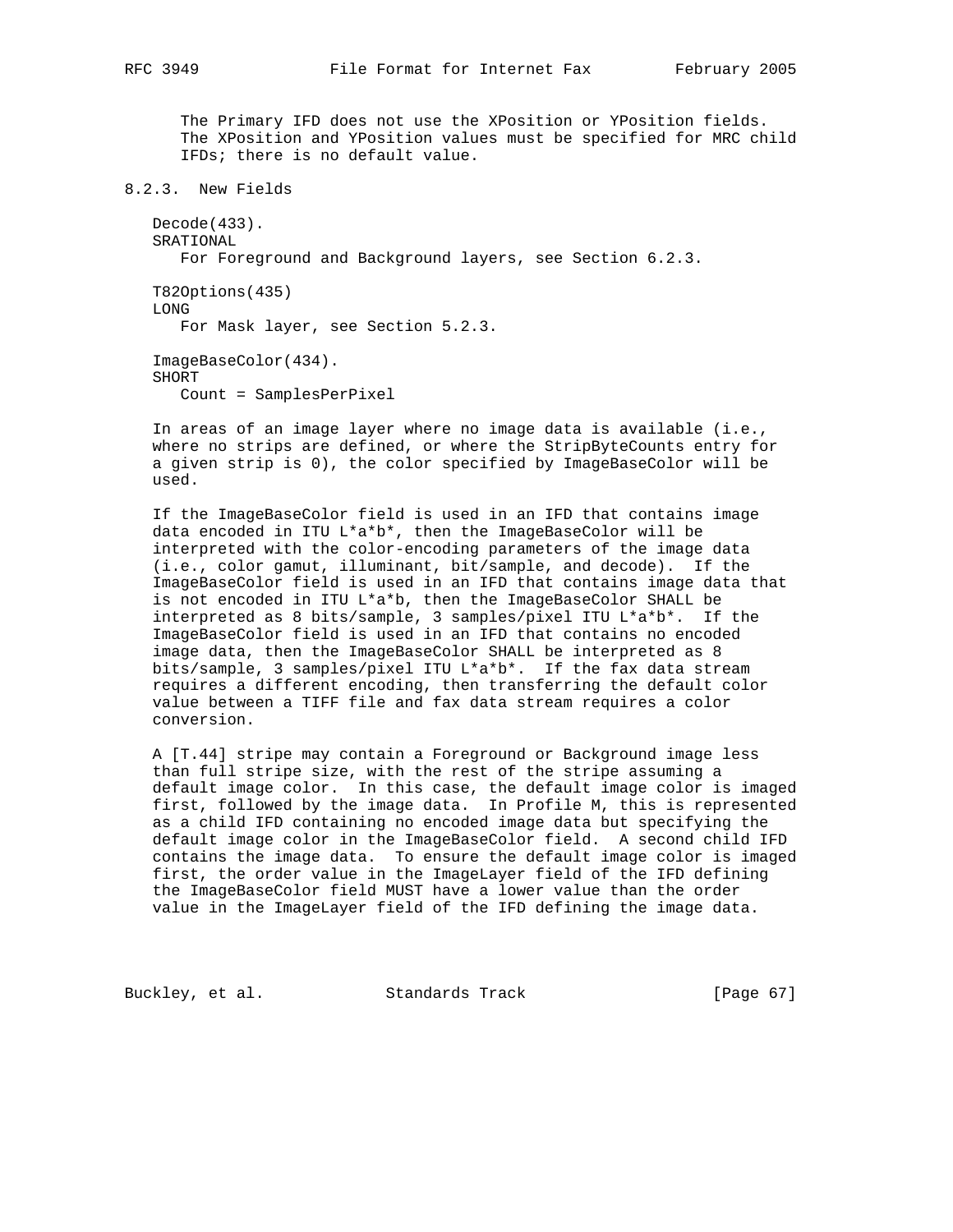To define a child IFD specifying a ImageBaseColor but containing no encoded image data, create an IFD with the following settings.

| ImageLayer[0]:                         | specified layer                        |
|----------------------------------------|----------------------------------------|
| ImageLayer[1]:                         | less than any other IFDs corresponding |
|                                        | to the same layer and strip.           |
| RowsPerStrip:                          | strip height                           |
| ImageLength:                           | strip height                           |
| ImageWidth:                            | full image width                       |
| BitsPerSample:                         | 8                                      |
| PhotometricInterpretation: 10 (ITULAB) |                                        |
| SamplesPerPixel:                       | 3                                      |
| Compression:                           | $1$ (none)                             |
| X/YResolution:                         | that of the Primary IFD                |
| XPosition:                             | $\Omega$                               |
| YPosition:                             | the offset from the top of the page to |
|                                        | the beginning of the strip in the      |
|                                        | resolution units of inches             |
| StripByteCounts:                       | single 0 value                         |
| StripOffsets:                          | single 0 entry                         |
| NewSubFileType:                        | bit 4 O<br>(MRC)                       |
| ImageBaseColor:                        | desired color in 8 bit ITULAB          |
|                                        |                                        |

 For the Foreground layer image, the default value for the ImageBaseColor field is black. For other cases, including the Background layer image, the default value is white.

StripRowCounts(559).

LONG

Count = number of strips.

 The number of scanlines stored in a strip. Profile M allows each fax strip to store a different number of scanlines. For strips with more than one layer, the maximum strip size is either 256 scanlines or full page size. The 256 maximum SHOULD be used unless the capability to receive longer strips has been negotiated. This field replaces RowsPerStrip for IFDs with variable-size strips. Only one of the two fields, StripRowCounts and RowsPerStrip, may be used in an IFD.

 ImageLayer (34732). LONG Count  $= 2.$  Image layers are defined such that layer 1 is the Background layer, layer 3 is the Foreground layer, and layer 2 is the Mask layer, which selects pixels from the Background and Foreground layers. The ImageLayer tag contains two values, which describe the layer to which the image belongs and the order in which it is imaged.

Buckley, et al. Standards Track [Page 68]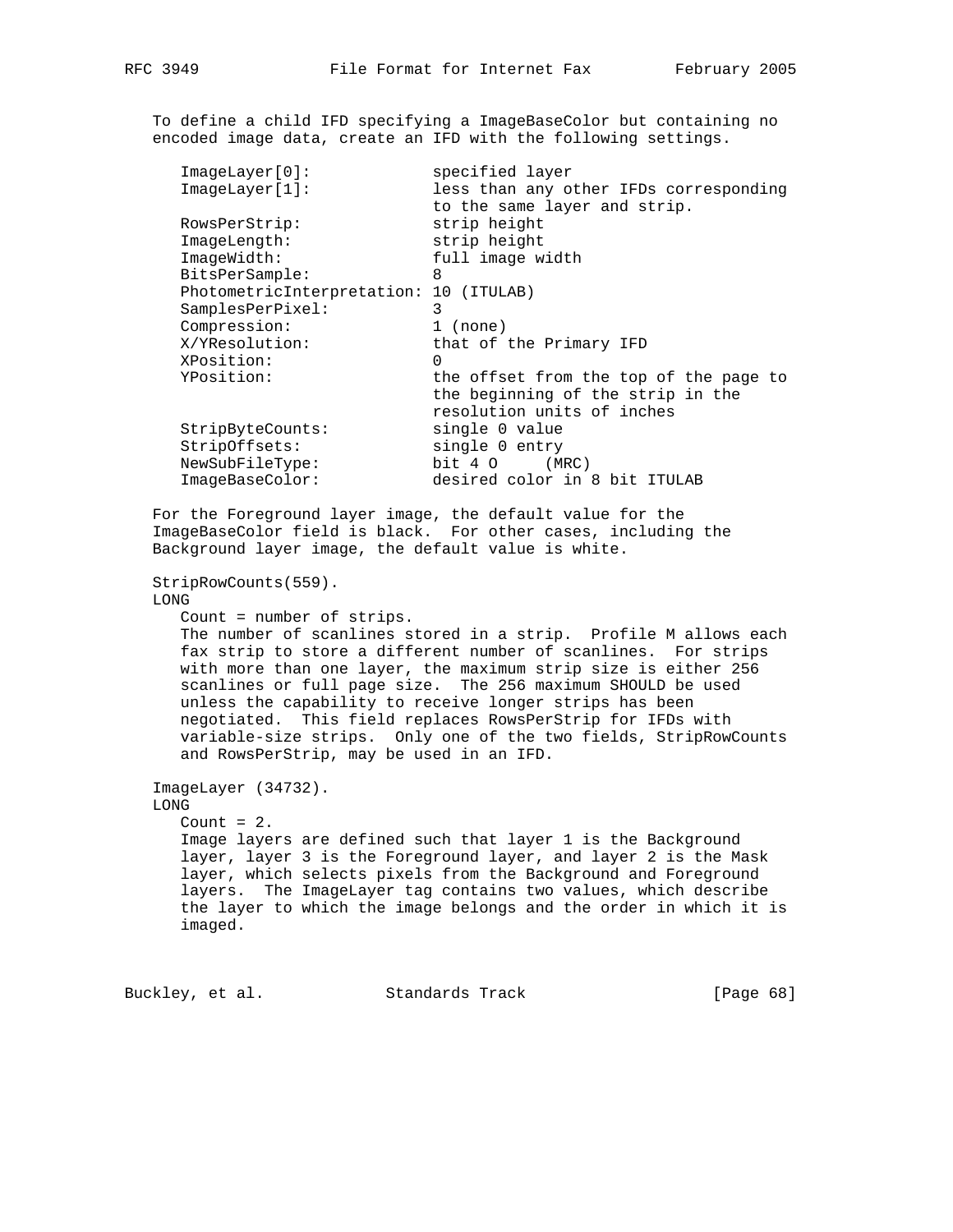$ImageLayer[0] = 1, 2, 3.$ 

- 1: Image is a Background image, i.e., the image that will appear whenever the Mask contains a value of 0. Background images typically contain low-resolution, continuous-tone imagery.
- 2: Image is the Mask layer. In MRC, if the Mask layer is present, it must be the Primary IFD and be full page in extent.
- 3: Image is a Foreground image, i.e., the image that will appear whenever the Mask contains a value of 1. The Foreground image generally defines the color of text or lines but may also contain high-resolution imagery.

 ImageLayer[1]: 1: first image to be imaged in this layer 2: second image to be imaged in this layer 3: ...

 In Profile M, more than one image can exist in a single layer. ImageLayer[1] specifies the order in which images within a single layer are to be imaged. This insures that overlapping images within a single layer are imaged correctly.

 If an IFD contains no encoded image data and is used only to specify the ImageBaseColor field, the value of ImageLayer[1] must be less than that of any other IFD corresponding to the same layer and strip to ensure the image data is interpreted as on top of the default color.

 In Profile M, it is possible to have only a single layer. For example, if a page contains only a single continuous-tone photograph, then only the Background layer would occur. In this case, the Background layer will be stored as the Primary IFD. ImageLayer[0] will be 1, indicating Background; ImageLayer[1] will be 1, as there can be no other IFDs associated with that layer. No Mask layer will exist.

8.3. Recommended TIFF Fields

See Sections 2.2.3. and 2.2.4.

# 8.4. Rules and Requirements for Images

 Profile M defines a fundamental set of rules for images in the 3 layer representation.

Buckley, et al. Standards Track [Page 69]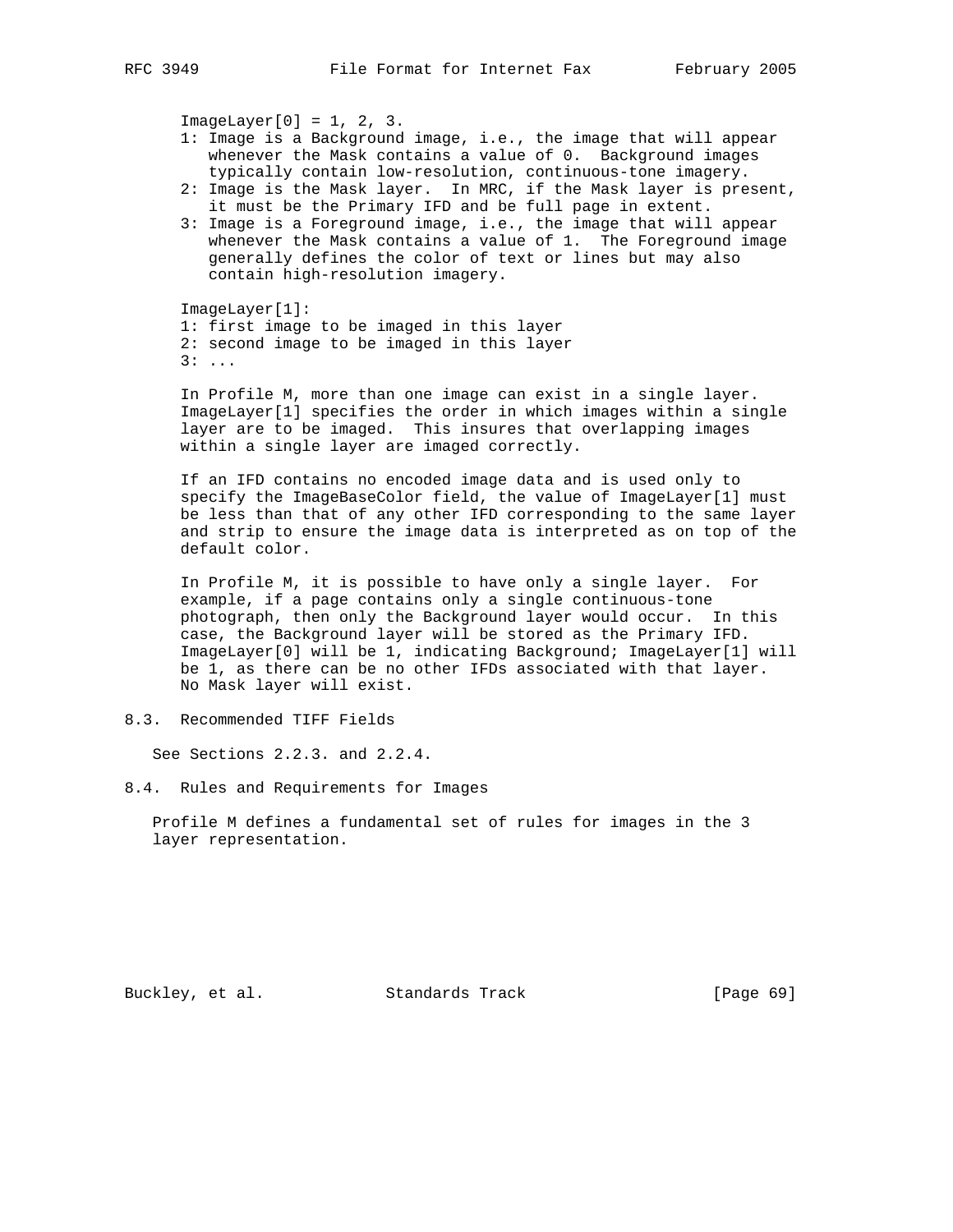- 1. If more than one layer exists, then the binary Mask layer SHALL be present and be the primary image. The Mask layer SHALL support the binary data representations defined in Section 3 and MAY support those defined in Sections 4 and 5, with the exception that PhotometricInterpretation MUST be 0. If only one layer exists, then the image corresponding to that layer is the primary image.
	- 2. The Primary IFD defines and extends to the entire page boundary; all attached model images cannot extend beyond the Primary image. Resolution differences may cause some pixels to "hang over" the page boundary, but no new pixels should exist completely beyond the page extent.
	- 3. The Background and Foreground images SHALL support the color representations defined in Section 6 and MAY support those defined in Section 7. These images MAY optionally cover only a portion of the strip or page.
	- 4. Each Primary IFD and each MRC-specific SubIFD must have an ImageLayer field to specify which layer the IFD belongs to, and the imaging order of that IFD within the layer.
	- 5. Each Primary IFD must have a NewSubFileType field value set to 18, indicating a single page of a multi-page document (bit 1) and MRC (bit 4).
	- 6. Each MRC-specific child IFD must have a NewSubFileType field value set to 16, indicating MRC (bit 4).
	- 7. In MRC fax, each layer is transmitted as a sequence of strips. If the page consists of a single layer, then all strips shall be stored in the single Primary IFD. In this case, coding parameters cannot change between strips. If the page consists of more than one layer, then all strips of the Mask layer shall be stored in the single Primary IFD. All strips of the Foreground/Background layers SHALL be stored in separate IFDs, referenced by the Primary IFD's SubIFD field, containing an ImageLayer field with ImageLayer[0] identifying either Background (layer 1) or Foreground (layer 3), and Imagelayer[1] identifying order in which images within a single layer are to be imaged. The TIFF XPosition and YPosition fields are used to indicate the placement of these images with respect to the primary image.
	- 8. When the Mask image is present, the resolution of Background and Foreground images must each be an integer factor of the Mask image. For example, if the Mask image is 400 pixels/inch, then the Background or Foreground image may be at 400 pixels/inch (400/1), 200 pixels/inch (400/2), or 100 pixels/inch (400/4).

Buckley, et al. Standards Track [Page 70]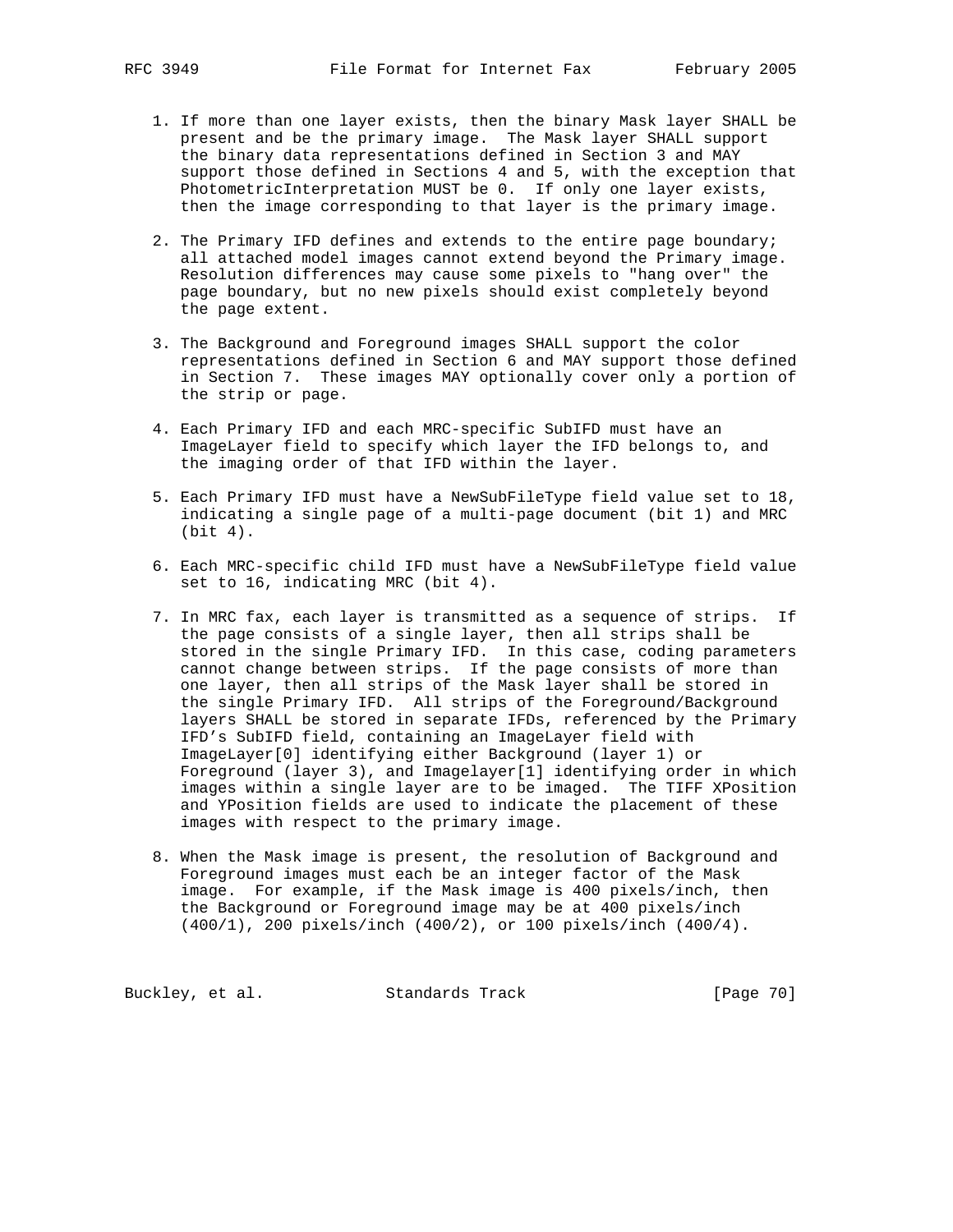# 8.5. Profile M: MRC Fax Profile Summary

Recommended fields are shown with an asterisk (\*).

 Required fields or values are shown with a double asterisk (\*\*). If the double asterisk is on the field name, then all the listed values are required of implementations; if the double asterisk is in the Values column, then only the values suffixed with a double asterisk are required of implementations.

| Baseline Fields  | Values                                                                                                                                                                |
|------------------|-----------------------------------------------------------------------------------------------------------------------------------------------------------------------|
| BitsPerSample    | $1***$ binary mask, RGB, CMY(K)<br>2 - 8**: bits per color sample<br>9 - 12: optional 12 bits/sample                                                                  |
| Compression      | 1: None (ImageBaseColor IFD only)<br>3**: Modified Huffman and Modified READ<br>4: Modified Modified READ<br>$7***$ : JPEG<br>9: JBIG, per T.85<br>10: JBIG, per T.43 |
| DateTime*        | {ASCII): date/time in the 24-hour format<br>"YYYY:MM:DD HH:MM:SS"                                                                                                     |
| FillOrder **     | 1: Most significant bit first<br>2: Least significant bit first                                                                                                       |
|                  | ImageDescription*   {ASCII}: A string describing the<br>contents of the image.                                                                                        |
| ImageWidth       | 864, 1024, 1216, 1728**, 2048, 2432,<br>2592, 3072, 3456, 3648, 4096, 4864<br>Note: legal widths for the Primary IFD.                                                 |
| ImageLength**    | n: total number of scanlines in image                                                                                                                                 |
| NewSubFileType** | 16, 18:<br>Bit 1 indicates single page of a multi-<br>page document on Primary IFD<br>Bit 4 indicates MRC model                                                       |

Buckley, et al. Standards Track [Page 71]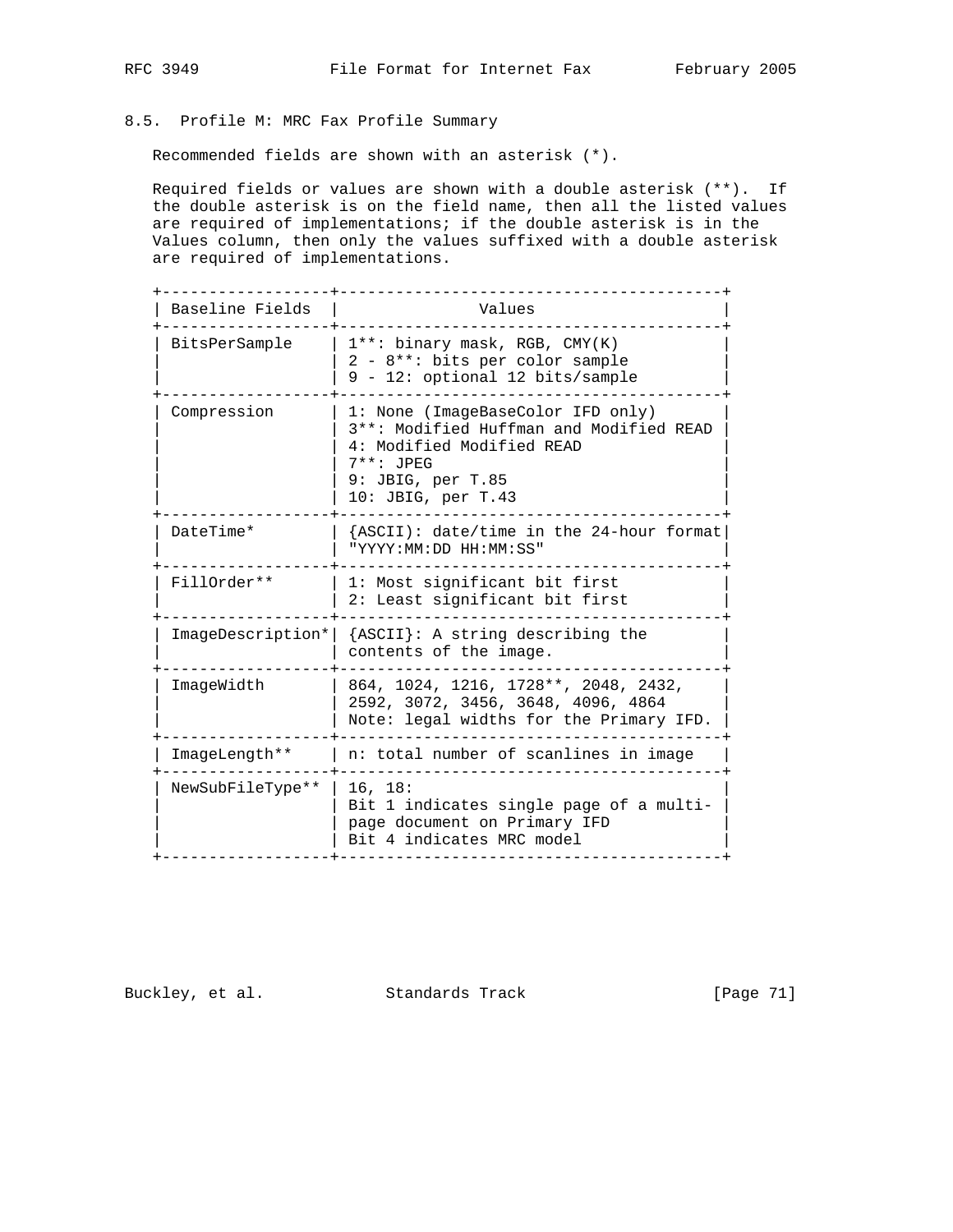| Orientation<br>$1**-8$ , Default 1<br>$0***:$<br>PhotometricInter<br>WhiteIsZero (Mask Layer)<br>pretation<br>2: RGB<br>10**: ITULAB<br>ResolutionUnit**<br>$2:$ inch<br>RowsPerStrip<br>n: number or scanlines per strip<br>SamplesPerPixel<br>$1***$ : $L*$ (lightness)<br>3: RGB, LAB, CMY<br>4: CMYK<br>Software*<br>${ASCII}$ : name & release number of<br>creator software<br><n>: number or bytes in each strip<br/>StripByteCounts** <br/><n>: offset from beginning of file to<br/>StripOffsets**<br/>each TIFF strip<br/>XResolution<br/>100, 200**, 300, 400 (written in<br/>pixels/inch)<br/>YResolution<br/>equal to XResolution (pixels must be<br/>square)<br/>Extension Fields<br/>T40ptions<br/>Huffman, EOLs not byte aligned<br/>READ, EOLs are not byte aligned<br/>4**: required if Compression Modified<br/>Huffman, EOLs byte aligned<br/>READ, EOLs are byte aligned<br/>T60ptions<br/>0: required if Compression is 2D<br/>Modified Modified READ</n></n> |               |                                                                                                                              |
|-------------------------------------------------------------------------------------------------------------------------------------------------------------------------------------------------------------------------------------------------------------------------------------------------------------------------------------------------------------------------------------------------------------------------------------------------------------------------------------------------------------------------------------------------------------------------------------------------------------------------------------------------------------------------------------------------------------------------------------------------------------------------------------------------------------------------------------------------------------------------------------------------------------------------------------------------------------------------------------|---------------|------------------------------------------------------------------------------------------------------------------------------|
|                                                                                                                                                                                                                                                                                                                                                                                                                                                                                                                                                                                                                                                                                                                                                                                                                                                                                                                                                                                     |               |                                                                                                                              |
|                                                                                                                                                                                                                                                                                                                                                                                                                                                                                                                                                                                                                                                                                                                                                                                                                                                                                                                                                                                     |               |                                                                                                                              |
|                                                                                                                                                                                                                                                                                                                                                                                                                                                                                                                                                                                                                                                                                                                                                                                                                                                                                                                                                                                     |               |                                                                                                                              |
|                                                                                                                                                                                                                                                                                                                                                                                                                                                                                                                                                                                                                                                                                                                                                                                                                                                                                                                                                                                     |               |                                                                                                                              |
|                                                                                                                                                                                                                                                                                                                                                                                                                                                                                                                                                                                                                                                                                                                                                                                                                                                                                                                                                                                     |               |                                                                                                                              |
|                                                                                                                                                                                                                                                                                                                                                                                                                                                                                                                                                                                                                                                                                                                                                                                                                                                                                                                                                                                     |               |                                                                                                                              |
|                                                                                                                                                                                                                                                                                                                                                                                                                                                                                                                                                                                                                                                                                                                                                                                                                                                                                                                                                                                     |               |                                                                                                                              |
|                                                                                                                                                                                                                                                                                                                                                                                                                                                                                                                                                                                                                                                                                                                                                                                                                                                                                                                                                                                     |               |                                                                                                                              |
|                                                                                                                                                                                                                                                                                                                                                                                                                                                                                                                                                                                                                                                                                                                                                                                                                                                                                                                                                                                     |               |                                                                                                                              |
|                                                                                                                                                                                                                                                                                                                                                                                                                                                                                                                                                                                                                                                                                                                                                                                                                                                                                                                                                                                     |               |                                                                                                                              |
|                                                                                                                                                                                                                                                                                                                                                                                                                                                                                                                                                                                                                                                                                                                                                                                                                                                                                                                                                                                     |               |                                                                                                                              |
|                                                                                                                                                                                                                                                                                                                                                                                                                                                                                                                                                                                                                                                                                                                                                                                                                                                                                                                                                                                     |               | 0**: required if Compression is Modified<br>1: required if Compression 2D Modified<br>5: required if Compression 2D Modified |
|                                                                                                                                                                                                                                                                                                                                                                                                                                                                                                                                                                                                                                                                                                                                                                                                                                                                                                                                                                                     |               |                                                                                                                              |
|                                                                                                                                                                                                                                                                                                                                                                                                                                                                                                                                                                                                                                                                                                                                                                                                                                                                                                                                                                                     | DocumentName* | ${ASCII}$ : name of scanned document                                                                                         |
| PageNumber **<br>count                                                                                                                                                                                                                                                                                                                                                                                                                                                                                                                                                                                                                                                                                                                                                                                                                                                                                                                                                              |               | n, m: page number followed by total page                                                                                     |

Buckley, et al. Standards Track [Page 72]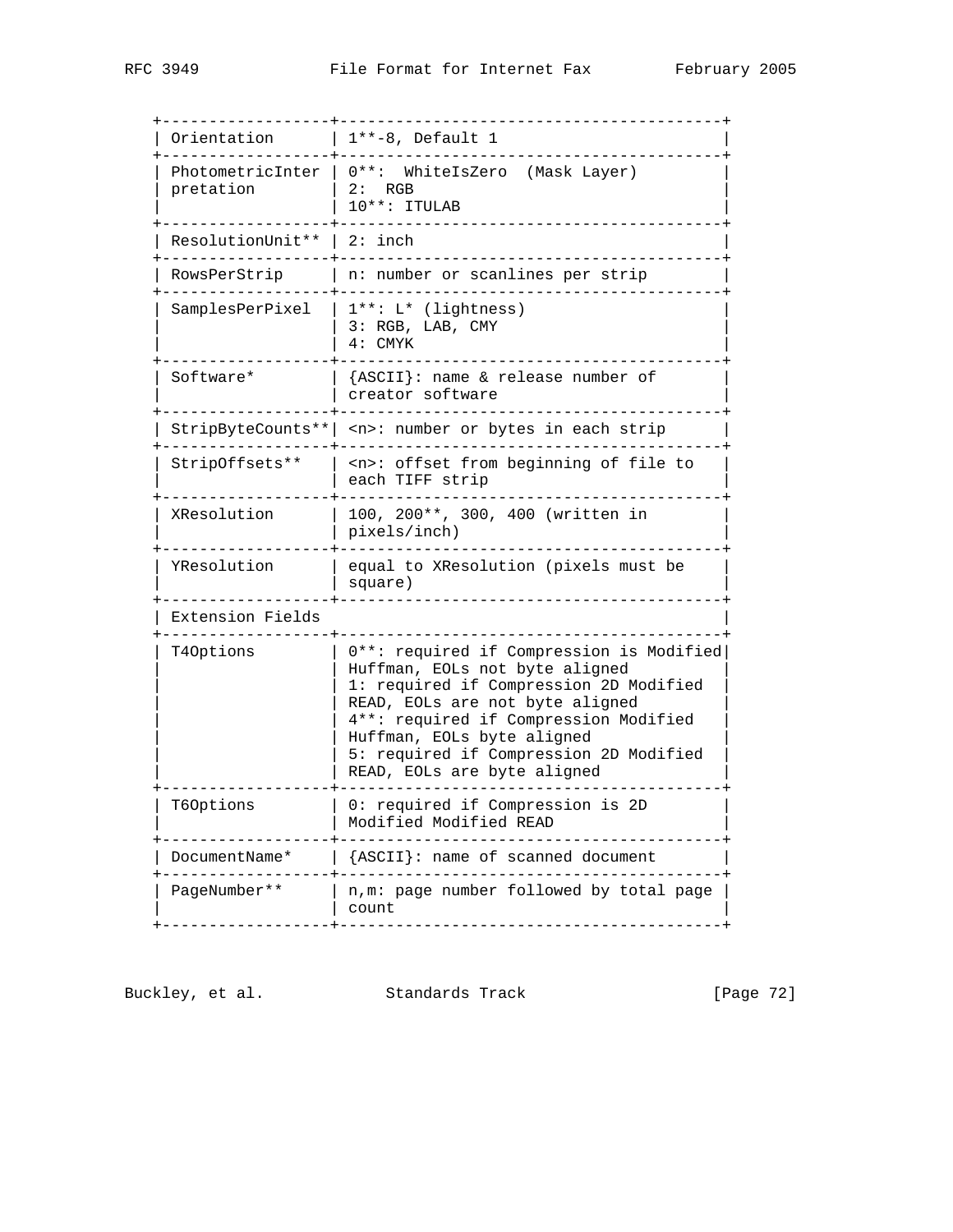| ChromaSubSampling        | $(1,1)$ , $(2, 2)$ **<br>$(1, 1)$ : equal numbers of lightness and<br>chroma samples horizontally & vertically<br>(2, 2): twice as many lightness samples<br>as chroma horizontally and vertically |  |  |  |
|--------------------------|----------------------------------------------------------------------------------------------------------------------------------------------------------------------------------------------------|--|--|--|
| ChromaPositioning        | 1: centered                                                                                                                                                                                        |  |  |  |
| Indexed                  | not a palette-color image<br>1: palette-color image                                                                                                                                                |  |  |  |
| SubIFDs                  | <ifd>: byte offset to FG/BG IFDs</ifd>                                                                                                                                                             |  |  |  |
| XPosition                | in primary IFD<br>horizontal offset<br>resolution units                                                                                                                                            |  |  |  |
| YPosition                | vertical offset in primary IFD<br>resolution units                                                                                                                                                 |  |  |  |
| New Fields               |                                                                                                                                                                                                    |  |  |  |
| Decode                   | minL, maxL, mina, maxa, minb, maxb:<br>minimum and maximum values for L*a*b*                                                                                                                       |  |  |  |
| ImageBaseColor           | a,b,c: background color in ITULAB                                                                                                                                                                  |  |  |  |
| StripRowCounts           | <n>: number of scanlines in each strip</n>                                                                                                                                                         |  |  |  |
| ImageLayer               | n, m: layer number, imaging sequence<br>(e.g., strip number)                                                                                                                                       |  |  |  |
| T820ptions               | 0: T.85 profile of T.82 coding                                                                                                                                                                     |  |  |  |
| GlobalParameters<br>IFD* | IFD: global parameters IFD                                                                                                                                                                         |  |  |  |
| ProfileType*             | n: type of data stored in TIFF file                                                                                                                                                                |  |  |  |
| FaxProfile*              | n:<br>ITU-compatible fax profile                                                                                                                                                                   |  |  |  |
| CodingMethods*           | n: compression algorithms used in file                                                                                                                                                             |  |  |  |
| ModeNumber*              | n: version of T.44 standard                                                                                                                                                                        |  |  |  |
| VersionYear*             | byte sequence: year of ITU fax standard                                                                                                                                                            |  |  |  |
|                          |                                                                                                                                                                                                    |  |  |  |

Buckley, et al. Standards Track [Page 73]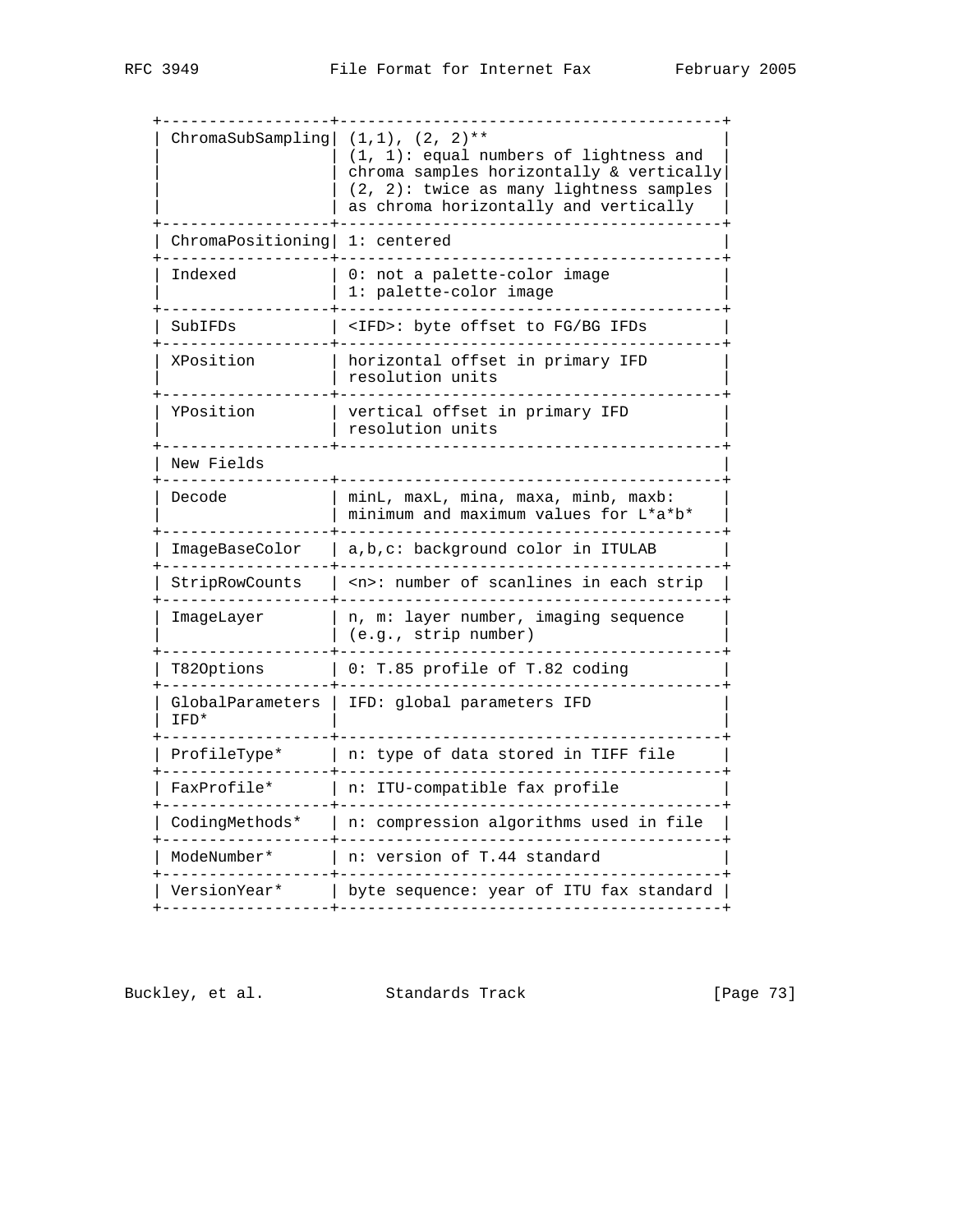9. MIME content-types image/tiff and image/tiff-fx

 The MIME content-types image/tiff and image/tiff-fx are used for TIFF-FX encoded image data, as defined in this document. [TIFF-REG] and [TIFF-FX-REG] describe the registration of these MIME content types.

10. Security Considerations

 This document describes a file format for Internet fax, which is a series of profiles of TIFF for facsimile. As such, it does not create any security issues not already identified in [TIFF-REG], in its use of fields as defined in [TIFF]. There are also new TIFF fields defined within this specification, but they are of a purely descriptive nature, so no new security risks are incurred.

 Further, the encoding specified in this document does not in any way preclude the use of any Internet security protocol to encrypt, authenticate, or non-repudiate TIFF-encoded facsimile messages.

- 11. References
- 11.1. Normative References
	- [REQ] Bradner, S., "Key words for use in RFCs to Indicate Requirement Levels", BCP 14, RFC 2119, March 1997.
	- [T.4] ITU-T Recommendation T.4, Standardization of group 3 facsimile apparatus for document transmission, October 1997.
	- [T.6] ITU-T Recommendation T.6, Facsimile coding schemes and coding control functions for group 4 facsimile apparatus, November 1988
	- [T.30] ITU-T Recommendation T.30 Procedures for Document Facsimile Transmission in the General Switched Telephone Network, June 1996
	- [T.42] ITU-T Recommendation T.42, Continuous-tone colour representation method for facsimile, February 1996
	- [T.43] ITU-T Recommendation T.43, Colour and gray-scale image representations using lossless coding scheme for facsimile, February 1997
	- [T.44] ITU-T Recommendation T.44, Mixed Raster Content (MRC), April 1999.

Buckley, et al. Standards Track [Page 74]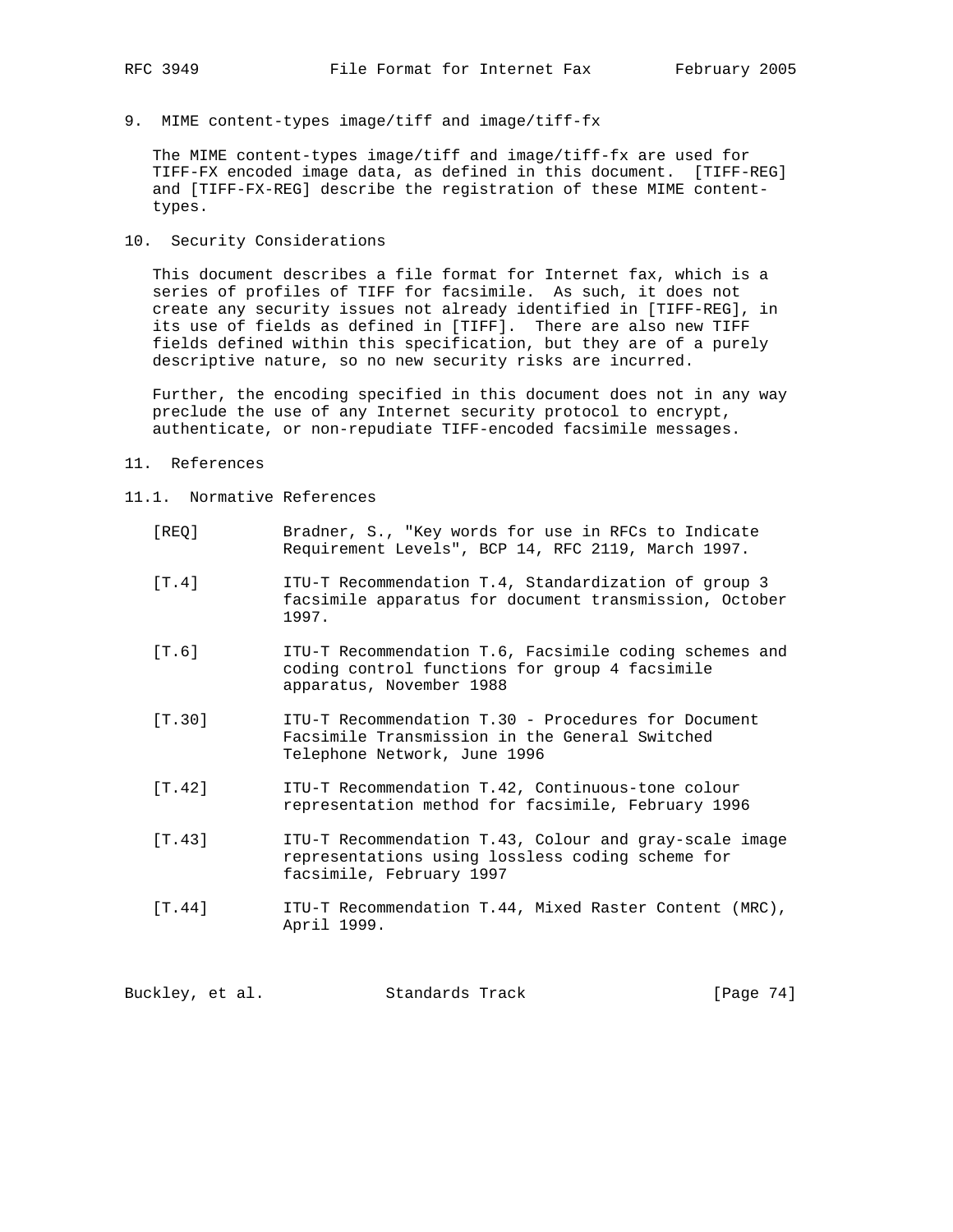- [T.81] ITU-T Recommendation T.81, Information technology Digital compression and coding of continuous-tone still images - Requirements and guidelines, September 1992
- [T.85] ITU-T Recommendation T.85, Application profile for Recommendation T.82 - Progressive bi-level image compression (JBIG coding scheme) for facsimile apparatus, August 1995
- [T.82] ITU-T Recommendation T.82, Information technology Coded representation of picture and audio information - Progressive bi-level image compression, March 1995
- [TIFF] Tag Image File Format, Revision 6.0, Adobe Developers Association, June 3, 1992, http://partners.adobe.com/public/developers/en/tiff/ TIFF6.pdf

 The TIFF 6.0 specification dated June 3, 1992 specification (c) 1986-1988, 1992 Adobe Systems Incorporated. All Rights Reserved.

- [TIFF-F0] TIFF Class F specification, Apr 28, 1990, ftp://ftp.faximum.com/pub/documents/tiff\_f.txt
- [TIFF-REG] Parsons, G. and J. Rafferty, "Tag Image File Format (TIFF) - image/tiff MIME Sub-type Registration", RFC 3302, September 2002.
- [TTN1] Adobe PageMaker 6.0 TIFF Technical Notes, Sept. 14, 1995, http://partners.adobe.com/public/developers/en/tiff/ TIFFPM6.pdf
- [TTN2] Draft TIFF Technical Note 2, Replacement TIFF/JPEG specification, March 17, 1995, ftp://ftp.uu.net/graphics/jpeg/
- [TIFF-FX-REG] McIntyre, L., Parsons, G., and J. Rafferty, "Tag Image File Format Fax eXtended (TIFF-FX) - image/tiff-fx MIME Sub-type Registration", RFC 3250, September 2002.

Buckley, et al. Standards Track [Page 75]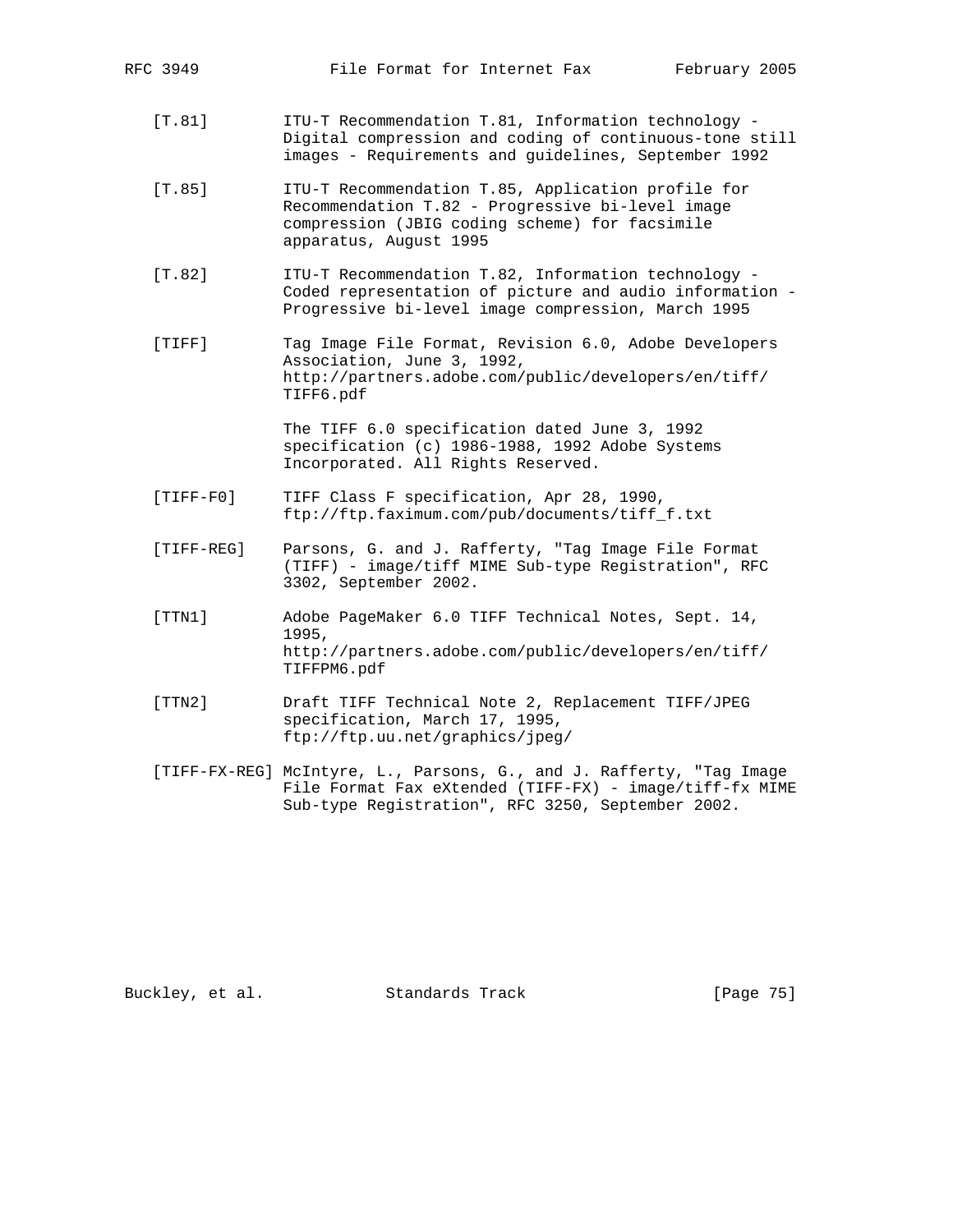## 11.2. Informative References

- [GUIDE] Cancio, V., Moldovan, M., Tamura, H., and D. Wing, "Implementers Guide for Facsimile Using Internet Mail", RFC 3249, September 2002.
- [TIFF-F] Parsons, G. and J. Rafferty, "Tag Image File Format (TIFF) - F Profile for Facsimile", RFC 2306, March 1998.
- [VPIM 2] Vaudreuil G. and G. Parsons, "Voice Profile for Internet Mail - version 2 (VPIMv2)", RFC 3801, June 2004.

Buckley, et al. Standards Track [Page 76]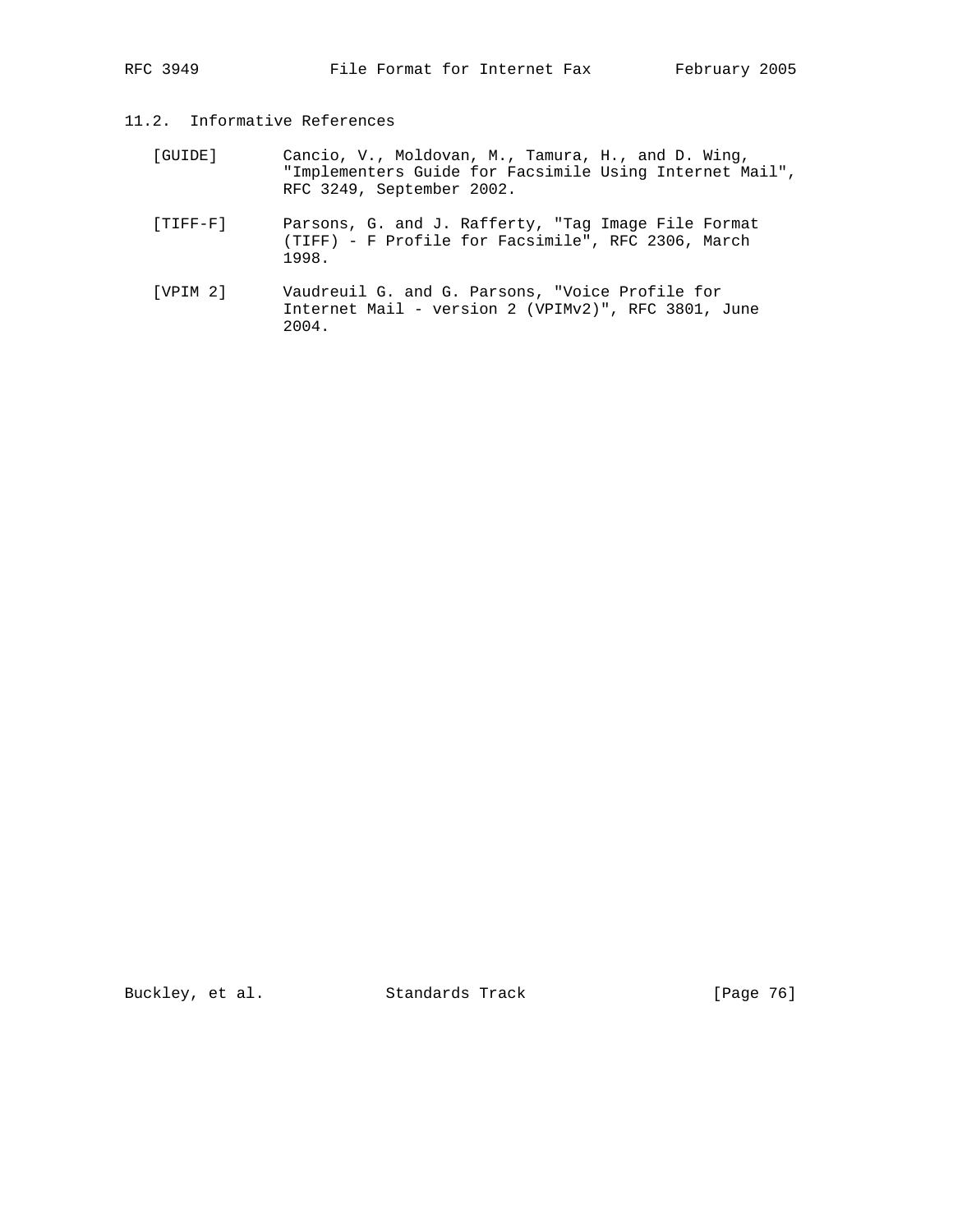Annex A: Summary of TIFF Fields for Internet Fax

 This annex includes tables which list by profile the TIFF fields used in the proposed fax file format. The fields are organized into 3 categories:

- 1) TIFF Baseline Fields
- 2) TIFF Extension Fields
- 3) New Fields.

 The tables include the allowed values for each fax profile. Entries other than explicit numbers are described by:

| n            | - single number             |
|--------------|-----------------------------|
| n, m         | - 2 numbers                 |
|              | a, $b$ , $c - 3$ numbers    |
| r            | - rational number           |
| $<$ n $>$    | - array of numbers          |
| <br><b>b</b> | - byte sequence             |
|              | ${ASCII}$ - string          |
| IFD          | - IFD byte offset           |
| <ifd></ifd>  | - array of IFD byte offsets |
|              |                             |

 A blank entry in the table indicates that the field is not used by that particular fax profile.

|                   | Fax Profile                    |                                 |                  |                                                       |                        |                                 |
|-------------------|--------------------------------|---------------------------------|------------------|-------------------------------------------------------|------------------------|---------------------------------|
| TIFF<br>Field     | Minimal<br><b>B&amp;W</b><br>S | Extended<br><b>B&amp;W</b><br>F | JBIG<br>B&W<br>J | Lossy<br>Color<br>$\mathcal{C}$                       | Lossless<br>Color<br>L | Mixed<br>Raster<br>Content<br>M |
| BitsPer<br>Sample |                                |                                 |                  | 8                                                     | $1, 2-8$<br>$9 - 12$   | $1, 2-8$<br>$9 - 12$            |
| Compres-<br>sion  | 3                              | 3, 4                            | 9                | 7                                                     | 10                     | 3, 4,<br>-7<br>9.10             |
| DateTime          |                                | ${ASCII}$                       |                  | $ \$ {ASCII} $ \$ {ASCII} $ \$ {ASCII} $ \$ {ASCII} } |                        |                                 |
| FillOrder  2      |                                | 1, 2                            | 1, 2             | 1, 2                                                  | 1, 2                   | 1, 2                            |

Buckley, et al. Standards Track [Page 77]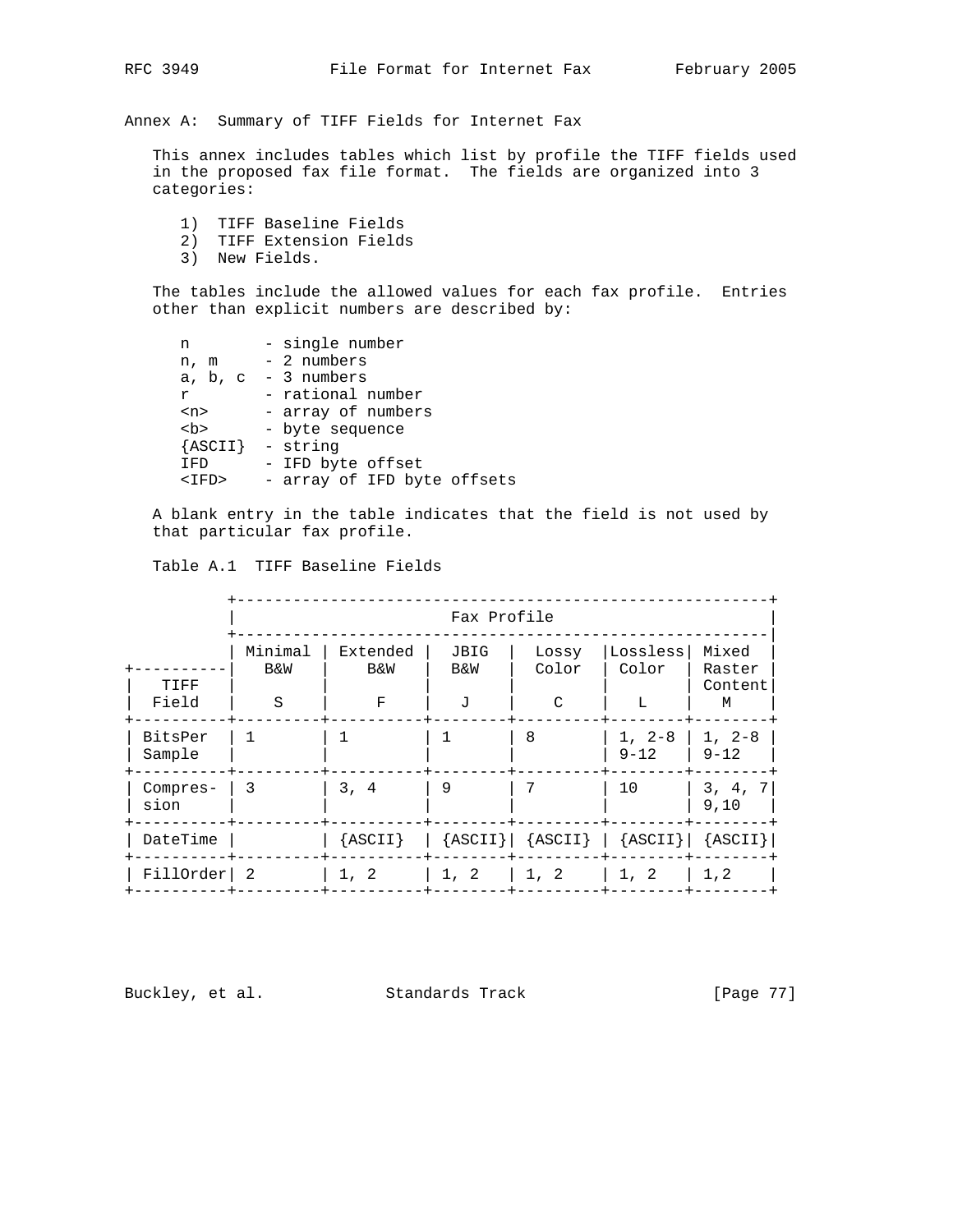| $ImageDes -  $<br>cription               |                    |                                                          |           | ${ASCII}$   ${ASCII}$   ${ASCII}$   ${ASCII}$   ${ASCII}$   ${ASCII}$                                                                                   |                        |                   |
|------------------------------------------|--------------------|----------------------------------------------------------|-----------|---------------------------------------------------------------------------------------------------------------------------------------------------------|------------------------|-------------------|
| $Image-$<br>Length                       | n                  | n                                                        | n         | n                                                                                                                                                       | n                      | n                 |
| $Image-$<br>Width                        | 1728               | 1728, 2048, 2432<br>2592, 3072, 3456<br>3648, 4096, 4864 |           | $\vert$ 864, 1024, 1216, 1728,<br>  $2048, 2432, 2592, 3072,$<br>Note, for the Mixed Raster Content M profile<br>these widths apply to the Primary IFD. | 3456, 3648, 4096, 4864 |                   |
| NewSub-<br>FileType                      | 2                  | 2                                                        | 2         | 2                                                                                                                                                       | 2                      | 16, 18            |
| Orien-<br>tation                         | 1                  | $1 - 8$                                                  | $1 - 8$   | $1 - 8$                                                                                                                                                 | $1 - 8$                | $1 - 8$           |
| Photo-<br>metric-<br>Interp-<br>retation | 0                  | 0, 1                                                     | 0, 1      | 10                                                                                                                                                      | 2, 5,<br>10            | 0,<br>2,<br>10    |
| Resolu-<br>tionUnit                      | - 2                | 2, 3                                                     | 2, 3      | $\begin{array}{ccc} \ 2, & 3 \end{array}$                                                                                                               | 2, 3                   | 2, 3              |
| RowsPer-<br>Strip                        | n                  | n                                                        | n         | n                                                                                                                                                       | n                      | n                 |
| Samples-<br>PerPixel                     | 1                  | 1                                                        | 1         | 1, 3                                                                                                                                                    |                        | 1, 3, 4   1, 3, 4 |
| Software                                 |                    | ${ASCII}$                                                |           | ${ASCII}   {ASCII}   {ASCII}   {ASCII}$                                                                                                                 |                        |                   |
| Strip-<br>Byte-<br>Counts                | n                  | $<$ n $>$                                                | $<$ n $>$ | $<$ n>                                                                                                                                                  | $<$ n>                 | $<$ n>            |
| Strip-<br>Offsets                        | n                  | < n                                                      | $<$ n $>$ | $<$ n>                                                                                                                                                  | $<$ n>                 | $<$ n>            |
| XResolu-<br>tion                         | 204<br>200         | 200, 204, 300<br>400, 408                                |           |                                                                                                                                                         | 100, 200, 300, 400     |                   |
| YResolu-<br>tion                         | 98, 196<br>100,200 | 98, 196, 100, 200<br>300, 391, 400                       |           |                                                                                                                                                         | 100, 200, 300, 400     |                   |
|                                          |                    |                                                          |           |                                                                                                                                                         |                        |                   |

Buckley, et al. Standards Track [Page 78]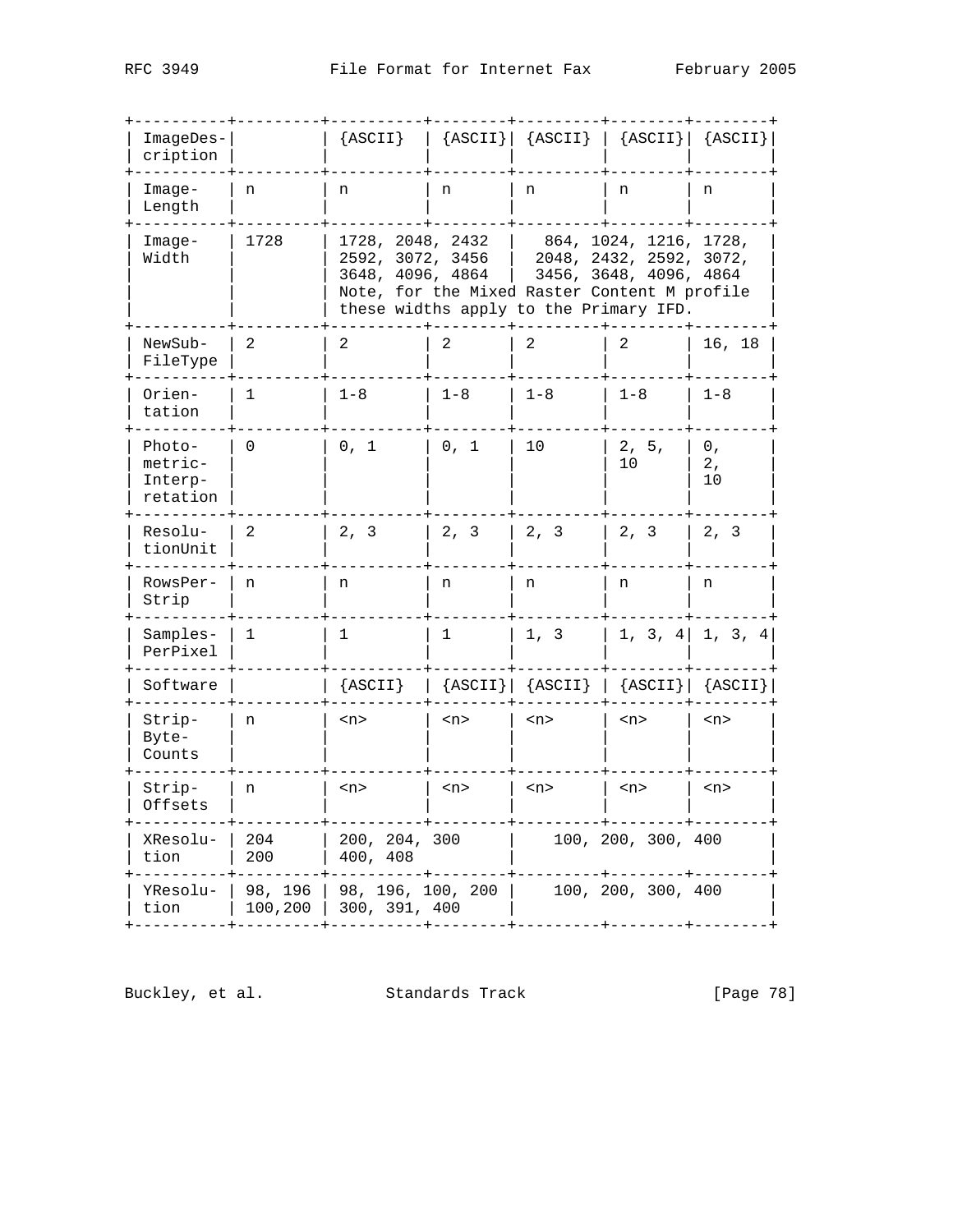|                             | Fax Profile                          |                                           |                  |                                 |                                                   |                                 |
|-----------------------------|--------------------------------------|-------------------------------------------|------------------|---------------------------------|---------------------------------------------------|---------------------------------|
| TIFF<br>Field               | Minimal<br><b>B&amp;W</b><br>$\rm S$ | Extended<br><b>B&amp;W</b><br>$\mathbf F$ | JBIG<br>B&W<br>J | Lossy<br>Color<br>$\mathcal{C}$ | Lossless<br>Color<br>L                            | Mixed<br>Raster<br>Content<br>М |
| Chroma-<br>Position-<br>ing |                                      |                                           |                  | $\mathbf 1$                     |                                                   | $\mathbf 1$                     |
| Chroma-<br>SubSampl-<br>ing |                                      |                                           |                  | <1, 1><br><2, 2>                |                                                   | <1, 1><br><2, 2>                |
| Document-<br>Name           |                                      | ${ASCII}$                                 |                  |                                 | ${ASCII}   {ASCII}   {ASCII}   {ASCII}   {ASCII}$ |                                 |
| Indexed                     |                                      |                                           |                  |                                 | 0,1                                               | 0,1                             |
| Page-<br>Number             | n, m                                 | n, m                                      | n, m             | n, m                            | n, m                                              | n, m                            |
| SubIFDs                     |                                      |                                           |                  |                                 |                                                   | $<$ IFD>                        |
| T40ptions $\vert$ 0, 4      |                                      | 0, 1,<br>4, 5                             |                  |                                 |                                                   | 0, 1,<br>4, 5                   |
| T60ptions                   |                                      | $\Omega$                                  |                  |                                 |                                                   | $\Omega$                        |
| XPosition                   |                                      |                                           |                  |                                 |                                                   | r                               |
| YPosition                   |                                      |                                           |                  |                                 |                                                   | $\mathbf r$                     |

## Table A.2 TIFF Extension Fields

Buckley, et al. Standards Track

[Page 79]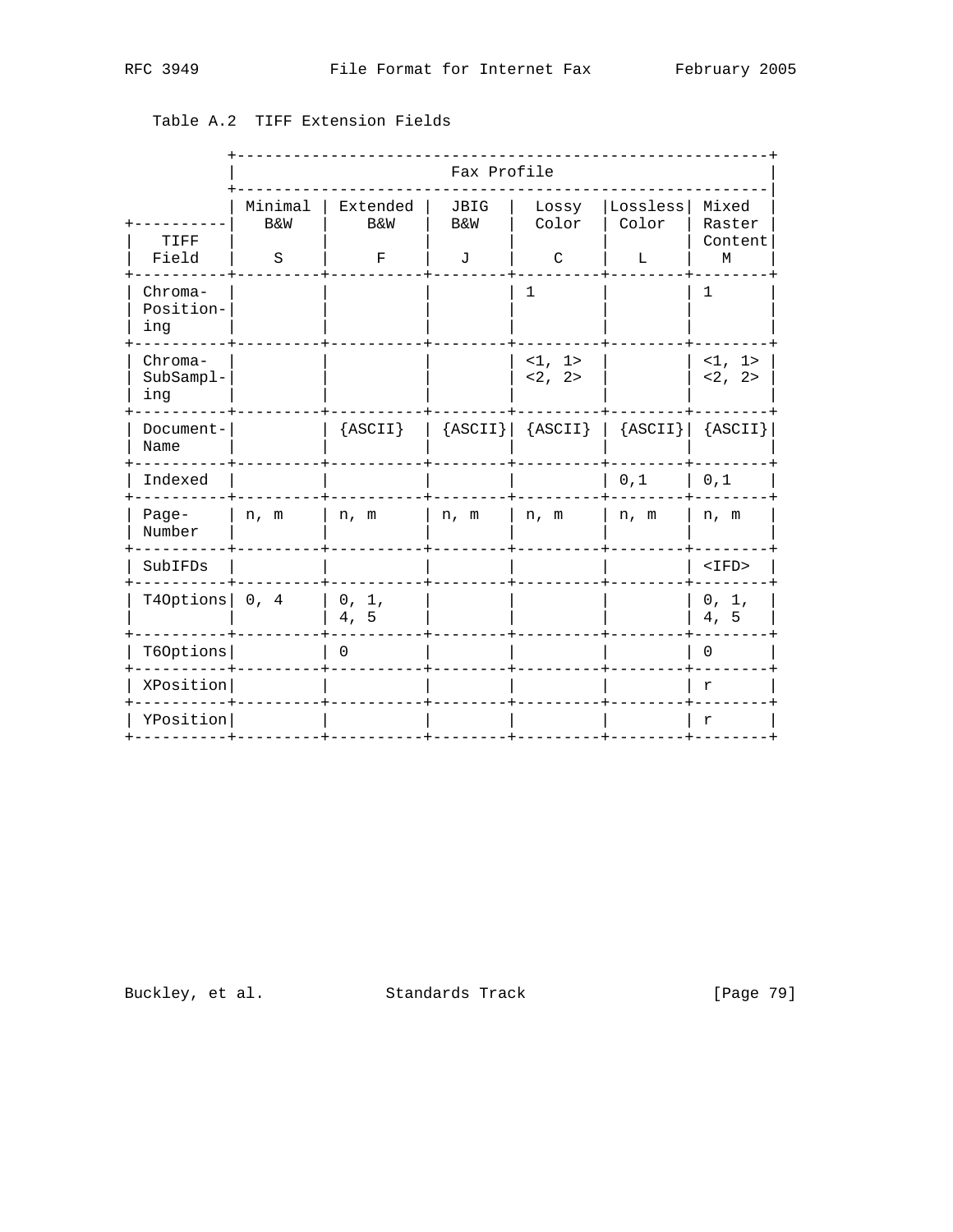Table A.3 New Fields

|                                  |                                | Fax Profile                               |                  |                           |                        |                                 |
|----------------------------------|--------------------------------|-------------------------------------------|------------------|---------------------------|------------------------|---------------------------------|
| TIFF<br>Field                    | Minimal<br><b>B&amp;W</b><br>S | Extended<br><b>B&amp;W</b><br>$\mathbf F$ | JBIG<br>B&W<br>J | Lossy<br>Color<br>$\rm C$ | Lossless<br>Color<br>Г | Mixed<br>Raster<br>Content<br>М |
| BadFax-<br>Lines                 |                                | n                                         |                  |                           |                        |                                 |
| CleanFax-<br>Data                |                                | 0, 1, 2                                   |                  |                           |                        |                                 |
| Coding-<br>Method                |                                |                                           | n                | n                         | n                      | n                               |
| Consecu-<br>tiveBad-<br>FaxLines |                                | n                                         |                  |                           |                        |                                 |
| Decode                           |                                |                                           |                  | $<$ r>                    | $\langle r \rangle$    | $<$ r>                          |
| $Fax-$<br>Profile                |                                |                                           | n                | n                         | n                      | n                               |
| Global-<br>Parame-<br>tersIFD    |                                | IFD                                       | IFD              | IFD                       | IFD                    | IFD                             |
| $Image-$<br>Layer                |                                |                                           |                  |                           |                        | n, m                            |
| $T82-$<br>Options                |                                |                                           | n                |                           |                        | n                               |
| $Image-$<br>BaseColor            |                                |                                           |                  |                           |                        | $<$ n>                          |
| Mode-<br>Number                  |                                |                                           |                  |                           |                        | n                               |
| Profile-<br>Type                 |                                |                                           | n                | n                         | n                      | n                               |

Buckley, et al. Standards Track

[Page 80]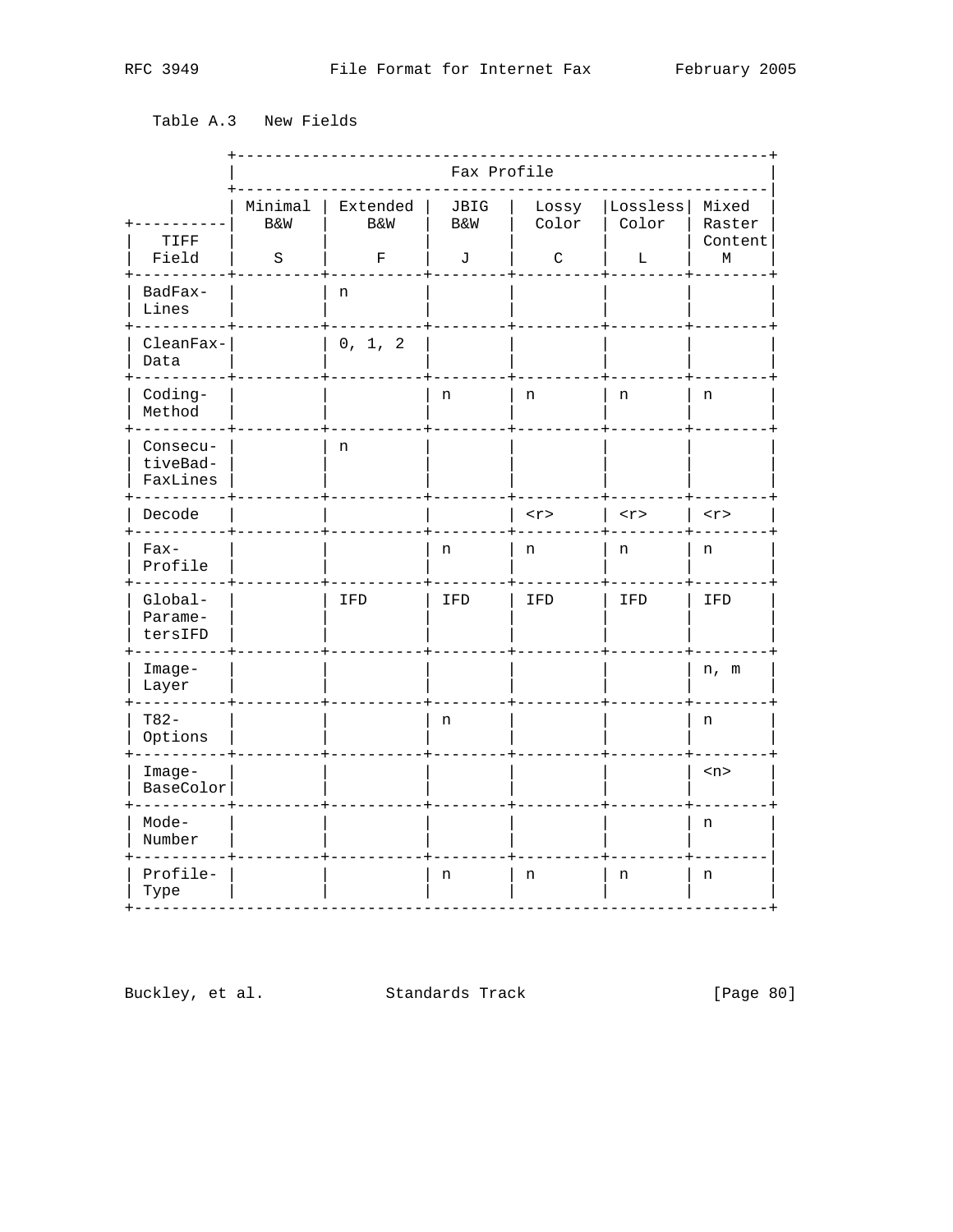| Strip-  <br>RowCounts |  |              |              | $<$ n> |
|-----------------------|--|--------------|--------------|--------|
| Version-<br>Year      |  | <br><b>b</b> | <br><b>b</b> |        |

Annex B: List of technical edits to RFC2301

 This Annex lists technical differences between this document and RFC 2301, the Proposed Standard File Format for Internet Fax.

|     | No. Section             | Technical Edit                                                                                                                                      |
|-----|-------------------------|-----------------------------------------------------------------------------------------------------------------------------------------------------|
| 1.  | 5.2.1                   | Added FillOrder=1 to Profile J                                                                                                                      |
| 2.1 | 6.2.1<br>7.2.1<br>8.2.1 | Constrained ResolutionUnit to 2 (i.e., inch) for<br>all color profiles, per ITU-T Recommendations                                                   |
| 3.  | 7.2.1<br>7.4            | Deleted ColorMap field; it re-encoded the color<br>palette already in the T.43 data stream                                                          |
| 4.  | 7.2.2                   | Changed TAG value of Indexed field from 364 to<br>346 to agree with Section 8.2.2 and Ref. [TTN1]                                                   |
| 5.  | 8.2.1                   | Added text clarifying the use of ImageWidth<br>when Background or Foreground layer is Primary<br>IFD                                                |
| б.  | 8.2.3                   | Changed field name from DefaultImageColor to<br>ImageBaseColor;                                                                                     |
| 7.  | 8.2.1                   | Added Compression=1 for ImageBaseColor IFDs                                                                                                         |
| 8.  | 5.2.1<br>5.2.3          | Redefined compression = $9$ to be T.82 (JBIG);<br>added T820ptions field, with a default value (0)<br>corresponding to the T.85 application profile |
| 9.  | 4.3.3<br>4.7            | Added GlobalParametersIFD, ProfileType,<br>FaxProfile and CodingMethod to the New Fields<br>portion of Profile F, per Sec. 2.2.4                    |

Buckley, et al. Standards Track [Page 81]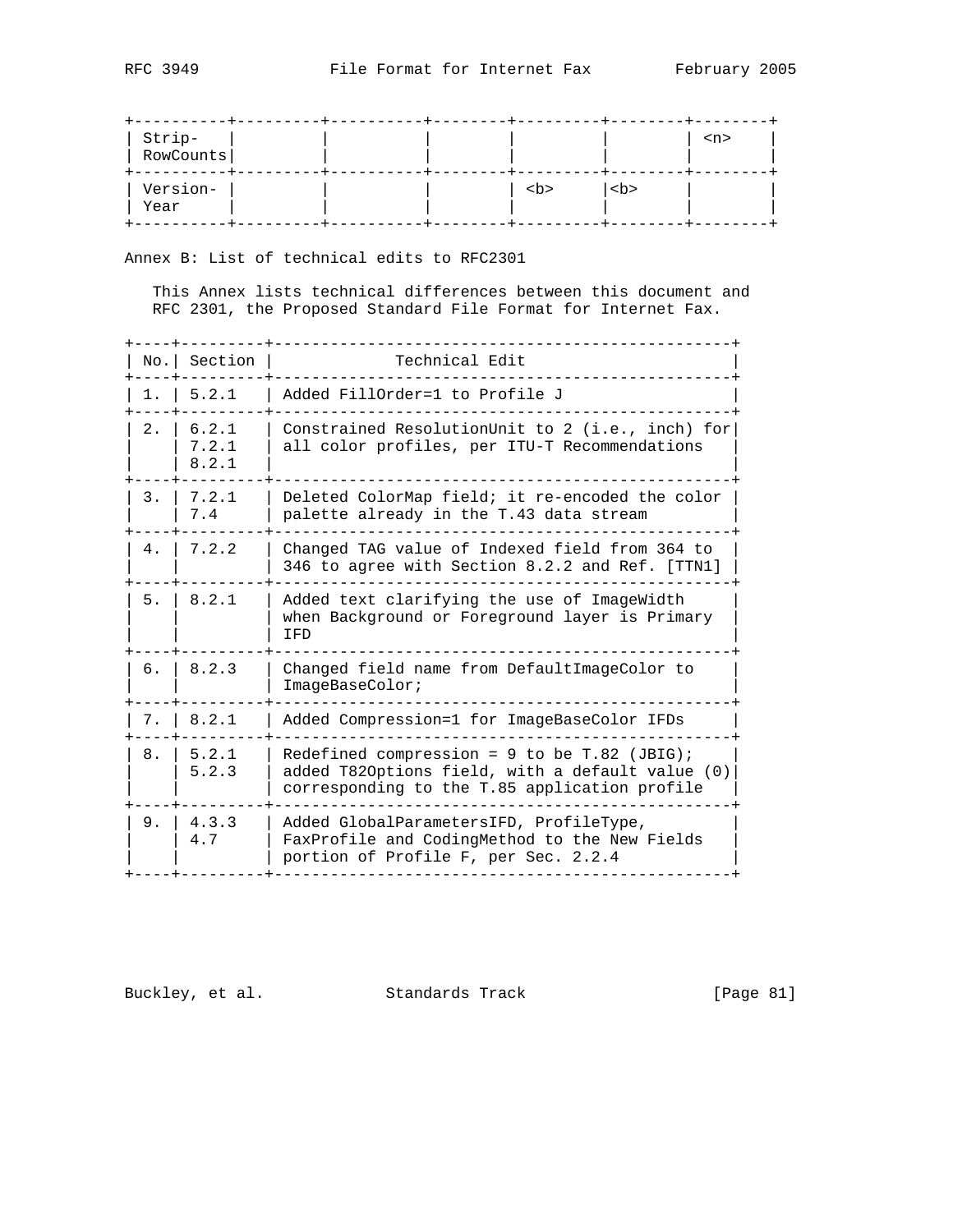+----+---------+-------------------------------------------------+ | 10.| 6.2.1 | Deleted BitsPerSample=12 as an option when |  $|$  |6.2.3,6.4| Compression=7 due to lack of interop testing. |  $|{\tt Table\ A.1}|$ +----+---------+-------------------------------------------------+ | 11.|8.2.1,8.4| Deleted PhotometricInterpretation=5 in Profile M|  $|$  |Table A.1 due to insufficient interop testing. +----+---------+-------------------------------------------------+  $| 12. | 7.2.1, 7.4 |$  Deleted BitsPerSample=13-16 for Palette-color  $|$  $| 8.2.1, 8.5|$  due to lack of interop testing.  $|{\tt Table\ A.1}|$ +----+---------+-------------------------------------------------+ | 13.| Annex B | Deleted Annex B due to discontinued use of | | | application parameter; Annex C renamed Annex B | +----+---------+-------------------------------------------------+

Authors' Addresses

 Robert Buckley Xerox Corporation Mailstop 0128-30E 800 Phillips Road Webster, NY 14580, USA

 Phone: +1-585-422-1282 Fax: +1-585-422-2636 EMail: rbuckley@crt.xerox.com

 Dennis Venable Xerox Corporation Mailstop 0128-27E 800 Phillips Road Webster, NY 14580, USA

 Phone: +1-585-422-3138 Fax: +1-585-422-6117 EMail: dvenable@crt.xerox.com

Buckley, et al. Standards Track [Page 82]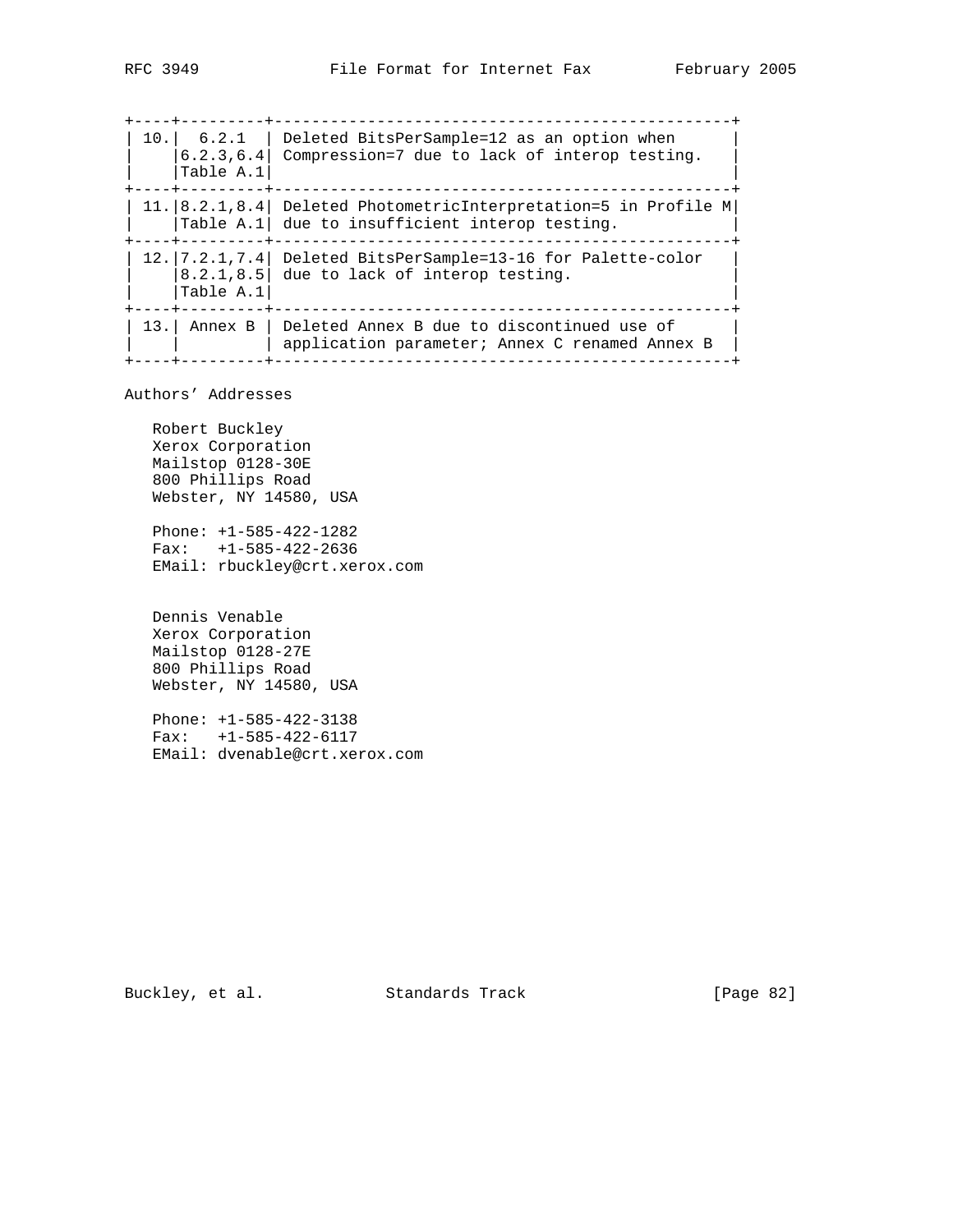Lloyd McIntyre 10328 S. Stelling Road Cupertino, CA 95014 USA

 Phone: +1-408-725-1624 EMail: lloyd10328@pacbell.net or Lloyd\_McIntyre@Dell.com

 Glenn W. Parsons Nortel Networks P.O. Box 3511, Station C Ottawa, ON K1Y 4H7, Canada

 Phone: +1-613-763-7582 Fax: +1-613-967-5060 EMail: gparsons@nortel.com

 James Rafferty Brooktrout Technology 410 First Avenue Needham, MA 02494 USA

 Phone: +1-781-433-9462 Fax: +1-781-433-9268 EMail: jraff@brooktrout.com

Buckley, et al. Standards Track [Page 83]